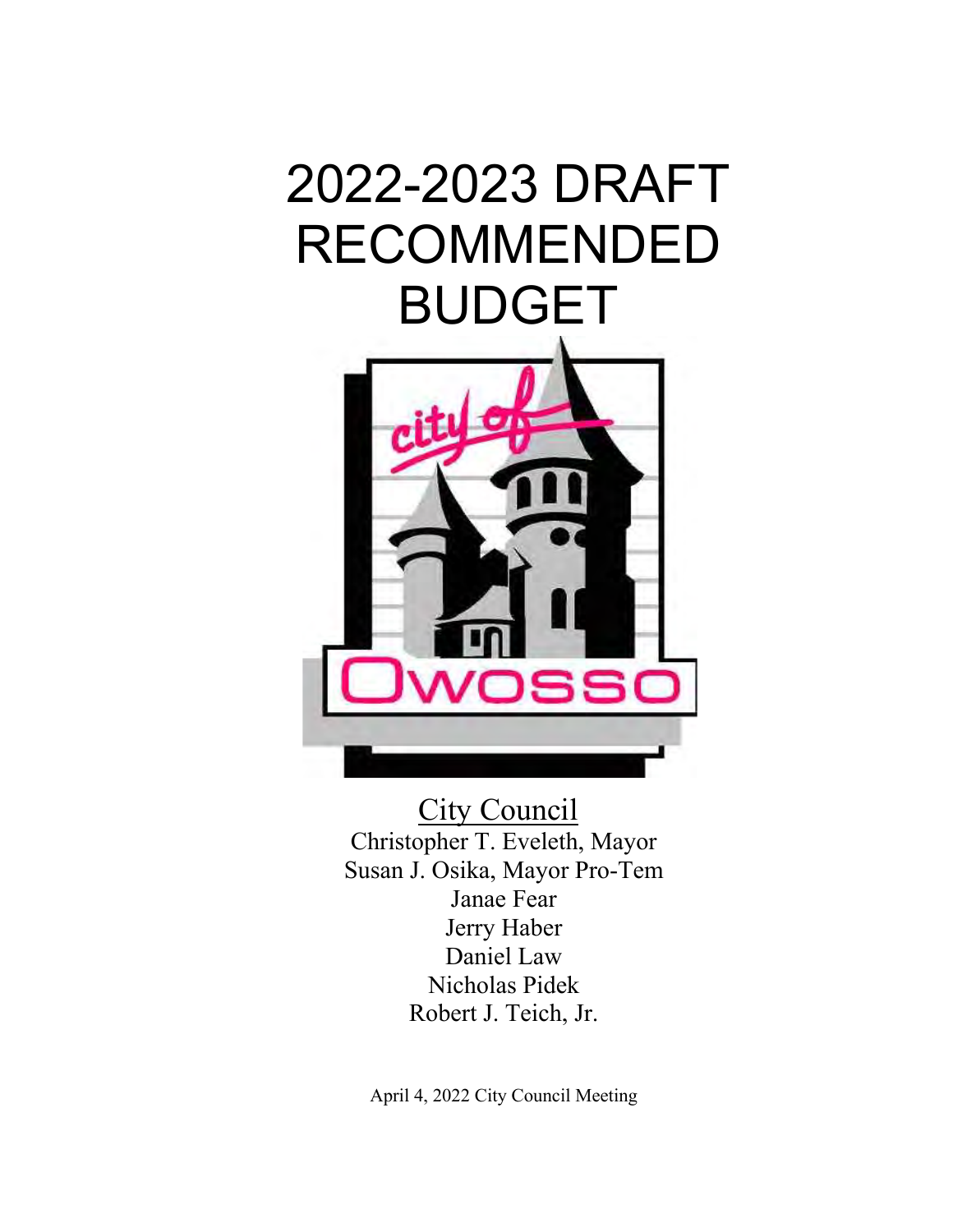# Table of Contents-Draft Budget Report FYE 06-30-2023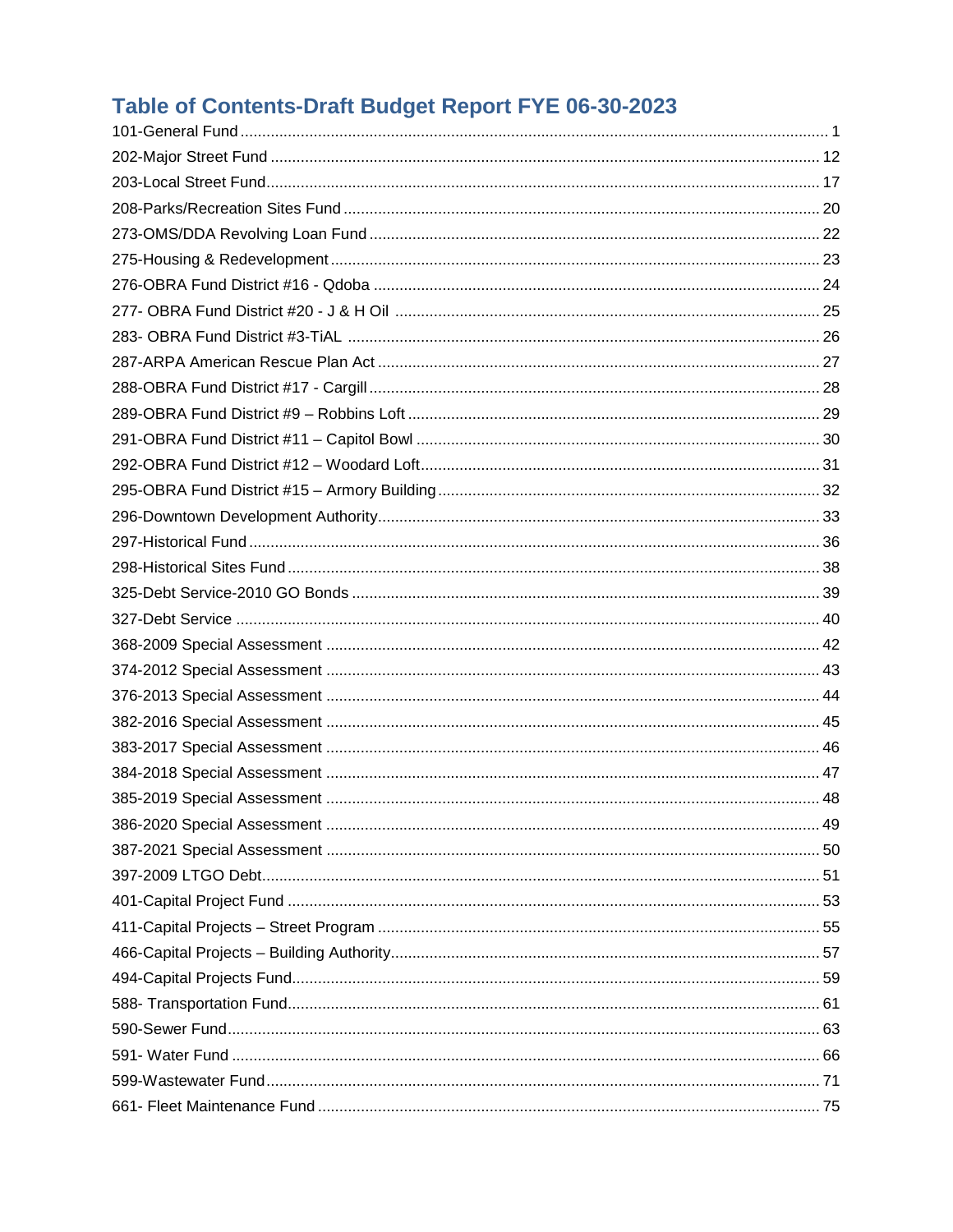| <b>GL NUMBER</b>                                    | <b>DESCRIPTION</b>                                   | 2019-20<br><b>ACTIVITY</b> | 2020-21<br><b>ACTIVITY</b> | 2021-22<br>AMENDED | 2021-22<br><b>ACTIVITY</b><br>BUDGET THRU 03/31/22 | 2022-23<br>REQUESTED<br><b>BUDGET</b> | 2022-23<br><b>RECOMMENDED</b><br><b>BUDGET</b> |
|-----------------------------------------------------|------------------------------------------------------|----------------------------|----------------------------|--------------------|----------------------------------------------------|---------------------------------------|------------------------------------------------|
| FUND 101 - GENERAL FUND                             |                                                      |                            |                            |                    |                                                    |                                       |                                                |
| <b>ESTIMATED REVENUES</b>                           |                                                      |                            |                            |                    |                                                    |                                       |                                                |
| Dept 000 - REVENUE                                  |                                                      |                            |                            |                    |                                                    |                                       |                                                |
| 101-000-401.403 **                                  | <b>GENERAL PROPERTY TAX</b>                          | 3,453,684                  | 3,570,009                  | 3,575,000          | 3,634,222                                          | 3,791,355                             | 3,791,355                                      |
| 101-000-401.424                                     | <b>TRAILER PARK TAXES</b>                            | 771                        | 975                        | 1,000              | 2,882                                              | 975                                   | 975                                            |
| 101-000-401.430 **                                  | INDUSTRIAL/COMMERCIAL FACILITIES TA                  | 26,967                     | 23,951                     | 24,000             | 22,121                                             | 18,236                                | 18,236                                         |
| 101-000-401.431 **                                  | OBSOLETE PROPERTY REHAB TAXES(OPRA)                  |                            | 667                        | 670                | 2,147                                              | 2,122                                 | 2,122                                          |
| 101-000-401.432                                     | NEIGHBORHOOD ENTERPRISE ZONE REH/                    | 209                        |                            |                    |                                                    |                                       |                                                |
| 101-000-401.443 **                                  | <b>ADMINISTRATION FEES</b>                           | 90,820                     | 93,608                     | 91,000             | 94,854                                             | 98,575                                | 98,575                                         |
| 101-000-401.445 **                                  | <b>INTEREST &amp; PENALTIES ON TAXES</b>             | 16,461                     | 24,234                     | 20,000             | 19,624                                             | 20,348                                | 20,348                                         |
| 101-000-439.000 **                                  | MARIJUANA TAX DISTR.                                 |                            | 56,003                     | 84,000             |                                                    | 56,000                                | 169,000                                        |
| 101-000-450.452 **                                  | PERMITS-BUILDING                                     | 166,585                    | 375,662                    | 150,000            | 69,250                                             | 87,500                                | 87,500                                         |
| 101-000-450.453                                     | <b>LIQUOR LICENSES</b>                               | 10,584                     | 10,419                     | 10,000             | 10,566                                             | 10,000                                | 10,000                                         |
| 101-000-450.454 **                                  | PERMITS-ELECTRICAL                                   | 34,484                     | 36,712                     | 35,000             | 17,873                                             | 20,000                                | 20,000                                         |
| 101-000-450.455 **                                  | PERMITS-PLUMBING & MECHANICAL                        | 60,540                     | 63,925                     | 55,000             | 40,983                                             | 55,000                                | 55,000                                         |
| 101-000-450.460                                     | MISCELLANEOUS LICENSES                               | 667                        | 1,295                      | 1,000              | 510                                                | 1,000                                 | 1,000                                          |
| 101-000-450.470 **                                  | MARIJUANA LICENSE FEE                                | 30,000                     | 45,000                     | 50,000             | 45,000                                             | 45,000                                | 45,000                                         |
| 101-000-450.477                                     | PERMITS-HANDGUNS                                     | 320                        | 290                        | 500                | 490                                                | 475                                   | 475                                            |
| 101-000-450.478                                     | <b>DOG LICENSES</b>                                  | 45                         | 21                         | 80                 | 60                                                 | 25                                    | 25                                             |
| 101-000-501.505                                     | FEDERAL GRANT - DEPT OF JUSTICE                      | 1,950                      | 1,625                      |                    |                                                    |                                       |                                                |
| 101-000-501.506 **                                  | <b>GRANT-FEDERAL</b>                                 |                            |                            | 56,178             |                                                    |                                       | 127,886                                        |
| 101-000-501.506-COVIDHHSPT                          | <b>GRANT-FEDERAL</b>                                 | 23,571                     |                            |                    | 80,708                                             |                                       |                                                |
| 101-000-528.000                                     | OTHER FEDERAL GRANTS                                 |                            | 465,546                    |                    |                                                    |                                       |                                                |
| 101-000-539.529                                     | <b>STATE SOURCES</b>                                 | 4,640                      | 13,020                     |                    |                                                    |                                       |                                                |
| 101-000-539.531                                     | <b>LOCAL GRANT</b>                                   |                            |                            | 2,000              | 2,000                                              |                                       |                                                |
| 101-000-539.573                                     | LOCAL COMMUNITY STABILIZATION SHAI                   | 94,161                     | 121,122                    | 75,000             | 74,119                                             | 75,000                                | 75,000                                         |
| 101-000-539.574 **                                  | REVENUE SHARING - STATUTORY                          |                            | 421,481                    | 429,911            | 214,953                                            | 429,911                               | 472,902                                        |
| 101-000-539.575                                     | REVENUE SHARING-CONSTITUTIONAL                       | 1,662,749                  | 1,487,118                  | 1,406,485          | 818,139                                            | 1,368,085                             | 1,412,405                                      |
| 101-000-600.625                                     | VACANT PROPERTY REGISTRATION/INSPE                   | 1,600                      | 1,500                      | 1,500              | 800                                                | 1,000                                 | 1,000                                          |
| 101-000-600.626                                     | <b>CHARGE FOR SERVICES RENDERED</b>                  | 58,453                     | 79,346                     | 60,000             | 68,152                                             | 65,000                                | 65,000                                         |
| 101-000-600.627                                     | <b>DUPLICATING SERVICES</b>                          | 1,483                      | 1,020                      | 1,000              | 746                                                | 1,000                                 | 1,000                                          |
| 101-000-600.628                                     | <b>RENTAL REGISTRATION</b>                           | 2,250                      | 1,700                      | 1,500              | 1,250                                              | 1,500                                 | 1,500                                          |
| 101-000-600.629 **<br>101-000-600.629-TREAT-ONLY ** | <b>AMBULANCE CHARGES</b><br><b>AMBULANCE CHARGES</b> | 284,420                    | 306,077                    | 263,750            | 189,340                                            | 282,311                               | 282,311<br>13,650                              |
| 101-000-600.630 **                                  | AMBULANCE MILEAGE CHARGES                            | 236,961                    | 14,000<br>198,374          | 230,100            | 9,100<br>151,509                                   | 13,650<br>217,668                     | 217,668                                        |
| 101-000-600.631 **                                  | AMBULANCE/ ADVANCED LIFE SUPPORT                     | 416,945                    | 369,739                    | 410,000            | 316,790                                            | 393,342                               | 393,342                                        |
| 101-000-600.633                                     | <b>FIRE SERVICES</b>                                 | 1,000                      | 3,500                      | 4,000              | 3,000                                              | 3,000                                 | 3,000                                          |
| 101-000-600.642                                     | <b>CHARGE FOR SERVICES - SALES</b>                   | 2,140                      | 5,333                      | 4,000              | 5,263                                              | 4,000                                 | 4,000                                          |
| 101-000-600.647                                     | <b>CABLE TELEVISION FRANCHISE FEES</b>               | 106,729                    | 103,545                    | 105,000            | 49,210                                             | 103,000                               | 103,000                                        |
| 101-000-655.655                                     | PARKING VIOLATIONS                                   | 12,757                     | 6,755                      | 4,200              | 2,640                                              | 3,500                                 | 3,500                                          |
| 101-000-655.659                                     | PARKING LEASE INCOME                                 | 2,715                      | 1,680                      | 1,600              | 840                                                | 1,680                                 | 1,680                                          |
| 101-000-655.660                                     | <b>ORDINANCE FINES &amp; COSTS</b>                   | 11,137                     | 8,678                      | 12,000             | 6,478                                              | 10,000                                | 10,000                                         |
| 101-000-662.000                                     | <b>DRUG FORFEITURES-ADJUDICATED</b>                  |                            | 16                         | 100                | 100                                                |                                       |                                                |
| $101-000-664.664**$                                 | <b>INTEREST INCOME</b>                               | 135,917                    | 42,878                     | 5,000              | 4,534                                              | 10,000                                | 65,129                                         |
| 101-000-664.665                                     | INTEREST INCOME-RESTRICTED ASSETS                    |                            |                            | 50                 | 7                                                  | 50                                    | 50                                             |
| 101-000-664.666                                     | <b>ICMA INTEREST INCOME</b>                          |                            |                            | 50                 |                                                    | 50                                    | 50                                             |
| 101-000-664.668                                     | RENTAL INCOME                                        | 1,500                      | 500                        | 1,500              | 560                                                | 500                                   | 500                                            |
| 101-000-671.673                                     | SALE OF FIXED ASSETS                                 | 779                        | 76,370                     | 9,263              | 9,263                                              |                                       |                                                |
| 101-000-671.675                                     | DONATIONS-PRIVATE                                    |                            | 6,738                      | 11,500             | 17,013                                             |                                       |                                                |
| 101-000-671.675-FISHOPKINS                          | DONATIONS-PRIVATE                                    |                            | 2,548                      |                    |                                                    |                                       |                                                |
| 101-000-671.687                                     | <b>INSURANCE REFUNDS</b>                             | 125,756                    | 146,726                    | 116,123            | 121,101                                            | 110,000                               | 110,000                                        |
| 101-000-671.692                                     | RECOVERY OF BAD DEBTS                                |                            |                            | 1,500              | 4,500                                              |                                       |                                                |
| 101-000-671.694                                     | MISCELLANEOUS                                        | 37,069                     | 44,377                     | 20,000             | 23,687                                             | 20,000                                | 20,000                                         |
| 101-000-695.672 **                                  | SPECIAL ASSESSMENT                                   | 34,445                     | 19,807                     | 25,000             |                                                    |                                       |                                                |
| 101-000-695.676 **                                  | WASTEWATER UTIL. ADMIN REIMB                         | 222,048                    | 218,875                    | 200,000            | 84,132                                             | 203,175                               | 203,175                                        |
| 101-000-695.677 **                                  | CITY UTILITIES ADMIN REIMB                           | 320,000                    | 320,000                    | 372,100            | 186,050                                            | 366,250                               | 764,820                                        |
| 101-000-695.678 **                                  | DDA/OBRA REIMBURSEMENT                               | 5,314                      | 5,314                      | 5,300              | 4,450                                              | 14,594                                | 14,594                                         |
| 101-000-695.695 **                                  | ACT 51 ADMIN REIMBURSEMENT                           | 166,603                    | 183,283                    | 192,463            | 96,231                                             | 192,013                               | 192,013                                        |
| 101-000-695.699                                     | APPROPRIATION OF FUND BALANCE                        |                            |                            | 772,984            |                                                    |                                       |                                                |
| Totals for dept 000 - REVENUE                       |                                                      | 7,867,229                  | 8,981,362                  | 8,898,407          | 6,507,247                                          | 8,096,890                             | 8,878,786                                      |
|                                                     |                                                      |                            |                            |                    |                                                    |                                       |                                                |
| TOTAL ESTIMATED REVENUES                            |                                                      | 7,867,229                  | 8,981,362                  | 8,898,407          | 6,507,247                                          | 8,096,890                             | 8,878,786                                      |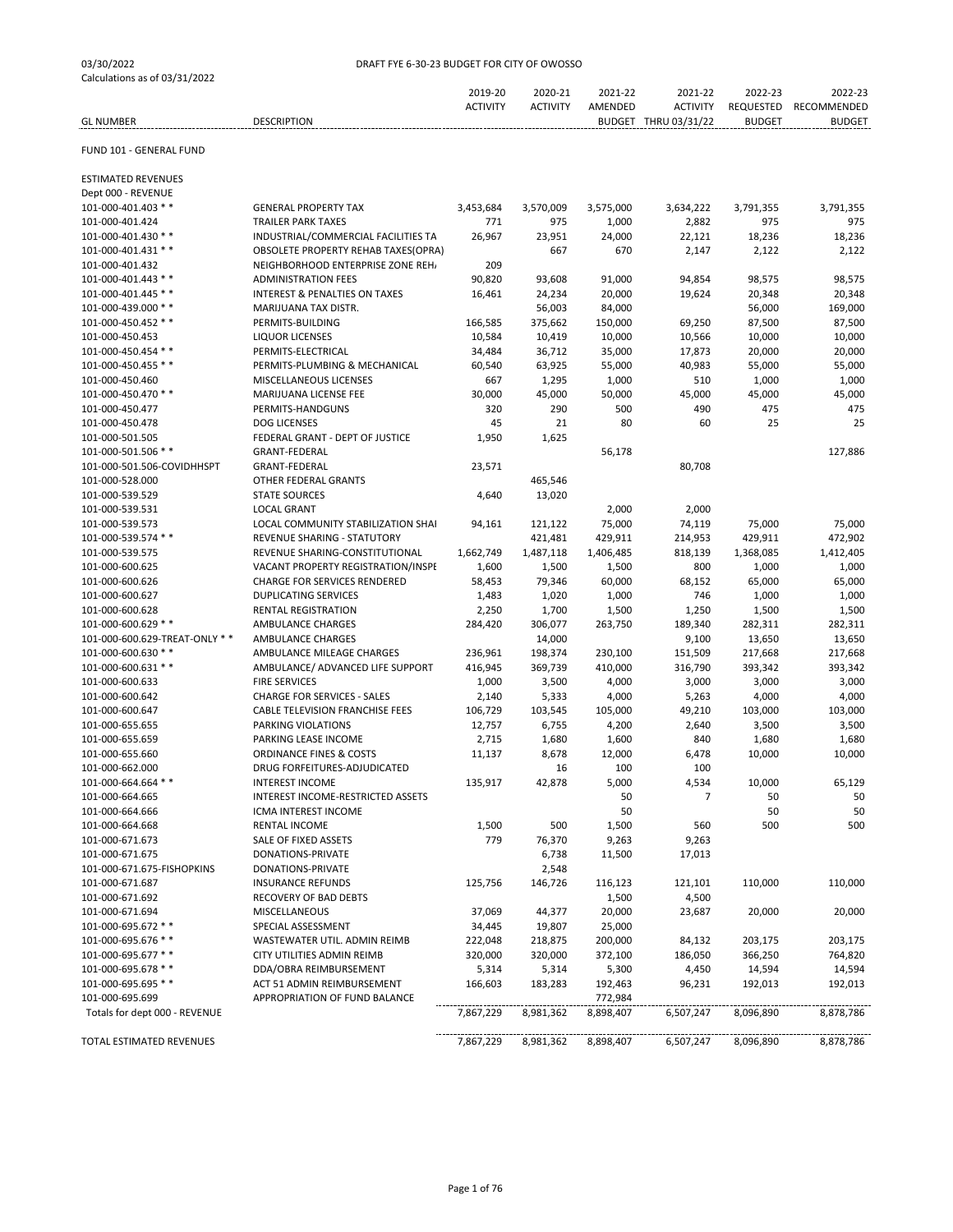|                                     |                                        | 2019-20         | 2020-21         | 2021-22 | 2021-22              | 2022-23       | 2022-23       |
|-------------------------------------|----------------------------------------|-----------------|-----------------|---------|----------------------|---------------|---------------|
|                                     |                                        | <b>ACTIVITY</b> | <b>ACTIVITY</b> | AMENDED | <b>ACTIVITY</b>      | REQUESTED     | RECOMMENDED   |
| <b>GL NUMBER</b>                    | <b>DESCRIPTION</b>                     |                 |                 |         | BUDGET THRU 03/31/22 | <b>BUDGET</b> | <b>BUDGET</b> |
|                                     |                                        |                 |                 |         |                      |               |               |
| <b>APPROPRIATIONS</b>               |                                        |                 |                 |         |                      |               |               |
| Dept 101 - CITY COUNCIL             |                                        |                 |                 |         |                      |               |               |
| 101-101-704.000 **                  | <b>BOARDS &amp; COMMISSIONS</b>        | 2,110           | 2,110           | 2,300   | 1,120                | 2,300         | 2,300         |
| 101-101-728.000 **                  | <b>OPERATING SUPPLIES</b>              | 280             | 735             | 1,000   | 90                   | 1,000         | 1,000         |
| 101-101-860.000                     | <b>EDUCATION &amp; TRAINING</b>        | 1,707           |                 | 2,000   | 1,226                | 3,500         | 3,500         |
| Totals for dept 101 - CITY COUNCIL  |                                        | 4,097           | 2,845           | 5,300   | 2,436                | 6,800         | 6,800         |
|                                     |                                        |                 |                 |         |                      |               |               |
| Dept 171 - CITY MANAGER             |                                        |                 |                 |         |                      |               |               |
| 101-171-702.100 **                  | SALARIES                               | 128,672         | 158,281         | 167,126 | 121,134              | 171,298       | 188,514       |
| 101-171-702.200                     | WAGES                                  |                 |                 | 9,286   |                      |               |               |
| 101-171-702.800                     | <b>ACCRUED SICK LEAVE</b>              |                 |                 |         | 32                   |               |               |
| 101-171-715.000 **                  | SOCIAL SECURITY (FICA)                 | 9,851           | 12,089          | 13,457  | 9,262                | 13,104        | 14,421        |
| 101-171-716.100 **                  | <b>HEALTH INSURANCE</b>                | 12,779          | 30,209          | 38,744  | 27,003               | 37,041        | 35,160        |
| 101-171-716.200                     | <b>DENTAL INSURANCE</b>                | 415             | 1,023           | 1,397   | 805                  | 1,113         | 1,046         |
| 101-171-716.300                     | OPTICAL INSURANCE                      | 30              | 63              | 88      | 114                  | 156           | 148           |
| 101-171-716.400                     | LIFE INSURANCE                         | 746             | 952             | 999     | 745                  | 1,008         | 971           |
| 101-171-716.500                     | <b>DISABILITY INSURANCE</b>            | 1,230           | 1,627           | 1,767   | 1,293                | 1,792         | 1,674         |
| 101-171-717.000 **                  | <b>UNEMPLOYMENT INSURANCE</b>          | 11              | 67              | 40      |                      | 105           | 93            |
| 101-171-718.200 **                  | <b>DEFINED CONTRIBUTION</b>            | 17,245          | 18,802          | 23,009  | 15,804               | 22,317        | 24,143        |
| 101-171-719.000 **                  | WORKERS' COMPENSATION                  | 304             | 493             | 670     | 514                  | 994           | 716           |
| 101-171-728.000                     | <b>OPERATING SUPPLIES</b>              | 2,086           | 491             | 500     | 404                  | 500           | 500           |
| 101-171-820.300                     | <b>TELEPHONE</b>                       |                 |                 |         | (163)                |               |               |
| 101-171-856.000                     | MISCELLANEOUS                          |                 |                 |         |                      | 500           | 500           |
| 101-171-858.000                     | <b>MEMBERSHIPS &amp; DUES</b>          | 1,152           | 1,227           | 2,500   | 1,180                | 2,500         | 2,500         |
| 101-171-860.000                     | <b>EDUCATION &amp; TRAINING</b>        | 1,528           | 390             | 3,000   | 2,407                | 3,000         | 3,000         |
| Totals for dept 171 - CITY MANAGER  |                                        | 176,049         | 225,714         | 262,583 | 180,534              | 255,428       | 273,386       |
|                                     |                                        |                 |                 |         |                      |               |               |
| Dept 201 - FINANCE                  |                                        |                 |                 |         |                      |               |               |
| 101-201-702.100 **                  | SALARIES                               | 170,296         | 166,469         | 145,806 | 108,947              | 187,278       | 192,572       |
| 101-201-702.800                     | <b>ACCRUED SICK LEAVE</b>              |                 |                 |         | 141                  | 200           |               |
| 101-201-715.000 **                  | SOCIAL SECURITY (FICA)                 | 13,151          | 13,144          | 11,155  | 8,220                | 14,327        | 14,732        |
| 101-201-716.100                     | <b>HEALTH INSURANCE</b>                | 31,011          | 33,247          | 34,265  | 13,795               | 32,783        | 32,783        |
| 101-201-716.200                     | DENTAL INSURANCE                       | 1,477           | 1,571           | 1,535   | 471                  | 1,245         | 1,245         |
| 101-201-716.300                     | OPTICAL INSURANCE                      | 228             | 231             | 231     | 79                   | 171           | 171           |
| 101-201-716.400                     | LIFE INSURANCE                         | 1,127           | 1,138           | 1,129   | 710                  | 1,149         | 1,149         |
| 101-201-716.500                     | <b>DISABILITY INSURANCE</b>            | 2,009           | 2,143           | 2,141   | 1,168                | 2,217         | 2,217         |
| 101-201-717.000                     | UNEMPLOYMENT INSURANCE                 | 54              | 100             | 175     | 33                   | 140           | 140           |
| 101-201-718.000                     | RETIREMENT                             | 30,465          |                 |         |                      |               |               |
| 101-201-718.100                     | MUNICIPAL EMPLOYEES RETIREMENT PROGRAM |                 | 34,464          | 49,336  | 27,435               | 39,025        | 39,025        |
| 101-201-718.200 **                  | DEFINED CONTRIBUTION                   | 5,240           | 5,059           | 12,187  | 6,553                | 12,870        | 13,187        |
| 101-201-719.000 **                  | <b>WORKERS' COMPENSATION</b>           | 512             | 612             | 575     | 572                  | 523           | 732           |
| 101-201-728.000                     | <b>OPERATING SUPPLIES</b>              | 700             | 828             | 1,700   | 1,066                | 2,000         | 2,000         |
| 101-201-818.000                     | CONTRACTUAL SERVICES                   | 3,292           | 11,888          | 50,000  | 57,159               | 1,200         | 1,200         |
| 101-201-858.000                     | <b>MEMBERSHIPS &amp; DUES</b>          | 315             | 195             | 390     | 120                  | 500           | 500           |
| 101-201-860.000                     | <b>EDUCATION &amp; TRAINING</b>        | 619             | 1,230           | 2,500   | 105                  | 2,500         | 2,500         |
| Totals for dept 201 - FINANCE       |                                        | 260,496         | 272,319         | 313,125 | 226,574              | 298,128       | 304,153       |
|                                     |                                        |                 |                 |         |                      |               |               |
| Dept 209 - ASSESSING                |                                        |                 |                 |         |                      |               |               |
| 101-209-702.100 **                  | SALARIES                               | 96,609          | 99,957          | 109,438 | 78,341               | 109,018       | 126,938       |
| 101-209-702.800                     | <b>ACCRUED SICK LEAVE</b>              |                 | 710             |         |                      |               |               |
| 101-209-704.000 **                  | <b>BOARDS &amp; COMMISSIONS</b>        | 1,000           | 1,000           | 1,250   | 1,250                | 1,250         | 1,650         |
| 101-209-715.000 **                  | SOCIAL SECURITY (FICA)                 | 7,757           | 7,809           | 8,340   | 6,033                | 8,340         | 9,711         |
| 101-209-716.100                     | <b>HEALTH INSURANCE</b>                | 19,866          | 26,987          | 33,942  | 25,062               | 33,416        | 33,416        |
| 101-209-716.200                     | DENTAL INSURANCE                       | 561             | 1,020           | 1,274   | 910                  | 1,214         | 1,214         |
| 101-209-716.300                     | OPTICAL INSURANCE                      | 92              | 145             | 171     | 128                  | 171           | 171           |
| 101-209-716.400                     | LIFE INSURANCE                         | 654             | 587             | 669     | 535                  | 717           | 717           |
| 101-209-716.500                     | <b>DISABILITY INSURANCE</b>            | 1,156           | 961             | 967     | 1,026                | 1,376         | 1,376         |
| 101-209-717.000                     | UNEMPLOYMENT INSURANCE                 | 52              | 72              | 45      |                      | 94            | 94            |
| 101-209-718.200 **                  | DEFINED CONTRIBUTION                   | 4,054           | 4,075           | 9,811   | 6,689                | 9,812         | 11,425        |
| 101-209-719.000 **                  | <b>WORKERS' COMPENSATION</b>           | 408             | 616             | 750     | 503                  | 709           | 825           |
| 101-209-728.000                     | <b>OPERATING SUPPLIES</b>              | 389             | 648             | 1,500   | 233                  | 1,500         | 1,500         |
| 101-209-802.000                     | ADVERTISING                            | 71              | 75              | 400     | 16                   | 400           | 400           |
| 101-209-818.000                     | <b>CONTRACTUAL SERVICES</b>            | 7,790           | 12,812          | 13,000  | 13,333               | 13,000        | 13,000        |
| 101-209-858.000                     | <b>MEMBERSHIPS &amp; DUES</b>          | 345             | 50              | 350     | 405                  | 600           | 600           |
| 101-209-860.000                     | <b>EDUCATION &amp; TRAINING</b>        | 1,132           | 1,247           | 1,500   | 333                  | 1,500         | 1,500         |
| Totals for dept 209 - ASSESSING     |                                        | 141,936         | 158,771         | 183,407 | 134,797              | 183,117       | 204,537       |
|                                     |                                        |                 |                 |         |                      |               |               |
| Dept 210 - CITY ATTORNEY            |                                        |                 |                 |         |                      |               |               |
| 101-210-801.000                     | PROFESSIONAL SERVICES: ADMINISTRATI    | 52,545          | 58,327          | 55,000  | 47,331               | 57,000        | 57,000        |
| 101-210-801.100                     | PROFESSIONAL SERVICES: POLICE/COURT    | 60,208          | 63,138          | 63,000  | 30,403               | 63,000        | 63,000        |
| Totals for dept 210 - CITY ATTORNEY |                                        | 112,753         | 121,465         | 118,000 | 77,734               | 120,000       | 120,000       |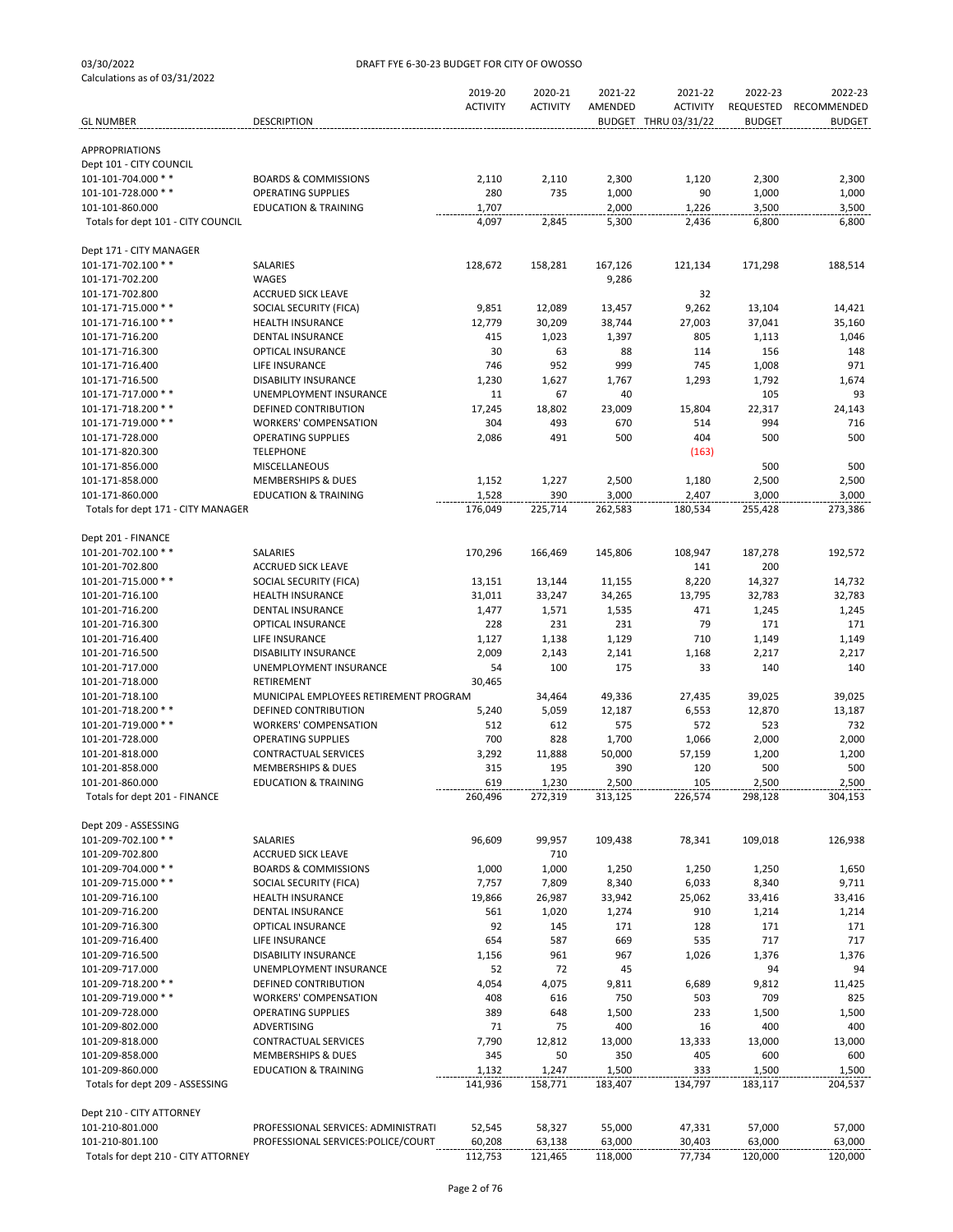|                                       |                                        | 2019-20         | 2020-21         | 2021-22 | 2021-22              | 2022-23       | 2022-23       |
|---------------------------------------|----------------------------------------|-----------------|-----------------|---------|----------------------|---------------|---------------|
|                                       |                                        | <b>ACTIVITY</b> | <b>ACTIVITY</b> | AMENDED | <b>ACTIVITY</b>      | REQUESTED     | RECOMMENDED   |
| <b>GL NUMBER</b>                      | <b>DESCRIPTION</b>                     |                 |                 |         | BUDGET THRU 03/31/22 | <b>BUDGET</b> | <b>BUDGET</b> |
|                                       |                                        |                 |                 |         |                      |               |               |
| Dept 215 - CLERK                      |                                        |                 |                 |         |                      |               |               |
| 101-215-702.100 **                    | <b>SALARIES</b>                        | 114,522         | 116,575         | 121,846 | 86,161               | 119,629       | 124,415       |
| 101-215-702.800                       | <b>ACCRUED SICK LEAVE</b>              | 7,571           |                 |         |                      |               |               |
| 101-215-706.000                       | <b>ELECTIONS</b>                       | 6,186           | 57,994          | 2,000   | 1,192                | 54,000        | 54,000        |
| 101-215-715.000 **                    | SOCIAL SECURITY (FICA)                 | 9,196           | 8,977           | 9,324   | 6,472                | 9,152         | 9,518         |
| 101-215-716.000                       | <b>FRINGES</b>                         |                 | 436             |         |                      |               |               |
| 101-215-716.100                       | <b>HEALTH INSURANCE</b>                | 24,439          | 34,810          | 35,415  | 26,191               | 34,866        | 34,866        |
| 101-215-716.200                       | <b>DENTAL INSURANCE</b>                | 838             | 1,298           | 1,323   | 948                  | 1,261         | 1,261         |
| 101-215-716.300                       | OPTICAL INSURANCE                      | 137             | 180             | 177     | 133                  | 177           | 177           |
| 101-215-716.400                       | LIFE INSURANCE                         | 701             | 755             | 729     | 580                  | 776           | 776           |
| 101-215-716.500                       | <b>DISABILITY INSURANCE</b>            | 1,222           | 1,436           | 1,409   | 1,126                | 1,510         | 1,510         |
| 101-215-717.000                       | UNEMPLOYMENT INSURANCE                 | 30              | 67              |         |                      | 98            | 98            |
| 101-215-718.000                       | RETIREMENT                             | 66,696          |                 |         |                      |               |               |
| 101-215-718.100                       | MUNICIPAL EMPLOYEES RETIREMENT PROGRAM |                 | 57,837          | 82,756  | 44,702               | 65,957        | 65,957        |
| 101-215-718.200 **                    | DEFINED CONTRIBUTION                   | 1,115           | 1,777           | 4,031   | 2,854                | 4,032         | 4,192         |
| 101-215-719.000 **                    | <b>WORKERS' COMPENSATION</b>           | 332             | 460             | 320     | 395                  | 454           | 473           |
| 101-215-728.000 **                    | <b>OPERATING SUPPLIES</b>              | 1,614           | 1,434           | 4,600   | 508                  | 5,450         | 4,150         |
| 101-215-802.000                       | ADVERTISING                            | 4,497           | 3,557           | 4,000   | 2,872                | 4,000         | 4,000         |
| 101-215-818.000 **                    | <b>CONTRACTUAL SERVICES</b>            | 8,724           | 3,945           | 19,000  | 5,871                | 17,250        | 17,250        |
| 101-215-833.000 **                    | <b>EQUIPMENT MAINTENANCE</b>           | 3,851           | 3,851           | 11,300  | 8,801                | 8,950         | 8,950         |
| 101-215-858.000                       | <b>MEMBERSHIPS &amp; DUES</b>          | 420             | 410             | 440     | 410                  | 450           | 450           |
| 101-215-860.000                       | <b>EDUCATION &amp; TRAINING</b>        | 329             |                 | 900     | 101                  | 1,300         | 1,300         |
| Totals for dept 215 - CLERK           |                                        | 252,420         | 295,799         | 299,570 | 189,317              | 329,312       | 333,343       |
|                                       |                                        |                 |                 |         |                      |               |               |
| Dept 226 - HUMAN RESOURCES            |                                        |                 |                 |         |                      |               |               |
| 101-226-702.100 **                    | SALARIES                               | 132,563         | 152,869         | 122,451 | 93,843               | 130,349       | 125,949       |
| 101-226-702.200                       | WAGES                                  |                 |                 | 9,286   |                      |               |               |
| 101-226-702.800                       | <b>ACCRUED SICK LEAVE</b>              |                 |                 |         | 237                  |               |               |
| 101-226-715.000 **                    | SOCIAL SECURITY (FICA)                 | 10,596          | 11,964          | 14,186  | 7,054                | 9,972         | 9,635         |
| 101-226-716.100 **                    | <b>HEALTH INSURANCE</b>                | 9,028           | 15,775          | 28,816  | 15,998               | 27,323        | 23,513        |
| 101-226-716.200                       | <b>DENTAL INSURANCE</b>                | 1,113           | 1,394           | 1,693   | 1,180                | 1,613         | 1,570         |
| 101-226-716.300                       | OPTICAL INSURANCE                      | 196             | 201             | 249     | 175                  | 237           | 232           |
| 101-226-716.400                       | LIFE INSURANCE                         | 792             | 789             | 785     | 585                  | 795           | 757           |
| 101-226-716.500                       | <b>DISABILITY INSURANCE</b>            | 1,616           | 1,514           | 1,605   | 1,174                | 1,672         | 1,554         |
| 101-226-717.000                       | UNEMPLOYMENT INSURANCE                 | 11              | 102             | 150     |                      | 105           | 93            |
| 101-226-718.000                       | RETIREMENT                             | 41,868          |                 |         |                      |               |               |
| 101-226-718.100                       | MUNICIPAL EMPLOYEES RETIREMENT PROGRAM |                 | 42,075          |         |                      |               |               |
| 101-226-718.200 **                    | DEFINED CONTRIBUTION                   | 3,263           | 4,259           | 11,813  | 8,307                | 11,732        | 11,335        |
| 101-226-719.000 **                    | <b>WORKERS' COMPENSATION</b>           | 396             | 536             | 300     | 541                  | 495           | 479           |
| 101-226-728.000                       | <b>OPERATING SUPPLIES</b>              | 755             | 335             | 700     | 535                  | 700           | 700           |
| 101-226-802.000                       | <b>ADVERTISING</b>                     | 854             | 831             | 800     | 611                  | 800           | 800           |
| 101-226-818.000 **                    | <b>CONTRACTUAL SERVICES</b>            | 17,330          | 9,641           | 20,000  | 4,762                | 20,000        | 24,000        |
| 101-226-820.300                       | <b>TELEPHONE</b>                       |                 |                 |         | (81)                 | 550           | 500           |
| 101-226-858.000                       | <b>MEMBERSHIPS &amp; DUES</b>          | 869             | 479             | 900     | 419                  | 900           | 900           |
| 101-226-860.000                       | <b>EDUCATION &amp; TRAINING</b>        | 1,096           | 460             | 2,000   |                      | 2,500         | 2,500         |
| 101-226-978.100                       | <b>COL - EQUIPMENT - INTEREST</b>      |                 |                 |         |                      | 10,015        |               |
| Totals for dept 226 - HUMAN RESOURCES |                                        | 222,346         | 243,224         | 215,734 | 135,340              | 219,758       | 204,517       |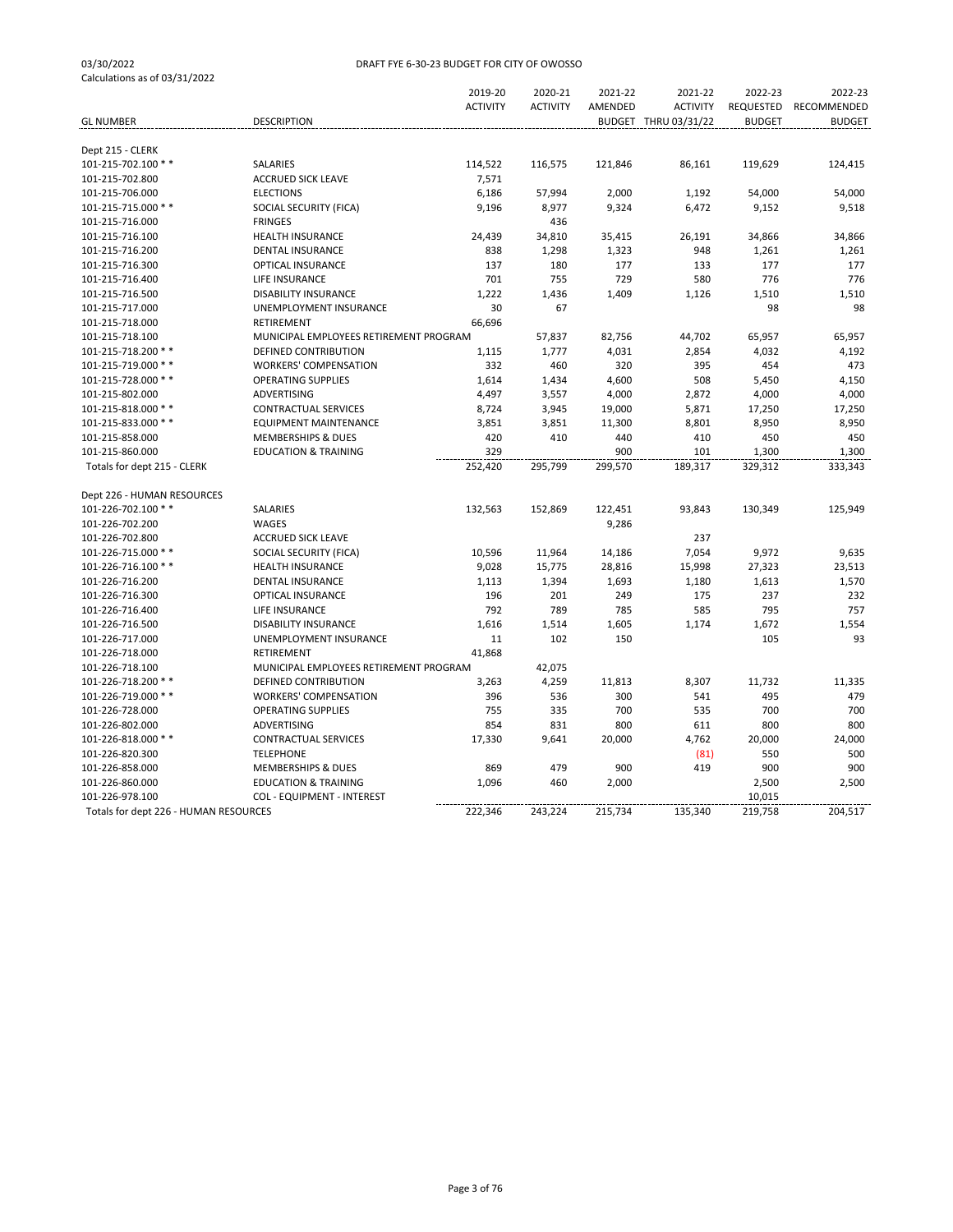|                                                |                                        | 2019-20         | 2020-21         | 2021-22        | 2021-22              | 2022-23       | 2022-23       |
|------------------------------------------------|----------------------------------------|-----------------|-----------------|----------------|----------------------|---------------|---------------|
|                                                |                                        | <b>ACTIVITY</b> | <b>ACTIVITY</b> | AMENDED        | <b>ACTIVITY</b>      | REQUESTED     | RECOMMENDED   |
| <b>GL NUMBER</b>                               | <b>DESCRIPTION</b>                     |                 |                 |                | BUDGET THRU 03/31/22 | <b>BUDGET</b> | <b>BUDGET</b> |
|                                                |                                        |                 |                 |                |                      |               |               |
| Dept 253 - TREASURY                            |                                        |                 |                 |                |                      |               |               |
| 101-253-702.100 **                             | SALARIES                               | 94,628          | 96,154          | 100,735        | 71,920               | 99,517        | 103,498       |
| 101-253-715.000 **                             | SOCIAL SECURITY (FICA)                 | 7,188           | 7,301           | 7,742          | 5,457                | 7,613         | 7,918         |
| 101-253-716.100 **                             | <b>HEALTH INSURANCE</b>                | 24,995          | 26,296          | 26,740         | 19,252               | 26,909        | 26,909        |
| 101-253-716.200                                | DENTAL INSURANCE                       | 767             | 859             | 895            | 639                  | 853           | 853           |
| 101-253-716.300                                | OPTICAL INSURANCE                      | 108             | 110             | 108            | 83                   | 111           | 111           |
| 101-253-716.400                                | LIFE INSURANCE                         | 625             | 632             | 624            | 489                  | 656           | 656           |
| 101-253-716.500                                | <b>DISABILITY INSURANCE</b>            | 1,191           | 1,212           | 1,205          | 937                  | 1,256         | 1,256         |
| 101-253-717.000                                | <b>UNEMPLOYMENT INSURANCE</b>          | 63              | 133             | 200            |                      | 84            | 84            |
| 101-253-718.200 **                             | DEFINED CONTRIBUTION                   | 3,785           | 3,846           | 9,033          | 6,342                | 8,957         | 9,315         |
| 101-253-719.000 **                             | <b>WORKERS' COMPENSATION</b>           | 500             | 584             | 550            | 582                  | 378           | 393           |
| 101-253-728.000                                | <b>OPERATING SUPPLIES</b>              | 2,461           | 2,510           | 3,000          | 1,757                | 3,000         | 3,000         |
| 101-253-818.000                                | <b>CONTRACTUAL SERVICES</b>            | 10,624          | 10,619          | 13,500         | 5,882                | 13,500        | 13,500        |
| 101-253-858.000                                | <b>MEMBERSHIPS &amp; DUES</b>          | 75              | 150             | 225            | 150                  | 225           | 225           |
| 101-253-860.000                                | <b>EDUCATION &amp; TRAINING</b>        | 699             | 399             | 2,500          | 550                  | 2,500         | 2,500         |
| 101-253-862.000                                | <b>OVER &amp; SHORT</b>                | (45)            | (137)           |                | (10)                 |               |               |
| Totals for dept 253 - TREASURY                 |                                        | 147,664         | 150,668         | 167,057        | 114,030              | 165,559       | 170,218       |
|                                                |                                        |                 |                 |                |                      |               |               |
| Dept 258 - INFORMATION & TECHNOLOGY            |                                        |                 |                 |                |                      |               |               |
| 101-258-728.000 **                             | <b>OPERATING SUPPLIES</b>              | 10,094          | 17,935          | 11,965         | 4,175                | 30,000        | 30,000        |
| 101-258-818.000                                | <b>CONTRACTUAL SERVICES</b>            | 94,036          | 84,768          | 97,000         | 58,151               | 145,000       | 100,000       |
| 101-258-833.000 **                             | <b>EQUIPMENT MAINTENANCE</b>           | 6,255           | 12,655          | 22,500         | 5,747                | 28,000        | 27,225        |
| 101-258-860.000 **                             | <b>EDUCATION &amp; TRAINING</b>        |                 | 1,702           | 3,500          |                      | 5,000         | 5,000         |
| 101-258-978.000 **                             | <b>EQUIPMENT</b>                       |                 |                 |                |                      | 181,400       | 99,000        |
| Totals for dept 258 - INFORMATION & TECHNOLOGY |                                        | 110,385         | 117,060         | 134,965        | 68,073               | 389,400       | 261,225       |
|                                                |                                        |                 |                 |                |                      |               |               |
| Dept 265 - BUILDING & GROUNDS                  |                                        |                 |                 |                |                      |               |               |
| 101-265-702.200                                | WAGES                                  | 52,605          | 48,186          | 45,958         | 34,614               | 39,916        | 39,916        |
| 101-265-703.000                                | OTHER COMPENSATION                     |                 | 1,000           |                |                      |               |               |
| 101-265-715.000                                | SOCIAL SECURITY (FICA)                 |                 | 3,347           |                | 2,395                | 3,054         | 3,054         |
| 101-265-716.000                                | <b>FRINGES</b>                         | 3,225           | 2,729           | 3,580          |                      |               |               |
| 101-265-716.100                                | <b>HEALTH INSURANCE</b>                | 7,785           |                 | 3,500<br>7,044 | 1,729                |               | 6,935         |
| 101-265-716.200                                |                                        | 6,655<br>427    | 6,545<br>445    |                | 5,220                | 6,935         |               |
|                                                | DENTAL INSURANCE                       |                 |                 | 489            | 347                  | 467           | 467           |
| 101-265-716.300                                | OPTICAL INSURANCE                      | 60              | 57              | 60             | 45                   | 60            | 60            |
| 101-265-716.400                                | LIFE INSURANCE                         | 139             | 189             | 198            | 147                  | 198           | 198           |
| 101-265-717.000                                | UNEMPLOYMENT INSURANCE                 | 5               | 33              | 25             |                      | 47            | 47            |
| 101-265-718.000                                | RETIREMENT                             | 29,695          |                 |                |                      |               |               |
| 101-265-718.100                                | MUNICIPAL EMPLOYEES RETIREMENT PROGRAM |                 | 21,831          | 26,811         | 15,858               | 17,820        | 17,820        |
| 101-265-719.000                                | <b>WORKERS' COMPENSATION</b>           | 1,364           | 993             | 1,500          | 1,273                | 1,625         | 1,625         |
| 101-265-728.000                                | <b>OPERATING SUPPLIES</b>              | 3,081           | 2,505           | 3,000          | 2,155                | 3,000         | 3,000         |
| 101-265-818.000                                | <b>CONTRACTUAL SERVICES</b>            | 5,335           | 502             | 1,000          | 672                  | 1,500         | 1,500         |
| 101-265-820.100                                | <b>ELECTRICITY</b>                     | 18,748          | 19,451          | 20,000         | 13,293               | 20,000        | 20,000        |
| 101-265-820.200                                | GAS                                    | 4,387           | 4,435           | 5,000          | 4,137                | 5,000         | 5,000         |
| 101-265-820.300                                | <b>TELEPHONE</b>                       | 270             | 270             | 300            | 203                  | 325           | 325           |
| 101-265-820.400                                | WATER & SEWER                          | 2,606           | 3,388           | 3,000          | 1,644                | 3,000         | 3,000         |
| 101-265-831.000                                | <b>BUILDING MAINTENANCE</b>            | 4,110           | 39,783          | 15,075         | 7,582                | 15,000        | 15,000        |
| 101-265-831.000-LIBRARY000                     | <b>BUILDING MAINTENANCE</b>            |                 | 5,643           |                | 900                  | 5,000         | 5,000         |
| 101-265-831.200                                | BLDG MAINTENANCE-BALLFIELDS            |                 |                 | 1,000          |                      |               |               |
| 101-265-843.000                                | <b>EQUIPMENT RENTAL</b>                | 1,957           | 2,547           | 3,000          | 2,126                | 3,000         | 3,000         |
| 101-265-978.000                                | <b>EQUIPMENT</b>                       |                 |                 |                |                      | 1,000         |               |
| Totals for dept 265 - BUILDING & GROUNDS       |                                        | 142,454         | 163,879         | 140,540        | 94,340               | 126,947       | 125,947       |
|                                                |                                        |                 |                 |                |                      |               |               |
| Dept 299 - GENERAL ADMIN                       |                                        |                 |                 |                |                      |               |               |
| 101-299-718.100                                | MUNICIPAL EMPLOYEES RETIREMENT PROGRAM |                 | 504,302         |                |                      |               |               |
| 101-299-719.000                                | <b>WORKERS' COMPENSATION</b>           | 148             | 175             | 250            | 25                   |               |               |
| 101-299-728.000                                | <b>OPERATING SUPPLIES</b>              | 16,879          | 18,466          | 19,500         | 12,198               | 20,000        | 20,000        |
| 101-299-810.000 **                             | <b>INSURANCE &amp; BONDS</b>           | 131,043         | 134,074         | 138,096        | 137,824              | 145,000       | 141,959       |
| 101-299-818.000 **                             | CONTRACTUAL SERVICES                   | 39,557          | 14,604          | 17,975         | 9,227                | 15,000        | 3,000         |
| 101-299-818.500                                | <b>AUDIT</b>                           |                 |                 |                | 5,753                | 6,350         | 6,350         |
| 101-299-820.300 **                             | <b>TELEPHONE</b>                       | 4,209           | 5,679           | 7,000          | 3,846                | 5,850         | 5,850         |
| 101-299-833.000                                | <b>EQUIPMENT MAINTENANCE</b>           | 1,380           | 1,600           | 1,500          | 394                  | 1,500         | 1,500         |
| 101-299-850.000 **                             | <b>BAD DEBT EXPENSE</b>                | 111,323         | 101,793         | 121,000        | 49,372               | 66,000        | 66,000        |
| 101-299-856.000 **                             | MISCELLANEOUS                          |                 |                 | 84,958         | 86,796               | 25,000        |               |
| 101-299-858.000 **                             | <b>MEMBERSHIPS &amp; DUES</b>          | 47,176          | 47,308          | 47,455         | 47,412               | 48,000        | 28,000        |
| Totals for dept 299 - GENERAL ADMIN            |                                        | 351,715         | 828,001         | 437,734        | 352,847              | 332,700       | 272,659       |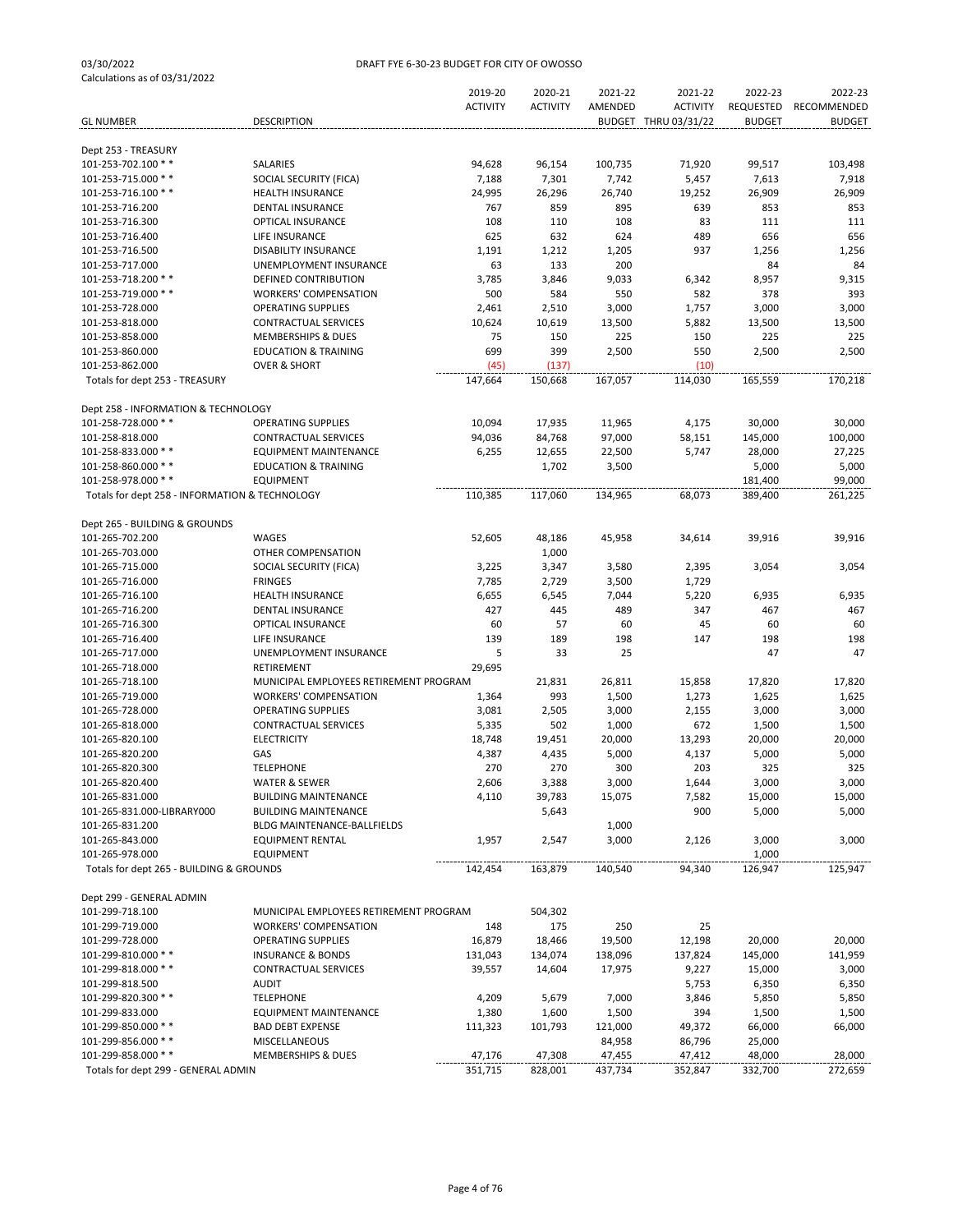|                              |                                        | 2019-20         | 2020-21         | 2021-22   | 2021-22              | 2022-23          | 2022-23       |
|------------------------------|----------------------------------------|-----------------|-----------------|-----------|----------------------|------------------|---------------|
|                              |                                        | <b>ACTIVITY</b> | <b>ACTIVITY</b> | AMENDED   | <b>ACTIVITY</b>      | <b>REQUESTED</b> | RECOMMENDED   |
| <b>GL NUMBER</b>             | <b>DESCRIPTION</b>                     |                 |                 |           | BUDGET THRU 03/31/22 | <b>BUDGET</b>    | <b>BUDGET</b> |
|                              |                                        |                 |                 |           |                      |                  |               |
| Dept 300 - POLICE            |                                        |                 |                 |           |                      |                  |               |
| 101-300-702.100 **           | SALARIES                               | 1,190,741       | 1,225,135       | 1,215,353 | 900,494              | 83,211           | 86,539        |
| 101-300-702.120              | SALARIES-MAGNET                        | 69,853          | 77,074          | 66,510    | 51,583               | 64,909           | 66,532        |
| 101-300-702.200 **           | <b>WAGES</b>                           | 5,745           |                 | 5,019     | 170                  | 1,092,503        | 1,119,816     |
| 101-300-702.210              | WAGES - SCHOOL LIAISON                 | 41,388          | 45,810          | 53,910    | 30,568               | 59,774           | 61,567        |
| 101-300-702.300 **           | OVERTIME                               | 54,407          | 58,167          | 55,300    | 41,101               | 56,500           | 58,000        |
| 101-300-702.400 **           | <b>WAGES - TEMPORARY</b>               |                 |                 |           |                      | 5,780            | 5,780         |
| 101-300-702.600              | <b>UNIFORMS</b>                        | 1,450           | 1,325           | 1,600     | 1,250                | 1,500            | 1,500         |
| 101-300-702.800              | <b>ACCRUED SICK LEAVE</b>              | 12,482          | 11,784          | 12,876    | 9,808                | 12,500           | 12,320        |
| 101-300-703.000              | <b>CROSSING GUARDS</b>                 | 55,443          | 37,618          | 55,000    | 34,914               | 57,500           | 57,500        |
| 101-300-715.000 **           | SOCIAL SECURITY (FICA)                 | 33,189          | 30,813          | 33,512    | 23,406               | 31,589           | 34,393        |
| 101-300-716.000              | <b>FRINGES</b>                         | 473             |                 |           |                      |                  |               |
| 101-300-716.100 **           | <b>HEALTH INSURANCE</b>                | 227,553         | 221,179         | 258,039   | 163,979              | 239,979          | 239,979       |
| 101-300-716.200              | <b>DENTAL INSURANCE</b>                | 10,029          | 10,134          | 11,332    | 7,807                | 10,417           | 10,417        |
| 101-300-716.300              | OPTICAL INSURANCE                      | 1,329           | 1,217           | 1,314     | 937                  | 1,249            | 1,249         |
| 101-300-716.400              | LIFE INSURANCE                         | 3,849           | 3,737           | 3,841     | 2,870                | 3,820            | 3,820         |
| 101-300-716.500              | <b>DISABILITY INSURANCE</b>            | 5,919           | 5,751           | 5,612     | 4,635                | 6,228            | 6,228         |
| 101-300-716.600              | <b>PHYSICALS</b>                       | 95              | 141             |           |                      |                  |               |
| 101-300-717.000              | <b>UNEMPLOYMENT INSURANCE</b>          | 330             | 804             | 500       | 123                  | 1,050            | 1,050         |
| 101-300-718.100              | MUNICIPAL EMPLOYEES RETIREMENT PR      | 222,518         | 215,961         | 306,738   | 216,470              | 370,800          | 370,800       |
| 101-300-718.200 **           | DEFINED CONTRIBUTION                   | 3,792           | 2,694           | 9,135     | 5,352                | 7,489            | 7,789         |
| 101-300-719.000 **           | <b>WORKERS' COMPENSATION</b>           | 26,316          | 26,202          | 27,400    | 27,775               | 32,703           | 36,329        |
| 101-300-728.000              | <b>OPERATING SUPPLIES</b>              | 9,632           | 11,316          | 30,553    | 17,892               | 28,300           | 28,300        |
| 101-300-741.000              | <b>UNIFORMS &amp; CLEANING</b>         | 6,906           | 9,475           | 7,000     | 6,050                | 10,000           | 10,000        |
| 101-300-751.000              | GAS & OIL                              | 22,517          | 25,889          | 26,000    | 24,392               | 28,532           | 28,532        |
| 101-300-818.000              | CONTRACTUAL SERVICES                   | 19,657          | 9,045           | 8,000     | 3,968                | 9,000            | 9,000         |
| 101-300-820.100              | <b>ELECTRICITY</b>                     | 9,891           | 9,177           | 10,000    | 5,966                | 10,114           | 10,114        |
| 101-300-820.200              | GAS                                    | 4,486           | 4,533           | 5,000     | 4,695                | 4,996            | 4,996         |
| 101-300-820.300              | <b>TELEPHONE</b>                       | 6,639           | 7,296           | 7,200     | 4,749                | 7,740            | 7,740         |
| 101-300-820.400              | <b>WATER &amp; SEWER</b>               | 3,301           | 3,614           | 3,500     | 1,796                | 4,550            | 4,550         |
| 101-300-820.500              | <b>REFUSE</b>                          | 510             | 546             | 400       | 438                  | 600              | 600           |
| 101-300-831.000              | <b>BUILDING MAINTENANCE</b>            | 3,827           | 4,353           | 6,000     | 16,780               | 10,000           | 10,000        |
| 101-300-833.000              | <b>EQUIPMENT MAINTENANCE</b>           | 1,795           | 349             | 1,000     |                      | 1,000            | 1,000         |
| 101-300-833.400              | <b>EQUIP MAINT - MOBILE</b>            | 29,432          | 25,196          | 25,000    | 18,544               | 40,000           | 25,750        |
| 101-300-856.000              | MISCELLANEOUS                          | 417             | 101             | 250       | 590                  | 750              | 750           |
| 101-300-858.000              | <b>MEMBERSHIPS &amp; DUES</b>          | 730             | 2,530           | 1,000     | 760                  | 1,000            | 1,000         |
| 101-300-860.000              | <b>EDUCATION &amp; TRAINING</b>        | 6,443           | 1,843           | 9,918     | 8,841                | 13,300           | 10,300        |
| 101-300-976.000 **           | <b>BUILDING ADD &amp; IMPROVEMENTS</b> |                 |                 |           |                      | 4,900            | 11,200        |
| 101-300-978.000 **           | <b>EQUIPMENT</b>                       |                 |                 |           |                      |                  | 168,630       |
| Totals for dept 300 - POLICE |                                        | 2,093,084       | 2,090,809       | 2,263,812 | 1,638,703            | 2,314,283        | 2,514,070     |
|                              |                                        |                 |                 |           |                      |                  |               |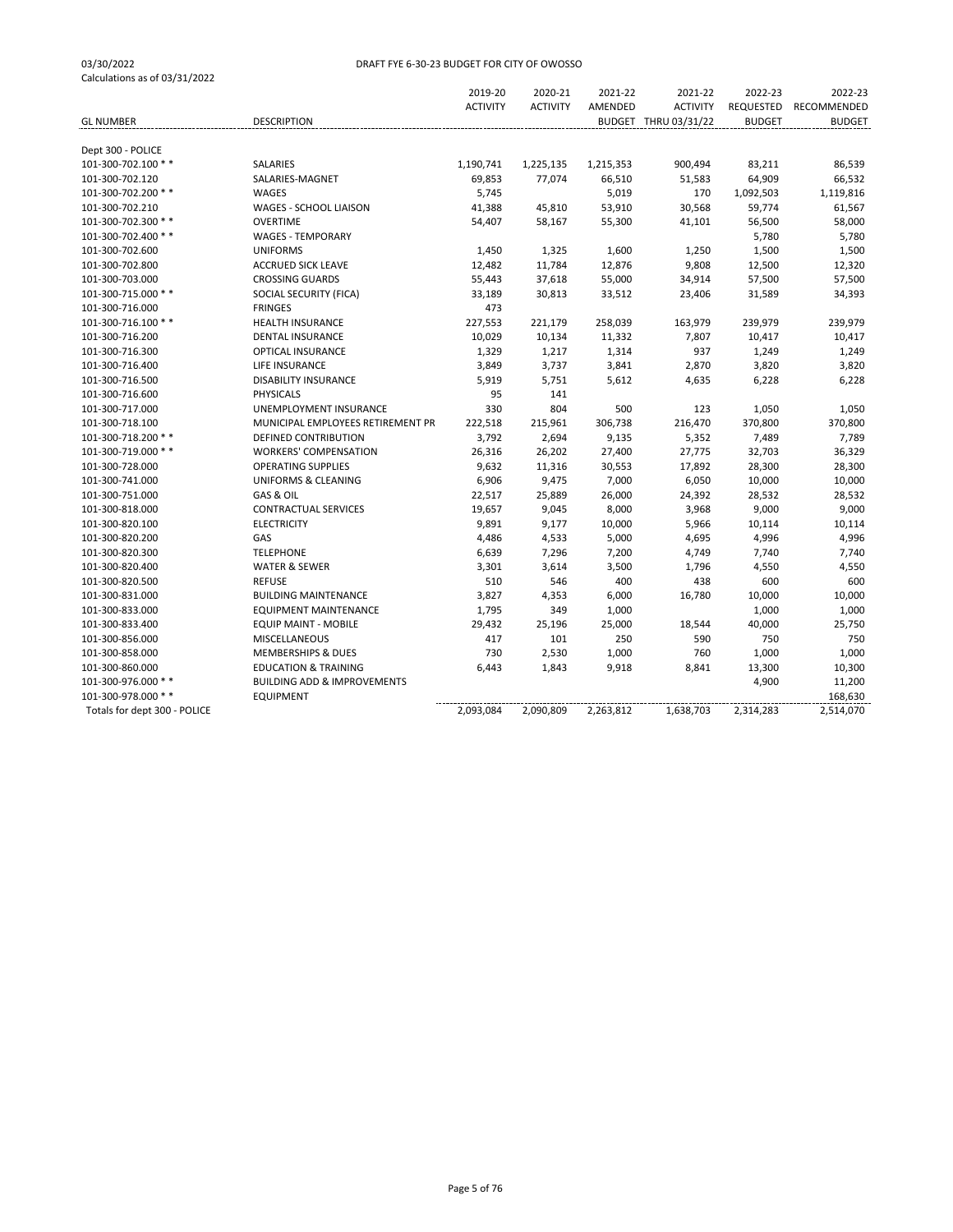|                                           |                                   | 2019-20         | 2020-21         | 2021-22   | 2021-22              | 2022-23       | 2022-23       |
|-------------------------------------------|-----------------------------------|-----------------|-----------------|-----------|----------------------|---------------|---------------|
|                                           |                                   | <b>ACTIVITY</b> | <b>ACTIVITY</b> | AMENDED   | <b>ACTIVITY</b>      | REQUESTED     | RECOMMENDED   |
| <b>GL NUMBER</b>                          | <b>DESCRIPTION</b>                |                 |                 |           | BUDGET THRU 03/31/22 | <b>BUDGET</b> | <b>BUDGET</b> |
|                                           |                                   |                 |                 |           |                      |               |               |
| Dept 335 - FIRE                           |                                   |                 |                 |           |                      |               |               |
| 101-335-702.100 **                        | SALARIES                          | 1,147,365       | 1,124,811       | 1,097,337 | 892,145              | 1,086,831     | 86,539        |
| 101-335-702.200                           | WAGES                             | 90              |                 |           | 322                  |               | 1,028,711     |
| 101-335-702.300                           | <b>OVERTIME</b>                   | 75,279          | 63,693          | 83,500    | 50,295               | 65,000        | 65,285        |
| 101-335-702.500                           | <b>MEAL ALLOWANCE</b>             | 13,500          | 11,200          | 14,400    | 11,200               | 11,200        | 11,200        |
| 101-335-702.600                           | <b>UNIFORMS</b>                   | 2,200           | 2,600           | 3,600     | 2,400                | 2,500         | 2,500         |
| 101-335-702.800                           | <b>ACCRUED SICK LEAVE</b>         | 3,782           | 4,410           | 4,955     | 7,769                | 6,100         | 6,588         |
| 101-335-715.000 **                        | SOCIAL SECURITY (FICA)            | 21,403          | 21,903          | 20,166    | 17,363               | 22,328        | 22,605        |
| 101-335-716.000                           | <b>FRINGES</b>                    | 73              |                 | 125       | 123                  |               |               |
| 101-335-716.100 **                        | <b>HEALTH INSURANCE</b>           | 249,136         | 246,429         | 256,473   | 179,598              | 260,748       | 260,748       |
| 101-335-716.200                           | DENTAL INSURANCE                  | 7,822           | 10,048          | 10,215    | 7,524                | 10,867        | 10,867        |
| 101-335-716.300                           | OPTICAL INSURANCE                 | 1,061           | 1,141           | 1,074     | 859                  | 1,531         | 1,531         |
| 101-335-716.400                           | LIFE INSURANCE                    | 4,484           | 4,351           | 4,352     | 3,328                | 4,450         | 4,450         |
| 101-335-716.500                           | <b>DISABILITY INSURANCE</b>       | 7,526           | 8,543           | 8,615     | 7,217                | 10,113        | 10,113        |
| 101-335-716.600                           | <b>PHYSICALS</b>                  | 567             | 266             | 250       |                      | 250           | 250           |
| 101-335-717.000                           | UNEMPLOYMENT INSURANCE            | 169             | 599             | 800       | 15                   | 908           | 908           |
| 101-335-718.000                           | RETIREMENT                        | 194,504         |                 |           |                      |               |               |
| 101-335-718.100                           | MUNICIPAL EMPLOYEES RETIREMENT PR | 9,626           | 195,120         | 217,277   | 131,018              | 211,200       | 211,200       |
| 101-335-718.200 **                        | <b>DEFINED CONTRIBUTION</b>       | 2,404           | 2,674           | 5,808     | 5,259                | 7,489         | 7,789         |
| 101-335-719.000 **                        | <b>WORKERS' COMPENSATION</b>      | 34,175          | 29,917          | 35,115    | 33,088               | 45,224        | 46,301        |
| 101-335-728.000 **                        | <b>OPERATING SUPPLIES</b>         | 7,953           | 10,624          | 9,000     | 10,687               | 20,000        | 17,500        |
| 101-335-728.100                           | <b>SUPPLIES</b>                   | 22,434          | 20,642          | 28,000    | 14,680               | 30,000        | 30,000        |
| 101-335-741.000                           | UNIFORMS & CLEANING               | 12,800          | 7,865           | 15,000    | 4,572                | 18,000        | 15,500        |
| 101-335-751.000                           | GAS & OIL                         | 18,529          | 18,081          | 27,000    | 19,573               | 19,927        | 19,927        |
| 101-335-818.000                           | <b>CONTRACTUAL SERVICES</b>       | 83,493          | 76,276          | 85,000    | 52,168               | 80,000        | 80,000        |
| 101-335-820.100                           | <b>ELECTRICITY</b>                | 11,607          | 11,196          | 12,200    | 7,338                | 12,340        | 12,340        |
| 101-335-820.200                           | GAS                               | 4,486           | 4,533           | 5,000     | 4,695                | 4,995         | 4,995         |
| 101-335-820.300                           | <b>TELEPHONE</b>                  | 3,522           | 3,305           | 3,200     | 2,159                | 3,000         | 3,000         |
| 101-335-820.400                           | WATER & SEWER                     | 3,301           | 3,614           | 3,500     | 1,796                | 4,550         | 4,550         |
| 101-335-820.500                           | <b>REFUSE</b>                     | 510             | 546             | 500       | 438                  | 600           | 600           |
| 101-335-831.000                           | <b>BUILDING MAINTENANCE</b>       | 4,719           | 14,923          | 6,000     | 12,754               | 12,650        | 12,650        |
| 101-335-833.000 **                        | <b>EQUIPMENT MAINTENANCE</b>      | 2,882           | 3,534           | 6,000     | 4,307                | 10,000        | 8,000         |
| 101-335-833.400                           | <b>EQUIP MAINT - MOBILE</b>       | 32,515          | 40,790          | 40,000    | 36,454               | 50,000        | 45,000        |
| 101-335-860.000 **                        | <b>EDUCATION &amp; TRAINING</b>   | 6,916           | 5,295           | 8,000     | 8,087                | 12,000        | 10,000        |
| 101-335-978.000 **                        | <b>EQUIPMENT</b>                  |                 |                 |           |                      |               | 423,541       |
| Totals for dept 335 - FIRE                |                                   | 1,990,833       | 1,948,929       | 2,012,462 | 1,529,231            | 2,024,801     | 2,465,188     |
|                                           |                                   |                 |                 |           |                      |               |               |
| Dept 370 - BUILDING AND SAFETY            |                                   |                 |                 |           |                      |               |               |
| 101-370-702.100 **                        | SALARIES                          | 39,765          | 41,460          | 80,333    | 57,777               | 79,680        | 73,233        |
| 101-370-702.200 **                        | <b>WAGES</b>                      | 32,487          | 28,159          | 37,271    | 22,176               | 31,878        | 31,878        |
| 101-370-715.000 **                        | SOCIAL SECURITY (FICA)            | 5,508           | 5,306           | 8,963     | 6,112                | 8,535         | 8,041         |
| 101-370-716.100 **                        | HEALTH INSURANCE                  | 14,033          | 14,278          | 24,336    | 14,503               | 26,838        | 23,028        |
| 101-370-716.200 **                        | DENTAL INSURANCE                  | 431             | 466             | 734       | 420                  | 540           | 417           |
| 101-370-716.300                           | OPTICAL INSURANCE                 | 60              | 60              | 115       | 62                   | 93            | 78            |
| 101-370-716.400                           | LIFE INSURANCE                    | 156             | 159             | 238       | 373                  | 539           | 501           |
| 101-370-716.500                           | <b>DISABILITY INSURANCE</b>       | 408             | 453             | 603       | 663                  | 1,008         | 889           |
| 101-370-717.000                           | UNEMPLOYMENT INSURANCE            | 13              | 90              | 15        | 50                   | 70            | 58            |
| 101-370-718.200 **                        | DEFINED CONTRIBUTION              | 1,591           | 1,658           | 7,203     | 5,142                | 7,172         | 6,591         |
| 101-370-719.000 **                        | <b>WORKERS' COMPENSATION</b>      | 456             | 591             | 500       | 390                  | 510           | 486           |
| 101-370-728.000                           | <b>OPERATING SUPPLIES</b>         | 1,666           | 1,307           | 2,000     | 2,188                | 2,000         | 2,000         |
| 101-370-818.000                           | CONTRACTUAL SERVICES              | 142,768         | 149,440         | 181,000   | 102,476              | 152,401       | 152,401       |
| 101-370-856.000                           | MISCELLANEOUS                     |                 |                 |           | 1,231                |               |               |
| 101-370-858.000                           | <b>MEMBERSHIPS &amp; DUES</b>     | 163             |                 | 165       |                      | 165           | 165           |
| 101-370-860.000                           | <b>EDUCATION &amp; TRAINING</b>   | 285             |                 | 1,000     | 677                  | 1,000         | 1,000         |
| Totals for dept 370 - BUILDING AND SAFETY |                                   | 239,790         | 243,427         | 344,476   | 214,240              | 312,429       | 300,766       |
|                                           |                                   |                 |                 |           |                      |               |               |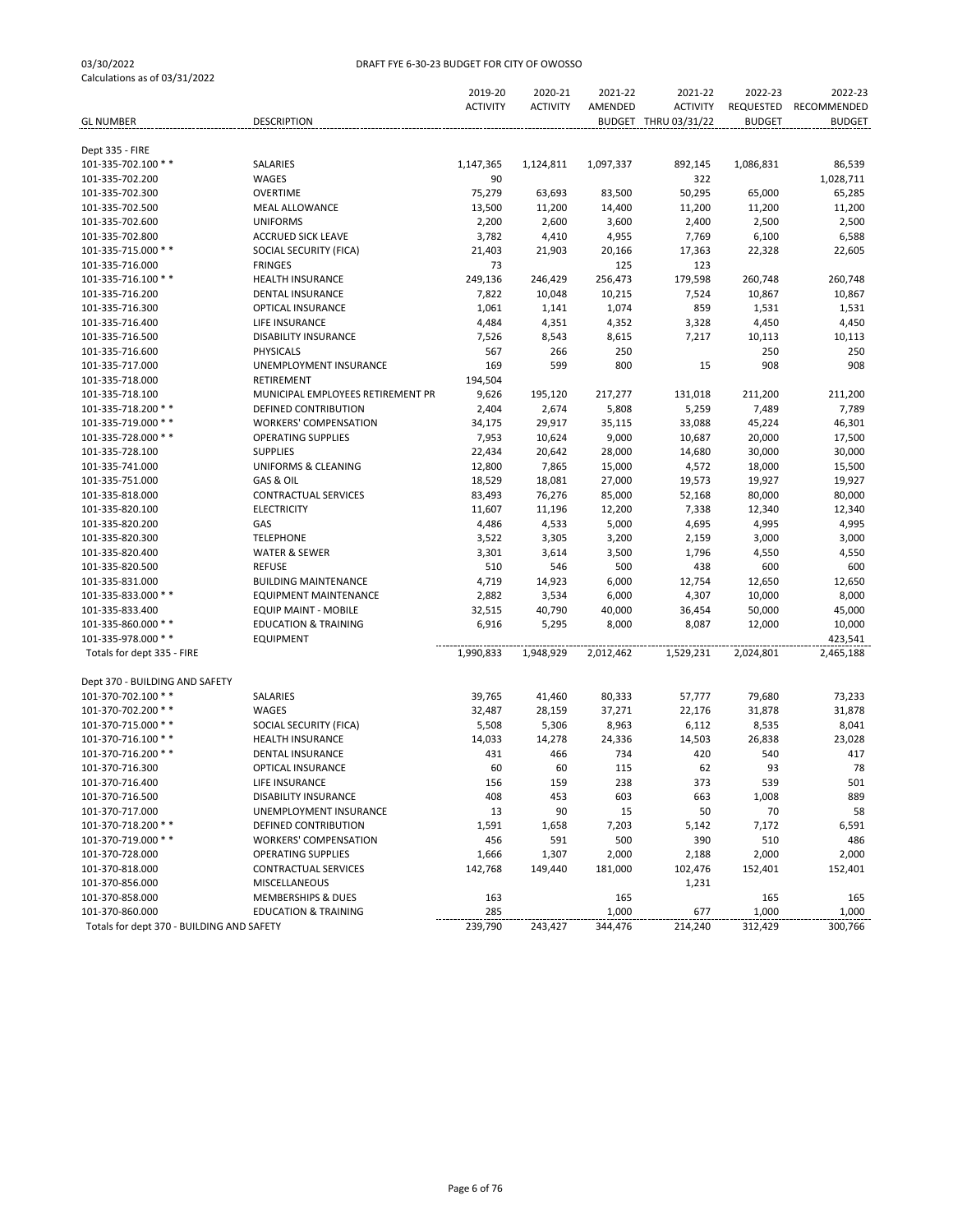|                                                 |                                                 | 2019-20<br><b>ACTIVITY</b> | 2020-21<br><b>ACTIVITY</b> | 2021-22<br>AMENDED | 2021-22<br><b>ACTIVITY</b> | 2022-23<br>REQUESTED | 2022-23<br>RECOMMENDED |
|-------------------------------------------------|-------------------------------------------------|----------------------------|----------------------------|--------------------|----------------------------|----------------------|------------------------|
| <b>GL NUMBER</b>                                | <b>DESCRIPTION</b>                              |                            |                            |                    | BUDGET THRU 03/31/22       | <b>BUDGET</b>        | <b>BUDGET</b>          |
| Dept 441 - PUBLIC WORKS                         |                                                 |                            |                            |                    |                            |                      |                        |
| 101-441-702.100 **                              | SALARIES                                        | 76,487                     | 83,987                     | 83,945             | 57,494                     | 78,806               | 81,959                 |
| 101-441-702.200 **                              | WAGES                                           | 38,108                     | 39,157                     | 60,000             | 67,433                     | 44,353               | 44,353                 |
| 101-441-702.400                                 | <b>WAGES - TEMPORARY</b>                        | 113                        | 1,154                      | 2,730              | 1,576                      |                      | 6,000                  |
| 101-441-702.800                                 | <b>ACCRUED SICK LEAVE</b>                       |                            |                            |                    | 66                         |                      |                        |
| 101-441-703.000                                 | OTHER COMPENSATION                              | 122,987                    | 78,751                     | 89,000             | 63,450                     |                      |                        |
| 101-441-715.000                                 | SOCIAL SECURITY (FICA)                          | 37,233                     | 34,549                     | 40,982             | 26,409                     | 9,421                | 10,122                 |
| 101-441-716.000                                 | <b>FRINGES</b>                                  | (221, 021)                 | (298, 130)                 | (260,000)          | (160, 562)                 |                      |                        |
| 101-441-716.100 **                              | HEALTH INSURANCE                                | 118,955                    | 100,919                    | 125,486            | 94,682                     | 143,377              | 143,377                |
| 101-441-716.200                                 | <b>DENTAL INSURANCE</b>                         | 4,376                      | 3,726                      | 4,507              | 3,758                      | 4,995                | 4,995                  |
| 101-441-716.300                                 | <b>OPTICAL INSURANCE</b>                        | 591                        | 527                        | 684                | 523                        | 764                  | 764                    |
| 101-441-716.400                                 | LIFE INSURANCE                                  | 1,690                      | 1,930                      | 2,282              | 1,715                      | 2,310                | 2,310                  |
| 101-441-716.500                                 | <b>DISABILITY INSURANCE</b>                     | 3,718                      | 3,340                      | 4,305              | 2,883                      | 4,563                | 4,563                  |
| 101-441-717.000                                 | UNEMPLOYMENT INSURANCE                          | 96                         | 467                        | 560                | 72                         | 436                  | 483                    |
| 101-441-718.000                                 | RETIREMENT                                      | 126,937                    |                            |                    |                            |                      |                        |
| 101-441-718.100                                 | MUNICIPAL EMPLOYEES RETIREMENT PR               | 11,310                     | 116,632                    | 117,672            | 71,471                     | 104,369              | 104,369                |
| 101-441-718.200 **                              | DEFINED CONTRIBUTION                            | 12,056                     | 11,781                     | 31,390             | 11,225                     | 8,866                | 9,150                  |
| 101-441-719.000 **                              | <b>WORKERS' COMPENSATION</b>                    | 21,152                     | 16,096                     | 17,256             | 20,309                     | 24,660               | 25,073                 |
| 101-441-728.000                                 | <b>OPERATING SUPPLIES</b>                       | 4,049                      | 4,540                      | 13,500             | 11,959                     | 15,000               | 5,000                  |
| 101-441-751.000                                 | GAS & OIL                                       | 1,308                      | 1,050                      | 2,400              | 1,919                      | 3,000                | 3,000                  |
| 101-441-818.000                                 | <b>CONTRACTUAL SERVICES</b>                     | 4,636                      | 2,439                      | 4,000              | 1,441                      | 4,000                | 4,000                  |
| 101-441-820.100 **                              | <b>ELECTRICITY</b>                              | 8,355                      | 8,585                      | 10,000             | 7,055                      | 9,108                | 9,108                  |
| 101-441-820.200 **                              | GAS                                             | 4,403                      | 4,471                      | 5,100              | 3,970                      | 4,743                | 4,743                  |
| 101-441-820.300 **                              | <b>TELEPHONE</b>                                | 2,489                      | 2,653                      | 4,700              | 1,440                      | 2,815                | 2,815                  |
| 101-441-820.400 **                              | <b>WATER &amp; SEWER</b>                        | 3,350                      | 3,442                      | 3,700              | 1,752                      | 4,254                | 4,254                  |
| 101-441-820.500                                 | <b>REFUSE</b>                                   | 1,092                      | 1,188                      | 1,300              | 936                        | 1,300                | 1,300                  |
| 101-441-821.000 **                              | STREET LIGHTING                                 | 195,726                    | 199,356                    | 206,000            | 132,020                    | 211,497              | 208,427                |
| 101-441-822.000                                 | DISPOSAL AREA(LANDFILL)                         | 7,076                      |                            | 10,000             |                            | 10,000               | 10,000                 |
| 101-441-831.000 **                              | <b>BUILDING MAINTENANCE</b>                     | 3,410                      | 7,721                      | 13,250             | 1,905                      | 10,000               | 2,000                  |
| 101-441-831.100                                 | STORM SEWER MAINTENANCE                         | 41,116                     | 65,106                     | 20,000             | 5,255                      | 20,000               | 20,000                 |
| 101-441-836.200                                 | <b>TREES &amp; GARDEN</b>                       | 398                        | 4,350                      | 2,500              | 8,437                      | 4,000                | 4,000                  |
| 101-441-838.000                                 | MISCELLANEOUS OPERATIONS                        | 2,780                      | (10, 563)                  | 3,000              | (480)                      | 3,000                | 3,000                  |
| 101-441-843.000                                 | <b>EQUIPMENT RENTAL</b>                         | 29,181                     | 29,851                     | 38,000             | 21,249                     | 40,000               | 40,000                 |
| 101-441-860.000                                 | <b>EDUCATION &amp; TRAINING</b>                 | 3,781                      | 908                        | 4,000              | 2,315                      | 4,000                | 4,000                  |
| 101-441-860.100                                 | <b>SAFETY TRAINING</b>                          | 73                         | 611                        | 1,000              | 495                        | 1,000                | 1,000                  |
| 101-441-975.000 **                              | <b>BUILDING IMPROVEMENTS</b>                    |                            | 2,298                      |                    |                            |                      | 12,000                 |
| Totals for dept 441 - PUBLIC WORKS              |                                                 | 668,011                    | 522,892                    | 663,249            | 464,172                    | 774,637              | 776,165                |
|                                                 |                                                 |                            |                            |                    |                            |                      |                        |
| Dept 528 - LEAF AND BRUSH COLLECTION            |                                                 |                            |                            |                    |                            |                      |                        |
| 101-528-702.200                                 | WAGES                                           | 50,624<br>275              | 52,860                     | 55,000             | 49,954                     | 66,788               | 66,788                 |
| 101-528-702.400<br>101-528-715.000              | <b>WAGES - TEMPORARY</b>                        | 21                         |                            |                    |                            |                      |                        |
| 101-528-716.000                                 | SOCIAL SECURITY (FICA)<br><b>FRINGES</b>        | 40,768                     | 35,539                     |                    | 28,085                     | 5,109                | 5,109                  |
| 101-528-728.000                                 | <b>OPERATING SUPPLIES</b>                       | 108                        | 135                        | 40,000<br>500      |                            | 500                  | 500                    |
|                                                 |                                                 | 8,803                      |                            |                    |                            |                      |                        |
| 101-528-818.000<br>101-528-843.000              | CONTRACTUAL SERVICES<br><b>EQUIPMENT RENTAL</b> | 103,237                    | 10,620<br>121,784          | 16,000<br>120,000  | 15,494<br>115,759          | 10,000<br>120,000    | 10,000<br>120,000      |
| Totals for dept 528 - LEAF AND BRUSH COLLECTION |                                                 | 203,836                    | 220,938                    | 231,500            | 209,292                    | 202,397              | 202,397                |
|                                                 |                                                 |                            |                            |                    |                            |                      |                        |
| Dept 585 - PARKING                              |                                                 |                            |                            |                    |                            |                      |                        |
| 101-585-702.200                                 | WAGES                                           | 4,891                      | 4,642                      | 8,000              | 1,896                      | 9,200                | 9,200                  |
| 101-585-716.000                                 | <b>FRINGES</b>                                  | 3,939                      | 3,115                      | 6,000              | 1,080                      |                      |                        |
| 101-585-728.000                                 | <b>OPERATING SUPPLIES</b>                       | 9,251                      | 5,699                      | 6,000              | 5,989                      | 7,500                | 7,500                  |
| 101-585-834.000                                 | MAINTENANCE                                     | 1,031                      | 310                        | 1,000              | 235                        | 750                  | 750                    |
| 101-585-843.000                                 | <b>EQUIPMENT RENTAL</b>                         | 6,415                      | 8,218                      | 12,000             | 3,786                      | 7,500                | 7,500                  |
| Totals for dept 585 - PARKING                   |                                                 | 25,527                     | 21,984                     | 33,000             | 12,986                     | 24,950               | 24,950                 |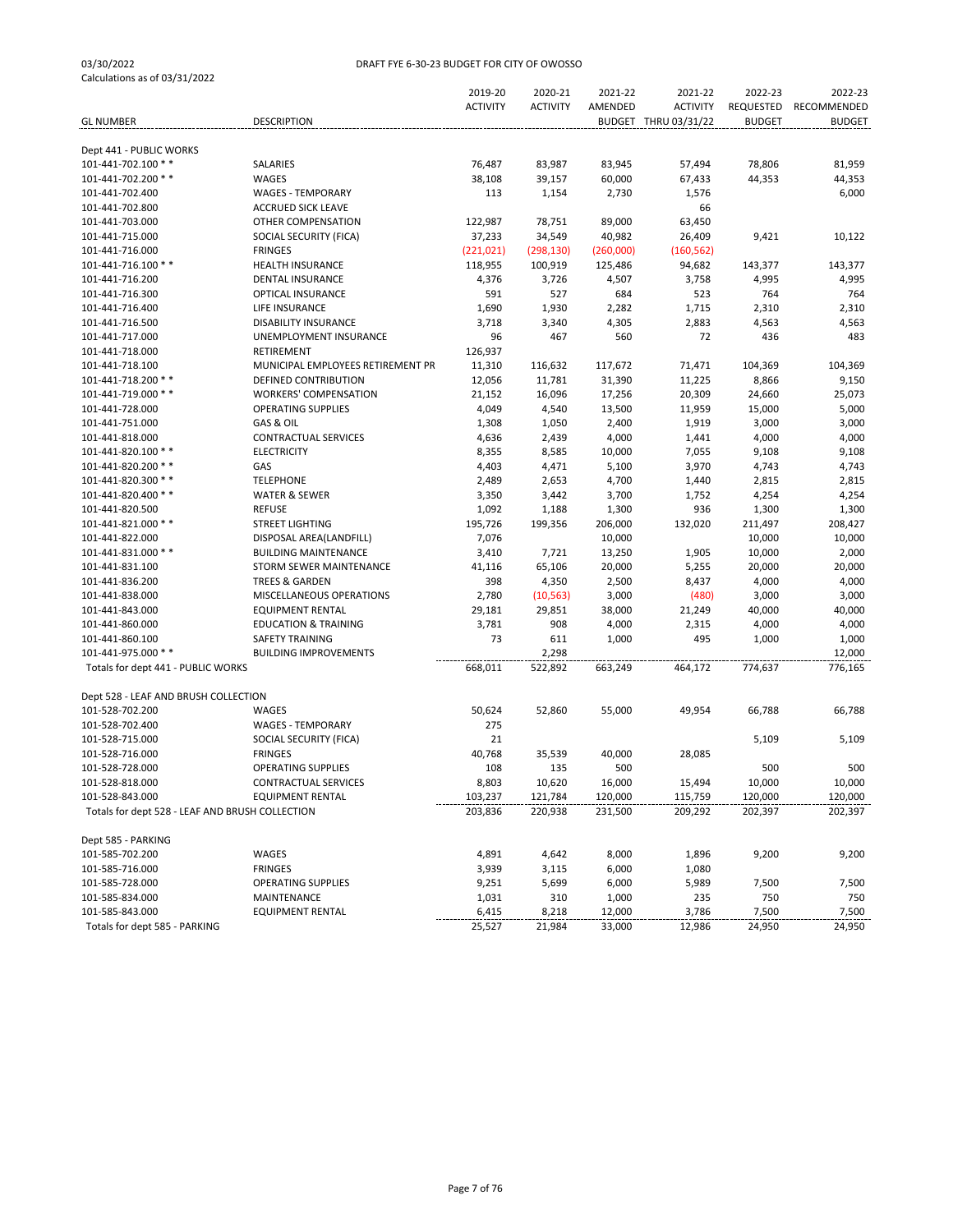#### 03/30/2022 DRAFT FYE 6-30-23 BUDGET FOR CITY OF OWOSSO

|                                             |                                                     | 2019-20         | 2020-21         | 2021-22         | 2021-22                                 | 2022-23                           | 2022-23                             |
|---------------------------------------------|-----------------------------------------------------|-----------------|-----------------|-----------------|-----------------------------------------|-----------------------------------|-------------------------------------|
| <b>GL NUMBER</b>                            | <b>DESCRIPTION</b>                                  | <b>ACTIVITY</b> | <b>ACTIVITY</b> | AMENDED         | <b>ACTIVITY</b><br>BUDGET THRU 03/31/22 | <b>REQUESTED</b><br><b>BUDGET</b> | <b>RECOMMENDED</b><br><b>BUDGET</b> |
|                                             |                                                     |                 |                 |                 |                                         |                                   |                                     |
| Dept 728 - COMMUNITY DEVELOPMENT            |                                                     |                 |                 |                 |                                         |                                   |                                     |
| 101-728-702.100 **                          | <b>SALARIES</b>                                     | 6,158           | 6,352           | 9,888           | 7,020                                   | 9,792                             | 19,798                              |
| 101-728-702.400                             | <b>WAGES - TEMPORARY</b>                            | 100             |                 |                 |                                         |                                   |                                     |
| 101-728-715.000 **                          | SOCIAL SECURITY (FICA)                              | 478             | 486             | 753             | 537                                     | 750                               | 1,515                               |
| 101-728-716.100 **<br>101-728-716.200       | <b>HEALTH INSURANCE</b><br>DENTAL INSURANCE         | 2,122<br>65     | 2,142<br>70     | 2,210<br>73     | 1,632<br>44                             | 2,988<br>39                       | 6,798<br>161                        |
| 101-728-716.300                             | OPTICAL INSURANCE                                   | 9               | 9               | 9               | 7                                       | 47                                | 63                                  |
| 101-728-716.400                             | LIFE INSURANCE                                      | 25              | 25              | 24              | 54                                      | 78                                | 116                                 |
| 101-728-716.500                             | <b>DISABILITY INSURANCE</b>                         | 63              | 69              | 60              | 89                                      | 124                               | 242                                 |
| 101-728-717.000                             | UNEMPLOYMENT INSURANCE                              |                 |                 | 25              |                                         | 7                                 | 19                                  |
| 101-728-718.000                             | <b>RETIREMENT</b>                                   | 72              |                 |                 |                                         |                                   |                                     |
| 101-728-718.200 **                          | DEFINED CONTRIBUTION                                | 246             | 254             | 887             | 623                                     | 882                               | 1,782                               |
| 101-728-719.000 **                          | <b>WORKERS' COMPENSATION</b>                        | 220             |                 | 250             | 15                                      | 37                                | 75                                  |
| 101-728-728.000                             | <b>OPERATING SUPPLIES</b>                           |                 |                 | 500             | 6                                       | 500                               | 500                                 |
| 101-728-818.000 **                          | <b>CONTRACTUAL SERVICES</b>                         | 83,977          | 48,563          | 70,755          | 26,832                                  | 42,800                            | 41,400                              |
| 101-728-858.000                             | <b>MEMBERSHIPS &amp; DUES</b>                       | 163             |                 | 165             |                                         | 165                               | 165                                 |
| Totals for dept 728 - COMMUNITY DEVELOPMENT |                                                     | 93,698          | 57,970          | 85,599          | 36,859                                  | 58,209                            | 72,634                              |
| Dept 750 - HOLMAN POOL                      |                                                     |                 |                 |                 |                                         |                                   |                                     |
| 101-750-702.200                             | WAGES                                               |                 | 61              |                 |                                         |                                   |                                     |
| 101-750-716.000                             | <b>FRINGES</b>                                      |                 | 40              |                 |                                         |                                   |                                     |
| 101-750-843.000                             | <b>EQUIPMENT RENTAL</b>                             |                 | 140             |                 | 441                                     |                                   |                                     |
| Totals for dept 750 - HOLMAN POOL           |                                                     |                 | 241             |                 | 441                                     |                                   |                                     |
| Dept 756 - PARKS                            |                                                     |                 |                 |                 |                                         |                                   |                                     |
| 101-756-702.200                             | WAGES                                               | 32,230          | 50,722          | 45,000          | 28,983                                  | 57,579                            | 57,579                              |
| 101-756-702.400                             | <b>WAGES - TEMPORARY</b>                            | 1,833           |                 | 3,300           |                                         |                                   | 6,000                               |
| 101-756-715.000                             | SOCIAL SECURITY (FICA)                              |                 |                 |                 |                                         | 4,405                             | 4,864                               |
| 101-756-716.000                             | <b>FRINGES</b>                                      | 27,431          | 35,185          | 38,000          | 17,686                                  |                                   |                                     |
| 101-756-728.000                             | <b>OPERATING SUPPLIES</b>                           | 614             | 3,561           | 3,000           | 1,385                                   | 1,200                             | 1,200                               |
| 101-756-818.000                             | <b>CONTRACTUAL SERVICES</b>                         | 26,629          | 7,770           | 7,293           | 561                                     | 15,000                            | 15,000                              |
| 101-756-818.000-JAMESMINOR                  | <b>CONTRACTUAL SERVICES</b>                         |                 | 255             |                 | 2,831                                   | 6,873                             | 6,873                               |
| 101-756-820.100                             | <b>ELECTRICITY</b>                                  | 8,166           | 10,505          | 10,500          | 6,447                                   | 10,500                            | 10,500                              |
| 101-756-820.400 **                          | <b>WATER &amp; SEWER</b>                            | 6,838           | 15,474          | 21,000          | 17,377                                  | 22,000                            | 25,000                              |
| 101-756-820.500                             | <b>REFUSE</b>                                       | 548             | 161             | 700             | 859                                     | 900                               | 900                                 |
| 101-756-831.000                             | <b>BUILDING MAINTENANCE</b>                         | 9,584           | 14,081          | 12,000          | 9,871                                   | 17,500                            | 16,000                              |
| 101-756-831.200                             | BLDG MAINTENANCE-BALLFIELDS                         | 3,341           | 1,666           | 3,500           | 371                                     | 1,500                             | 1,500                               |
| 101-756-836.200                             | <b>TREES &amp; GARDEN</b>                           |                 | 71<br>66,657    | 1,000<br>58,000 | 606<br>41,705                           | 500<br>58,000                     | 500<br>58,000                       |
| 101-756-843.000<br>101-756-974.000          | <b>EQUIPMENT RENTAL</b><br><b>LAND IMPROVEMENTS</b> | 55,389          |                 |                 | 10,000                                  |                                   |                                     |
| 101-756-974.000-SKATEPRK18                  | <b>SYSTEM IMPROVEMENTS</b>                          | 9,424           |                 |                 |                                         |                                   |                                     |
| 101-756-974.000-SPLASH PAD                  | <b>SYSTEM IMPROVEMENTS</b>                          |                 | 34,710          |                 |                                         |                                   |                                     |
| Totals for dept 756 - PARKS                 |                                                     | 182,027         | 240,818         | 203,293         | 138,682                                 | 195,957                           | 203,916                             |
|                                             |                                                     |                 |                 |                 |                                         |                                   |                                     |
| Dept 966 - TRANSFERS OUT<br>101-966-999.296 | TRANSFER TO DDA                                     |                 |                 | 36,000          |                                         | 37,952                            | 37,952                              |
| 101-966-999.297                             | TRANSFER TO HISTORICAL COMMISSION                   | 40,000          | 40,000          | 17,000          | 8,500                                   |                                   | 10,000                              |
| 101-966-999.400                             | TRANSFER TO CAPITAL PROJECTS                        | 291,989         | 103,093         | 698,103         | 354,051                                 |                                   |                                     |
| 101-966-999.497                             | TRANSFER OUT TO SUBDIVISION                         |                 | 78,482          |                 |                                         |                                   |                                     |
| 101-966-999.590                             | TRANSFER TO SEWER COLLECTION                        |                 | 2,233           |                 |                                         |                                   |                                     |
| 101-966-999.591                             | <b>TRANSFER TO WATER</b>                            |                 | 13,399          |                 |                                         |                                   |                                     |
| 101-966-999.599                             | <b>TRANSFER TO WWTP</b>                             |                 | 6,699           |                 |                                         |                                   |                                     |
| 101-966-999.661                             | <b>CONTRIBUTION-FLEET MAINTENANCE</b>               |                 | 2,233           |                 |                                         |                                   |                                     |
| 101-966-999.700 **                          | TRANSFER TO AIRPORT                                 | 7,732           | 8,139           | 8,568           | 4,284                                   | 9,019                             | 9,019                               |
| 101-966-999.731                             | TRANSFER-RETIREMENT                                 | 134,714         |                 |                 |                                         |                                   |                                     |
| Totals for dept 966 - TRANSFERS OUT         |                                                     | 474,435         | 254,278         | 759,671         | 366,835                                 | 46,971                            | 56,971                              |
| TOTAL APPROPRIATIONS                        |                                                     | 7,893,556       | 8,182,031       | 8,875,077       | 6,187,463                               | 8,381,783                         | 8,893,842                           |
| NET OF REVENUES/APPROPRIATIONS - FUND 101   |                                                     | (26, 327)       | 799,331         | 23,330          | 319,784                                 | (284, 893)                        | (15,056)                            |
| BEGINNING FUND BALANCE                      |                                                     | 6,825,847       | 6,799,527       | 7,598,864       | 7,598,864                               | 7,918,648                         | 7,918,648                           |
| <b>ENDING FUND BALANCE</b>                  |                                                     | 6,799,520       | 7,598,858       | 7,622,194       | 7,918,648                               | 7,633,755                         | 7,903,592                           |

DEPARTMENT 000 REVENUE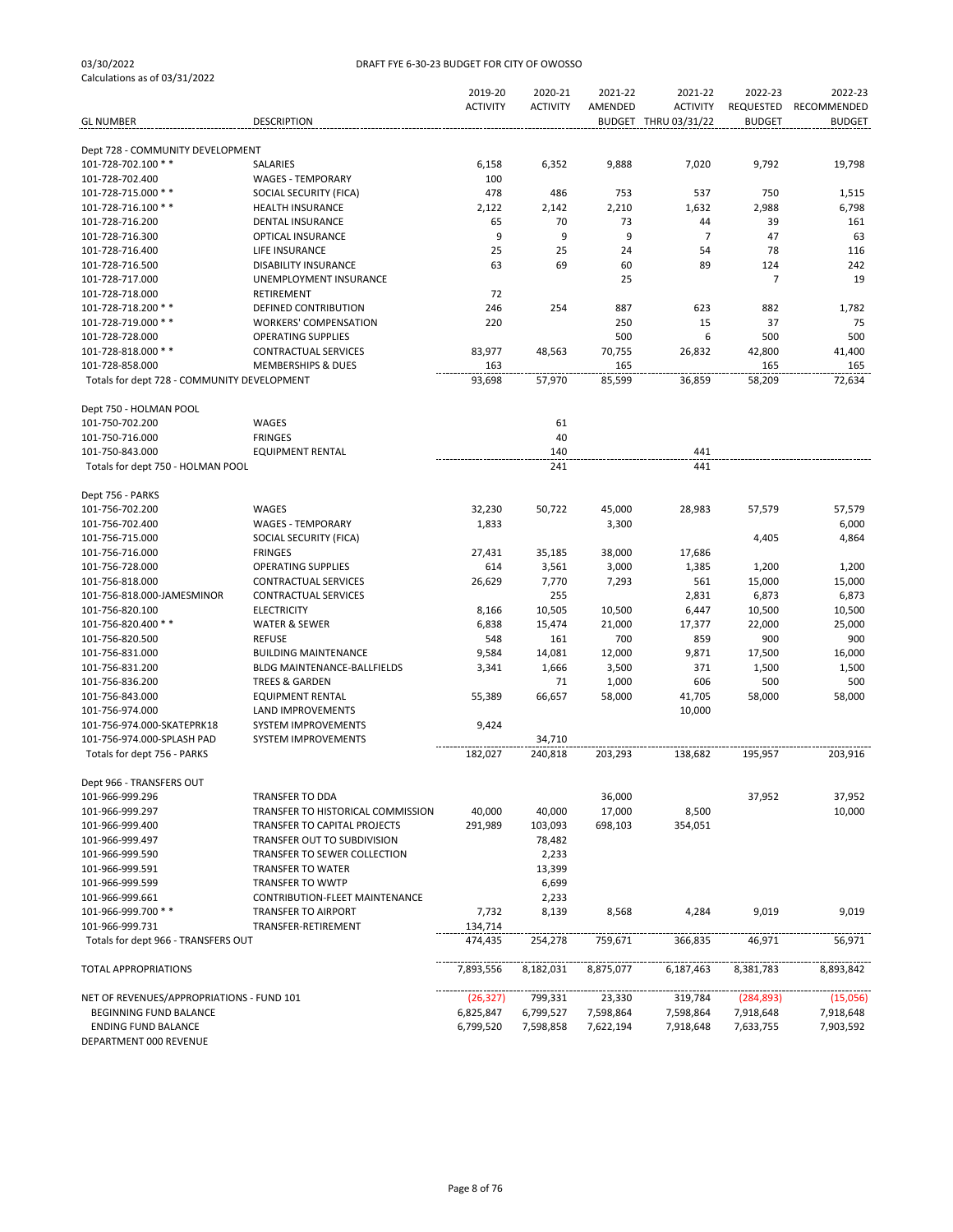| Calculations as 01 03/31/2022<br><b>GL NUMBER</b> | <b>DESCRIPTION</b>                                                    | 2019-20<br><b>ACTIVITY</b> | 2020-21<br><b>ACTIVITY</b> | 2021-22<br>AMENDED | 2021-22<br><b>ACTIVITY</b><br>BUDGET THRU 03/31/22 | 2022-23<br><b>BUDGET</b> | 2022-23<br>REQUESTED RECOMMENDED<br><b>BUDGET</b> |
|---------------------------------------------------|-----------------------------------------------------------------------|----------------------------|----------------------------|--------------------|----------------------------------------------------|--------------------------|---------------------------------------------------|
|                                                   |                                                                       |                            |                            |                    |                                                    |                          |                                                   |
| 450.470                                           | MARIJUANA LICENSE FEE<br><b>FOOTNOTE AMOUNTS:</b>                     |                            |                            |                    |                                                    |                          | 45,000                                            |
|                                                   | 9 LICENSES AT 5,000 EACH                                              |                            |                            |                    |                                                    |                          |                                                   |
| 501.506                                           | <b>GRANT-FEDERAL</b>                                                  |                            |                            |                    |                                                    |                          |                                                   |
|                                                   | <b>FOOTNOTE AMOUNTS:</b><br>USDA - AMBULANCE CARRY FORWARD            |                            |                            |                    |                                                    |                          | 80,000                                            |
|                                                   | <b>FOOTNOTE AMOUNTS:</b>                                              |                            |                            |                    |                                                    |                          | 10,600                                            |
|                                                   | USDA-UNMARKED POLICE CAR CARRY FORWARD<br><b>FOOTNOTE AMOUNTS:</b>    |                            |                            |                    |                                                    |                          | 37,286                                            |
|                                                   | USDA-2 POLICE CRUISERS - NOT CARRY FORWARD<br>ACCOUNT '501.506' TOTAL |                            |                            |                    |                                                    |                          | 127,886                                           |
| 539.574                                           | REVENUE SHARING - STATUTORY                                           |                            |                            |                    |                                                    |                          |                                                   |
|                                                   | GOVERNORS RECOMMENDATION NOT APPROVED                                 |                            |                            |                    |                                                    |                          |                                                   |
| 695.678                                           | DDA/OBRA REIMBURSEMENT<br><b>FOOTNOTE AMOUNTS:</b>                    |                            |                            |                    |                                                    | 5,315                    |                                                   |
|                                                   | <b>BRA ADMIN REVENUE</b>                                              |                            |                            |                    |                                                    |                          |                                                   |
|                                                   | <b>FOOTNOTE AMOUNTS:</b><br>DDA ADMIN (5% OF TIF)                     |                            |                            |                    |                                                    | 9,279                    |                                                   |
| DEPARTMENT 209 ASSESSING                          | ACCOUNT '695.678' TOTAL                                               |                            |                            |                    |                                                    | 14,594                   |                                                   |
| 704.000                                           | <b>BOARDS &amp; COMMISSIONS</b>                                       |                            |                            |                    |                                                    |                          |                                                   |
|                                                   | RAISE BOR MEMBERS TO 55 PER MEETING                                   |                            |                            |                    |                                                    |                          |                                                   |
| DEPARTMENT 215 CLERK                              |                                                                       |                            |                            |                    |                                                    |                          |                                                   |
| 728.000                                           | <b>OPERATING SUPPLIES</b>                                             |                            |                            |                    |                                                    |                          |                                                   |
|                                                   | <b>FOOTNOTE AMOUNTS:</b><br><b>NORMAL EXPENSE</b>                     |                            |                            |                    |                                                    |                          | 2,000                                             |
|                                                   | <b>FOOTNOTE AMOUNTS:</b>                                              |                            |                            |                    |                                                    |                          | 800                                               |
|                                                   | CHAIRS (3)<br><b>FOOTNOTE AMOUNTS:</b>                                |                            |                            |                    |                                                    |                          | 600                                               |
|                                                   | PRINTERS (2)<br><b>FOOTNOTE AMOUNTS:</b>                              |                            |                            |                    |                                                    |                          | 750                                               |
|                                                   | <b>COUNTER CHANGE</b><br>ACCOUNT '728.000' TOTAL                      |                            |                            |                    |                                                    |                          | 4,150                                             |
| 818.000                                           | CONTRACTUAL SERVICES                                                  |                            |                            |                    |                                                    |                          |                                                   |
|                                                   | <b>FOOTNOTE AMOUNTS:</b>                                              |                            |                            |                    |                                                    |                          |                                                   |
|                                                   | <b>MUNICODE</b>                                                       |                            |                            |                    |                                                    |                          | 4,500                                             |
|                                                   | <b>FOOTNOTE AMOUNTS:</b><br>SHREDDING                                 |                            |                            |                    |                                                    |                          | 1,600                                             |
|                                                   | <b>FOOTNOTE AMOUNTS:</b><br><b>MICROFILM</b>                          |                            |                            |                    |                                                    |                          | 2,700                                             |
|                                                   | <b>FOOTNOTE AMOUNTS:</b><br>PROVOX - AGENDA SYSTEM                    |                            |                            |                    |                                                    |                          | 6,250                                             |
|                                                   | <b>FOOTNOTE AMOUNTS:</b><br>DOCUMENT SIGNING APP                      |                            |                            |                    |                                                    |                          | 2,200                                             |
|                                                   | ACCOUNT '818.000' TOTAL                                               |                            |                            |                    |                                                    |                          | 17,250                                            |
| 833.000                                           | EQUIPMENT MAINTENANCE                                                 |                            |                            |                    |                                                    |                          |                                                   |
|                                                   | <b>FOOTNOTE AMOUNTS:</b>                                              |                            |                            |                    |                                                    |                          | 4,950                                             |
|                                                   | <b>ELECTION EQUIPMENT</b><br><b>FOOTNOTE AMOUNTS:</b>                 |                            |                            |                    |                                                    |                          | 3,900                                             |
|                                                   | <b>LASER FICHE</b><br>ACCOUNT '833.000' TOTAL                         |                            |                            |                    |                                                    |                          | 8,850                                             |
|                                                   | DEPT. '215' TOTAL                                                     |                            |                            |                    |                                                    |                          | 167,515                                           |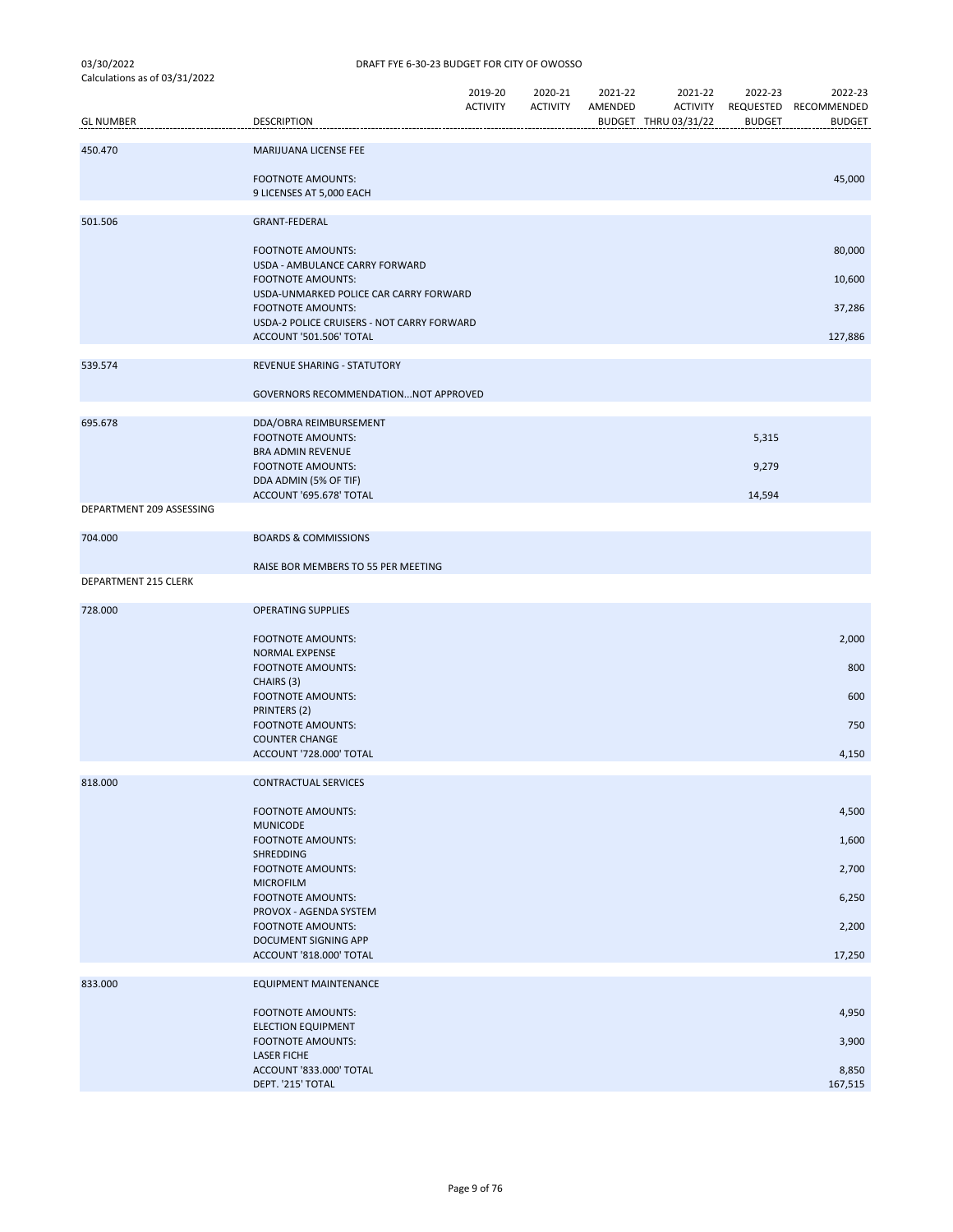| 03/30/2022                   |  |
|------------------------------|--|
| Calculations as of 03/31/202 |  |

| Calculations as of 03/31/2022           |                                                                                                  | 2019-20<br><b>ACTIVITY</b> | 2020-21<br><b>ACTIVITY</b> | 2021-22<br>AMENDED | 2021-22<br><b>ACTIVITY</b> | 2022-23       | 2022-23<br>REQUESTED RECOMMENDED |
|-----------------------------------------|--------------------------------------------------------------------------------------------------|----------------------------|----------------------------|--------------------|----------------------------|---------------|----------------------------------|
| <b>GL NUMBER</b>                        | <b>DESCRIPTION</b>                                                                               |                            |                            |                    | BUDGET THRU 03/31/22       | <b>BUDGET</b> | <b>BUDGET</b>                    |
| DEPARTMENT 226 HUMAN RESOURCES          |                                                                                                  |                            |                            |                    |                            |               |                                  |
| 818.000                                 | <b>CONTRACTUAL SERVICES</b>                                                                      |                            |                            |                    |                            |               |                                  |
|                                         | <b>FOOTNOTE AMOUNTS:</b>                                                                         |                            |                            |                    |                            |               | 4,000                            |
|                                         | BSA TRAINING ON HR AND PAYROLL AND GL INTEGRATION<br>DEPT. '226' TOTAL                           |                            |                            |                    |                            |               | 149,983                          |
| DEPARTMENT 258 INFORMATION & TECHNOLOGY |                                                                                                  |                            |                            |                    |                            |               |                                  |
| 728.000                                 | <b>OPERATING SUPPLIES</b>                                                                        |                            |                            |                    |                            |               |                                  |
|                                         | <b>FOOTNOTE AMOUNTS:</b>                                                                         |                            |                            |                    |                            |               | 3,200                            |
|                                         | <b>SYMANTEC MAINT</b><br><b>FOOTNOTE AMOUNTS:</b>                                                |                            | 1,200                      |                    |                            |               |                                  |
|                                         | <b>CISCO DUO</b><br><b>FOOTNOTE AMOUNTS:</b>                                                     |                            | 1,600                      |                    |                            |               |                                  |
|                                         | <b>HP CARE PACK</b>                                                                              |                            |                            |                    |                            |               |                                  |
|                                         | <b>FOOTNOTE AMOUNTS:</b><br>OFFICE 365 AND EXCHANGE ONLINE (POSSIBLE CHARGE BACK TO 591/590/599) |                            | 10,000                     |                    |                            |               |                                  |
|                                         | <b>FOOTNOTE AMOUNTS:</b><br><b>WINDOWS CALS</b>                                                  |                            | 6,800                      |                    |                            |               |                                  |
|                                         | <b>FOOTNOTE AMOUNTS:</b><br><b>AUTO CAD</b>                                                      |                            |                            |                    |                            |               | 2,300                            |
|                                         | ACCOUNT '728.000' TOTAL                                                                          |                            |                            |                    |                            |               | 25,100                           |
| 833.000                                 | <b>EQUIPMENT MAINTENANCE</b>                                                                     |                            |                            |                    |                            |               |                                  |
|                                         | <b>FOOTNOTE AMOUNTS:</b>                                                                         |                            |                            |                    |                            |               | 12,000                           |
|                                         | <b>CISCO SMARTNET</b><br><b>FOOTNOTE AMOUNTS:</b>                                                |                            |                            |                    |                            |               | 3,500                            |
|                                         | UMBRELLA RENEWAL                                                                                 |                            |                            |                    |                            |               |                                  |
|                                         | <b>FOOTNOTE AMOUNTS:</b><br>BACK UP EXEC ANNUAL RENEWAL                                          |                            |                            |                    |                            |               | 2,125                            |
|                                         | <b>FOOTNOTE AMOUNTS:</b><br>APPRIVER HOSTED SPAM SOLUTION                                        |                            |                            |                    |                            |               | 1,000                            |
|                                         | <b>FOOTNOTE AMOUNTS:</b>                                                                         |                            |                            |                    |                            |               | 3,600                            |
|                                         | ESRI ARCGIS (CHARGE BACK TO MULTIPLE DEPARTMENTS)<br>ACCOUNT '833.000' TOTAL                     |                            | 22,225                     |                    |                            |               |                                  |
| 860.000                                 | <b>EDUCATION &amp; TRAINING</b>                                                                  |                            |                            |                    |                            |               |                                  |
|                                         | <b>FOOTNOTE AMOUNTS:</b>                                                                         |                            |                            |                    |                            |               | 5,000                            |
|                                         | KNOWBE4 RENEWAL (3 YEARS) POSSIBLE CHARGE BACK TO MULTIPLE FUNDS                                 |                            |                            |                    |                            |               |                                  |
| 978.000                                 | <b>EQUIPMENT</b>                                                                                 |                            |                            |                    |                            |               |                                  |
|                                         | <b>FOOTNOTE AMOUNTS:</b>                                                                         |                            |                            |                    |                            |               | 3,300                            |
|                                         | <b>BUILDING CODE COMPUTERS 3</b><br><b>FOOTNOTE AMOUNTS:</b>                                     |                            |                            |                    |                            |               | 14,300                           |
|                                         | PUBLIC SAFETY 8 COMPUTERS<br><b>FOOTNOTE AMOUNTS:</b>                                            |                            |                            |                    |                            |               | 1,400                            |
|                                         | <b>FINANCE COMPUTER 1</b>                                                                        |                            |                            |                    |                            |               |                                  |
|                                         | <b>FOOTNOTE AMOUNTS:</b><br>VIRTUAL SERVER WITH MANAGEMENT                                       |                            |                            |                    |                            |               | 20,000                           |
|                                         | <b>FOOTNOTE AMOUNTS:</b><br>REPLACE CISCO ROUTERS                                                |                            |                            |                    |                            |               | 45,000                           |
|                                         | <b>FOOTNOTE AMOUNTS:</b><br>CITY HALL AND PUBLIC SAFETY CAMERAS                                  |                            |                            |                    |                            |               | 5,000                            |
|                                         | <b>FOOTNOTE AMOUNTS:</b>                                                                         |                            |                            |                    |                            |               | 10,000                           |
|                                         | NVR AND CAMERA MOVE TO PUBLIC SAFETY<br>ACCOUNT '978.000' TOTAL                                  |                            |                            |                    |                            |               | 99,000                           |
|                                         | DEPT. '258' TOTAL                                                                                |                            |                            |                    |                            |               | 151,325                          |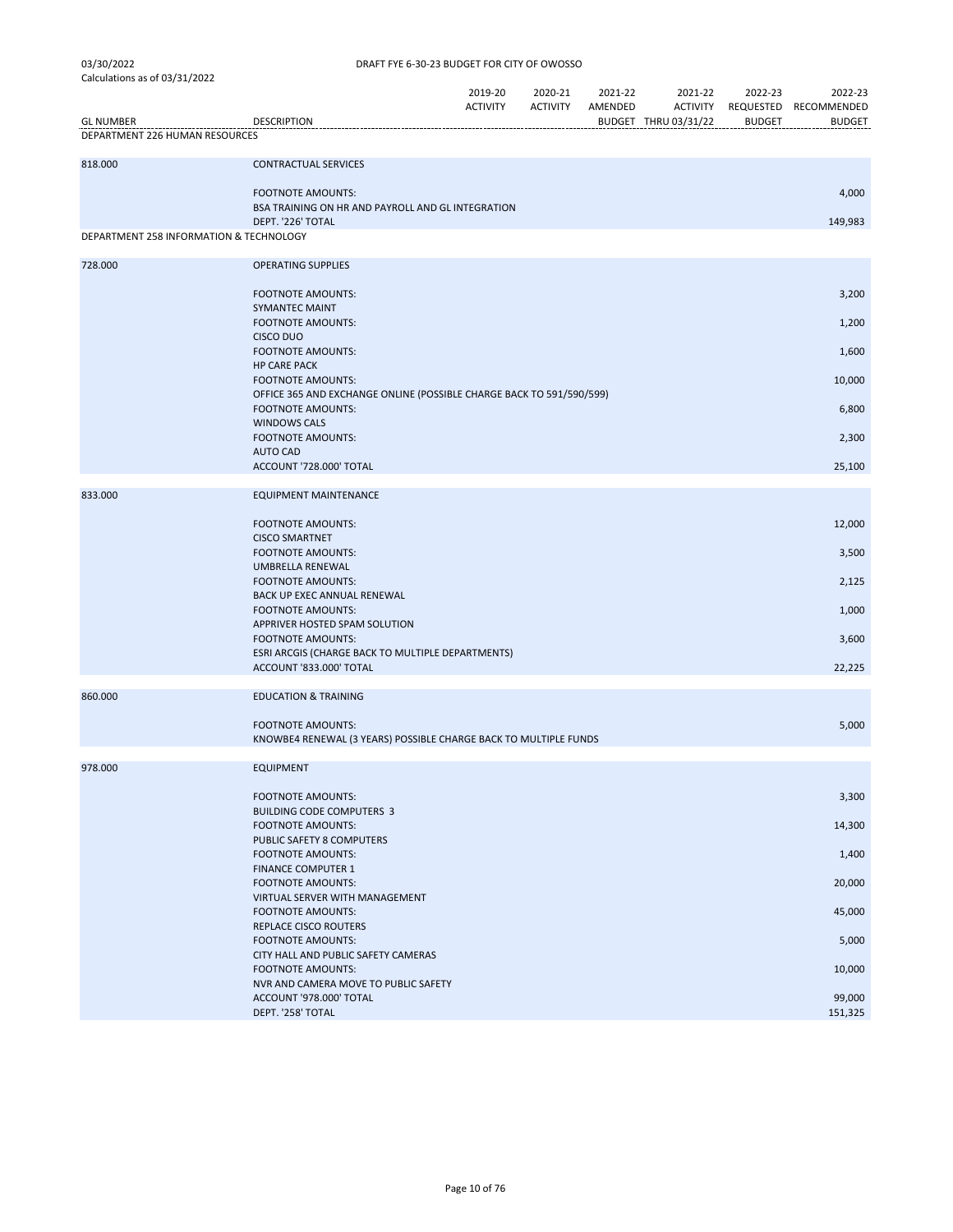|                                           |                                                            | 2019-20<br><b>ACTIVITY</b> | 2020-21<br><b>ACTIVITY</b> | 2021-22<br>AMENDED | 2021-22<br><b>ACTIVITY</b> | 2022-23<br><b>BUDGET</b> | 2022-23<br>REQUESTED RECOMMENDED<br><b>BUDGET</b> |
|-------------------------------------------|------------------------------------------------------------|----------------------------|----------------------------|--------------------|----------------------------|--------------------------|---------------------------------------------------|
| <b>GL NUMBER</b><br>DEPARTMENT 300 POLICE | <b>DESCRIPTION</b>                                         |                            |                            |                    | BUDGET THRU 03/31/22       |                          |                                                   |
| 976.000                                   | <b>BUILDING ADD &amp; IMPROVEMENTS</b>                     |                            |                            |                    |                            |                          |                                                   |
|                                           | <b>FOOTNOTE AMOUNTS:</b>                                   |                            |                            |                    |                            |                          | 4,900                                             |
|                                           | <b>PD BUILDING</b><br><b>FOOTNOTE AMOUNTS:</b>             |                            |                            |                    |                            |                          | 6,300                                             |
|                                           | <b>HOLMAN POOL BUILDING</b><br>ACCOUNT '976.000' TOTAL     |                            |                            |                    |                            |                          | 11,200                                            |
| 978.000                                   | <b>EQUIPMENT</b>                                           |                            |                            |                    |                            |                          |                                                   |
|                                           | <b>FOOTNOTE AMOUNTS:</b><br>UNMARK CAR CARRY FORWARD       |                            |                            |                    |                            |                          | 30,441                                            |
|                                           | <b>FOOTNOTE AMOUNTS:</b><br><b>NEW POLICE CRUISERS 2</b>   |                            |                            |                    |                            |                          | 124,289                                           |
|                                           | <b>FOOTNOTE AMOUNTS:</b><br><b>BODY CAMERAS</b>            |                            |                            |                    |                            |                          | 7,000                                             |
|                                           | <b>FOOTNOTE AMOUNTS:</b><br><b>RADIO BOOSTER PD</b>        |                            |                            |                    |                            |                          | 6,900                                             |
|                                           | ACCOUNT '978.000' TOTAL<br>DEPT. '300' TOTAL               |                            |                            |                    |                            |                          | 168,630<br>343,907                                |
| DEPARTMENT 335 FIRE                       |                                                            |                            |                            |                    |                            |                          |                                                   |
| 728.000                                   | <b>OPERATING SUPPLIES</b>                                  |                            |                            |                    |                            |                          |                                                   |
|                                           | <b>FOOTNOTE AMOUNTS:</b><br><b>CAMERA</b>                  |                            |                            |                    |                            |                          | 8,500                                             |
|                                           | <b>FOOTNOTE AMOUNTS:</b><br><b>NORMAL EXPENSE</b>          |                            |                            |                    |                            |                          | 9,000                                             |
|                                           | ACCOUNT '728.000' TOTAL                                    |                            |                            |                    |                            |                          | 17,500                                            |
| 833.000                                   | <b>EQUIPMENT MAINTENANCE</b>                               |                            |                            |                    |                            |                          |                                                   |
|                                           | <b>FOOTNOTE AMOUNTS:</b><br><b>TORNADO SIREN</b>           |                            |                            |                    |                            |                          | 1,800                                             |
| 860.000                                   | <b>EDUCATION &amp; TRAINING</b>                            |                            |                            |                    |                            |                          |                                                   |
|                                           | <b>FOOTNOTE AMOUNTS:</b><br>PARAMEDIC SCHOOL               |                            |                            |                    |                            |                          | 2,000                                             |
| 978.000                                   | <b>EQUIPMENT</b>                                           |                            |                            |                    |                            |                          |                                                   |
|                                           | <b>FOOTNOTE AMOUNTS:</b><br>AMBULANCE CARRY FORWARD        |                            |                            |                    |                            |                          | 228,591                                           |
|                                           | <b>FOOTNOTE AMOUNTS:</b><br>STRYKER MONITOR/DEFRIBR 3 OF 3 |                            |                            |                    |                            |                          | 34,950                                            |
|                                           | <b>FOOTNOTE AMOUNTS:</b><br><b>SCBA PACKS REPLACEMENT</b>  |                            |                            |                    |                            |                          | 160,000                                           |
|                                           | ACCOUNT '978.000' TOTAL<br>DEPT. '335' TOTAL               |                            |                            |                    |                            |                          | 423,541<br>1,635,787                              |
| DEPARTMENT 441 PUBLIC WORKS               |                                                            |                            |                            |                    |                            |                          |                                                   |
| 831.000                                   | <b>BUILDING MAINTENANCE</b>                                |                            |                            |                    |                            |                          |                                                   |
|                                           | <b>FOOTNOTE AMOUNTS:</b><br><b>HOPKINS LAKE</b>            |                            |                            |                    |                            |                          | 10,000                                            |
| 975.000                                   | <b>BUILDING IMPROVEMENTS</b>                               |                            |                            |                    |                            |                          |                                                   |
|                                           | <b>FOOTNOTE AMOUNTS:</b><br><b>FOAM INSULATE</b>           |                            |                            |                    |                            |                          | 12,000                                            |
|                                           | DEPT. '441' TOTAL                                          |                            |                            |                    |                            |                          | 136,924                                           |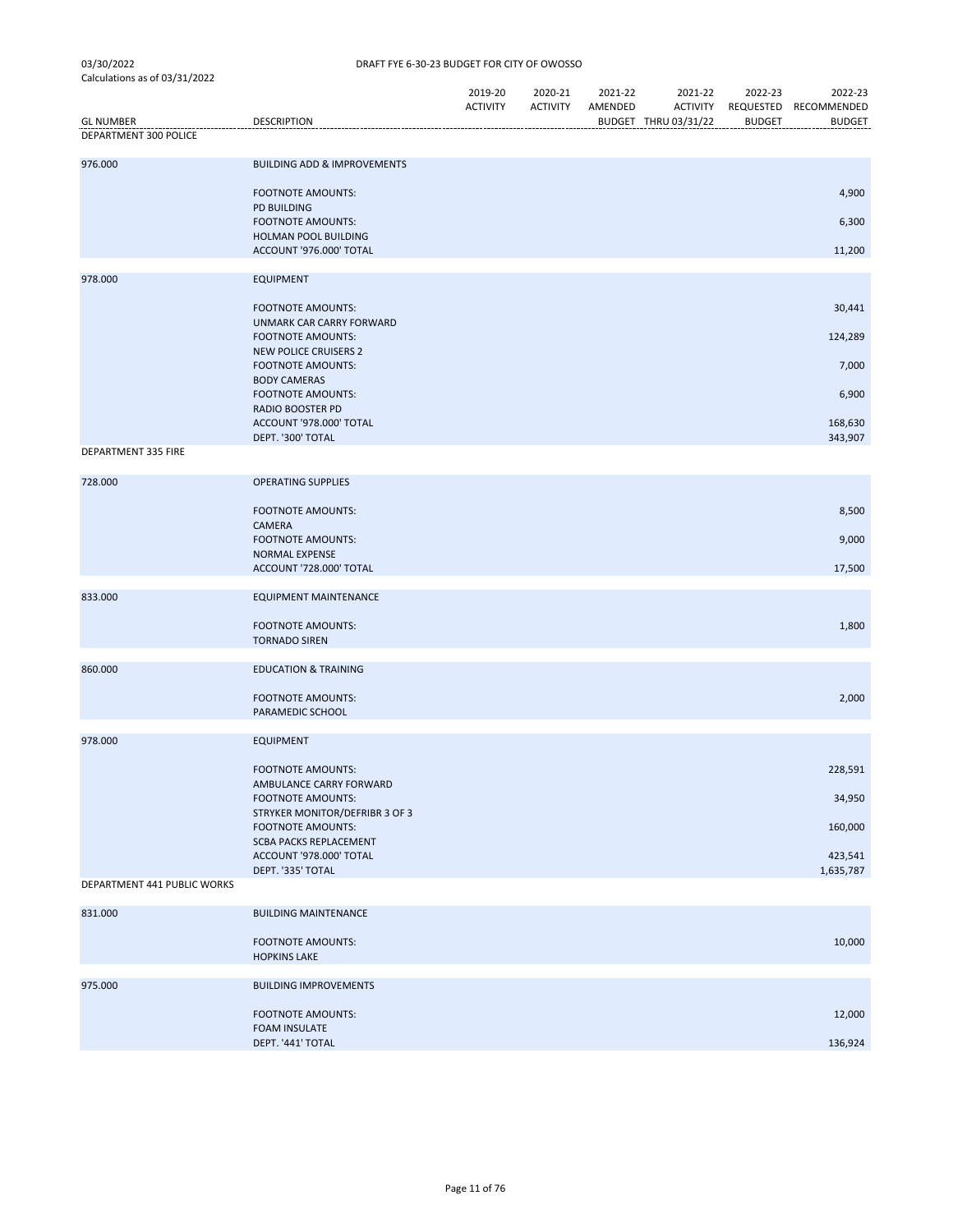| DRAFT FYE 6-30-23 BUDGET FOR CITY OF OWOSSO |                 |                 |           |                 |               |               |  |  |  |
|---------------------------------------------|-----------------|-----------------|-----------|-----------------|---------------|---------------|--|--|--|
|                                             |                 |                 |           |                 |               |               |  |  |  |
|                                             | 2019-20         | 2020-21         | 2021-22   | 2021-22         | 2022-23       | 2022-23       |  |  |  |
|                                             | <b>ACTIVITY</b> | <b>ACTIVITY</b> | AMENDED   | <b>ACTIVITY</b> | REQUESTED     | RECOMMENDED   |  |  |  |
| <b>DESCRIPTION</b>                          |                 |                 |           | THRU 03/31/22   | <b>BUDGET</b> | <b>BUDGET</b> |  |  |  |
|                                             |                 |                 |           |                 |               |               |  |  |  |
|                                             |                 |                 |           |                 |               |               |  |  |  |
|                                             |                 |                 |           |                 |               |               |  |  |  |
| <b>GRANT-FEDERAL</b>                        | 471,117         | 310,140         | 300,000   | 64,832          |               |               |  |  |  |
| <b>STATE SOURCES</b>                        | 43,597          | 45,360          | 39,000    |                 |               | 45,000        |  |  |  |
| <b>TRUNKLINE MAINTENANCE</b>                | 19,476          | 36,292          | 39,378    | 34,392          | 36,358        | 36,358        |  |  |  |
| <b>GAS &amp; WEIGHT TAX</b>                 | 1,219,453       | 1,341,562       | 1,369,695 | 830,581         | 1,403,584     | 1,403,584     |  |  |  |
| <b>INTEREST INCOME</b>                      | 6,347           | 84              | 150       | 239             | 100           | 100           |  |  |  |
| <b>MISCELLANEOUS</b>                        | 6,000           | 357             |           |                 |               |               |  |  |  |
| TRANSFER FROM STREET PROGRAM                | 1,147,710       | 500,000         | 674,084   | 668,993         |               |               |  |  |  |
| SPECIAL ASSESSMENT                          | 235,890         | 413,823         | 249,094   | 64,994          | 111,125       | 111,125       |  |  |  |
|                                             | 3,149,590       | 2,647,618       | 2,671,401 | 1,664,031       | 1,551,167     | 1,596,167     |  |  |  |
|                                             | 3,149,590       | 2,647,618       | 2,671,401 | 1,664,031       | 1,551,167     | 1,596,167     |  |  |  |
|                                             |                 |                 |           |                 | <b>BUDGET</b> |               |  |  |  |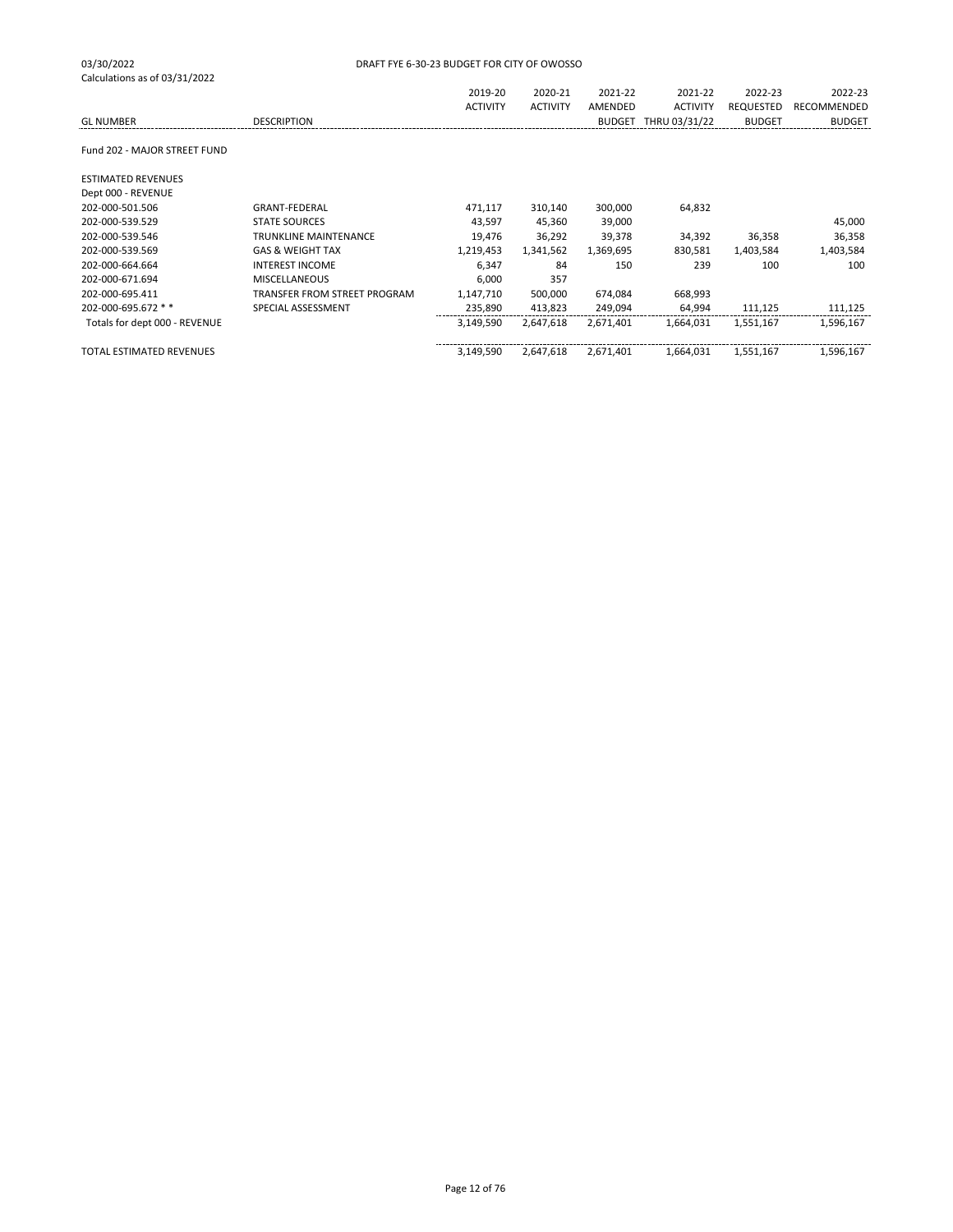|                                                    |                             | 2019-20         | 2020-21         | 2021-22      | 2021-22              | 2022-23       | 2022-23       |
|----------------------------------------------------|-----------------------------|-----------------|-----------------|--------------|----------------------|---------------|---------------|
|                                                    |                             | <b>ACTIVITY</b> | <b>ACTIVITY</b> | AMENDED      | <b>ACTIVITY</b>      | REQUESTED     | RECOMMENDED   |
| <b>GL NUMBER</b>                                   | <b>DESCRIPTION</b>          |                 |                 |              | BUDGET THRU 03/31/22 | <b>BUDGET</b> | <b>BUDGET</b> |
| <b>APPROPRIATIONS</b>                              |                             |                 |                 |              |                      |               |               |
| Dept 451 - CONSTRUCTION                            |                             |                 |                 |              |                      |               |               |
| 202-451-818.000                                    | <b>CONTRACTUAL SERVICES</b> | 580             |                 |              |                      | 12,500        | 12,500        |
| 202-451-818.000-ENORTHST19 **                      | <b>CONTRACTUAL SERVICES</b> | 549,009         | 451,764         |              |                      |               |               |
| 202-451-818.000-MONROEST19                         | <b>CONTRACTUAL SERVICES</b> | 49,269          | 61              |              |                      |               |               |
| 202-451-818.000-NCHIPMANST                         | <b>CONTRACTUAL SERVICES</b> |                 |                 |              | 27,492               |               |               |
| 202-451-818.000-NGOULDST21                         | <b>CONTRACTUAL SERVICES</b> | 15,584          | 403,150         | 927,698      | 632,767              |               |               |
| 202-451-818.000-NORTHSTR23                         | <b>CONTRACTUAL SERVICES</b> |                 | 2,300           |              |                      | 248,000       | 248,000       |
| 202-451-818.000-SCEDARST19                         | <b>CONTRACTUAL SERVICES</b> | 2,365           | 479,376         |              |                      |               |               |
| 202-451-818.000-SEVENTHSTR                         | <b>CONTRACTUAL SERVICES</b> | 198,536         | (11, 624)       |              |                      |               |               |
| 202-451-818.000-SWASHWATR0                         | <b>CONTRACTUAL SERVICES</b> | 1,047,567       | 185             |              |                      |               |               |
| 202-451-818.000-WILLIAMS19                         | <b>CONTRACTUAL SERVICES</b> | 256,193         | 44,119          |              |                      |               |               |
| Totals for dept 451 - CONSTRUCTION                 |                             | 2,119,103       | 1,369,331       | 927,698      | 660,259              | 260,500       | 260,500       |
|                                                    |                             |                 |                 |              |                      |               |               |
| Dept 463 - STREET MAINTENANCE                      |                             |                 |                 |              |                      |               |               |
| 202-463-702.200                                    | WAGES                       | 29,918          | 24,878          | 35,000       | 14,832               | 41,399        | 41,399        |
| 202-463-716.000 **                                 | <b>FRINGES</b>              | 29,529          | 43,015          | 41,000       | 24,271               | 3,167         | 3,167         |
| 202-463-728.000                                    | <b>OPERATING SUPPLIES</b>   | 18,374          | 15,591          | 25,000       | 10,656               | 20,000        | 20,000        |
| 202-463-818.000 **                                 | <b>CONTRACTUAL SERVICES</b> | 104,770         | 157,570         | 259,500      | 134,443              | 157,500       | 157,500       |
| 202-463-843.000                                    | <b>EQUIPMENT RENTAL</b>     | 56,280          | 39,309          | 50,000       | 23,380               | 50,000        | 50,000        |
| Totals for dept 463 - STREET MAINTENANCE           |                             | 238,871         | 280,363         | 410,500      | 207,582              | 272,066       | 272,066       |
| Dept 473 - BRIDGE MAINTENANCE                      |                             |                 |                 |              |                      |               |               |
| 202-473-702.200                                    | WAGES                       |                 | 140             |              |                      | 130           | 130           |
| 202-473-716.000                                    | <b>FRINGES</b>              |                 | 265             |              | 479                  | 10            | 10            |
| 202-473-818.000                                    | <b>CONTRACTUAL SERVICES</b> | 3,101           |                 | 12,000       |                      | 12,000        | 12,000        |
| 202-473-843.000                                    | <b>EQUIPMENT RENTAL</b>     |                 | 88              |              |                      |               |               |
| Totals for dept 473 - BRIDGE MAINTENANCE           |                             | 3,101           | 493             | 12,000       | 479                  | 12,140        | 12,140        |
| Dept 474 - TRAFFIC SERVICES-MAINTENANCE            |                             |                 |                 |              |                      |               |               |
| 202-474-702.200                                    | <b>WAGES</b>                | 2,242           | 1,853           | 2,200        | 1,091                | 2,560         | 2,560         |
| 202-474-716.000                                    | <b>FRINGES</b>              | 2,213           | 3,022           | 2,100        | 8,883                | 196           | 196           |
| 202-474-728.000 **                                 | <b>OPERATING SUPPLIES</b>   | 560             | 952             | 2,500        | 361                  | 3,750         | 4,250         |
| 202-474-818.000                                    | <b>CONTRACTUAL SERVICES</b> | 21,110          | 11,992          | 16,000       | 11,992               | 12,000        | 12,000        |
| 202-474-820.000                                    | <b>UTILITIES</b>            | 544             | 132             | 2,500        | 96                   | 1,000         | 500           |
| 202-474-843.000                                    | <b>EQUIPMENT RENTAL</b>     | 1,683           | 1,288           | 1,200        | 467                  | 1,000         | 1,000         |
| Totals for dept 474 - TRAFFIC SERVICES-MAINTENANCE |                             | 28,352          | 19,239          | 26,500       | 22,890               | 20,506        | 20,506        |
| Dept 478 - SNOW & ICE CONTROL                      |                             |                 |                 |              |                      |               |               |
| 202-478-702.200                                    | WAGES                       | 16,011          | 19,764          | 21,000       | 8,234                | 29,520        | 29,520        |
| 202-478-716.000                                    | <b>FRINGES</b>              | 15,803          | 37,390          | 21,000       | 2,833                | 2,258         | 2,258         |
| 202-478-728.000                                    | <b>OPERATING SUPPLIES</b>   | 42,665          | 48,319          | 48,000       | 37,771               | 50,000        | 50,000        |
| 202-478-843.000                                    | <b>EQUIPMENT RENTAL</b>     | 36,094          | 47,927          | 45,000       | 20,661               | 50,000        | 50,000        |
| Totals for dept 478 - SNOW & ICE CONTROL           |                             | 110,573         | 153,400         | 135,000      | 69,499               | 131,778       | 131,778       |
|                                                    |                             |                 |                 |              |                      |               |               |
| Dept 480 - TREE TRIMMING                           |                             |                 |                 |              |                      |               |               |
| 202-480-702.200<br>202-480-716.000                 | WAGES<br><b>FRINGES</b>     | 19,870          | 5,734           | 8,500        | 5,423                | 13,997        | 13,997        |
| 202-480-728.000                                    | <b>OPERATING SUPPLIES</b>   | 19,612<br>115   | 9,775           | 7,500<br>800 | 8,483<br>73          | 1,071<br>500  | 1,071<br>500  |
| 202-480-818.000                                    | <b>CONTRACTUAL SERVICES</b> | 16,500          | 9,525           | 30,000       |                      | 30,000        | 30,000        |
| 202-480-843.000                                    | <b>EQUIPMENT RENTAL</b>     | 37,997          | 9,691           | 15,000       | 13,025               | 15,000        | 15,000        |
| Totals for dept 480 - TREE TRIMMING                |                             | 94,094          | 34,725          | 61,800       | 27,004               | 60,568        | 60,568        |
|                                                    |                             |                 |                 |              |                      |               |               |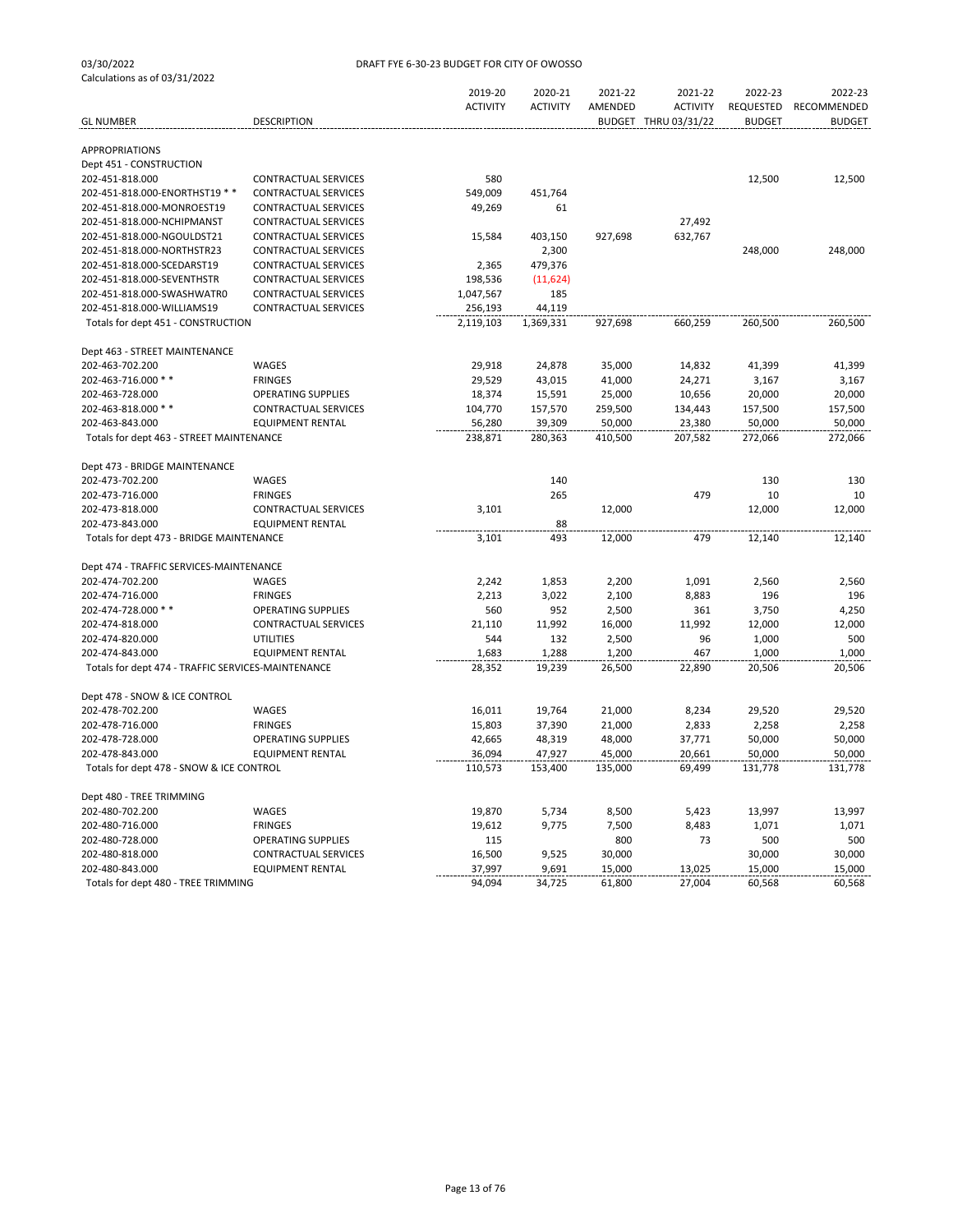|                                                    |                                     | 2019-20         | 2020-21         | 2021-22       | 2021-22         | 2022-23       | 2022-23       |
|----------------------------------------------------|-------------------------------------|-----------------|-----------------|---------------|-----------------|---------------|---------------|
|                                                    |                                     | <b>ACTIVITY</b> | <b>ACTIVITY</b> | AMENDED       | <b>ACTIVITY</b> | REQUESTED     | RECOMMENDED   |
| <b>GL NUMBER</b>                                   | <b>DESCRIPTION</b>                  |                 |                 | <b>BUDGET</b> | THRU 03/31/22   | <b>BUDGET</b> | <b>BUDGET</b> |
|                                                    |                                     |                 |                 |               |                 |               |               |
| Dept 482 - ADMINISTRATION & ENGINEERING            |                                     |                 |                 |               |                 |               |               |
| 202-482-702.100 **                                 | <b>SALARIES</b>                     | 43,606          | 42,484          | 48,912        | 33,417          | 36,084        | 35,905        |
| 202-482-715.000 **                                 | SOCIAL SECURITY (FICA)              | 3,337           | 3,248           | 3,733         | 2,438           | 2,761         | 2,748         |
| 202-482-716.100                                    | <b>HEALTH INSURANCE</b>             | 2,412           | 4,364           | 5,156         | 5,045           | 6,972         | 10,900        |
| 202-482-716.200                                    | <b>DENTAL INSURANCE</b>             | 83              | 144             | 171           | 188             | 275           | 397           |
| 202-482-716.300                                    | OPTICAL INSURANCE                   | 11              | 18              | 21            | 28              | 41            | 57            |
| 202-482-716.400                                    | LIFE INSURANCE                      | 175             | 171             | 170           | 144             | 199           | 237           |
| 202-482-716.500                                    | <b>DISABILITY INSURANCE</b>         | 277             | 272             | 273           | 229             | 312           | 430           |
| 202-482-718.200 **                                 | <b>DEFINED CONTRIBUTION</b>         | 854             | 862             | 2,195         | 1,580           | 2,238         | 3,193         |
| 202-482-719.000                                    | <b>WORKERS' COMPENSATION</b>        | 340             | 476             | 400           | 290             | 235           | 233           |
| 202-482-801.000                                    | PROFESSIONAL SERVICES: ADMINISTRATI | 247             | 345             |               |                 | 250           |               |
| 202-482-818.500                                    | <b>AUDIT</b>                        |                 |                 |               | 960             | 900           | 900           |
| 202-482-860.000                                    | <b>EDUCATION &amp; TRAINING</b>     | 470             | 253             | 2,250         | 293             | 500           | 500           |
| 202-482-999.101 **                                 | <b>CONTRIBUTION-GF ADMIN</b>        | 121,945         | 65,451          | 136,969       | 67,362          | 140,358       | 140,358       |
| Totals for dept 482 - ADMINISTRATION & ENGINEERING |                                     | 173,757         | 118,088         | 200,250       | 111,979         | 191,125       | 195,858       |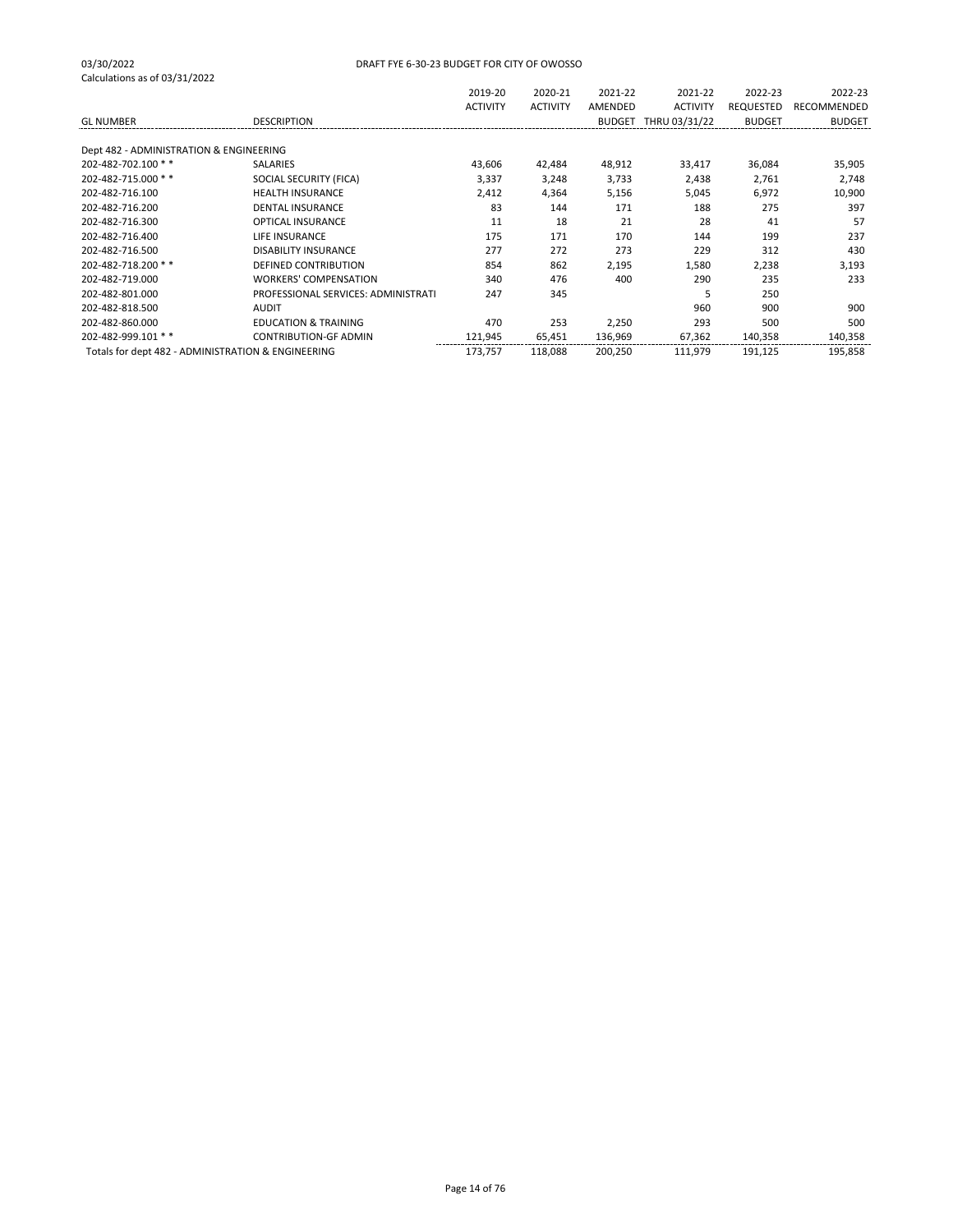#### 03/30/2022 DRAFT FYE 6-30-23 BUDGET FOR CITY OF OWOSSO

| <b>GL NUMBER</b>                                     | <b>DESCRIPTION</b>              | 2019-20<br><b>ACTIVITY</b> | 2020-21<br><b>ACTIVITY</b> | 2021-22<br>AMENDED | 2021-22<br><b>ACTIVITY</b><br>BUDGET THRU 03/31/22 | 2022-23<br><b>REQUESTED</b><br><b>BUDGET</b> | 2022-23<br>RECOMMENDED<br><b>BUDGET</b> |
|------------------------------------------------------|---------------------------------|----------------------------|----------------------------|--------------------|----------------------------------------------------|----------------------------------------------|-----------------------------------------|
|                                                      |                                 |                            |                            |                    |                                                    |                                              |                                         |
| Dept 485 - LOCAL STREET TRANSFER                     |                                 |                            |                            |                    |                                                    |                                              |                                         |
| 202-485-999.203                                      | <b>TRANSFER TO LOCAL STREET</b> | 378,030                    | 335,389                    | 342,424            | 171,212                                            | 350,000                                      | 350,000                                 |
| Totals for dept 485 - LOCAL STREET TRANSFER          |                                 | 378,030                    | 335,389                    | 342,424            | 171,212                                            | 350,000                                      | 350,000                                 |
| Dept 486 - TRUNKLINE SURFACE MAINTENANCE             |                                 |                            |                            |                    |                                                    |                                              |                                         |
| 202-486-702.200                                      | WAGES                           | 229                        | 149                        | 500                | 168                                                | 198                                          | 198                                     |
| 202-486-716.000                                      | <b>FRINGES</b>                  | 226                        | 229                        | 500                | 295                                                | 214                                          | 214                                     |
| 202-486-728.000                                      | <b>OPERATING SUPPLIES</b>       |                            |                            | 750                |                                                    | 814                                          | 814                                     |
| 202-486-728.000-21TRNKLINE                           | <b>OPERATING SUPPLIES</b>       | 49                         | 73                         |                    | 318                                                |                                              |                                         |
| 202-486-728.000-52TRNKLINE                           | OPERATING SUPPLIES              |                            | 1,729                      |                    |                                                    |                                              |                                         |
| 202-486-728.000-71TRNKLINE                           | <b>OPERATING SUPPLIES</b>       | 245                        | 122                        |                    | 1,009                                              |                                              |                                         |
| 202-486-818.000                                      | <b>CONTRACTUAL SERVICES</b>     |                            |                            |                    |                                                    | 1,223                                        | 1,223                                   |
| 202-486-818.000-21TRNKLINE                           | <b>CONTRACTUAL SERVICES</b>     |                            | 2,648                      |                    |                                                    |                                              |                                         |
| 202-486-818.000-52TRNKLINE                           | <b>CONTRACTUAL SERVICES</b>     |                            | 2,648                      |                    |                                                    |                                              |                                         |
| 202-486-843.000                                      | <b>EQUIPMENT RENTAL</b>         | 266                        | 109                        | 200                | 228                                                | 192                                          | 192                                     |
| Totals for dept 486 - TRUNKLINE SURFACE MAINTENANCE  |                                 | 1,015                      | 7,707                      | 1,950              | 2,018                                              | 2,641                                        | 2,641                                   |
| Dept 488 - TRUNKLINE SWEEPING & FLUSHING             |                                 |                            |                            |                    |                                                    |                                              |                                         |
| 202-488-702.200                                      | WAGES                           | 390                        | 492                        | 450                |                                                    | 372                                          | 372                                     |
| 202-488-716.000                                      | <b>FRINGES</b>                  | 385                        | 734                        | 450                |                                                    | 424                                          | 424                                     |
| 202-488-818.000                                      | <b>CONTRACTUAL SERVICES</b>     | 649                        | 1,723                      | 800                |                                                    | 856                                          | 856                                     |
| 202-488-843.000                                      | <b>EQUIPMENT RENTAL</b>         | 2,045                      | 2,372                      | 2,000              |                                                    | 2,010                                        | 2,010                                   |
| Totals for dept 488 - TRUNKLINE SWEEPING & FLUSHING  |                                 | 3,469                      | 5,321                      | 3,700              |                                                    | 3,662                                        | 3,662                                   |
| Dept 490 - TRUNKLINE TREE TRIIM & REMOVAL            |                                 |                            |                            |                    |                                                    |                                              |                                         |
| 202-490-702.200                                      | WAGES                           |                            |                            | 100                |                                                    | 65                                           | 65                                      |
| 202-490-716.000                                      | <b>FRINGES</b>                  |                            |                            | 100                |                                                    | 62                                           | 62                                      |
| 202-490-843.000                                      | <b>EQUIPMENT RENTAL</b>         |                            |                            |                    |                                                    | 50                                           | 50                                      |
| Totals for dept 490 - TRUNKLINE TREE TRIIM & REMOVAL |                                 |                            |                            | 200                |                                                    | 177                                          | 177                                     |
| Dept 491 - TRUNKLINE STORM DRAIN, CURBS              |                                 |                            |                            |                    |                                                    |                                              |                                         |
| 202-491-702.200                                      | WAGES                           | 249                        | 865                        | 500                | 70                                                 | 324                                          | 324                                     |
| 202-491-716.000                                      | <b>FRINGES</b>                  | 245                        | 1,472                      | 500                | 108                                                | 460                                          | 460                                     |
| 202-491-728.000                                      | OPERATING SUPPLIES              |                            |                            | 2,000              |                                                    |                                              |                                         |
| 202-491-818.000                                      | CONTRACTUAL SERVICES            |                            |                            | 22,627             |                                                    |                                              |                                         |
| 202-491-818.000-71TRNKLINE                           | CONTRACTUAL SERVICES            |                            |                            |                    | 22,627                                             |                                              |                                         |
| 202-491-843.000                                      | <b>EQUIPMENT RENTAL</b>         | 391                        | 1,685                      | 2,500              | 182                                                | 596                                          | 596                                     |
| Totals for dept 491 - TRUNKLINE STORM DRAIN, CURBS   |                                 | 885                        | 4,022                      | 28,127             | 22,987                                             | 1,380                                        | 1,380                                   |
| Dept 492 - TRUNKLINE ROADSIDE CLEANUP                |                                 |                            |                            |                    |                                                    |                                              |                                         |
| 202-492-702.200                                      | WAGES                           | 28                         | 88                         | 100                | 19                                                 | 45                                           | 45                                      |
| 202-492-716.000                                      | <b>FRINGES</b>                  | 27                         | 166                        | 100                | 35                                                 | 71                                           | 71                                      |
| 202-492-843.000                                      | <b>EQUIPMENT RENTAL</b>         | 10                         | 142                        | 10                 | 6                                                  | 53                                           | 53                                      |
| Totals for dept 492 - TRUNKLINE ROADSIDE CLEANUP     |                                 | 65                         | 396                        | 210                | 60                                                 | 169                                          | 169                                     |
| Dept 494 - TRUNKLINE TRAFFIC SIGNS                   |                                 |                            |                            |                    |                                                    |                                              |                                         |
| 202-494-702.200                                      | WAGES                           | 94                         | 311                        | 100                | 77                                                 | 118                                          | 118                                     |
| 202-494-716.000                                      | <b>FRINGES</b>                  | 93                         | 588                        | 100                | 99                                                 | 180                                          | 180                                     |
| 202-494-728.000                                      | OPERATING SUPPLIES              | 52                         | 52                         | 200                | 52                                                 | 141                                          | 141                                     |
| 202-494-728.000-52TRNKLINE                           | <b>OPERATING SUPPLIES</b>       | 79                         | 79                         |                    |                                                    |                                              |                                         |
| 202-494-728.000-71TRNKLINE                           | <b>OPERATING SUPPLIES</b>       |                            | 23                         |                    | 128                                                |                                              |                                         |
| 202-494-843.000                                      | <b>EQUIPMENT RENTAL</b>         | 114                        | 279                        | 200                | 91                                                 | 125                                          | 125                                     |
| Totals for dept 494 - TRUNKLINE TRAFFIC SIGNS        |                                 | 432                        | 1,332                      | 600                | 447                                                | 564                                          | 564                                     |
| Dept 496 - TRUNKLINE TRAFFIC SIGNALS                 |                                 |                            |                            |                    |                                                    |                                              |                                         |
| 202-496-843.000                                      | <b>EQUIPMENT RENTAL</b>         | 5                          |                            |                    |                                                    |                                              |                                         |

Totals for dept 496 - TRUNKLINE TRAFFIC SIGNALS 5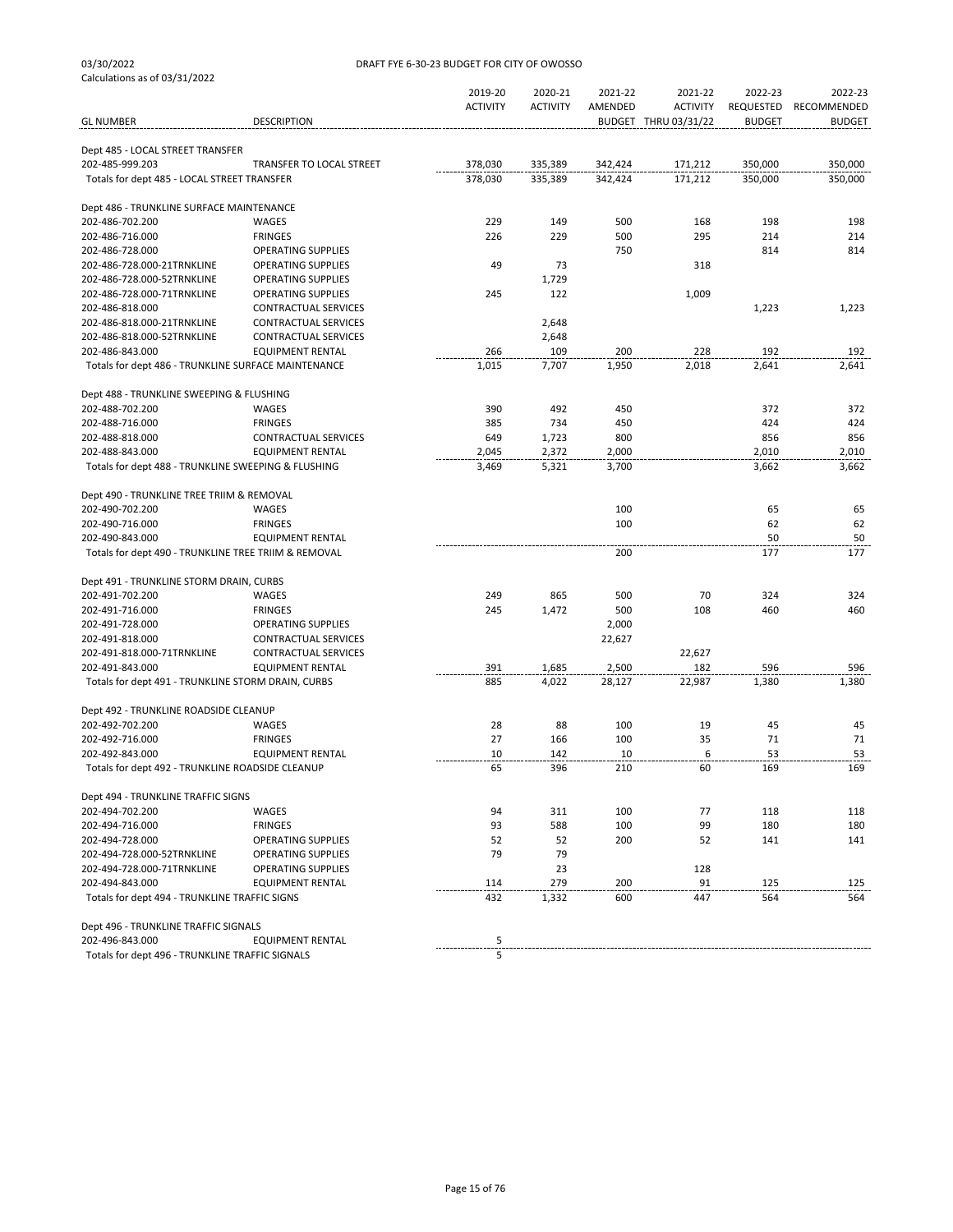|                                                                                                                             |                                                                                       | 2019-20                             | 2020-21                           | 2021-22                           | 2021-22                           | 2022-23                           | 2022-23                           |
|-----------------------------------------------------------------------------------------------------------------------------|---------------------------------------------------------------------------------------|-------------------------------------|-----------------------------------|-----------------------------------|-----------------------------------|-----------------------------------|-----------------------------------|
|                                                                                                                             |                                                                                       | <b>ACTIVITY</b>                     | <b>ACTIVITY</b>                   | AMENDED                           | <b>ACTIVITY</b>                   | REQUESTED                         | RECOMMENDED                       |
| <b>GL NUMBER</b>                                                                                                            | <b>DESCRIPTION</b>                                                                    |                                     |                                   |                                   | BUDGET THRU 03/31/22              | <b>BUDGET</b>                     | <b>BUDGET</b>                     |
| Dept 497 - TRUNKLINE SNOW & ICE CONTROL                                                                                     |                                                                                       |                                     |                                   |                                   |                                   |                                   |                                   |
| 202-497-702.200                                                                                                             | WAGES                                                                                 | 3,165                               | 3,249                             | 3,500                             | 2,017                             | 3,130                             | 3,130                             |
| 202-497-716.000                                                                                                             | <b>FRINGES</b>                                                                        | 3,124                               | 6,147                             | 3,500                             | 2,591                             | 3,756                             | 3,756                             |
| 202-497-728.000                                                                                                             | <b>OPERATING SUPPLIES</b>                                                             |                                     |                                   |                                   |                                   | 12,965                            | 12,965                            |
| 202-497-728.000-21TRNKLINE                                                                                                  | <b>OPERATING SUPPLIES</b>                                                             | 4,013                               | 6,030                             | 6,000                             | 5,136                             |                                   |                                   |
| 202-497-728.000-52TRNKLINE                                                                                                  | <b>OPERATING SUPPLIES</b>                                                             | 4,536                               | 6,271                             | 6,300                             | 6,628                             |                                   |                                   |
| 202-497-728.000-71TRNKLINE                                                                                                  | <b>OPERATING SUPPLIES</b>                                                             | 3,646                               | 4,646                             | 4,700                             | 4,366                             |                                   |                                   |
| 202-497-843.000                                                                                                             | <b>EQUIPMENT RENTAL</b>                                                               | 8,064                               | 8,331                             | 8,000                             | 5,070                             | 7,901                             | 7,901                             |
| Totals for dept 497 - TRUNKLINE SNOW & ICE CONTROL                                                                          |                                                                                       | 26,548                              | 34,674                            | 32,000                            | 25,808                            | 27.752                            | 27,752                            |
|                                                                                                                             |                                                                                       |                                     |                                   |                                   |                                   |                                   |                                   |
| <b>TOTAL APPROPRIATIONS</b>                                                                                                 |                                                                                       | 3,178,300                           | 2,364,480                         | 2,182,959                         | 1,322,224                         | 1,335,028                         | 1,339,761                         |
| NET OF REVENUES/APPROPRIATIONS - FUND 202<br>BEGINNING FUND BALANCE<br><b>ENDING FUND BALANCE</b><br>DEPARTMENT 000 REVENUE |                                                                                       | (28, 710)<br>1,158,858<br>1,130,148 | 283,138<br>1,130,147<br>1,413,285 | 488,442<br>1,413,285<br>1,901,727 | 341,807<br>1,413,285<br>1,755,092 | 216,139<br>1,755,092<br>1,971,231 | 256,406<br>1,755,092<br>2,011,498 |
| 818.000                                                                                                                     | <b>CONTRACTUAL SERVICES</b>                                                           |                                     |                                   |                                   |                                   |                                   |                                   |
|                                                                                                                             | SIDEWALK ACTUAL PER CONTRACT 40000<br><b>FOOTNOTE AMOUNTS:</b><br><b>STREET PATCH</b> |                                     |                                   |                                   |                                   |                                   | 10,000                            |
|                                                                                                                             | <b>FOOTNOTE AMOUNTS:</b><br>SIDEWALK PROGRAM                                          |                                     |                                   |                                   |                                   |                                   | 65,000                            |
|                                                                                                                             | <b>FOOTNOTE AMOUNTS:</b><br>SAFE ROUTES TO SCHOOL - SURVEY                            |                                     |                                   |                                   |                                   |                                   | 7,500                             |
|                                                                                                                             | <b>FOOTNOTE AMOUNTS:</b><br><b>STORM SEWER LINING</b>                                 |                                     |                                   |                                   |                                   |                                   | 50,000                            |
|                                                                                                                             | <b>FOOTNOTE AMOUNTS:</b><br><b>STORM SEWER TV</b>                                     |                                     |                                   |                                   |                                   |                                   | 15,000                            |
|                                                                                                                             | <b>FOOTNOTE AMOUNTS:</b><br><b>PAVEMENT MARKINGS</b>                                  |                                     |                                   |                                   |                                   |                                   | 10,000                            |
|                                                                                                                             | ACCOUNT '818,000' TOTAL<br>DEPT. '463' TOTAL                                          |                                     |                                   |                                   |                                   |                                   | 157,500<br>157,500                |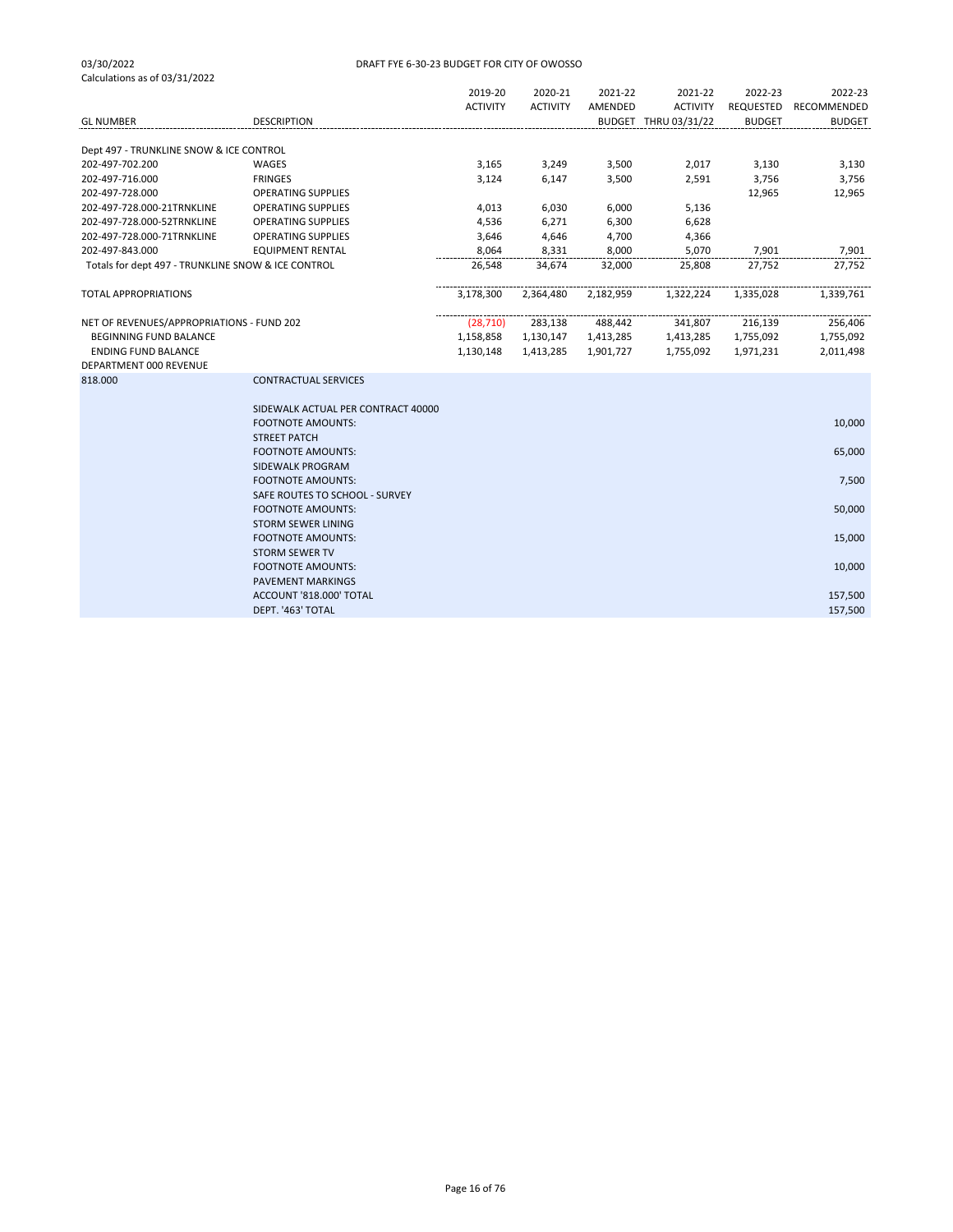| 03/30/2022<br>Calculations as of 03/31/2022 | DRAFT FYE 6-30-23 BUDGET FOR CITY OF OWOSSO |                 |                 |           |                      |                  |               |
|---------------------------------------------|---------------------------------------------|-----------------|-----------------|-----------|----------------------|------------------|---------------|
|                                             |                                             | 2019-20         | 2020-21         | 2021-22   | 2021-22              | 2022-23          | 2022-23       |
|                                             |                                             | <b>ACTIVITY</b> | <b>ACTIVITY</b> | AMENDED   | <b>ACTIVITY</b>      | <b>REQUESTED</b> | RECOMMENDED   |
| <b>GL NUMBER</b>                            | <b>DESCRIPTION</b>                          |                 |                 |           | BUDGET THRU 03/31/22 | <b>BUDGET</b>    | <b>BUDGET</b> |
| Fund 203 - LOCAL STREET FUND                |                                             |                 |                 |           |                      |                  |               |
| <b>ESTIMATED REVENUES</b>                   |                                             |                 |                 |           |                      |                  |               |
| Dept 000 - REVENUE                          |                                             |                 |                 |           |                      |                  |               |
| 203-000-539.529                             | <b>STATE SOURCES</b>                        | 15,318          | 15,937          | 15,300    |                      | 15,000           | 15,000        |
| 203-000-539.569                             | <b>GAS &amp; WEIGHT TAX</b>                 | 446,573         | 491,271         | 500,974   | 305,260              | 516,546          | 516,546       |
| 203-000-664.664                             | <b>INTEREST INCOME</b>                      | 3,556           | 19              | 50        | 206                  |                  |               |
| 203-000-671.694                             | <b>MISCELLANEOUS</b>                        | 1,731           |                 |           |                      |                  |               |
| 203-000-695.202                             | <b>MAJOR STREET TRANSFER</b>                | 378,030         | 335,389         | 342,424   | 171,212              | 350,000          | 350,000       |
| 203-000-695.411                             | <b>TRANSFER FROM CAPITAL PROJECTS</b>       | 1,800,000       | 500,000         | 500,000   | 504,990              |                  |               |
| 203-000-695.672                             | SPECIAL ASSESSMENT                          | 268,799         | 147,210         | 61,000    |                      | 38,902           | 38,902        |
| 203-000-695.699                             | APPROPRIATION OF FUND BALANCE               |                 |                 | 33,096    |                      |                  |               |
| Totals for dept 000 - REVENUE               |                                             | 2,914,007       | 1,489,826       | 1,452,844 | 981,668              | 920,448          | 920,448       |
| <b>TOTAL ESTIMATED REVENUES</b>             |                                             | 2,914,007       | 1,489,826       | 1,452,844 | 981,668              | 920,448          | 920,448       |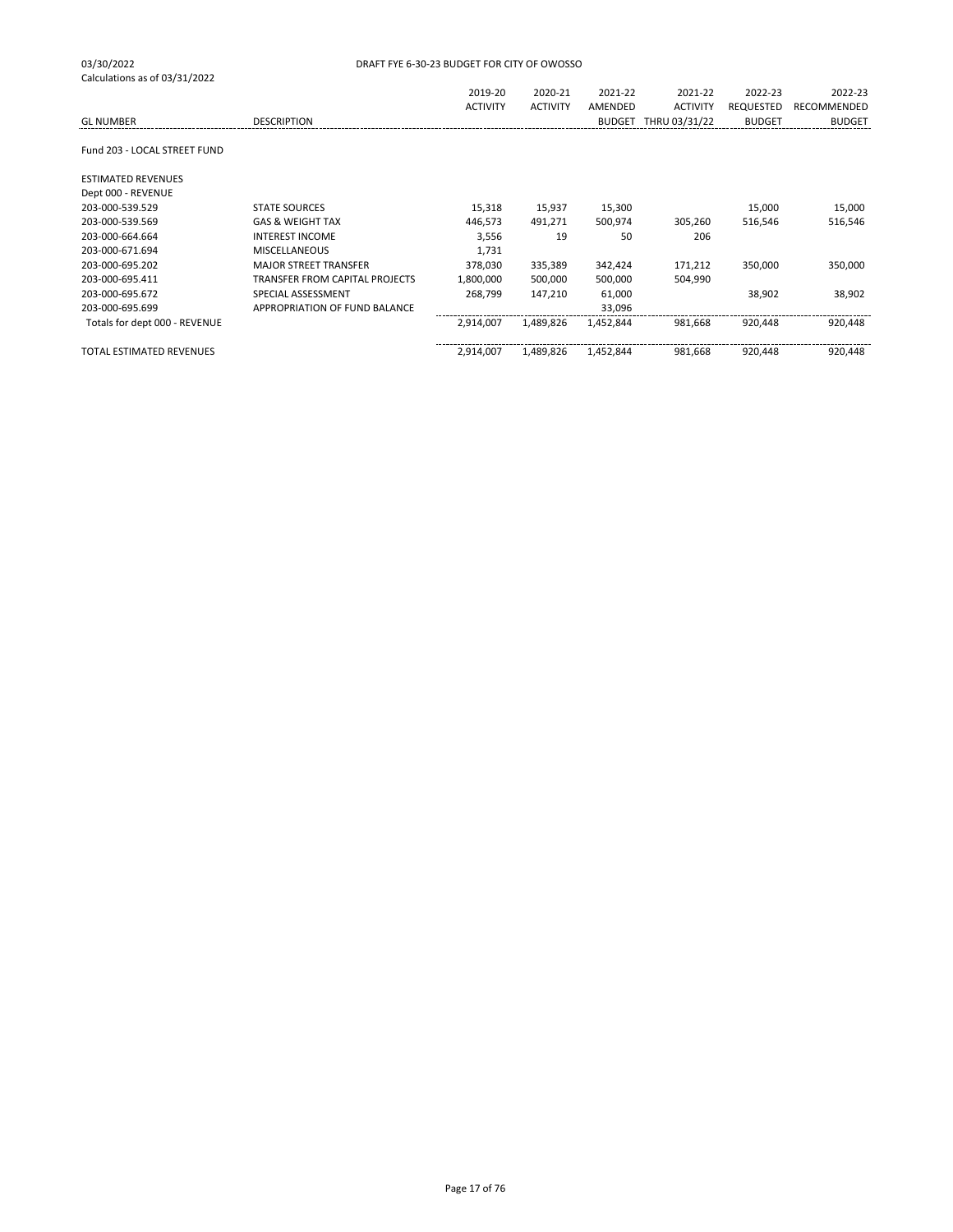|                                                                       |                             | 2019-20<br><b>ACTIVITY</b> | 2020-21<br><b>ACTIVITY</b> | 2021-22<br>AMENDED | 2021-22<br><b>ACTIVITY</b> | 2022-23<br>REQUESTED | 2022-23<br>RECOMMENDED |
|-----------------------------------------------------------------------|-----------------------------|----------------------------|----------------------------|--------------------|----------------------------|----------------------|------------------------|
| <b>GL NUMBER</b>                                                      | <b>DESCRIPTION</b>          |                            |                            |                    | BUDGET THRU 03/31/22       | <b>BUDGET</b>        | <b>BUDGET</b>          |
| <b>APPROPRIATIONS</b>                                                 |                             |                            |                            |                    |                            |                      |                        |
| Dept 451 - CONSTRUCTION                                               |                             |                            |                            |                    |                            |                      |                        |
| 203-451-818.000                                                       | CONTRACTUAL SERVICES        | 195,559                    | 5,460                      | 672,216            | (553)                      | 525,000              | 25,000                 |
| 203-451-818.000-ABREYAVE19                                            | CONTRACTUAL SERVICES        | 61,957                     |                            |                    |                            |                      |                        |
| 203-451-818.000-ALLENDALEA                                            | CONTRACTUAL SERVICES        | 135,003                    |                            |                    |                            |                      |                        |
| 203-451-818.000-CENTERST21                                            | CONTRACTUAL SERVICES        |                            |                            |                    |                            | 220,000              | 220,000                |
| 203-451-818.000-CLARKAVE19                                            | CONTRACTUAL SERVICES        | 95,070                     | 229,166                    |                    |                            |                      |                        |
| 203-451-818.000-ESOUTHST21                                            | CONTRACTUAL SERVICES        |                            | 5,287                      |                    |                            |                      |                        |
| 203-451-818.000-GARFIELD21                                            | <b>CONTRACTUAL SERVICES</b> |                            | 1,500                      |                    | 57,550                     |                      |                        |
| 203-451-818.000-GLENWOOD21                                            | CONTRACTUAL SERVICES        |                            | 2,332                      |                    | 150,620                    |                      |                        |
| 203-451-818.000-JEROMEAV22                                            | CONTRACTUAL SERVICES        |                            |                            |                    | 6,900                      | 154,825              |                        |
| 203-451-818.000-LEESTR2022                                            | CONTRACTUAL SERVICES        |                            |                            |                    | 988                        | 137,500              | 137,500                |
| 203-451-818.000-LINCOLNAVE                                            | CONTRACTUAL SERVICES        |                            | 3,229                      |                    | 143,245                    |                      |                        |
| 203-451-818.000-MAPLESTR21                                            | CONTRACTUAL SERVICES        | 845                        |                            |                    | 187                        |                      |                        |
| 203-451-818.000-MCMILLIANA                                            | CONTRACTUAL SERVICES        |                            | 1,500                      |                    | 128,789                    |                      |                        |
| 203-451-818.000-MORRISST20                                            | CONTRACTUAL SERVICES        |                            | 62                         |                    |                            |                      |                        |
| 203-451-818.000-NORTHWCITY                                            | <b>CONTRACTUAL SERVICES</b> | 202,167                    | (2,933)                    |                    |                            |                      |                        |
| 203-451-818.000-PALMERST19                                            | <b>CONTRACTUAL SERVICES</b> | (9,483)                    | 9,483                      |                    |                            |                      |                        |
| 203-451-818.000-PARKST2021                                            | <b>CONTRACTUAL SERVICES</b> |                            | 2,621                      |                    | 120,823                    |                      |                        |
| 203-451-818.000-PEARCEST21                                            | CONTRACTUAL SERVICES        |                            | 2,332                      |                    | 116,914                    |                      |                        |
| 203-451-818.000-RYANSTREET                                            | CONTRACTUAL SERVICES        | 487,124                    | 11,624                     |                    |                            |                      |                        |
| 203-451-818.000-SEVENTHSTR                                            | CONTRACTUAL SERVICES        | 56                         |                            |                    |                            |                      |                        |
| 203-451-818.000-SUMMITST19                                            | CONTRACTUAL SERVICES        | 3,043                      | 534,716                    |                    |                            |                      |                        |
| 203-451-818.000-WASHPARK21                                            | CONTRACTUAL SERVICES        |                            | 2,500                      |                    |                            | 21,500               |                        |
| 203-451-818.000-WILLIAMS19                                            | CONTRACTUAL SERVICES        | 280,428<br>1,451,769       | 19,718                     | 672,216            | 725,463                    |                      |                        |
| Totals for dept 451 - CONSTRUCTION                                    |                             |                            | 828,597                    |                    |                            | 1,058,825            | 382,500                |
| Dept 463 - STREET MAINTENANCE                                         |                             |                            |                            |                    |                            |                      |                        |
| 203-463-702.200                                                       | WAGES                       | 41,102                     | 33,525                     | 45,000             | 20,120                     | 51,916               | 51,916                 |
| 203-463-716.000                                                       | <b>FRINGES</b>              | 40,568                     | 54,694                     | 44,000             | 32,119                     | 3,972                | 3,972                  |
| 203-463-728.000                                                       | <b>OPERATING SUPPLIES</b>   | 18,475                     | 17,516                     | 25,000             | 8,473                      | 20,000               | 20,000                 |
| 203-463-818.000 * *                                                   | CONTRACTUAL SERVICES        | 162,831                    | 196,771                    | 294,750            | 202,612                    | 300,000              | 247,500                |
| 203-463-843.000                                                       | EQUIPMENT RENTAL            | 79,362                     | 60,084                     | 80,000             | 40,566                     | 80,000               | 80,000                 |
| Totals for dept 463 - STREET MAINTENANCE                              |                             | 342,338                    | 362,590                    | 488,750            | 303,890                    | 455,888              | 403,388                |
|                                                                       |                             |                            |                            |                    |                            |                      |                        |
| Dept 474 - TRAFFIC SERVICES-MAINTENANCE                               |                             |                            |                            |                    |                            |                      |                        |
| 203-474-702.200                                                       | WAGES                       | 857                        | 896                        | 1,500              | 669                        | 1,112                | 1,112                  |
| 203-474-716.000                                                       | <b>FRINGES</b>              | 846                        | 1,848                      | 1,400              | 993                        | 85                   | 85                     |
| 203-474-728.000 **                                                    | <b>OPERATING SUPPLIES</b>   | 71                         | 2,641                      | 4,000              | 371                        | 3,750                | 4,250                  |
| 203-474-843.000<br>Totals for dept 474 - TRAFFIC SERVICES-MAINTENANCE | <b>EQUIPMENT RENTAL</b>     | 528                        | 1,378                      | 1,600              | 390                        | 1,000                | 1,000                  |
|                                                                       |                             | 2,302                      | 6,763                      | 8,500              | 2,423                      | 5,947                | 6,447                  |
| Dept 478 - SNOW & ICE CONTROL                                         |                             |                            |                            |                    |                            |                      |                        |
| 203-478-702.200                                                       | WAGES                       | 6,289                      | 10,342                     | 15,000             | 3,657                      | 14,303               | 14,303                 |
| 203-478-716.000                                                       | <b>FRINGES</b>              | 6,207                      | 19,565                     | 15,000             | 4,698                      | 1,094                | 1,094                  |
| 203-478-728.000                                                       | <b>OPERATING SUPPLIES</b>   | 25,792                     | 17,455                     | 20,000             | 13,950                     | 20,000               | 20,000                 |
| 203-478-843.000                                                       | <b>EQUIPMENT RENTAL</b>     | 17,833                     | 28,577                     | 30,000             | 10,480                     | 30,000               | 30,000                 |
| Totals for dept 478 - SNOW & ICE CONTROL                              |                             | 56,121                     | 75,939                     | 80,000             | 32,785                     | 65,397               | 65,397                 |
|                                                                       |                             |                            |                            |                    |                            |                      |                        |
| Dept 480 - TREE TRIMMING                                              |                             |                            |                            |                    |                            |                      |                        |
| 203-480-702.200                                                       | WAGES                       | 16,986                     | 22,109                     | 15,000             | 14,267                     | 19,845               | 19,845                 |
| 203-480-716.000                                                       | FRINGES                     | 16,765                     | 36,739                     | 14,000             | 23,065                     | 1,518                | 1,518                  |
| 203-480-728.000                                                       | <b>OPERATING SUPPLIES</b>   | 115                        |                            | 500                | 73                         |                      |                        |
| 203-480-818.000                                                       | CONTRACTUAL SERVICES        | 20,025                     | 27,074                     | 30,000             |                            | 30,000               | 30,000                 |
| 203-480-843.000                                                       | <b>EQUIPMENT RENTAL</b>     | 32,585                     | 43,490                     | 30,000             | 28,968                     | 30,000               | 30,000                 |
| Totals for dept 480 - TREE TRIMMING                                   |                             | 86,476                     | 129,412                    | 89,500             | 66,373                     | 81,363               | 81,363                 |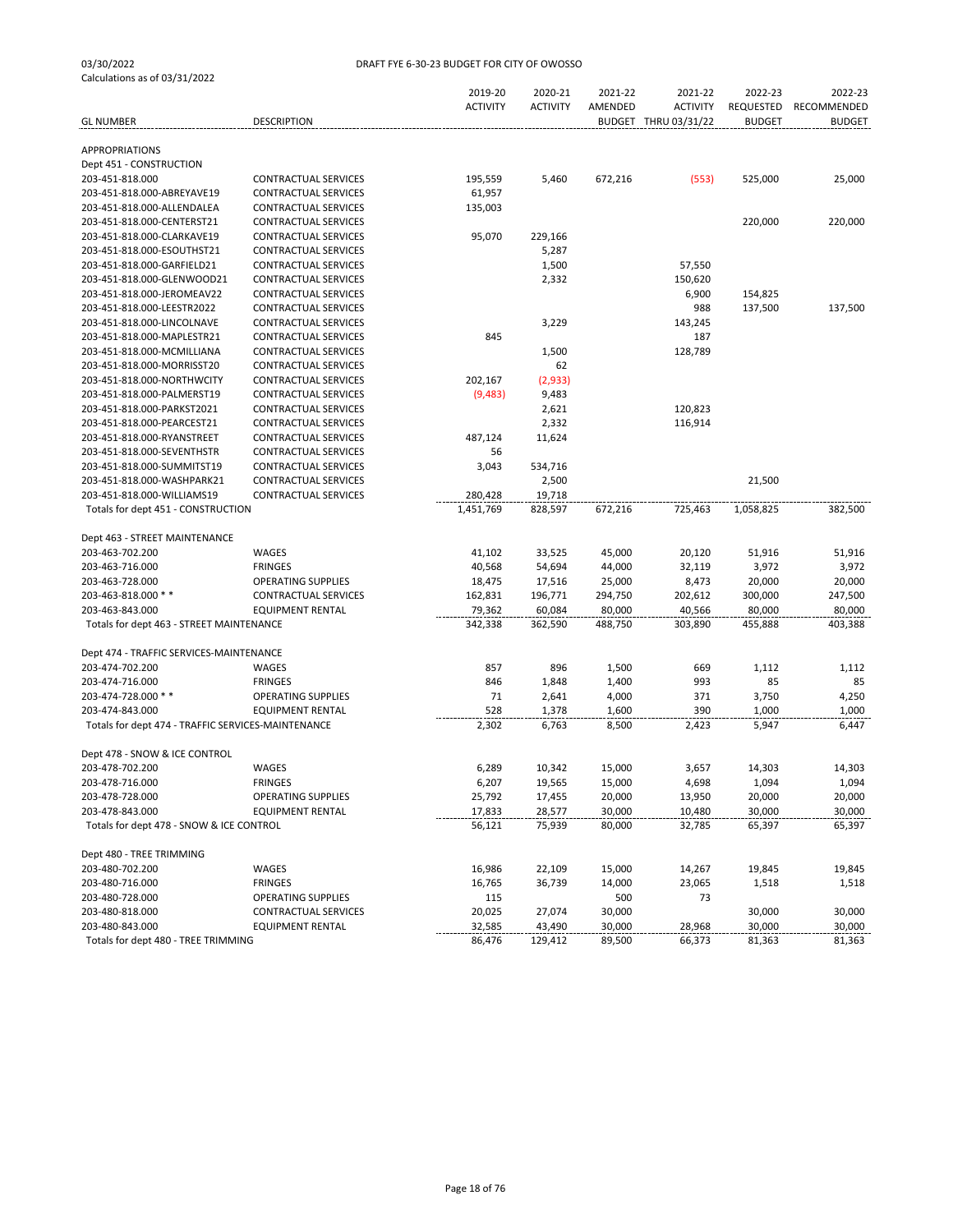#### 03/30/2022 DRAFT FYE 6-30-23 BUDGET FOR CITY OF OWOSSO

|                                                    |                                     | 2019-20         | 2020-21         | 2021-22   | 2021-22              | 2022-23          | 2022-23       |
|----------------------------------------------------|-------------------------------------|-----------------|-----------------|-----------|----------------------|------------------|---------------|
|                                                    |                                     | <b>ACTIVITY</b> | <b>ACTIVITY</b> | AMENDED   | <b>ACTIVITY</b>      | <b>REQUESTED</b> | RECOMMENDED   |
| <b>GL NUMBER</b>                                   | <b>DESCRIPTION</b>                  |                 |                 |           | BUDGET THRU 03/31/22 | <b>BUDGET</b>    | <b>BUDGET</b> |
|                                                    |                                     |                 |                 |           |                      |                  |               |
| Dept 482 - ADMINISTRATION & ENGINEERING            |                                     |                 |                 |           |                      |                  |               |
| 203-482-702.100                                    | <b>SALARIES</b>                     | 43,605          | 42,482          | 48,912    | 33,415               | 36,084           | 35,905        |
| 203-482-715.000                                    | SOCIAL SECURITY (FICA)              | 3,336           | 3,247           | 3,733     | 2,438                | 2,761            | 2,748         |
| 203-482-716.100                                    | <b>HEALTH INSURANCE</b>             | 2,412           | 4,363           | 5,156     | 5,045                | 6,972            | 10,900        |
| 203-482-716.200                                    | <b>DENTAL INSURANCE</b>             | 83              | 144             | 171       | 188                  | 275              | 397           |
| 203-482-716.300                                    | <b>OPTICAL INSURANCE</b>            | 11              | 18              | 21        | 28                   | 41               | 57            |
| 203-482-716.400                                    | LIFE INSURANCE                      | 175             | 171             | 170       | 144                  | 199              | 237           |
| 203-482-716.500                                    | <b>DISABILITY INSURANCE</b>         | 277             | 272             | 273       | 229                  | 312              | 430           |
| 203-482-718.200                                    | DEFINED CONTRIBUTION                | 853             | 862             | 2,195     | 1,580                | 2,238            | 3,193         |
| 203-482-719.000                                    | <b>WORKERS' COMPENSATION</b>        | 648             | 172             | 700       | 176                  | 237              | 233           |
| 203-482-801.000                                    | PROFESSIONAL SERVICES: ADMINISTRATI | 124             | 199             | 200       | 5                    | 200              |               |
| 203-482-818.500                                    | <b>AUDIT</b>                        |                 |                 |           | 960                  | 900              | 900           |
| 203-482-860.000                                    | <b>EDUCATION &amp; TRAINING</b>     | 470             | 253             | 2,250     | 193                  | 500              | 500           |
| 203-482-999.101 **                                 | <b>CONTRIBUTION-GF ADMIN</b>        | 44,657          | 87,821          | 50,097    | 28,869               | 51,655           | 51,655        |
| Totals for dept 482 - ADMINISTRATION & ENGINEERING |                                     | 96,651          | 140,004         | 113,878   | 73,270               | 102,374          | 107,155       |
|                                                    |                                     |                 |                 |           |                      |                  |               |
| <b>TOTAL APPROPRIATIONS</b>                        |                                     | 2,035,657       | 1,543,305       | 1,452,844 | 1,204,204            | 1,769,794        | 1,046,250     |
|                                                    |                                     |                 |                 |           |                      |                  |               |
| NET OF REVENUES/APPROPRIATIONS - FUND 203          |                                     | 878,350         | (53, 479)       |           | (222, 536)           | (849, 346)       | (125, 802)    |
| <b>BEGINNING FUND BALANCE</b>                      |                                     | 457,779         | 1,336,127       | 1,282,648 | 1,282,648            | 1,060,112        | 1,060,112     |
| <b>ENDING FUND BALANCE</b>                         |                                     | 1,336,129       | 1,282,648       | 1,282,648 | 1,060,112            | 210,766          | 934,310       |
| DEPARTMENT 463 STREET MAINTENANCE                  |                                     |                 |                 |           |                      |                  |               |
|                                                    |                                     |                 |                 |           |                      |                  |               |
| 818,000                                            | <b>CONTRACTUAL SERVICES</b>         |                 |                 |           |                      |                  |               |
|                                                    |                                     |                 |                 |           |                      |                  |               |
|                                                    | SIDEWALK ACTUAL PER CONTRACT 73000  |                 |                 |           |                      |                  |               |
|                                                    | <b>FOOTNOTE AMOUNTS:</b>            |                 |                 |           |                      |                  | 75,000        |

SIDEWALK PROGRAM

SAFE ROUTES TO SCHOOL

STORM SEWER LINING

DEPT. '463' TOTAL

STREET PATCH

CHIP SEAL

STORM TV

DEPARTMENT 474 TRAFFIC SERVICES-MAINTENANCE

| 728.000 | <b>OPERATING SUPPLIES</b> |       |
|---------|---------------------------|-------|
|         |                           |       |
|         | FOOTNOTE AMOUNTS:         | 3,750 |
|         | <b>TRAFFIC COUNTER 4</b>  |       |
|         | DEPT. '474' TOTAL         | 3,750 |
|         |                           |       |

FOOTNOTE AMOUNTS: 20,000 to the control of the control of the control of the control of the control of the control of the control of the control of the control of the control of the control of the control of the control of

FOOTNOTE AMOUNTS: 7,500

FOOTNOTE AMOUNTS: 90,000

FOOTNOTE AMOUNTS: 50,000

FOOTNOTE AMOUNTS: 15,000

ACCOUNT '818.000' TOTAL 247,500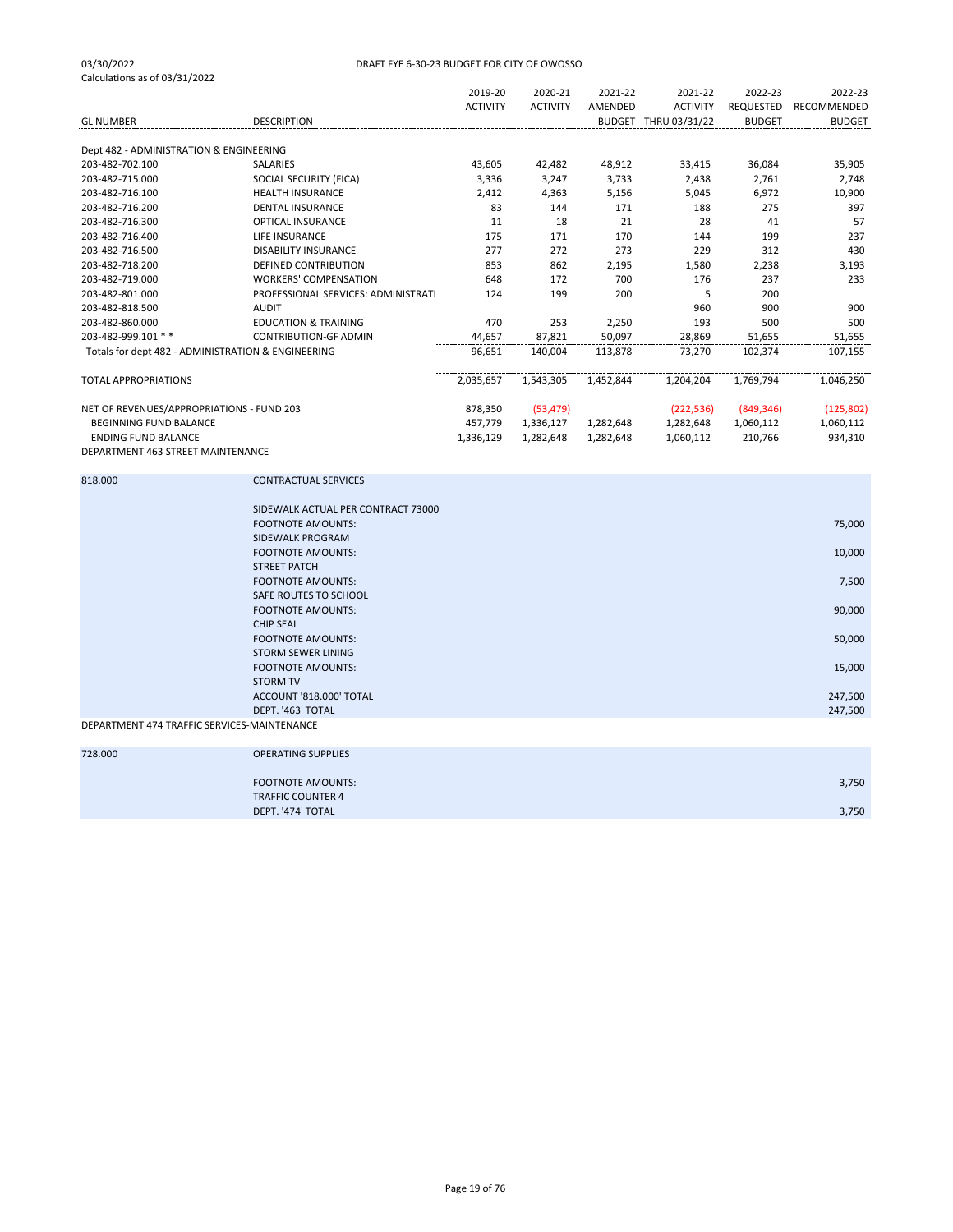| 03/30/2022                            | DRAFT FYE 6-30-23 BUDGET FOR CITY OF OWOSSO |                 |                 |               |                 |               |               |
|---------------------------------------|---------------------------------------------|-----------------|-----------------|---------------|-----------------|---------------|---------------|
| Calculations as of 03/31/2022         |                                             |                 |                 |               |                 |               |               |
|                                       |                                             | 2019-20         | 2020-21         | 2021-22       | 2021-22         | 2022-23       | 2022-23       |
|                                       |                                             | <b>ACTIVITY</b> | <b>ACTIVITY</b> | AMENDED       | <b>ACTIVITY</b> | REQUESTED     | RECOMMENDED   |
| <b>GL NUMBER</b>                      | <b>DESCRIPTION</b>                          |                 |                 | <b>BUDGET</b> | THRU 03/31/22   | <b>BUDGET</b> | <b>BUDGET</b> |
| Fund 208 - PARK/RECREATION SITES FUND |                                             |                 |                 |               |                 |               |               |
| <b>ESTIMATED REVENUES</b>             |                                             |                 |                 |               |                 |               |               |
| Dept 000 - REVENUE                    |                                             |                 |                 |               |                 |               |               |
| 208-000-401.403                       | <b>GENERAL PROPERTY TAX</b>                 | 124,666         | 128,842         |               |                 |               |               |
| 208-000-401.445                       | <b>INTEREST &amp; PENALTIES ON TAXES</b>    | 502             | 509             |               |                 |               |               |
| 208-000-539.573                       | LOCAL COMMUNITY STABILIZATION SHARE         |                 | 5,615           |               | 2,644           |               |               |
| 208-000-664.664                       | <b>INTEREST INCOME</b>                      | 766             | (18)            | 25            | 19              |               |               |
| 208-000-695.699                       | APPROPRIATION OF FUND BALANCE               |                 |                 | 75,000        |                 | 47,800        | 47,800        |
| Totals for dept 000 - REVENUE         |                                             | 125,934         | 134,948         | 75,025        | 2.663           | 47.800        | 47,800        |
| TOTAL ESTIMATED REVENUES              |                                             | 125.934         | 134.948         | 75.025        | 2.663           | 47.800        | 47.800        |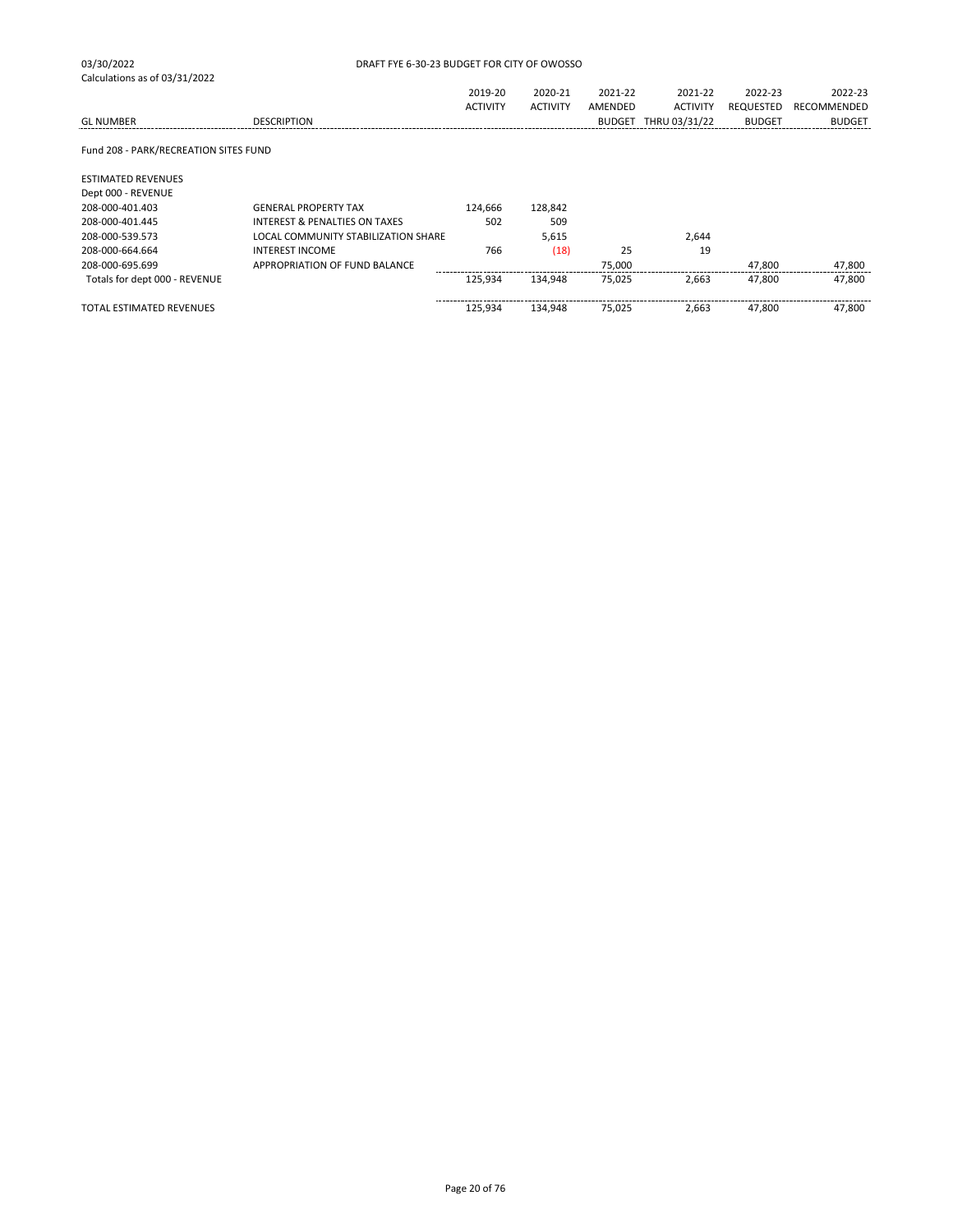|                                           |                                            | 2019-20         | 2020-21         | 2021-22 | 2021-22              | 2022-23       | 2022-23       |
|-------------------------------------------|--------------------------------------------|-----------------|-----------------|---------|----------------------|---------------|---------------|
|                                           |                                            | <b>ACTIVITY</b> | <b>ACTIVITY</b> | AMENDED | <b>ACTIVITY</b>      | REQUESTED     | RECOMMENDED   |
| <b>GL NUMBER</b>                          | <b>DESCRIPTION</b>                         |                 |                 |         | BUDGET THRU 03/31/22 | <b>BUDGET</b> | <b>BUDGET</b> |
|                                           |                                            |                 |                 |         |                      |               |               |
| <b>APPROPRIATIONS</b>                     |                                            |                 |                 |         |                      |               |               |
| Dept 756 - PARKS                          |                                            |                 |                 |         |                      |               |               |
| 208-756-831.000                           | <b>BUILDING MAINTENANCE</b>                |                 | 15,679          | 25      | 24                   |               |               |
| 208-756-974.000 **                        | SYSTEM IMPROVEMENTS                        |                 | 34,930          | 75,000  | 60,152               | 17,800        | 17,800        |
| 208-756-974.000-BENNETTFLD                | SYSTEM IMPROVEMENTS                        |                 | 50,091          |         |                      |               |               |
| 208-756-974.000-JMLAUNCH21                | SYSTEM IMPROVEMENTS                        |                 | 100             |         | 178                  | 30,000        | 30,000        |
| 208-756-974.000-WARMCENTER                | SYSTEM IMPROVEMENTS                        |                 |                 |         | 15,759               |               |               |
| Totals for dept 756 - PARKS               |                                            |                 | 100,800         | 75,025  | 76,113               | 47,800        | 47,800        |
| <b>TOTAL APPROPRIATIONS</b>               |                                            |                 | 100,800         | 75,025  | 76,113               | 47,800        | 47,800        |
|                                           |                                            |                 |                 |         |                      |               |               |
| NET OF REVENUES/APPROPRIATIONS - FUND 208 |                                            | 125,934         | 34,148          |         | (73, 450)            |               |               |
| BEGINNING FUND BALANCE                    |                                            |                 | 125,934         | 160,083 | 160,083              | 86,633        | 86,633        |
| <b>ENDING FUND BALANCE</b>                |                                            | 125,934         | 160,082         | 160,083 | 86,633               | 86,633        | 86,633        |
| <b>DEPARTMENT 756 PARKS</b>               |                                            |                 |                 |         |                      |               |               |
|                                           |                                            |                 |                 |         |                      |               |               |
| 974.000                                   | <b>SYSTEM IMPROVEMENTS</b>                 |                 |                 |         |                      |               |               |
|                                           | <b>FOOTNOTE AMOUNTS:</b>                   |                 |                 |         |                      |               | 3,000         |
|                                           | <b>MULCH</b>                               |                 |                 |         |                      |               |               |
|                                           | <b>FOOTNOTE AMOUNTS:</b>                   |                 |                 |         |                      |               | 3,000         |
|                                           | <b>SLIDE</b>                               |                 |                 |         |                      |               |               |
|                                           | <b>FOOTNOTE AMOUNTS:</b><br><b>BENCHES</b> |                 |                 |         |                      |               | 5,000         |
|                                           | <b>FOOTNOTE AMOUNTS:</b>                   |                 |                 |         |                      |               |               |
|                                           | AMPHITHEATER PAINTING                      |                 |                 |         |                      |               | 3,800         |
|                                           | <b>FOOTNOTE AMOUNTS:</b>                   |                 |                 |         |                      |               |               |
|                                           | <b>DISC GOLF</b>                           |                 |                 |         |                      |               | 1,000         |
|                                           | <b>FOOTNOTE AMOUNTS:</b>                   |                 |                 |         |                      |               | 2,000         |
|                                           | <b>SWINGS</b>                              |                 |                 |         |                      |               |               |
|                                           | ACCOUNT '974.000' TOTAL                    |                 |                 |         |                      |               | 17,800        |
|                                           | DEPT. '756' TOTAL                          |                 |                 |         |                      |               | 17,800        |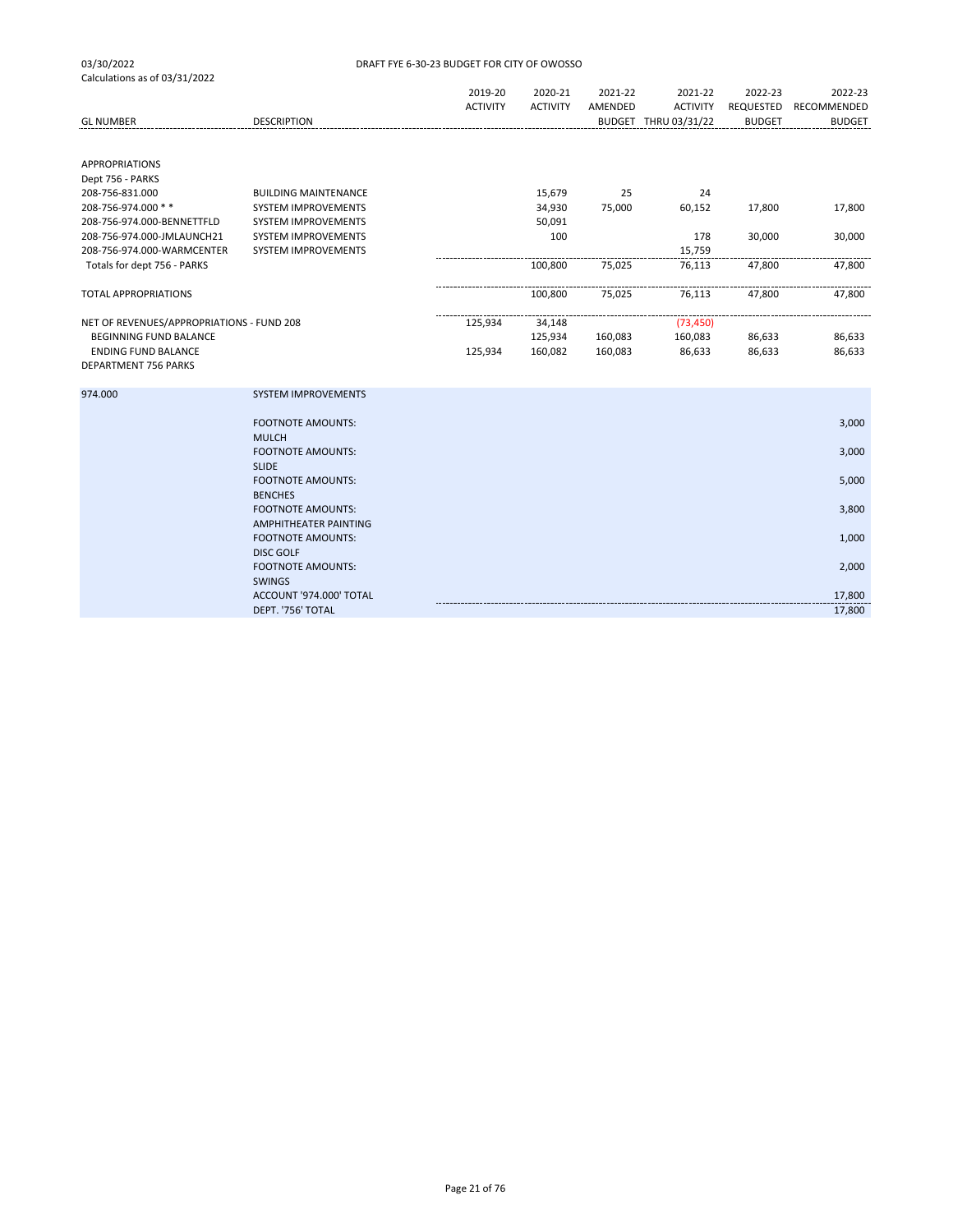| 03/30/2022                                | DRAFT FYE 6-30-23 BUDGET FOR CITY OF OWOSSO                |                 |                 |           |                      |               |               |
|-------------------------------------------|------------------------------------------------------------|-----------------|-----------------|-----------|----------------------|---------------|---------------|
| Calculations as of 03/31/2022             |                                                            |                 |                 |           |                      |               |               |
|                                           |                                                            | 2019-20         | 2020-21         | 2021-22   | 2021-22              | 2022-23       | 2022-23       |
|                                           |                                                            | <b>ACTIVITY</b> | <b>ACTIVITY</b> | AMENDED   | <b>ACTIVITY</b>      | REQUESTED     | RECOMMENDED   |
| <b>GL NUMBER</b>                          | <b>DESCRIPTION</b>                                         |                 |                 |           | BUDGET THRU 03/31/22 | <b>BUDGET</b> | <b>BUDGET</b> |
| Fund 273 - OMS/DDA REVLG LOAN FUND        |                                                            |                 |                 |           |                      |               |               |
| <b>ESTIMATED REVENUES</b>                 |                                                            |                 |                 |           |                      |               |               |
| Dept 000 - REVENUE                        |                                                            |                 |                 |           |                      |               |               |
| 273-000-644.000                           | PENALTIES - LATE CHARGES                                   |                 |                 |           | 30                   |               |               |
| 273-000-664.664 **                        | <b>INTEREST INCOME</b>                                     | 8,783           | 17,644          | 500       | 99                   | 4,561         | 4,561         |
| 273-000-671.675 **                        | <b>LOAN REPAYMENTS</b>                                     |                 | 200             | 86,000    | 57,753               | 17,847        | 17,847        |
| 273-000-671.683 **                        | <b>LOAN PRINCIPAL</b>                                      |                 |                 |           | 153,872              | 107,162       | 107,162       |
| 273-000-671.684 **                        | <b>LOAN INTEREST</b>                                       |                 |                 |           | 10,033               | 15,785        | 15,785        |
| 273-000-695.698                           | OTHER FINANCING SOURCES                                    |                 | 1,617           |           |                      |               |               |
| Totals for dept 000 - REVENUE             |                                                            | 8,783           | 19,461          | 86,500    | 221,787              | 145,355       | 145,355       |
| TOTAL ESTIMATED REVENUES                  |                                                            | 8,783           | 19,461          | 86,500    | 221,787              | 145,355       | 145,355       |
| <b>APPROPRIATIONS</b>                     |                                                            |                 |                 |           |                      |               |               |
| Dept 000 - REVENUE                        |                                                            |                 |                 |           |                      |               |               |
| 273-000-850.000 **                        | <b>BAD DEBT EXPENSE</b>                                    |                 | 20,000          |           | 5,858                | 2,914         | 2,914         |
| Totals for dept 000 - REVENUE             |                                                            |                 | 20,000          |           | 5,858                | 2,914         | 2,914         |
| Dept 200 - GEN SERVICES                   |                                                            |                 |                 |           |                      |               |               |
| 273-200-801.100                           | PROFESSIONAL SERVICES: AUDIT COSTS                         | 1,176           | 1,281           | 1,500     |                      |               |               |
| 273-200-818.000 **                        | <b>CONTRACTUAL SERVICES</b>                                | 50,000          | 31,000          | 9,175     | 88,372               | 971           | 971           |
| 273-200-818.500                           | <b>AUDIT</b>                                               |                 |                 |           | 640                  | 600           | 600           |
| Totals for dept 200 - GEN SERVICES        |                                                            | 51,176          | 32,281          | 10,675    | 89,012               | 1,571         | 1,571         |
| <b>TOTAL APPROPRIATIONS</b>               |                                                            | 51,176          | 52,281          | 10,675    | 94,870               | 4,485         | 4,485         |
| NET OF REVENUES/APPROPRIATIONS - FUND 273 |                                                            | (42, 393)       | (32, 820)       | 75,825    | 126,917              | 140,870       | 140,870       |
| BEGINNING FUND BALANCE                    |                                                            | 1,273,670       | 1,231,276       | 1,198,457 | 1,198,457            | 1,325,374     | 1,325,374     |
| <b>ENDING FUND BALANCE</b>                |                                                            | 1,231,277       | 1,198,456       | 1,274,282 | 1,325,374            | 1,466,244     | 1,466,244     |
| DEPARTMENT 000 REVENUE                    |                                                            |                 |                 |           |                      |               |               |
| <b>DEPARTMENT 200 GEN SERVICES</b>        |                                                            |                 |                 |           |                      |               |               |
| 818.000                                   | <b>CONTRACTUAL SERVICES</b>                                |                 |                 |           |                      |               |               |
|                                           | <b>FOOTNOTE AMOUNTS:</b><br>LOAN MODULE ANNUAL MAINTENANCE |                 |                 |           |                      | 971           |               |
|                                           | DEPT. '200' TOTAL                                          |                 |                 |           |                      | 971           |               |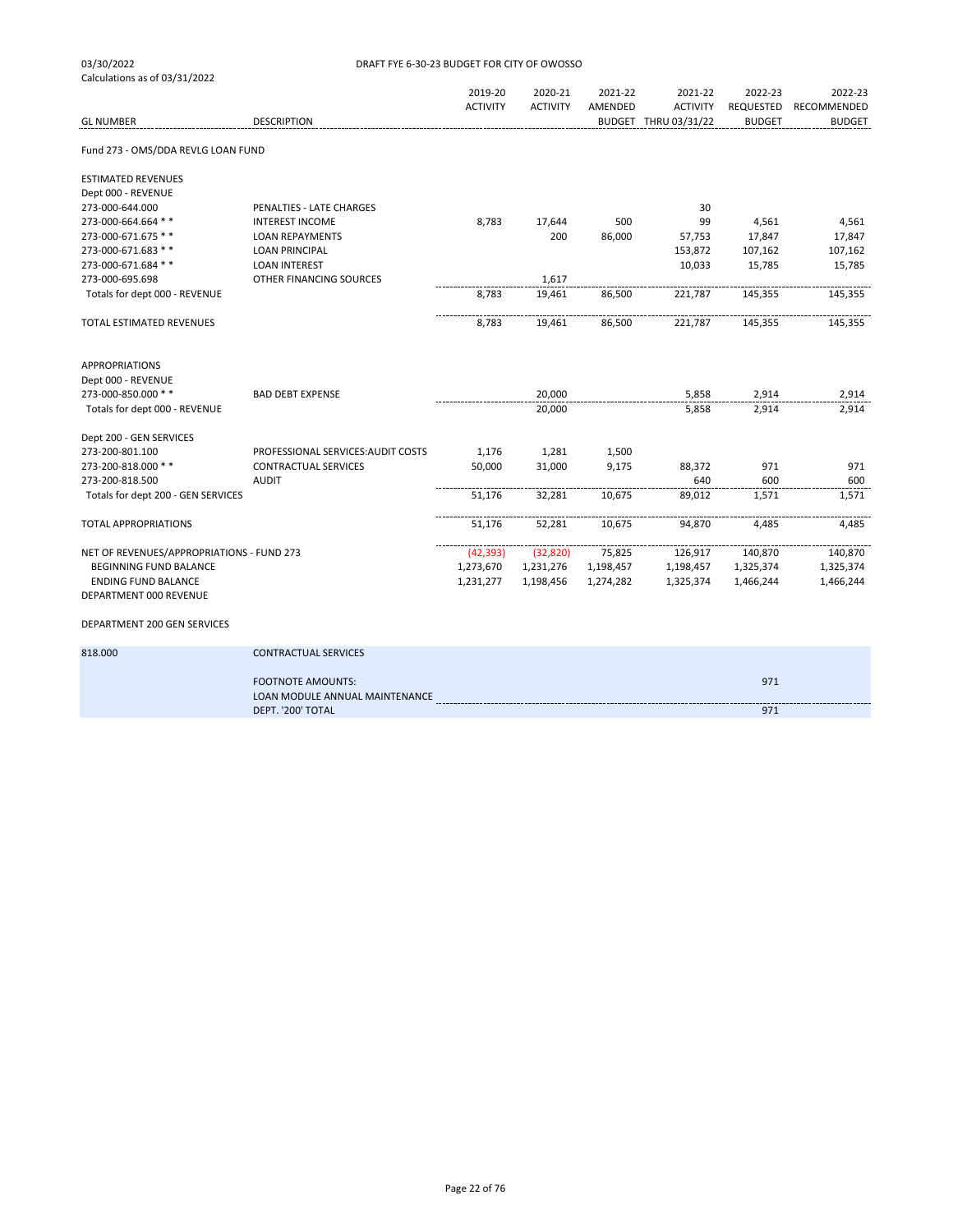| 03/30/2022                                | DRAFT FYE 6-30-23 BUDGET FOR CITY OF OWOSSO |                 |                 |         |                      |               |               |  |  |
|-------------------------------------------|---------------------------------------------|-----------------|-----------------|---------|----------------------|---------------|---------------|--|--|
| Calculations as of 03/31/2022             |                                             |                 |                 |         |                      |               |               |  |  |
|                                           |                                             | 2019-20         | 2020-21         | 2021-22 | 2021-22              | 2022-23       | 2022-23       |  |  |
|                                           |                                             | <b>ACTIVITY</b> | <b>ACTIVITY</b> | AMENDED | <b>ACTIVITY</b>      | REQUESTED     | RECOMMENDED   |  |  |
| <b>GL NUMBER</b>                          | <b>DESCRIPTION</b>                          |                 |                 |         | BUDGET THRU 03/31/22 | <b>BUDGET</b> | <b>BUDGET</b> |  |  |
| Fund 275 - HOUSING & REDEVELOPMENT        |                                             |                 |                 |         |                      |               |               |  |  |
| <b>ESTIMATED REVENUES</b>                 |                                             |                 |                 |         |                      |               |               |  |  |
| Dept 000 - REVENUE                        |                                             |                 |                 |         |                      |               |               |  |  |
| 275-000-501.522                           | <b>GRANT - MSHDA: NEP</b>                   |                 |                 | 37,500  |                      |               |               |  |  |
| 275-000-664.664                           | <b>INTEREST INCOME</b>                      | 14              | (73)            |         |                      |               |               |  |  |
| Totals for dept 000 - REVENUE             |                                             | 14              | (73)            | 37,500  |                      |               |               |  |  |
| TOTAL ESTIMATED REVENUES                  |                                             | 14              | (73)            | 37,500  |                      |               |               |  |  |
| <b>APPROPRIATIONS</b>                     |                                             |                 |                 |         |                      |               |               |  |  |
| Dept 690 - GENERAL SERVICES               |                                             |                 |                 |         |                      |               |               |  |  |
| 275-690-818.100                           | CONTRACTUAL-HOUSING                         |                 |                 | 33,500  |                      |               |               |  |  |
| Totals for dept 690 - GENERAL SERVICES    |                                             |                 |                 | 33,500  |                      |               |               |  |  |
| <b>TOTAL APPROPRIATIONS</b>               |                                             |                 |                 | 33,500  |                      |               |               |  |  |
| NET OF REVENUES/APPROPRIATIONS - FUND 275 |                                             | 14              | (73)            | 4,000   |                      |               |               |  |  |
| <b>BEGINNING FUND BALANCE</b>             |                                             | 59              | 73              |         |                      |               |               |  |  |
| <b>ENDING FUND BALANCE</b>                |                                             | 73              |                 | 4,000   |                      |               |               |  |  |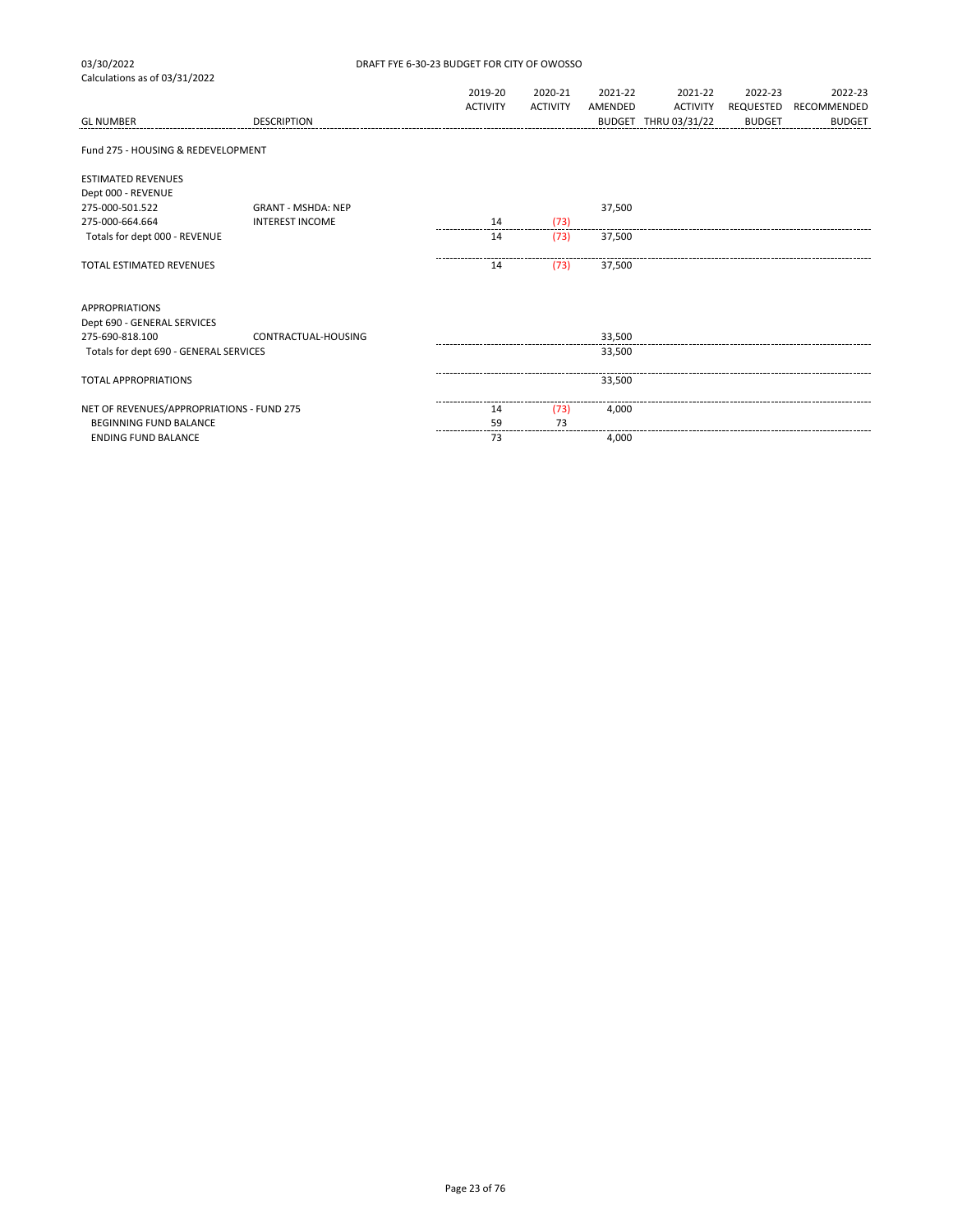| 03/30/2022                                  | DRAFT FYE 6-30-23 BUDGET FOR CITY OF OWOSSO |                 |                 |         |                                         |                            |                              |  |  |
|---------------------------------------------|---------------------------------------------|-----------------|-----------------|---------|-----------------------------------------|----------------------------|------------------------------|--|--|
| Calculations as of 03/31/2022               |                                             |                 |                 |         |                                         |                            |                              |  |  |
|                                             |                                             | 2019-20         | 2020-21         | 2021-22 | 2021-22                                 | 2022-23                    | 2022-23                      |  |  |
| <b>GL NUMBER</b>                            | <b>DESCRIPTION</b>                          | <b>ACTIVITY</b> | <b>ACTIVITY</b> | AMENDED | <b>ACTIVITY</b><br>BUDGET THRU 03/31/22 | REQUESTED<br><b>BUDGET</b> | RECOMMENDED<br><b>BUDGET</b> |  |  |
|                                             |                                             |                 |                 |         |                                         |                            |                              |  |  |
| Fund 276 - OBRA FUND DISTRICT #16 - QDOBA   |                                             |                 |                 |         |                                         |                            |                              |  |  |
| <b>ESTIMATED REVENUES</b>                   |                                             |                 |                 |         |                                         |                            |                              |  |  |
| Dept 000 - REVENUE                          |                                             |                 |                 |         |                                         |                            |                              |  |  |
| 276-000-401.407                             | <b>OBRA:TAX CAPTURE</b>                     | 9,168           | 9,506           | 9,800   | 9,526                                   | 10,124                     | 10,124                       |  |  |
| 276-000-664.664                             | <b>INTEREST INCOME</b>                      | 61              | $\mathbf{1}$    |         | $\mathbf{1}$                            |                            |                              |  |  |
| 276-000-671.676                             | <b>DONATIONS</b>                            |                 | 12,629          | 19,121  | 18,645                                  |                            |                              |  |  |
| Totals for dept 000 - REVENUE               |                                             | 9,229           | 22,136          | 28,921  | 28,172                                  | 10,124                     | 10,124                       |  |  |
| TOTAL ESTIMATED REVENUES                    |                                             | 9,229           | 22,136          | 28,921  | 28,172                                  | 10,124                     | 10,124                       |  |  |
| <b>APPROPRIATIONS</b>                       |                                             |                 |                 |         |                                         |                            |                              |  |  |
| Dept 730 - PROFESSIONAL SERVICES            |                                             |                 |                 |         |                                         |                            |                              |  |  |
| 276-730-801.000                             | PROFESSIONAL SERVICES: ADMINISTRATI         | 490             | 515             | 750     | 535                                     | 560                        | 560                          |  |  |
| Totals for dept 730 - PROFESSIONAL SERVICES |                                             | 490             | 515             | 750     | 535                                     | 560                        | 560                          |  |  |
| Dept 905 - DEBT SERVICE                     |                                             |                 |                 |         |                                         |                            |                              |  |  |
| 276-905-980.991 **                          | PRINCIPAL                                   |                 | 28,171          | 24,274  | 24,274                                  | 24,639                     | 24,639                       |  |  |
| 276-905-980.995 **                          | <b>INTEREST</b>                             |                 |                 | 3,897   | 3,897                                   | 3,533                      | 3,533                        |  |  |
| Totals for dept 905 - DEBT SERVICE          |                                             |                 | 28,171          | 28,171  | 28,171                                  | 28,172                     | 28,172                       |  |  |
| <b>TOTAL APPROPRIATIONS</b>                 |                                             | 490             | 28,686          | 28,921  | 28,706                                  | 28,732                     | 28,732                       |  |  |
|                                             |                                             |                 |                 |         |                                         |                            |                              |  |  |
| NET OF REVENUES/APPROPRIATIONS - FUND 276   |                                             | 8,739           | (6, 550)        |         | (534)                                   | (18, 608)                  | (18,608)                     |  |  |
| BEGINNING FUND BALANCE                      |                                             | 7,318           | 16,057          | 9,507   | 9,507                                   | 8,973                      | 8,973                        |  |  |
| <b>ENDING FUND BALANCE</b>                  |                                             | 16,057          | 9,507           | 9,507   | 8,973                                   | (9,635)                    | (9,635)                      |  |  |
| DEPARTMENT 905 DEBT SERVICE                 |                                             |                 |                 |         |                                         |                            |                              |  |  |
| 980.991                                     | <b>PRINCIPAL</b>                            |                 |                 |         |                                         |                            |                              |  |  |
|                                             |                                             |                 |                 |         |                                         |                            |                              |  |  |
|                                             | <b>FOOTNOTE AMOUNTS:</b>                    |                 |                 |         |                                         |                            | 24,638                       |  |  |
|                                             | EGLE BRA LOAN PRINCIPAL - QDOBA             |                 |                 |         |                                         |                            |                              |  |  |
| 980.995                                     | <b>INTEREST</b>                             |                 |                 |         |                                         |                            |                              |  |  |
|                                             | <b>FOOTNOTE AMOUNTS:</b>                    |                 |                 |         |                                         |                            | 3,533                        |  |  |
|                                             | ELGE BRA LOAN INTEREST - QDOBA              |                 |                 |         |                                         |                            |                              |  |  |
|                                             | DEPT. '905' TOTAL                           |                 |                 |         |                                         |                            | 28,171                       |  |  |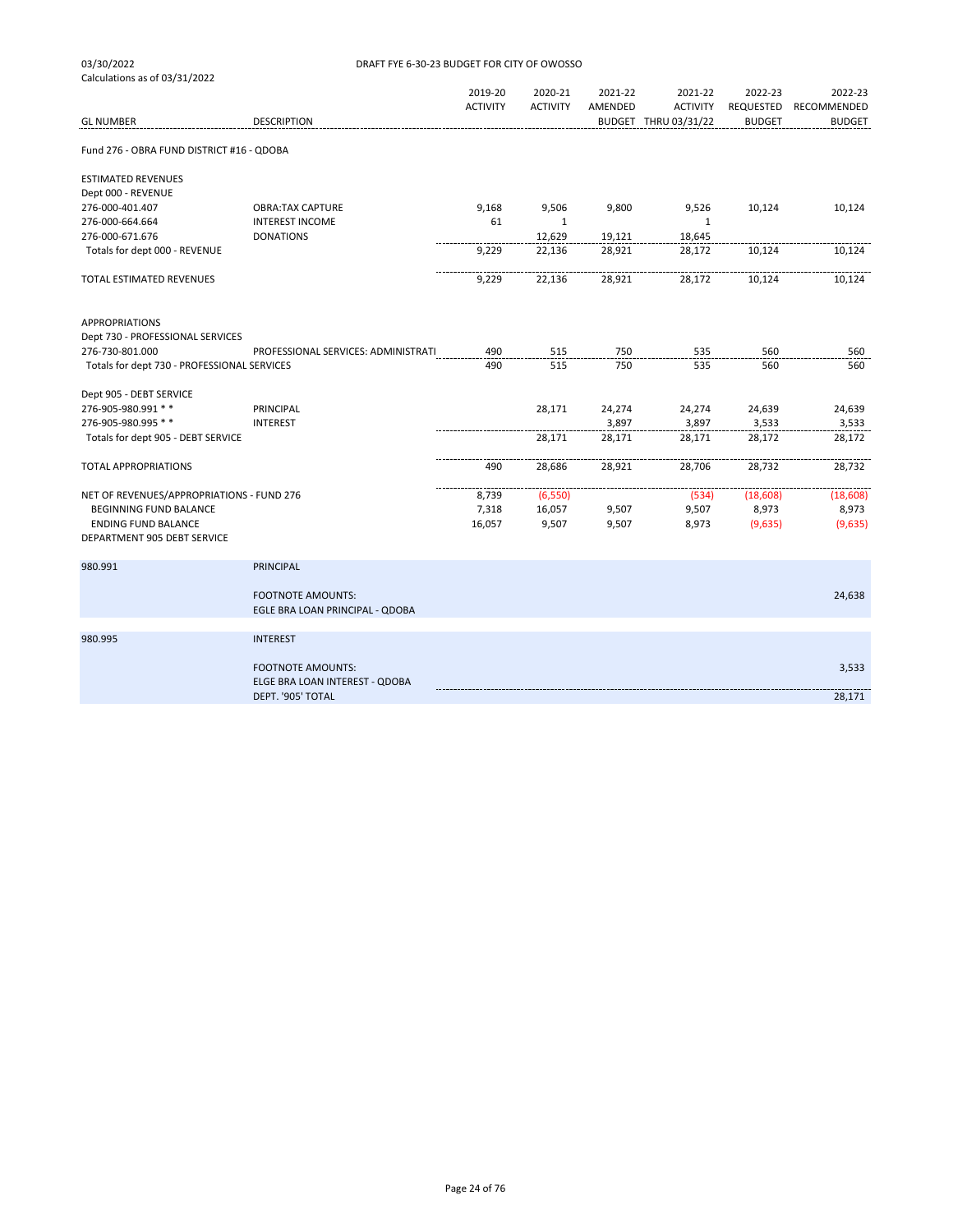| 03/30/2022                                  | DRAFT FYE 6-30-23 BUDGET FOR CITY OF OWOSSO |                 |                 |         |                      |               |               |  |  |
|---------------------------------------------|---------------------------------------------|-----------------|-----------------|---------|----------------------|---------------|---------------|--|--|
| Calculations as of 03/31/2022               |                                             |                 |                 |         |                      |               |               |  |  |
|                                             |                                             | 2019-20         | 2020-21         | 2021-22 | 2021-22              | 2022-23       | 2022-23       |  |  |
|                                             |                                             | <b>ACTIVITY</b> | <b>ACTIVITY</b> | AMENDED | <b>ACTIVITY</b>      | REQUESTED     | RECOMMENDED   |  |  |
| <b>GL NUMBER</b>                            | <b>DESCRIPTION</b>                          |                 |                 |         | BUDGET THRU 03/31/22 | <b>BUDGET</b> | <b>BUDGET</b> |  |  |
| Fund 277 - OBRA FUND DISTRICT #20 - J&H OIL |                                             |                 |                 |         |                      |               |               |  |  |
| <b>ESTIMATED REVENUES</b>                   |                                             |                 |                 |         |                      |               |               |  |  |
| Dept 000 - REVENUE                          |                                             |                 |                 |         |                      |               |               |  |  |
| 277-000-401.407 **                          | <b>OBRA:TAX CAPTURE</b>                     |                 |                 |         |                      | 48,463        | 48,463        |  |  |
| 277-000-539.529                             | <b>STATE SOURCES</b>                        |                 | 26,809          | 116,888 | 116,888              |               |               |  |  |
| Totals for dept 000 - REVENUE               |                                             |                 | 26,809          | 116,888 | 116,888              | 48.463        | 48,463        |  |  |
| TOTAL ESTIMATED REVENUES                    |                                             |                 | 26,809          | 116,888 | 116,888              | 48,463        | 48,463        |  |  |
| <b>APPROPRIATIONS</b>                       |                                             |                 |                 |         |                      |               |               |  |  |
| Dept 901 - CAPITAL OUTLAY                   |                                             |                 |                 |         |                      |               |               |  |  |
| 277-901-965.000                             | CAPITAL CONTRIBUTION-PRIVATE                |                 | 26,809          | 116,888 | 116,888              |               |               |  |  |
| Totals for dept 901 - CAPITAL OUTLAY        |                                             |                 | 26,809          | 116,888 | 116,888              |               |               |  |  |
| <b>TOTAL APPROPRIATIONS</b>                 |                                             |                 | 26,809          | 116,888 | 116.888              |               |               |  |  |
| NET OF REVENHES/APPROPRIATIONS - FLIND 277  |                                             |                 |                 |         |                      | 48.463        | 48.463        |  |  |

NET OF REVENUES/APPROPRIATIONS - FUND 277 and the state of the state of the state of the state of the state of the state of the state of the state of the state of the state of the state of the state of the state of the sta BEGINNING FUND BALANCE ENDING FUND BALANCE 48,463 48,463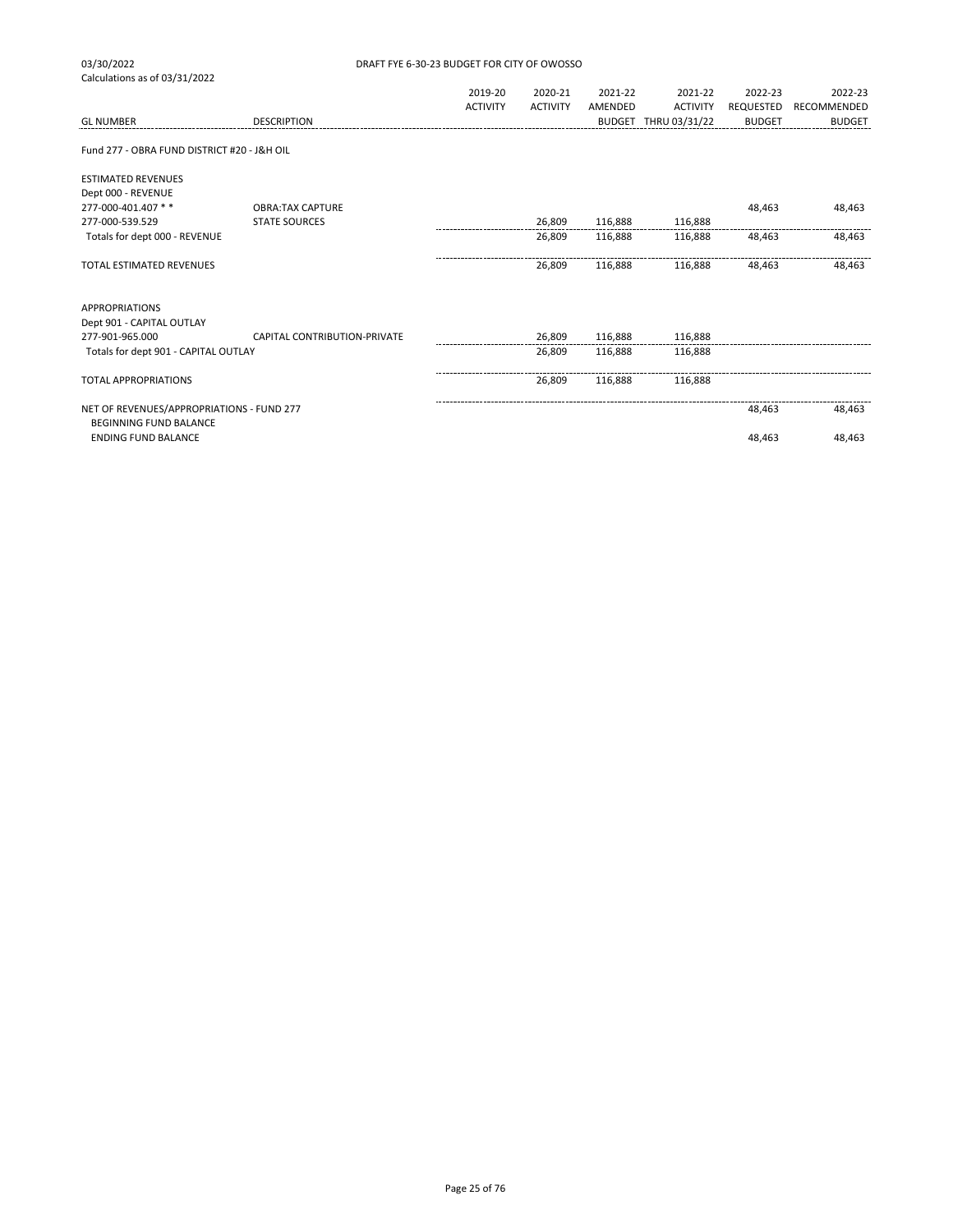| 03/30/2022<br>DRAFT FYE 6-30-23 BUDGET FOR CITY OF OWOSSO |                                     |                 |                 |         |                      |               |               |
|-----------------------------------------------------------|-------------------------------------|-----------------|-----------------|---------|----------------------|---------------|---------------|
| Calculations as of 03/31/2022                             |                                     |                 |                 |         |                      |               |               |
|                                                           |                                     | 2019-20         | 2020-21         | 2021-22 | 2021-22              | 2022-23       | 2022-23       |
|                                                           |                                     | <b>ACTIVITY</b> | <b>ACTIVITY</b> | AMENDED | <b>ACTIVITY</b>      | REQUESTED     | RECOMMENDED   |
| <b>GL NUMBER</b>                                          | <b>DESCRIPTION</b>                  |                 |                 |         | BUDGET THRU 03/31/22 | <b>BUDGET</b> | <b>BUDGET</b> |
|                                                           |                                     |                 |                 |         |                      |               |               |
| Fund 283 - OBRA FUND-DISTRICT#3-TIAL                      |                                     |                 |                 |         |                      |               |               |
| <b>ESTIMATED REVENUES</b>                                 |                                     |                 |                 |         |                      |               |               |
| Dept 000 - REVENUE                                        |                                     |                 |                 |         |                      |               |               |
| 283-000-401.407 **                                        | <b>OBRA:TAX CAPTURE</b>             | 27,338          | 27,841          | 27,897  | 27,562               | 30,813        | 30,813        |
| Totals for dept 000 - REVENUE                             |                                     | 27,338          | 27,841          | 27,897  | 27,562               | 30,813        | 30,813        |
|                                                           |                                     |                 |                 |         |                      |               |               |
| TOTAL ESTIMATED REVENUES                                  |                                     | 27,338          | 27,841          | 27,897  | 27,562               | 30,813        | 30,813        |
| APPROPRIATIONS                                            |                                     |                 |                 |         |                      |               |               |
| Dept 730 - PROFESSIONAL SERVICES                          |                                     |                 |                 |         |                      |               |               |
| 283-730-801.000                                           | PROFESSIONAL SERVICES: ADMINISTRATI | 750             | 750             | 750     | 750                  | 750           | 750           |
| Totals for dept 730 - PROFESSIONAL SERVICES               |                                     | 750             | 750             | 750     | 750                  | 750           | 750           |
|                                                           |                                     |                 |                 |         |                      |               |               |
| Dept 905 - DEBT SERVICE                                   |                                     |                 |                 |         |                      |               |               |
| 283-905-980.991 **                                        | PRINCIPAL                           | 17,675          | 19,219          | 18,500  | 16,836               | 17,847        | 17,847        |
| 283-905-980.995 **                                        | <b>INTEREST</b>                     | 7,784           | 6,724           | 7,500   | 5,571                | 4,561         | 4,561         |
| Totals for dept 905 - DEBT SERVICE                        |                                     | 25,459          | 25,943          | 26,000  | 22,407               | 22,408        | 22,408        |
|                                                           |                                     |                 |                 |         |                      |               |               |
| Dept 964 - TAX REIMBURSEMENTS                             |                                     |                 |                 |         |                      |               |               |
| 283-964-969.000                                           | DEVELOPER REIMBURSEMENT             | 1,147           | 1,147           | 1,147   |                      | 1,147         | 1,147         |
| Totals for dept 964 - TAX REIMBURSEMENTS                  |                                     | 1,147           | 1,147           | 1,147   |                      | 1,147         | 1,147         |
|                                                           |                                     |                 |                 |         |                      |               |               |
| TOTAL APPROPRIATIONS                                      |                                     | 27,356          | 27,840          | 27,897  | 23,157               | 24,305        | 24,305        |
|                                                           |                                     |                 |                 |         |                      |               |               |
| NET OF REVENUES/APPROPRIATIONS - FUND 283                 |                                     | (18)            | $\mathbf{1}$    |         | 4,405                | 6,508         | 6,508         |
| BEGINNING FUND BALANCE                                    |                                     | 20              |                 |         |                      | 4,405         | 4,405         |
| <b>ENDING FUND BALANCE</b>                                |                                     | $\overline{2}$  | $\mathbf 1$     |         | 4,405                | 10,913        | 10,913        |
| DEPARTMENT 905 DEBT SERVICE                               |                                     |                 |                 |         |                      |               |               |
|                                                           |                                     |                 |                 |         |                      |               |               |
| 980.991                                                   | <b>PRINCIPAL</b>                    |                 |                 |         |                      |               |               |
|                                                           |                                     |                 |                 |         |                      |               |               |
|                                                           | <b>FOOTNOTE AMOUNTS:</b>            |                 |                 |         |                      |               | 17,846        |
|                                                           | TIAL BRA LOAN - PRINCIPAL           |                 |                 |         |                      |               |               |
| 980.995                                                   | <b>INTEREST</b>                     |                 |                 |         |                      |               |               |
|                                                           |                                     |                 |                 |         |                      |               |               |
|                                                           | <b>FOOTNOTE AMOUNTS:</b>            |                 |                 |         |                      |               | 4,561         |
|                                                           | TIAL BRA LOAN - INTEREST            |                 |                 |         |                      |               |               |
|                                                           | DEPT. '905' TOTAL                   |                 |                 |         |                      |               | 22,407        |
|                                                           |                                     |                 |                 |         |                      |               |               |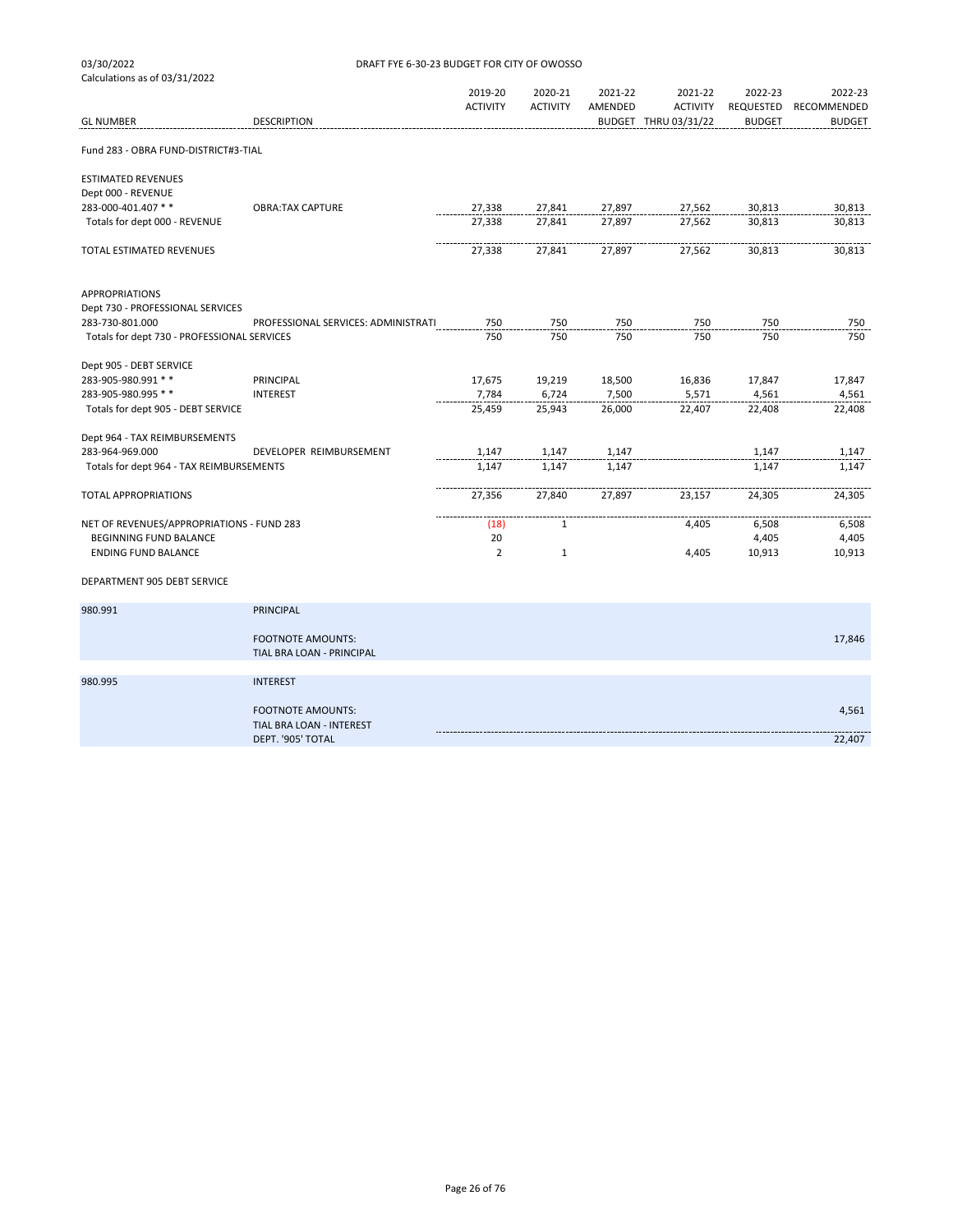| 03/30/2022                    |                    | DRAFT FYE 6-30-23 BUDGET FOR CITY OF OWOSSO |                 |               |                 |               |               |  |  |
|-------------------------------|--------------------|---------------------------------------------|-----------------|---------------|-----------------|---------------|---------------|--|--|
| Calculations as of 03/31/2022 |                    |                                             |                 |               |                 |               |               |  |  |
|                               |                    | 2019-20                                     | 2020-21         | 2021-22       | 2021-22         | 2022-23       | 2022-23       |  |  |
|                               |                    | <b>ACTIVITY</b>                             | <b>ACTIVITY</b> | AMENDED       | <b>ACTIVITY</b> | REQUESTED     | RECOMMENDED   |  |  |
| <b>GL NUMBER</b>              | <b>DESCRIPTION</b> |                                             |                 | <b>BUDGET</b> | THRU 03/31/22   | <b>BUDGET</b> | <b>BUDGET</b> |  |  |

Fund 287 - ARPA - AMERICAN RESCUE PLAN ACT

03/30/2022

| <b>ESTIMATED REVENUES</b><br>Dept 000 - REVENUE |                        |           |         |           |           |
|-------------------------------------------------|------------------------|-----------|---------|-----------|-----------|
| 287-000-528.000                                 | OTHER FEDERAL GRANTS   | 1,511,520 | 758.802 | 755.760   | 755.760   |
| 287-000-664.664                                 | <b>INTEREST INCOME</b> | 100       | h       | 100       | 100       |
| Totals for dept 000 - REVENUE                   |                        | 1,511,620 | 758.808 | 755.860   | 755,860   |
| <b>TOTAL ESTIMATED REVENUES</b>                 |                        | 1.511.620 | 758.808 | 755.860   | 755.860   |
| NET OF REVENUES/APPROPRIATIONS - FUND 287       |                        | 1.511.620 | 758.808 | 755.860   | 755,860   |
| BEGINNING FUND BALANCE                          |                        |           |         | 758.808   | 758,808   |
| <b>ENDING FUND BALANCE</b>                      |                        | 1.511.620 | 758.808 | 1.514.668 | 1.514.668 |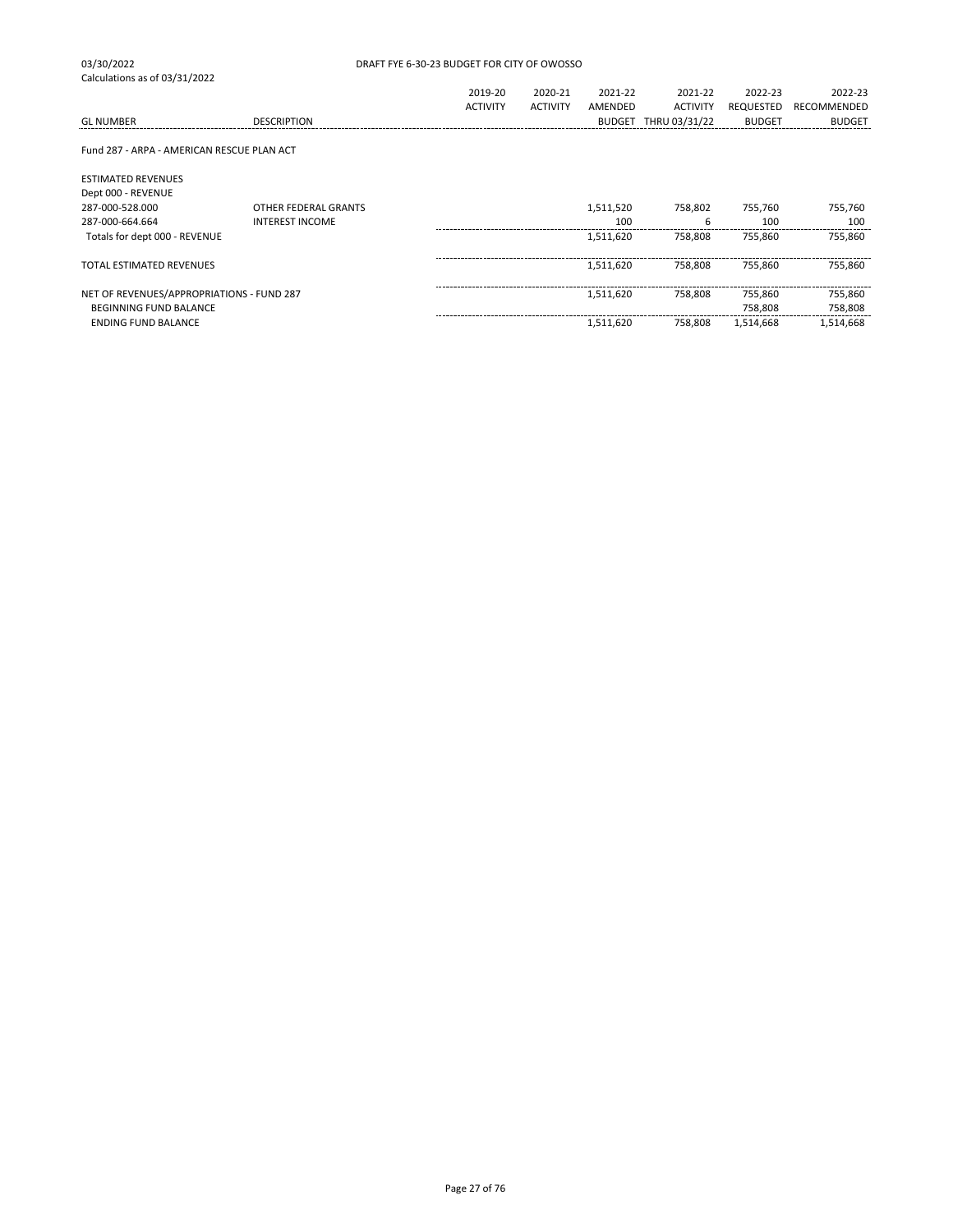| 03/30/2022                                          | DRAFT FYE 6-30-23 BUDGET FOR CITY OF OWOSSO             |                 |                 |         |                      |               |               |  |
|-----------------------------------------------------|---------------------------------------------------------|-----------------|-----------------|---------|----------------------|---------------|---------------|--|
| Calculations as of 03/31/2022                       |                                                         |                 |                 |         |                      |               |               |  |
|                                                     |                                                         | 2019-20         | 2020-21         | 2021-22 | 2021-22              | 2022-23       | 2022-23       |  |
|                                                     |                                                         | <b>ACTIVITY</b> | <b>ACTIVITY</b> | AMENDED | <b>ACTIVITY</b>      | REQUESTED     | RECOMMENDED   |  |
| <b>GL NUMBER</b>                                    | <b>DESCRIPTION</b>                                      |                 |                 |         | BUDGET THRU 03/31/22 | <b>BUDGET</b> | <b>BUDGET</b> |  |
| Fund 288 - OBRA FUND-DISTRICT #17 CARGILL (PREV #8) |                                                         |                 |                 |         |                      |               |               |  |
| <b>ESTIMATED REVENUES</b>                           |                                                         |                 |                 |         |                      |               |               |  |
| Dept 000 - REVENUE                                  |                                                         |                 |                 |         |                      |               |               |  |
| 288-000-401.407                                     | <b>OBRA:TAX CAPTURE</b>                                 | 176,303         | 179,978         | 202,720 | 178,372              | 184,959       | 184,959       |  |
| Totals for dept 000 - REVENUE                       |                                                         | 176,303         | 179,978         | 202,720 | 178,372              | 184,959       | 184,959       |  |
| TOTAL ESTIMATED REVENUES                            |                                                         | 176,303         | 179,978         | 202,720 | 178,372              | 184,959       | 184,959       |  |
|                                                     |                                                         |                 |                 |         |                      |               |               |  |
| <b>APPROPRIATIONS</b>                               |                                                         |                 |                 |         |                      |               |               |  |
| Dept 730 - PROFESSIONAL SERVICES                    |                                                         |                 |                 |         |                      |               |               |  |
| 288-730-801.000                                     | PROFESSIONAL SERVICES: ADMINISTRATI                     | 6,384           | 9,902           | 12,000  | 10,132               | 12,000        | 12,000        |  |
| Totals for dept 730 - PROFESSIONAL SERVICES         |                                                         | 6,384           | 9,902           | 12,000  | 10,132               | 12,000        | 12,000        |  |
| Dept 905 - DEBT SERVICE                             |                                                         |                 |                 |         |                      |               |               |  |
| 288-905-980.991 **                                  | PRINCIPAL                                               | 87,341          | 100,668         | 126,404 |                      | 130,592       | 130,592       |  |
| 288-905-980.995 **                                  | <b>INTEREST</b>                                         | 72,676          | 69,178          | 64,316  |                      | 60,129        | 60,129        |  |
| Totals for dept 905 - DEBT SERVICE                  |                                                         | 160,017         | 169,846         | 190,720 |                      | 190,721       | 190,721       |  |
| <b>TOTAL APPROPRIATIONS</b>                         |                                                         | 166,401         | 179,748         | 202,720 | 10,132               | 202,721       | 202,721       |  |
|                                                     |                                                         |                 |                 |         |                      |               |               |  |
| NET OF REVENUES/APPROPRIATIONS - FUND 288           |                                                         | 9,902           | 230             |         | 168,240              | (17, 762)     | (17, 762)     |  |
| BEGINNING FUND BALANCE                              |                                                         |                 | 9,902           | 10,132  | 10,132               | 178,372       | 178,372       |  |
| <b>ENDING FUND BALANCE</b>                          |                                                         | 9,902           | 10,132          | 10,132  | 178,372              | 160,610       | 160,610       |  |
| DEPARTMENT 905 DEBT SERVICE                         |                                                         |                 |                 |         |                      |               |               |  |
| 980.991                                             | <b>PRINCIPAL</b>                                        |                 |                 |         |                      |               |               |  |
|                                                     | <b>FOOTNOTE AMOUNTS:</b>                                |                 |                 |         |                      |               | 130,592       |  |
|                                                     | CARGILL BRA ADVANCEMENT - PRINCIPAL                     |                 |                 |         |                      |               |               |  |
| 980.995                                             | <b>INTEREST</b>                                         |                 |                 |         |                      |               |               |  |
|                                                     |                                                         |                 |                 |         |                      |               |               |  |
|                                                     | <b>FOOTNOTE AMOUNTS:</b>                                |                 |                 |         |                      |               | 60,128        |  |
|                                                     | CARGILL BRA ADVANCEMENT - INTEREST<br>DEPT. '905' TOTAL |                 |                 |         |                      |               |               |  |
|                                                     |                                                         |                 |                 |         |                      |               | 190,720       |  |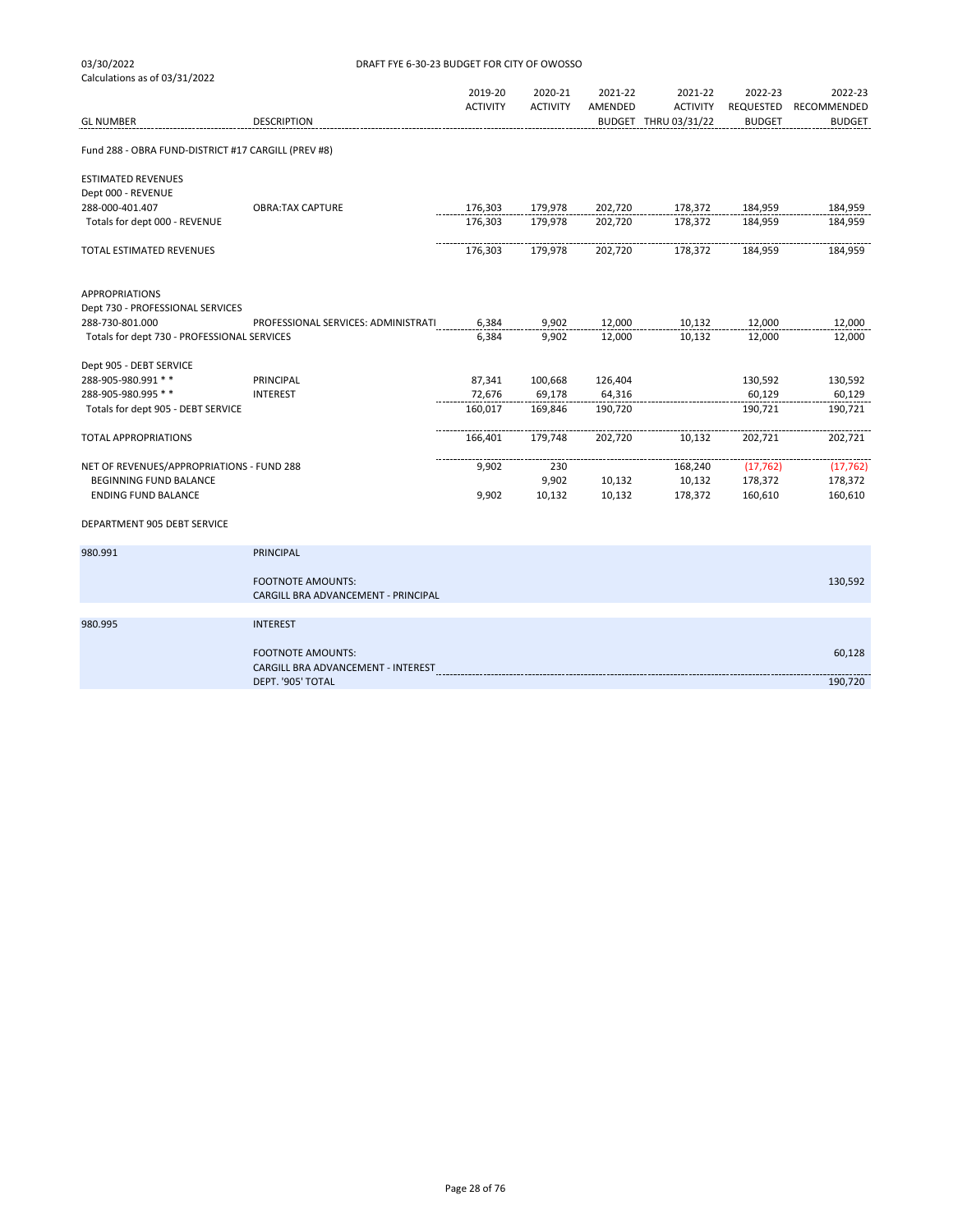| 03/30/2022                                          | DRAFT FYE 6-30-23 BUDGET FOR CITY OF OWOSSO |                 |                 |         |                      |                  |               |  |
|-----------------------------------------------------|---------------------------------------------|-----------------|-----------------|---------|----------------------|------------------|---------------|--|
| Calculations as of 03/31/2022                       |                                             |                 |                 |         |                      |                  |               |  |
|                                                     |                                             | 2019-20         | 2020-21         | 2021-22 | 2021-22              | 2022-23          | 2022-23       |  |
|                                                     |                                             | <b>ACTIVITY</b> | <b>ACTIVITY</b> | AMENDED | <b>ACTIVITY</b>      | <b>REQUESTED</b> | RECOMMENDED   |  |
| <b>GL NUMBER</b>                                    | <b>DESCRIPTION</b>                          |                 |                 |         | BUDGET THRU 03/31/22 | <b>BUDGET</b>    | <b>BUDGET</b> |  |
| Fund 289 - OBRA: DISTRICT#9(ROBBIN'S LOFT)          |                                             |                 |                 |         |                      |                  |               |  |
| <b>ESTIMATED REVENUES</b>                           |                                             |                 |                 |         |                      |                  |               |  |
| Dept 000 - REVENUE                                  |                                             |                 |                 |         |                      |                  |               |  |
| 289-000-401.407 **                                  | <b>OBRA:TAX CAPTURE</b>                     | 3,452           | 3,612           |         | 3,228                | 3,602            | 3,602         |  |
| Totals for dept 000 - REVENUE                       |                                             | 3,452           | 3,612           |         | 3,228                | 3,602            | 3,602         |  |
| <b>TOTAL ESTIMATED REVENUES</b>                     |                                             | 3,452           | 3,612           |         | 3,228                | 3,602            | 3,602         |  |
| <b>APPROPRIATIONS</b>                               |                                             |                 |                 |         |                      |                  |               |  |
| Dept 730 - PROFESSIONAL SERVICES<br>289-730-801.000 | PROFESSIONAL SERVICES: ADMINISTRATI         | 1,200           | 1,200           |         | 1,200                | 1,200            | 1,200         |  |
| Totals for dept 730 - PROFESSIONAL SERVICES         |                                             | 1,200           | 1,200           |         | 1,200                | 1,200            | 1,200         |  |
|                                                     |                                             |                 |                 |         |                      |                  |               |  |
| <b>TOTAL APPROPRIATIONS</b>                         |                                             | 1,200           | 1,200           |         | 1.200                | 1.200            | 1,200         |  |
| NET OF REVENUES/APPROPRIATIONS - FUND 289           |                                             | 2,252           | 2,412           |         | 2,028                | 2,402            | 2,402         |  |
| <b>BEGINNING FUND BALANCE</b>                       |                                             | 41,317          | 43,569          | 45,981  | 45,981               | 48,009           | 48,009        |  |
| <b>ENDING FUND BALANCE</b>                          |                                             | 43,569          | 45,981          | 45,981  | 48,009               | 50,411           | 50,411        |  |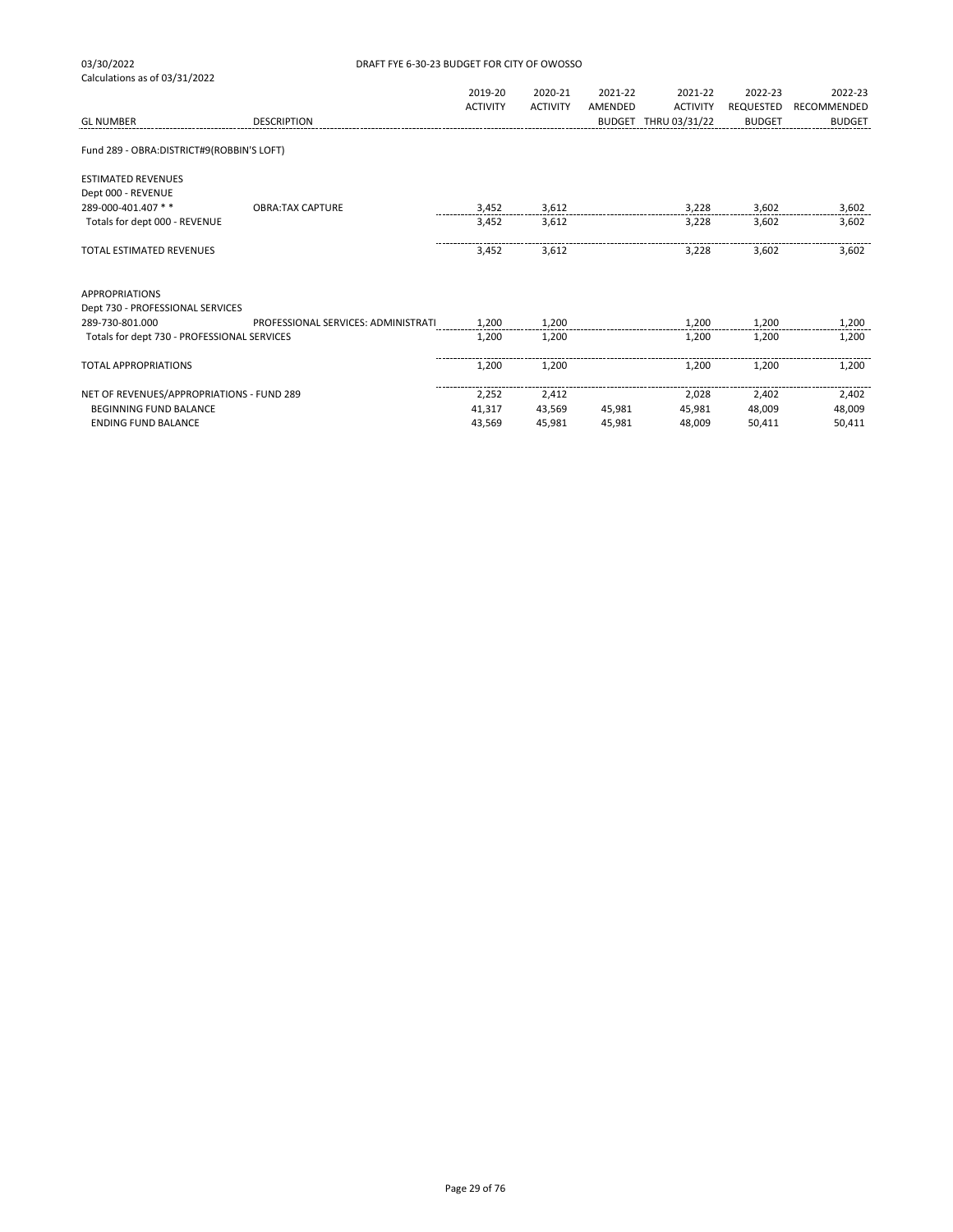| 03/30/2022                                  | DRAFT FYE 6-30-23 BUDGET FOR CITY OF OWOSSO |                 |                 |         |                      |               |               |
|---------------------------------------------|---------------------------------------------|-----------------|-----------------|---------|----------------------|---------------|---------------|
| Calculations as of 03/31/2022               |                                             |                 |                 |         |                      |               |               |
|                                             |                                             | 2019-20         | 2020-21         | 2021-22 | 2021-22              | 2022-23       | 2022-23       |
|                                             |                                             | <b>ACTIVITY</b> | <b>ACTIVITY</b> | AMENDED | <b>ACTIVITY</b>      | REQUESTED     | RECOMMENDED   |
| <b>GL NUMBER</b>                            | <b>DESCRIPTION</b>                          |                 |                 |         | BUDGET THRU 03/31/22 | <b>BUDGET</b> | <b>BUDGET</b> |
| Fund 291 - OBRA FUND-DIST#11(CAPITOL BOWL)  |                                             |                 |                 |         |                      |               |               |
| <b>ESTIMATED REVENUES</b>                   |                                             |                 |                 |         |                      |               |               |
| Dept 000 - REVENUE                          |                                             |                 |                 |         |                      |               |               |
| 291-000-401.407                             | <b>OBRA:TAX CAPTURE</b>                     | 1,228           | 1,225           | 358     | 1,339                |               |               |
| 291-000-671.676                             | <b>DONATIONS</b>                            | 4,633           |                 |         |                      |               |               |
| Totals for dept 000 - REVENUE               |                                             | 5,861           | 1,225           | 358     | 1,339                |               |               |
| <b>TOTAL ESTIMATED REVENUES</b>             |                                             | 5,861           | 1,225           | 358     | 1,339                |               |               |
| <b>APPROPRIATIONS</b>                       |                                             |                 |                 |         |                      |               |               |
| Dept 730 - PROFESSIONAL SERVICES            |                                             |                 |                 |         |                      |               |               |
| 291-730-801.000                             | PROFESSIONAL SERVICES: ADMINISTRATI         | 864             | 864             | 864     |                      |               |               |
| Totals for dept 730 - PROFESSIONAL SERVICES |                                             | 864             | 864             | 864     |                      |               |               |
| Dept 905 - DEBT SERVICE                     |                                             |                 |                 |         |                      |               |               |
| 291-905-980.991                             | PRINCIPAL                                   |                 |                 |         | 7,716                |               |               |
| Totals for dept 905 - DEBT SERVICE          |                                             |                 |                 |         | 7,716                |               |               |
| <b>TOTAL APPROPRIATIONS</b>                 |                                             | 864             | 864             | 864     | 7,716                |               |               |
| NET OF REVENUES/APPROPRIATIONS - FUND 291   |                                             | 4,997           | 361             | (506)   | (6, 377)             |               |               |
| BEGINNING FUND BALANCE                      |                                             | 1,019           | 6,017           | 6,377   | 6,377                |               |               |
| <b>ENDING FUND BALANCE</b>                  |                                             | 6,016           | 6,378           | 5,871   |                      |               |               |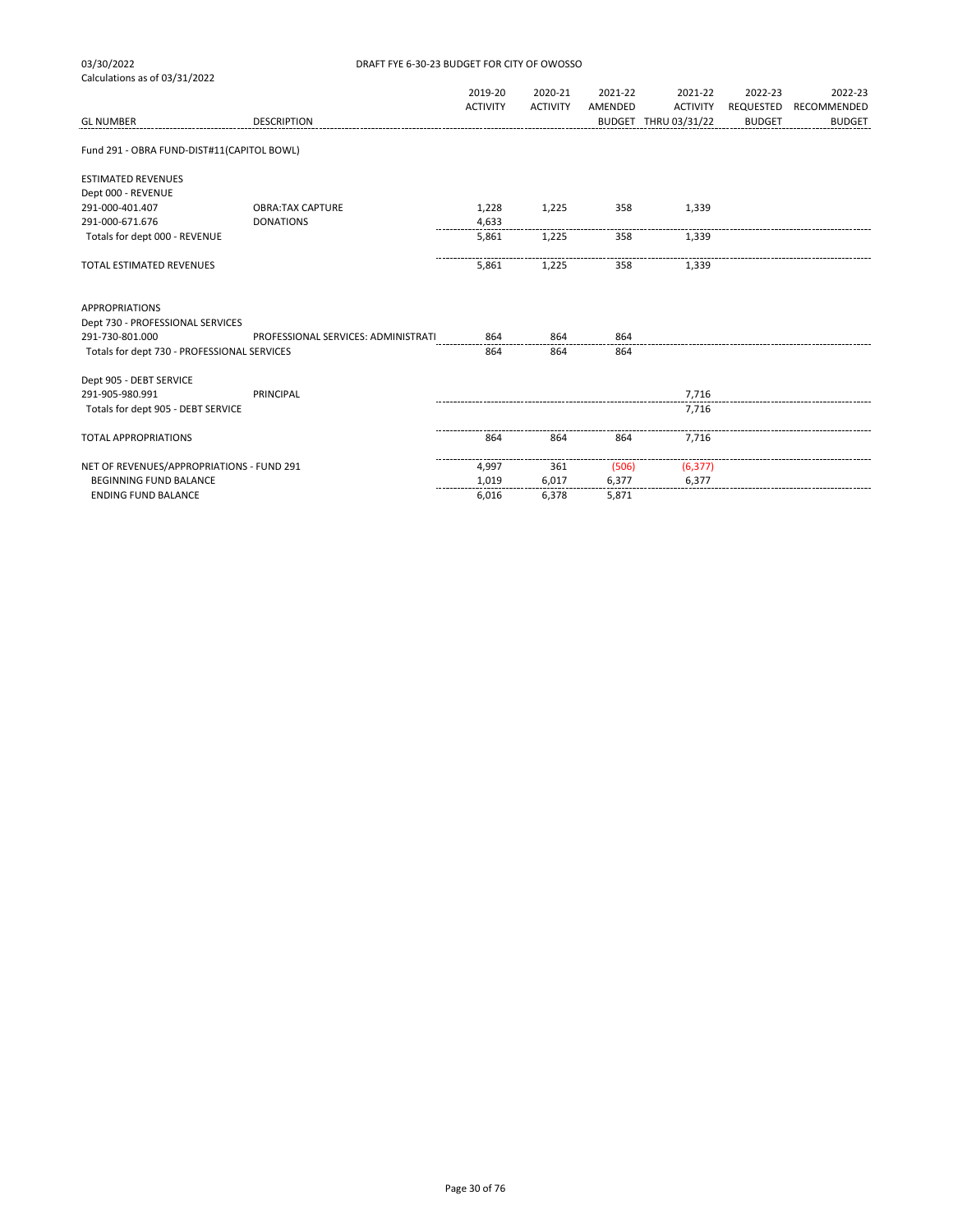| 03/30/2022                                  | DRAFT FYE 6-30-23 BUDGET FOR CITY OF OWOSSO |                 |                 |         |                      |                  |               |
|---------------------------------------------|---------------------------------------------|-----------------|-----------------|---------|----------------------|------------------|---------------|
| Calculations as of 03/31/2022               |                                             |                 |                 |         |                      |                  |               |
|                                             |                                             | 2019-20         | 2020-21         | 2021-22 | 2021-22              | 2022-23          | 2022-23       |
|                                             |                                             | <b>ACTIVITY</b> | <b>ACTIVITY</b> | AMENDED | <b>ACTIVITY</b>      | <b>REQUESTED</b> | RECOMMENDED   |
| <b>GL NUMBER</b>                            | <b>DESCRIPTION</b>                          |                 |                 |         | BUDGET THRU 03/31/22 | <b>BUDGET</b>    | <b>BUDGET</b> |
| Fund 292 - OBRA FUND-DIST#12(WOODARD LOFT   |                                             |                 |                 |         |                      |                  |               |
| <b>ESTIMATED REVENUES</b>                   |                                             |                 |                 |         |                      |                  |               |
| Dept 000 - REVENUE                          |                                             |                 |                 |         |                      |                  |               |
| 292-000-401.407                             | <b>OBRA:TAX CAPTURE</b>                     | 112,501         | 120,313         | 125,000 | 123,325              | 125,349          | 125,349       |
| Totals for dept 000 - REVENUE               |                                             | 112,501         | 120,313         | 125,000 | 123,325              | 125,349          | 125,349       |
| <b>TOTAL ESTIMATED REVENUES</b>             |                                             | 112,501         | 120,313         | 125,000 | 123,325              | 125,349          | 125,349       |
| <b>APPROPRIATIONS</b>                       |                                             |                 |                 |         |                      |                  |               |
| Dept 730 - PROFESSIONAL SERVICES            |                                             |                 |                 |         |                      |                  |               |
| 292-730-801.000                             | PROFESSIONAL SERVICES: ADMINISTRATI         | 1,000           | 1,000           | 1,000   | 1,000                | 1,000            | 1,000         |
| Totals for dept 730 - PROFESSIONAL SERVICES |                                             | 1.000           | 1.000           | 1.000   | 1,000                | 1,000            | 1,000         |
| Dept 964 - TAX REIMBURSEMENTS               |                                             |                 |                 |         |                      |                  |               |
| 292-964-969.000                             | DEVELOPER REIMBURSEMENT                     | 111,501         | 123,284         | 124,000 |                      | 124,349          | 124,349       |
| Totals for dept 964 - TAX REIMBURSEMENTS    |                                             | 111,501         | 123,284         | 124,000 |                      | 124.349          | 124,349       |
| <b>TOTAL APPROPRIATIONS</b>                 |                                             | 112,501         | 124,284         | 125,000 | 1.000                | 125,349          | 125,349       |
| NET OF REVENUES/APPROPRIATIONS - FUND 292   |                                             |                 | (3,971)         |         | 122,325              |                  |               |
| <b>BEGINNING FUND BALANCE</b>               |                                             | 3,970           | 3,970           |         |                      | 122,325          | 122,325       |
| <b>ENDING FUND BALANCE</b>                  |                                             | 3,970           | (1)             |         | 122,325              | 122,325          | 122,325       |
|                                             |                                             |                 |                 |         |                      |                  |               |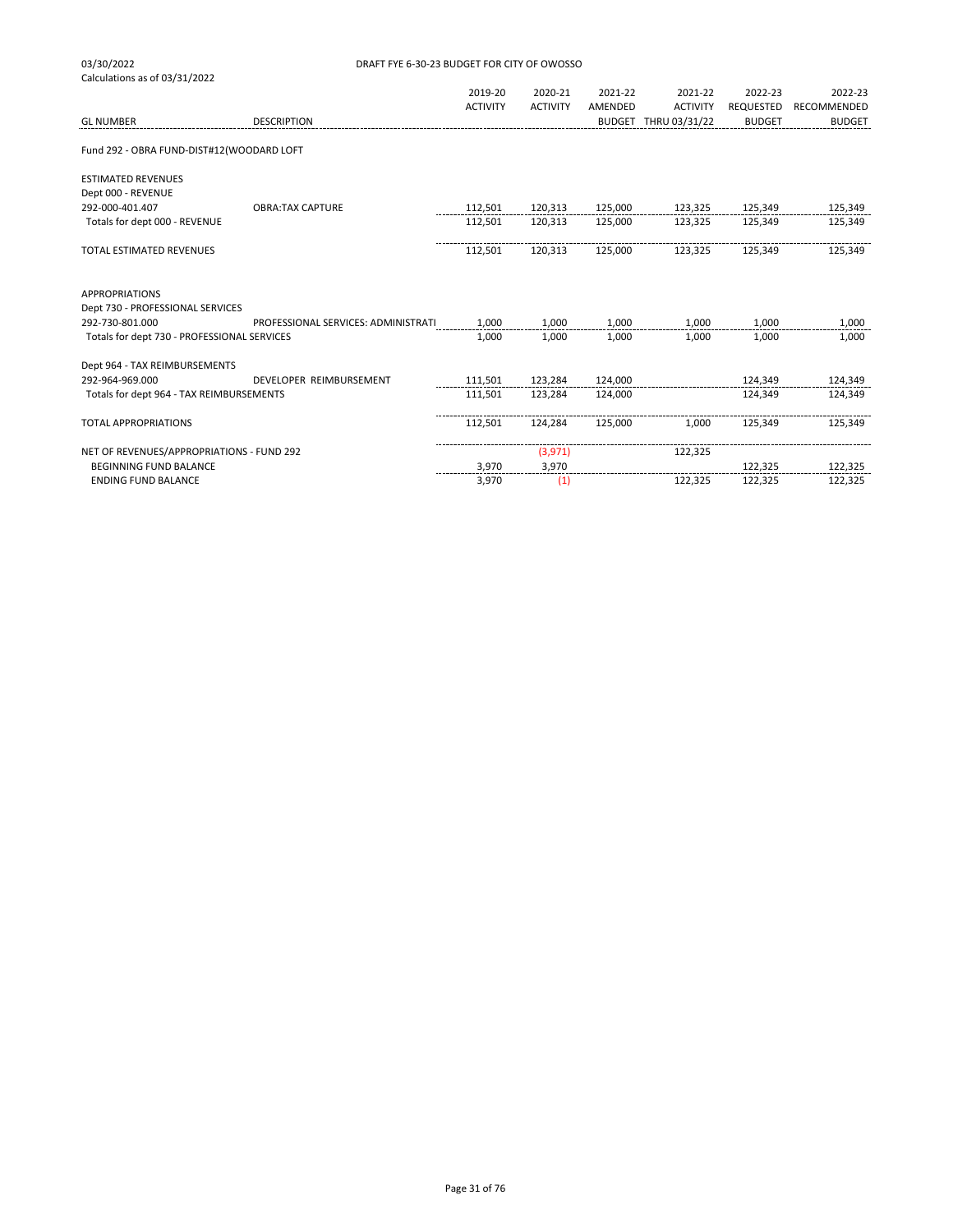| 03/30/2022                                  | DRAFT FYE 6-30-23 BUDGET FOR CITY OF OWOSSO |                 |                 |         |                      |                  |               |  |
|---------------------------------------------|---------------------------------------------|-----------------|-----------------|---------|----------------------|------------------|---------------|--|
| Calculations as of 03/31/2022               |                                             |                 |                 |         |                      |                  |               |  |
|                                             |                                             | 2019-20         | 2020-21         | 2021-22 | 2021-22              | 2022-23          | 2022-23       |  |
|                                             |                                             | <b>ACTIVITY</b> | <b>ACTIVITY</b> | AMENDED | <b>ACTIVITY</b>      | <b>REQUESTED</b> | RECOMMENDED   |  |
| <b>GL NUMBER</b>                            | <b>DESCRIPTION</b>                          |                 |                 |         | BUDGET THRU 03/31/22 | <b>BUDGET</b>    | <b>BUDGET</b> |  |
| Fund 295 - OBRA-DIST#15 - ARMORY BUILDING   |                                             |                 |                 |         |                      |                  |               |  |
| <b>ESTIMATED REVENUES</b>                   |                                             |                 |                 |         |                      |                  |               |  |
| Dept 000 - REVENUE                          |                                             |                 |                 |         |                      |                  |               |  |
| 295-000-401.407 **                          | <b>OBRA:TAX CAPTURE</b>                     | 68,736          | 74,424          | 80,000  | 70,939               | 74,073           | 74,073        |  |
| Totals for dept 000 - REVENUE               |                                             | 68,736          | 74,424          | 80,000  | 70,939               | 74,073           | 74,073        |  |
| TOTAL ESTIMATED REVENUES                    |                                             | 68,736          | 74,424          | 80,000  | 70,939               | 74,073           | 74,073        |  |
| <b>APPROPRIATIONS</b>                       |                                             |                 |                 |         |                      |                  |               |  |
| Dept 730 - PROFESSIONAL SERVICES            |                                             |                 |                 |         |                      |                  |               |  |
| 295-730-801.000 **                          | PROFESSIONAL SERVICES: ADMINISTRATI         | 2,222           | 5,361           | 4,500   | 5,690                | 6,500            | 6,500         |  |
| Totals for dept 730 - PROFESSIONAL SERVICES |                                             | 2,222           | 5,361           | 4,500   | 5,690                | 6,500            | 6,500         |  |
| Dept 964 - TAX REIMBURSEMENTS               |                                             |                 |                 |         |                      |                  |               |  |
| 295-964-969.000                             | DEVELOPER REIMBURSEMENT                     | 62,654          | 68,734          | 75,500  |                      | 67,573           | 67,573        |  |
| Totals for dept 964 - TAX REIMBURSEMENTS    |                                             | 62,654          | 68,734          | 75,500  |                      | 67,573           | 67,573        |  |
| <b>TOTAL APPROPRIATIONS</b>                 |                                             | 64,876          | 74,095          | 80,000  | 5,690                | 74,073           | 74,073        |  |
| NET OF REVENUES/APPROPRIATIONS - FUND 295   |                                             | 3,860           | 329             |         | 65,249               |                  |               |  |
| <b>BEGINNING FUND BALANCE</b>               |                                             |                 | 3,860           | 4,190   | 4,190                | 69,439           | 69,439        |  |
| <b>ENDING FUND BALANCE</b>                  |                                             | 3,860           | 4,189           | 4,190   | 69,439               | 69,439           | 69,439        |  |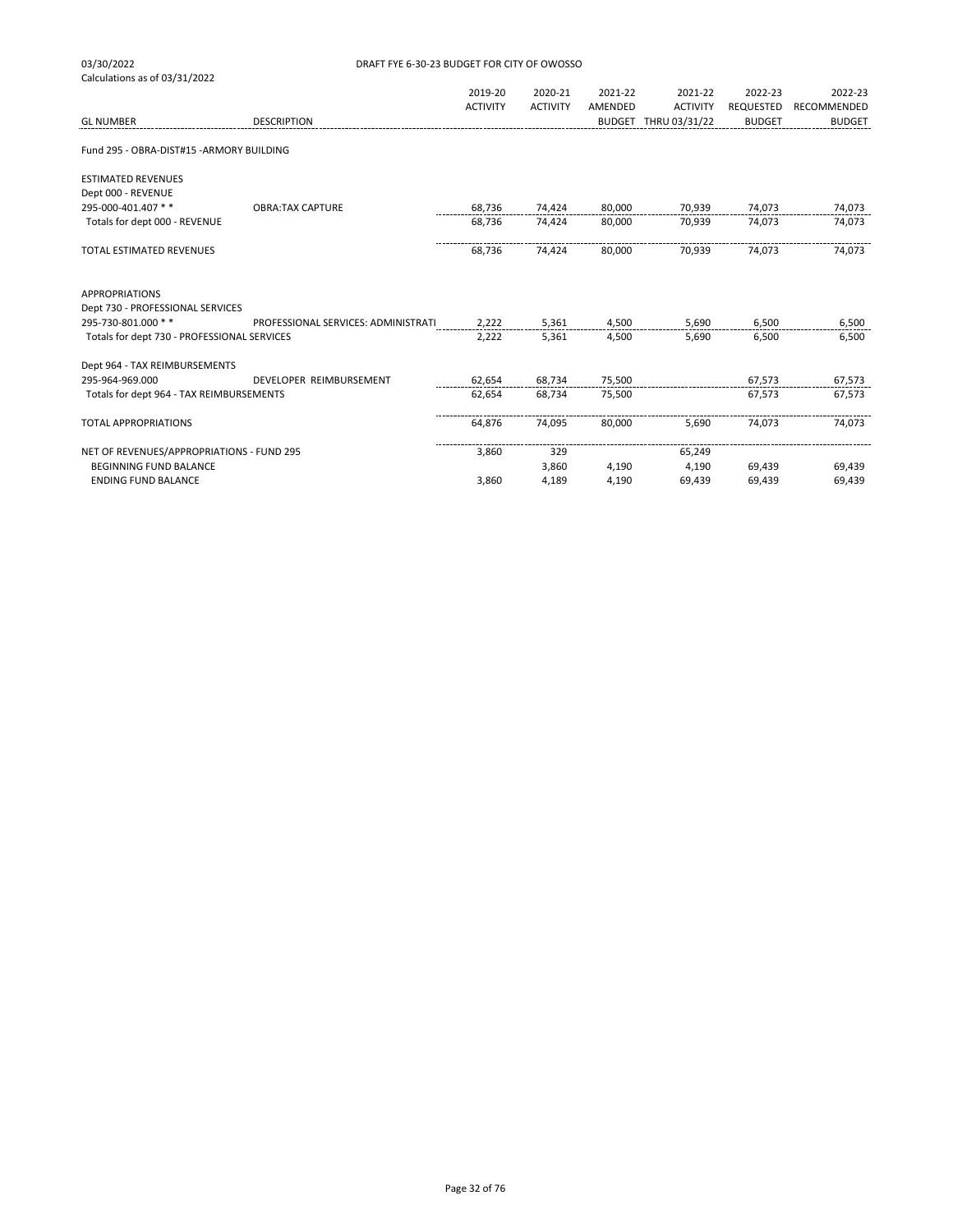| Dept 000 - REVENUE              |                              |        |        |         |         |
|---------------------------------|------------------------------|--------|--------|---------|---------|
| 296-000-401.403 **              | <b>GENERAL PROPERTY TAX</b>  |        |        | 34.503  | 34.503  |
| 296-000-401.405 **              | TIF                          |        |        | 185,108 | 185,108 |
| 296-000-600.626                 | CHARGE FOR SERVICES RENDERED | 56,033 | 19,752 |         |         |
| 296-000-664.664                 | <b>INTEREST INCOME</b>       |        |        | 1,800   | 1,800   |
| 296-000-671.676                 | INCOME-DESIGN                |        |        | 5,432   | 5,432   |
| 296-000-671.677                 | INCOME-ECNMC RESTRUCTING     |        |        | 20.000  | 20,000  |
| 296-000-671.678                 | INCOME-PROMOTION             |        |        | 17.600  | 17,600  |
| 296-000-671.679                 | INCOME-ORGANIZATION          |        |        | 10.000  | 10,000  |
| 296-000-695.101 **              | <b>GENERAL FUND TRANSFER</b> | 36,000 |        | 37.952  | 37,952  |
| Totals for dept 000 - REVENUE   |                              | 92.033 | 19.752 | 312.395 | 312.395 |
| <b>TOTAL ESTIMATED REVENUES</b> |                              | 92.033 | 19.752 | 312.395 | 312.395 |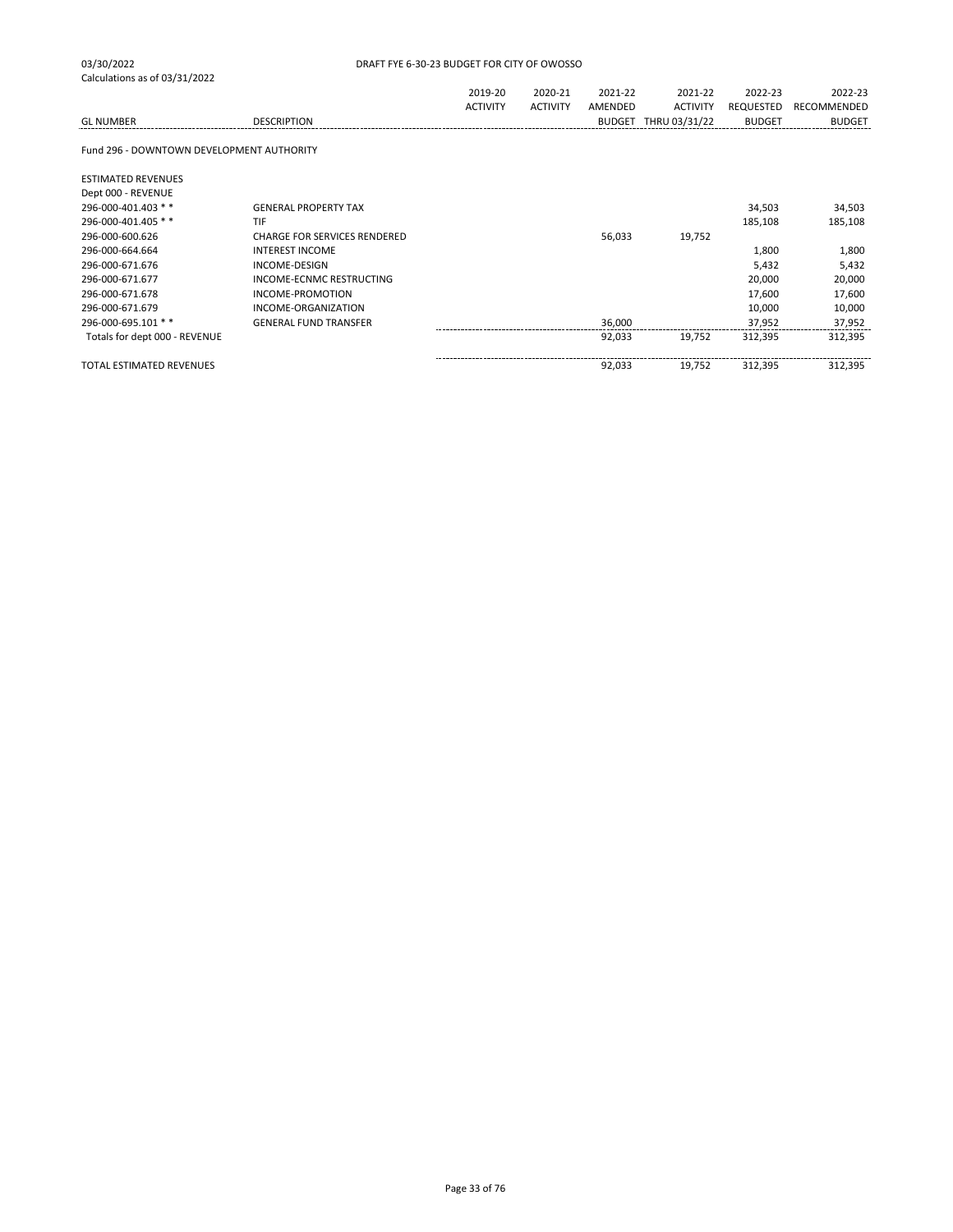|                                                                     |                                                      | 2019-20<br><b>ACTIVITY</b> | 2020-21<br><b>ACTIVITY</b> | 2021-22<br>AMENDED | 2021-22<br><b>ACTIVITY</b> | 2022-23<br><b>REQUESTED</b> | 2022-23<br>RECOMMENDED |
|---------------------------------------------------------------------|------------------------------------------------------|----------------------------|----------------------------|--------------------|----------------------------|-----------------------------|------------------------|
| <b>GL NUMBER</b>                                                    | <b>DESCRIPTION</b>                                   |                            |                            |                    | BUDGET THRU 03/31/22       | <b>BUDGET</b>               | <b>BUDGET</b>          |
|                                                                     |                                                      |                            |                            |                    |                            |                             |                        |
| <b>APPROPRIATIONS</b><br>Dept 200 - GEN SERVICES                    |                                                      |                            |                            |                    |                            |                             |                        |
| 296-200-728.000                                                     | <b>OPERATING SUPPLIES</b>                            |                            |                            | 2,500              | 1,612                      | 3,450                       | 3,450                  |
| 296-200-810.000                                                     | <b>INSURANCE &amp; BONDS</b>                         |                            |                            | 3,000              | 3,000                      | 3,000                       | 3,000                  |
| 296-200-818.000 **                                                  | CONTRACTUAL SERVICES                                 |                            |                            |                    | 2,457                      | 6,500                       | 6,500                  |
| 296-200-820.300                                                     | <b>TELEPHONE</b>                                     |                            |                            | 180                | 262                        | 500                         | 500                    |
| 296-200-831.000                                                     | MAINTENANCE                                          |                            |                            |                    |                            | 58,200                      | 58,200                 |
| 296-200-858.000                                                     | <b>MEMBERSHIPS &amp; DUES</b>                        |                            |                            |                    |                            | 1,000                       | 1,000                  |
| 296-200-999.101 **                                                  | <b>CONTRIBUTION-GF ADMIN</b>                         |                            |                            |                    |                            | 9,279                       | 9,279                  |
| Totals for dept 200 - GEN SERVICES                                  |                                                      |                            |                            | 5,680              | 7,331                      | 81,929                      | 81,929                 |
| Dept 299 - GENERAL ADMIN                                            |                                                      |                            |                            |                    |                            |                             |                        |
| 296-299-702.100                                                     | SALARIES                                             |                            |                            | 62,000             | 22,654                     | 62,000                      | 62,000                 |
| 296-299-715.000                                                     | SOCIAL SECURITY (FICA)                               |                            |                            | 4,743              | 1,734                      | 4,743                       | 4,743                  |
| 296-299-716.100                                                     | HEALTH INSURANCE                                     |                            |                            | 18,913             | 4,728                      | 19,920                      | 19,920                 |
| 296-299-716.200                                                     | <b>DENTAL INSURANCE</b>                              |                            |                            | 748                | 187                        | 785                         | 785                    |
| 296-299-716.300                                                     | OPTICAL INSURANCE                                    |                            |                            | 111                | 35                         | 116                         | 116                    |
| 296-299-716.400                                                     | LIFE INSURANCE                                       |                            |                            | 456                | 123                        | 491                         | 491                    |
| 296-299-716.500                                                     | <b>DISABILITY INSURANCE</b>                          |                            |                            | 364                | 124                        | 796                         | 796                    |
| 296-299-717.000                                                     | UNEMPLOYMENT INSURANCE                               |                            |                            | 33                 | 29                         | 47                          | 47                     |
| 296-299-718.200<br>296-299-719.000                                  | DEFINED CONTRIBUTION<br><b>WORKERS' COMPENSATION</b> |                            |                            | 5,580<br>440       | 1,288<br>440               | 5,580<br>403                | 5,580<br>403           |
| Totals for dept 299 - GENERAL ADMIN                                 |                                                      |                            |                            | 93,388             | 31,342                     | 94,881                      | 94,881                 |
|                                                                     |                                                      |                            |                            |                    |                            |                             |                        |
| Dept 695 - ORGANIZATION                                             |                                                      |                            |                            |                    |                            |                             |                        |
| 296-695-728.000                                                     | <b>SUPPLIES</b>                                      |                            |                            |                    |                            | 700                         | 700                    |
| 296-695-818.000<br>Totals for dept 695 - ORGANIZATION               | <b>WORK PLAN EXPENDITURES</b>                        |                            |                            |                    |                            | 9,300<br>10,000             | 9,300<br>10,000        |
|                                                                     |                                                      |                            |                            |                    |                            |                             |                        |
| Dept 696 - PROMOTION                                                |                                                      |                            |                            |                    |                            |                             |                        |
| 296-696-818.000                                                     | <b>WORK PLAN EXPENDITURES</b>                        |                            |                            |                    |                            | 19,000                      | 19,000                 |
| Totals for dept 696 - PROMOTION                                     |                                                      |                            |                            |                    |                            | 19,000                      | 19,000                 |
| Dept 697 - DESIGN                                                   |                                                      |                            |                            |                    |                            |                             |                        |
| 296-697-818.000                                                     | <b>WORK PLAN EXPENDITURES</b>                        |                            |                            |                    |                            | 11,600                      | 11,600                 |
| Totals for dept 697 - DESIGN                                        |                                                      |                            |                            |                    |                            | 11,600                      | 11,600                 |
| Dept 698 - ECONOMIC RESTRUCTURING                                   |                                                      |                            |                            |                    |                            |                             |                        |
| 296-698-818.000                                                     | <b>WORK PLAN EXPENDITURES</b>                        |                            |                            |                    |                            | 20,000                      | 20,000                 |
| Totals for dept 698 - ECONOMIC RESTRUCTURING                        |                                                      |                            |                            |                    |                            | 20,000                      | 20,000                 |
| Dept 901 - CAPITAL OUTLAY                                           |                                                      |                            |                            |                    |                            |                             |                        |
| 296-901-965.585                                                     | CAPITAL CONTRIBUTION-PARKING                         |                            |                            |                    |                            | 1,900                       | 1,900                  |
| Totals for dept 901 - CAPITAL OUTLAY                                |                                                      |                            |                            |                    |                            | 1,900                       | 1,900                  |
| Dept 905 - DEBT SERVICE                                             |                                                      |                            |                            |                    |                            |                             |                        |
| 296-905-980.991 **                                                  | PRINCIPAL                                            |                            |                            |                    |                            | 60,694                      | 60,694                 |
| 296-905-980.995 **                                                  | <b>INTEREST</b>                                      |                            |                            |                    |                            | 17,738                      | 17,738                 |
| Totals for dept 905 - DEBT SERVICE                                  |                                                      |                            |                            |                    |                            | 78,432                      | 78,432                 |
| <b>TOTAL APPROPRIATIONS</b>                                         |                                                      |                            |                            | 99,068             | 38,673                     | 317,742                     | 317,742                |
|                                                                     |                                                      |                            |                            |                    |                            |                             |                        |
| NET OF REVENUES/APPROPRIATIONS - FUND 296<br>BEGINNING FUND BALANCE |                                                      |                            |                            | (7,035)            | (18, 921)                  | (5, 347)<br>(18, 921)       | (5, 347)<br>(18, 921)  |
| <b>ENDING FUND BALANCE</b>                                          |                                                      |                            |                            | (7,035)            | (18, 921)                  | (24, 268)                   | (24, 268)              |
| DEPARTMENT 905 DEBT SERVICE                                         |                                                      |                            |                            |                    |                            |                             |                        |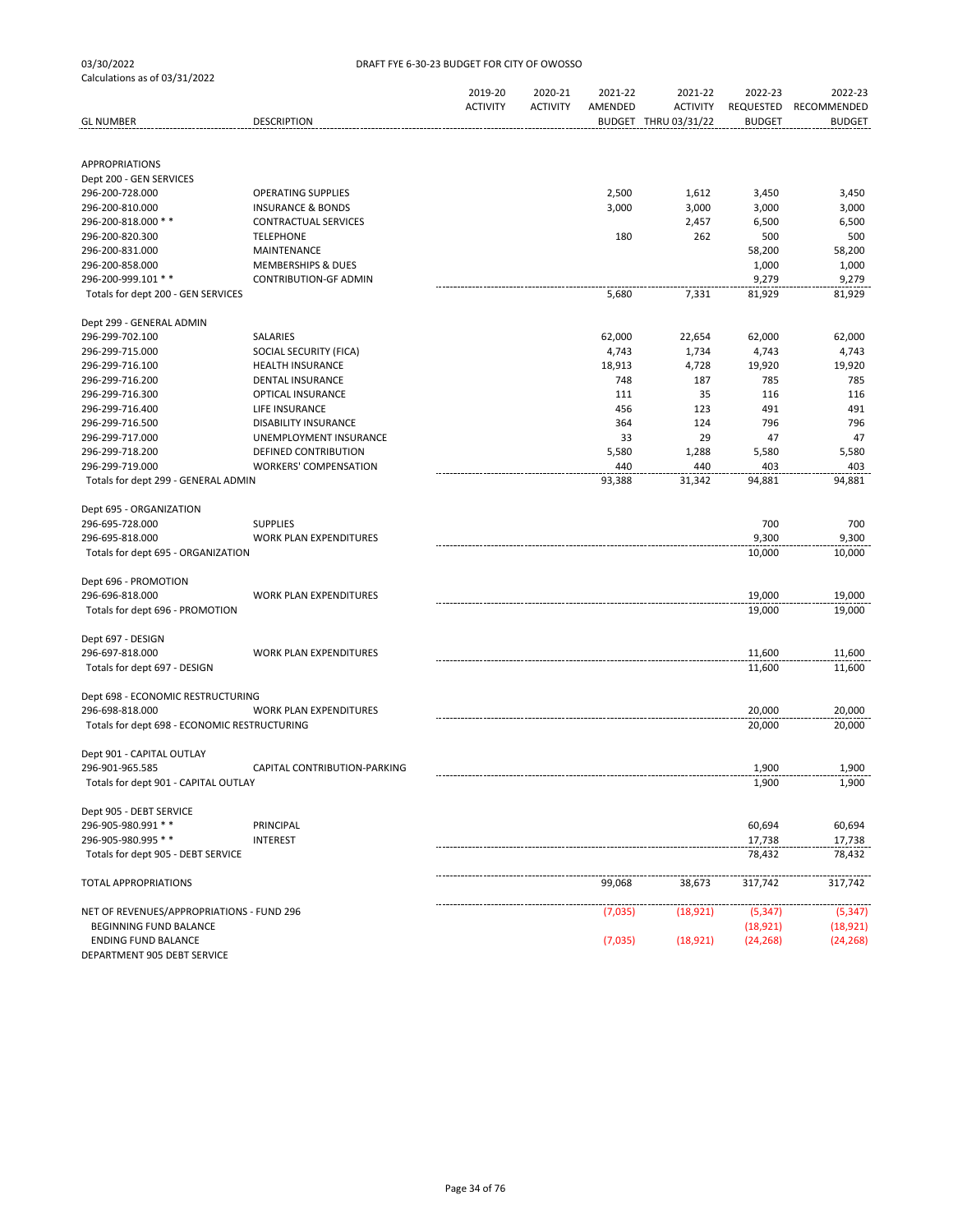|                  |                                                            | 2019-20         | 2020-21         | 2021-22 | 2021-22              | 2022-23       | 2022-23       |
|------------------|------------------------------------------------------------|-----------------|-----------------|---------|----------------------|---------------|---------------|
|                  |                                                            | <b>ACTIVITY</b> | <b>ACTIVITY</b> | AMENDED | <b>ACTIVITY</b>      | REQUESTED     | RECOMMENDED   |
| <b>GL NUMBER</b> | <b>DESCRIPTION</b>                                         |                 |                 |         | BUDGET THRU 03/31/22 | <b>BUDGET</b> | <b>BUDGET</b> |
|                  |                                                            |                 |                 |         |                      |               |               |
| 980.991          | PRINCIPAL                                                  |                 |                 |         |                      |               |               |
|                  | <b>FOOTNOTE AMOUNTS:</b>                                   |                 |                 |         |                      |               | 55,000        |
|                  | <b>DDA DEBT - PRINCIPAL</b>                                |                 |                 |         |                      |               |               |
|                  | <b>FOOTNOTE AMOUNTS:</b><br>500 FOR PAYING AGENT FEE ADDED |                 |                 |         |                      |               | 1,000         |
|                  | <b>FOOTNOTE AMOUNTS:</b>                                   |                 |                 |         |                      |               | 4,694         |
|                  | <b>EV STATION</b>                                          |                 |                 |         |                      |               |               |
|                  | ACCOUNT '980.991' TOTAL                                    |                 |                 |         |                      |               | 60,694        |
|                  |                                                            |                 |                 |         |                      |               |               |
|                  |                                                            |                 |                 |         |                      |               |               |
| 980.995          | <b>INTEREST</b>                                            |                 |                 |         |                      |               |               |
|                  | <b>FOOTNOTE AMOUNTS:</b>                                   |                 |                 |         |                      |               | 17,000        |
|                  | <b>DDA DEBT - INTEREST</b>                                 |                 |                 |         |                      |               |               |
|                  | <b>FOOTNOTE AMOUNTS:</b>                                   |                 |                 |         |                      |               | 738           |
|                  | <b>EV STATION INTEREST</b>                                 |                 |                 |         |                      |               |               |
|                  | ACCOUNT '980.995' TOTAL                                    |                 |                 |         |                      |               | 17,738        |
|                  | DEPT. '905' TOTAL                                          |                 |                 |         |                      |               | 78,432        |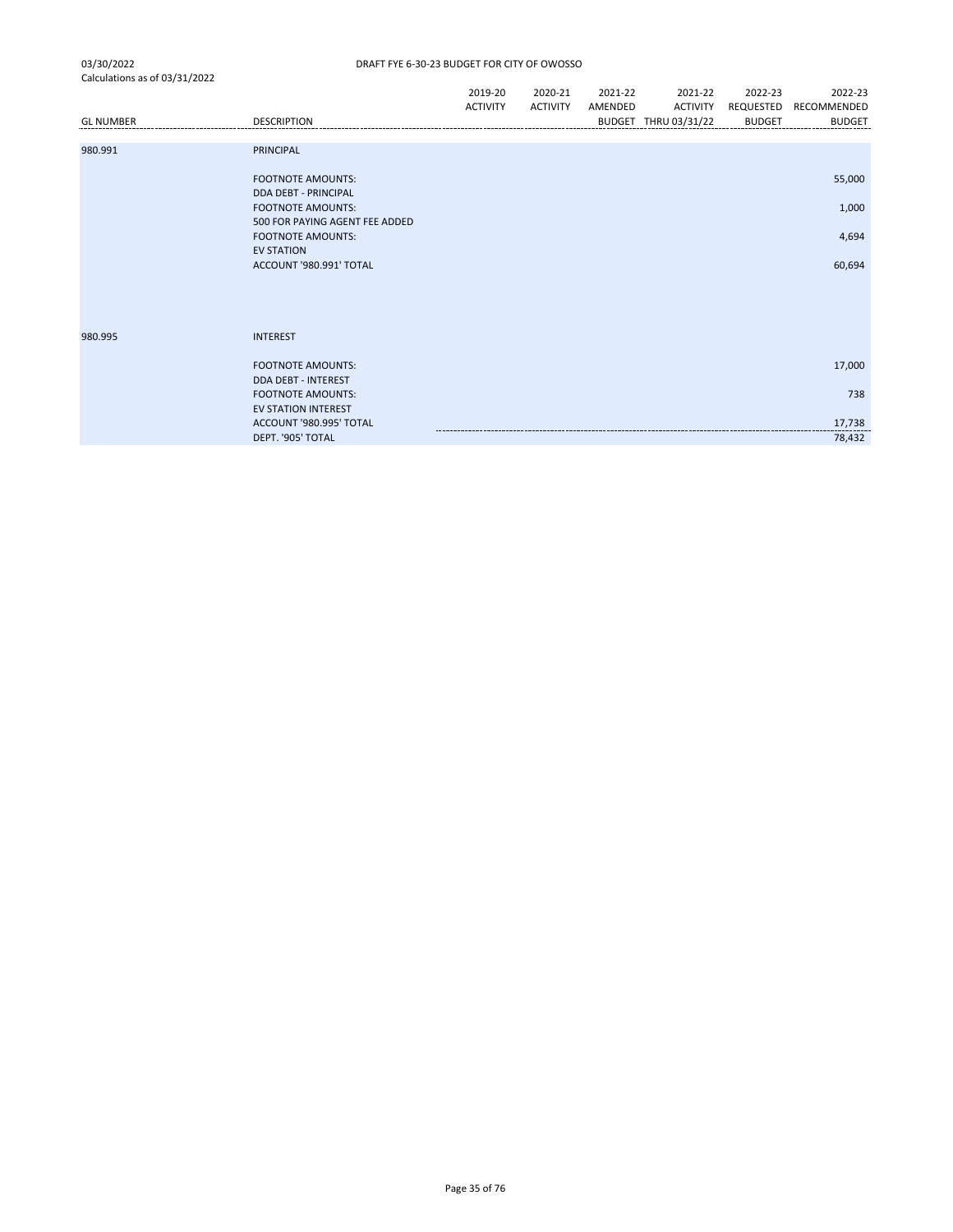| 03/30/2022<br>Calculations as of 03/31/2022 |                              | DRAFT FYE 6-30-23 BUDGET FOR CITY OF OWOSSO |                 |               |                 |                  |               |
|---------------------------------------------|------------------------------|---------------------------------------------|-----------------|---------------|-----------------|------------------|---------------|
|                                             |                              | 2019-20                                     | 2020-21         | 2021-22       | 2021-22         | 2022-23          | 2022-23       |
|                                             |                              | <b>ACTIVITY</b>                             | <b>ACTIVITY</b> | AMENDED       | <b>ACTIVITY</b> | <b>REQUESTED</b> | RECOMMENDED   |
| <b>GL NUMBER</b>                            | <b>DESCRIPTION</b>           |                                             |                 | <b>BUDGET</b> | THRU 03/31/22   | <b>BUDGET</b>    | <b>BUDGET</b> |
|                                             |                              |                                             |                 |               |                 |                  |               |
| Fund 297 - HISTORICAL FUND                  |                              |                                             |                 |               |                 |                  |               |
| <b>ESTIMATED REVENUES</b>                   |                              |                                             |                 |               |                 |                  |               |
| Dept 000 - REVENUE                          |                              |                                             |                 |               |                 |                  |               |
| 297-000-600.600                             | <b>SALES</b>                 | 1,875                                       | 825             | 500           | 2,067           | 2,000            | 2,000         |
| 297-000-664.664                             | <b>INTEREST INCOME</b>       | 343                                         | 66              | 25            | 12              | 25               | 25            |
| 297-000-664.667                             | <b>RENTS</b>                 |                                             | 350             |               |                 |                  |               |
| 297-000-664.668 **                          | <b>RENTAL INCOME</b>         | 13,550                                      | 12,689          | 14,400        | 10,700          | 16,800           | 16,800        |
| 297-000-671.675                             | DONATIONS-PRIVATE            | 11,389                                      | 3,328           | 1,000         | 11,289          | 11,000           | 11,000        |
| 297-000-671.679                             | <b>DONATIONS: HOME TOUR</b>  | 8,570                                       | 831             |               |                 |                  |               |
| 297-000-671.694                             | <b>MISCELLANEOUS</b>         |                                             |                 |               | 434             |                  |               |
| 297-000-695.101                             | <b>GENERAL FUND TRANSFER</b> | 40,000                                      | 40,000          | 17,000        | 8,500           |                  | 10,000        |
| Totals for dept 000 - REVENUE               |                              | 75,727                                      | 58,089          | 32,925        | 33,002          | 29,825           | 39,825        |
| <b>TOTAL ESTIMATED REVENUES</b>             |                              | 75,727                                      | 58,089          | 32,925        | 33,002          | 29,825           | 39,825        |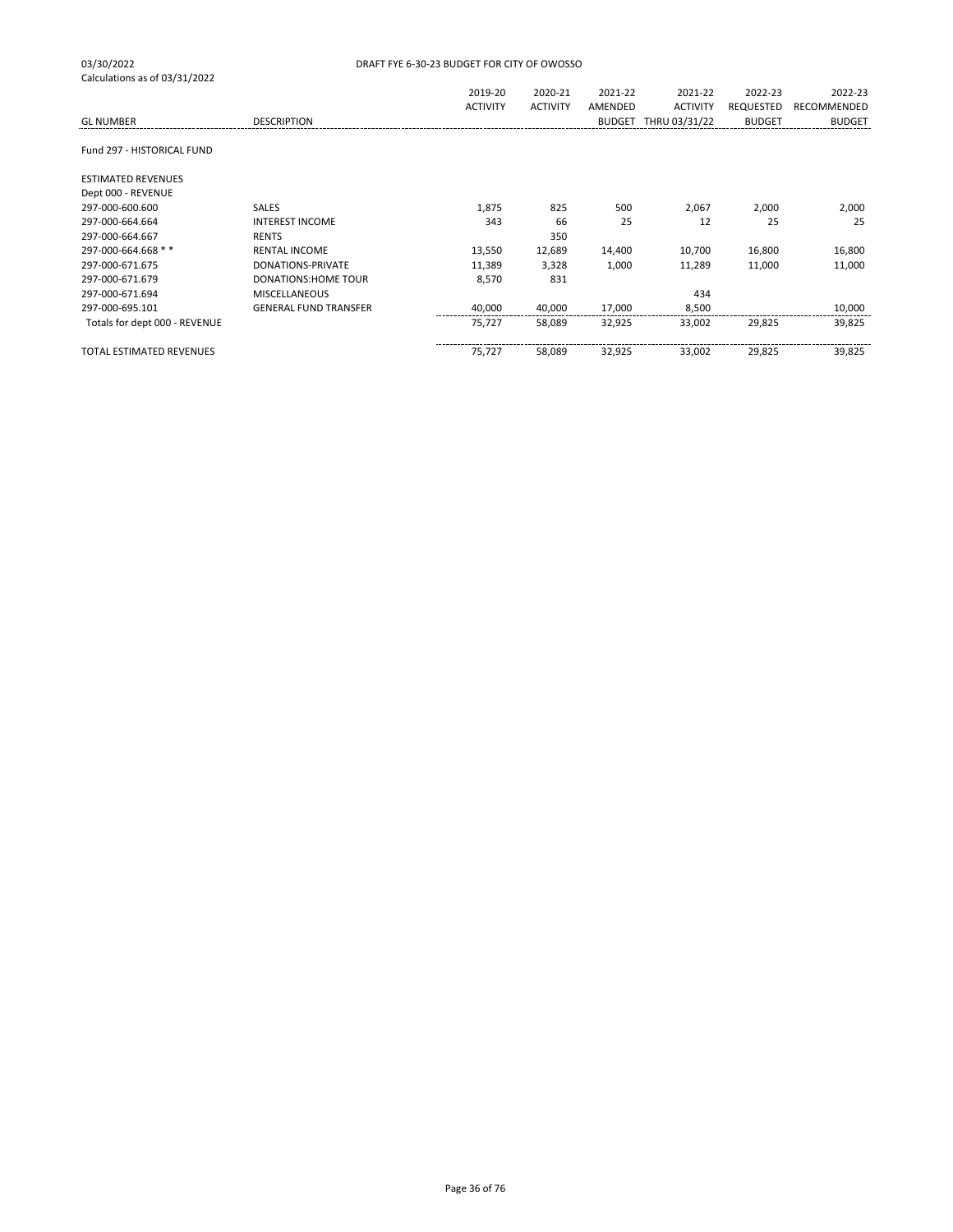| 03/30/2022                    |
|-------------------------------|
| Calculations as of 03/31/2022 |

|                                                         |                                     | 2019-20<br><b>ACTIVITY</b> | 2020-21<br><b>ACTIVITY</b> | 2021-22<br>AMENDED | 2021-22<br><b>ACTIVITY</b> | 2022-23<br>REQUESTED | 2022-23<br>RECOMMENDED |
|---------------------------------------------------------|-------------------------------------|----------------------------|----------------------------|--------------------|----------------------------|----------------------|------------------------|
| <b>GL NUMBER</b>                                        | <b>DESCRIPTION</b>                  |                            |                            |                    | BUDGET THRU 03/31/22       | <b>BUDGET</b>        | <b>BUDGET</b>          |
|                                                         |                                     |                            |                            |                    |                            |                      |                        |
| <b>APPROPRIATIONS</b>                                   |                                     |                            |                            |                    |                            |                      |                        |
| Dept 797 - HISTORICAL COMMISSION<br>297-797-702.200 * * | WAGES                               |                            |                            |                    |                            |                      |                        |
| 297-797-702.400 **                                      | <b>WAGES - TEMPORARY</b>            | 19,293<br>400              | 6,952<br>544               | 13,234             | 7,735<br>974               | 13,520               | 14,061<br>1,605        |
| 297-797-715.000                                         | SOCIAL SECURITY (FICA)              | 1,507                      | 532                        | 1,009              | 707                        | 1,543<br>1,153       | 1,199                  |
| 297-797-717.000                                         | UNEMPLOYMENT INSURANCE              |                            | 6                          | 5                  |                            | 47                   | 47                     |
| 297-797-719.000                                         | <b>WORKERS' COMPENSATION</b>        |                            |                            | 15                 | 23                         | 25                   | 30                     |
| 297-797-728.000                                         | <b>OPERATING SUPPLIES</b>           | 1,089                      | 1,481                      | 300                | 218                        | 300                  | 300                    |
| 297-797-728.300                                         | HOME TOUR PROMOTION                 | 972                        |                            |                    |                            |                      |                        |
| 297-797-801.000                                         | PROFESSIONAL SERVICES: ADMINISTRATI | 15,932                     | 17,075                     |                    |                            |                      |                        |
| 297-797-810.000                                         | <b>INSURANCE &amp; BONDS</b>        | 1,245                      | 1,274                      | 1,312              | 1,398                      | 2,000                | 2,000                  |
| 297-797-818.500                                         | <b>AUDIT</b>                        |                            |                            |                    | 640                        | 600                  | 600                    |
| 297-797-820.000                                         | <b>UTILITIES</b>                    |                            |                            | 3,900              |                            |                      |                        |
| 297-797-831.000                                         | <b>BUILDING MAINTENANCE</b>         |                            |                            |                    | 677                        |                      |                        |
| 297-797-856.000                                         | MISCELLANEOUS                       | 1,263                      | 50                         | 500                | 53                         | 500                  | 500                    |
| 297-797-869.000                                         | <b>PROMOTION</b>                    |                            | 505                        |                    |                            |                      |                        |
| 297-797-974.000                                         | SYSTEM IMPROVEMENTS                 |                            |                            | 500                |                            | 500                  | 500                    |
| Totals for dept 797 - HISTORICAL COMMISSION             |                                     | 41,701                     | 28,419                     | 20,775             | 12,425                     | 20,188               | 20,842                 |
|                                                         |                                     |                            |                            |                    |                            |                      |                        |
| Dept 798 - CASTLE                                       |                                     |                            |                            |                    |                            |                      |                        |
| 297-798-717.000                                         | UNEMPLOYMENT INSURANCE              | 23                         |                            |                    |                            |                      |                        |
| 297-798-719.000                                         | <b>WORKERS' COMPENSATION</b>        | 100                        | 8                          | 100                | 73                         | 25                   | 30                     |
| 297-798-728.000                                         | <b>OPERATING SUPPLIES</b>           | 586                        | 447                        | 500                | 854                        | 1,000                | 1,000                  |
| 297-798-810.000                                         | <b>INSURANCE &amp; BONDS</b>        | 697                        | 713                        | 734                | 801                        | 500                  | 750                    |
| 297-798-820.000                                         | <b>UTILITIES</b>                    | 4,259                      | 3,789                      | 5,000              | 3,712                      | 4,000                | 4,000                  |
| 297-798-831.000                                         | <b>BUILDING MAINTENANCE</b>         | 3,665                      | 4,177                      | 2,000              | 4,852                      | 10,000               | 10,000                 |
| 297-798-856.000                                         | MISCELLANEOUS                       | 134                        | 336                        | 500                |                            |                      |                        |
| Totals for dept 798 - CASTLE                            |                                     | 9,464                      | 9,470                      | 8,834              | 10,292                     | 15,525               | 15,780                 |
| Dept 799 - GOULD HOUSE                                  |                                     |                            |                            |                    |                            |                      |                        |
| 297-799-810.000                                         | <b>INSURANCE &amp; BONDS</b>        | 697                        | 713                        | 734                | 801                        | 500                  | 750                    |
| 297-799-820.000                                         | <b>UTILITIES</b>                    | 4,389                      | 3,760                      |                    | 2,455                      | 4,500                | 4,500                  |
| 297-799-831.000                                         | <b>BUILDING MAINTENANCE</b>         | 10,333                     | 7,913                      | 3,000              | 4,091                      | 5,000                | 5,000                  |
| 297-799-831.200                                         | <b>BLDG MAINTENANCE-RENTAL</b>      | 363                        | 272                        | 1,000              | 589                        | 2,500                | 2,500                  |
| 297-799-856.000                                         | MISCELLANEOUS                       | 313                        | 158                        | 500                |                            | 500                  | 500                    |
| Totals for dept 799 - GOULD HOUSE                       |                                     | 16,095                     | 12,816                     | 5,234              | 7,936                      | 13,000               | 13,250                 |
| Dept 800 - COMSTOCK/WOODARD                             |                                     |                            |                            |                    |                            |                      |                        |
| 297-800-728.000                                         | <b>OPERATING SUPPLIES</b>           | 149                        |                            |                    |                            |                      |                        |
| 297-800-831.000                                         | <b>BUILDING MAINTENANCE</b>         | 319                        | 348                        | 500                | 361                        | 500                  | 500                    |
| 297-800-856.000                                         | <b>MISCELLANEOUS</b>                | 254                        | 47                         |                    |                            |                      |                        |
| Totals for dept 800 - COMSTOCK/WOODARD                  |                                     | 722                        | 395                        | 500                | 361                        | 500                  | 500                    |
| TOTAL APPROPRIATIONS                                    |                                     | 67,982                     | 51,100                     | 35,343             | 31,014                     | 49,213               | 50,372                 |
| NET OF REVENUES/APPROPRIATIONS - FUND 297               |                                     | 7,745                      | 6,989                      | (2, 418)           | 1,988                      | (19, 388)            | (10, 547)              |
| BEGINNING FUND BALANCE                                  |                                     | 55,265                     | 63,010                     | 69,998             | 69,998                     | 71,986               | 71,986                 |
| <b>ENDING FUND BALANCE</b>                              |                                     | 63,010                     | 69,999                     | 67,580             | 71,986                     | 52,598               | 61,439                 |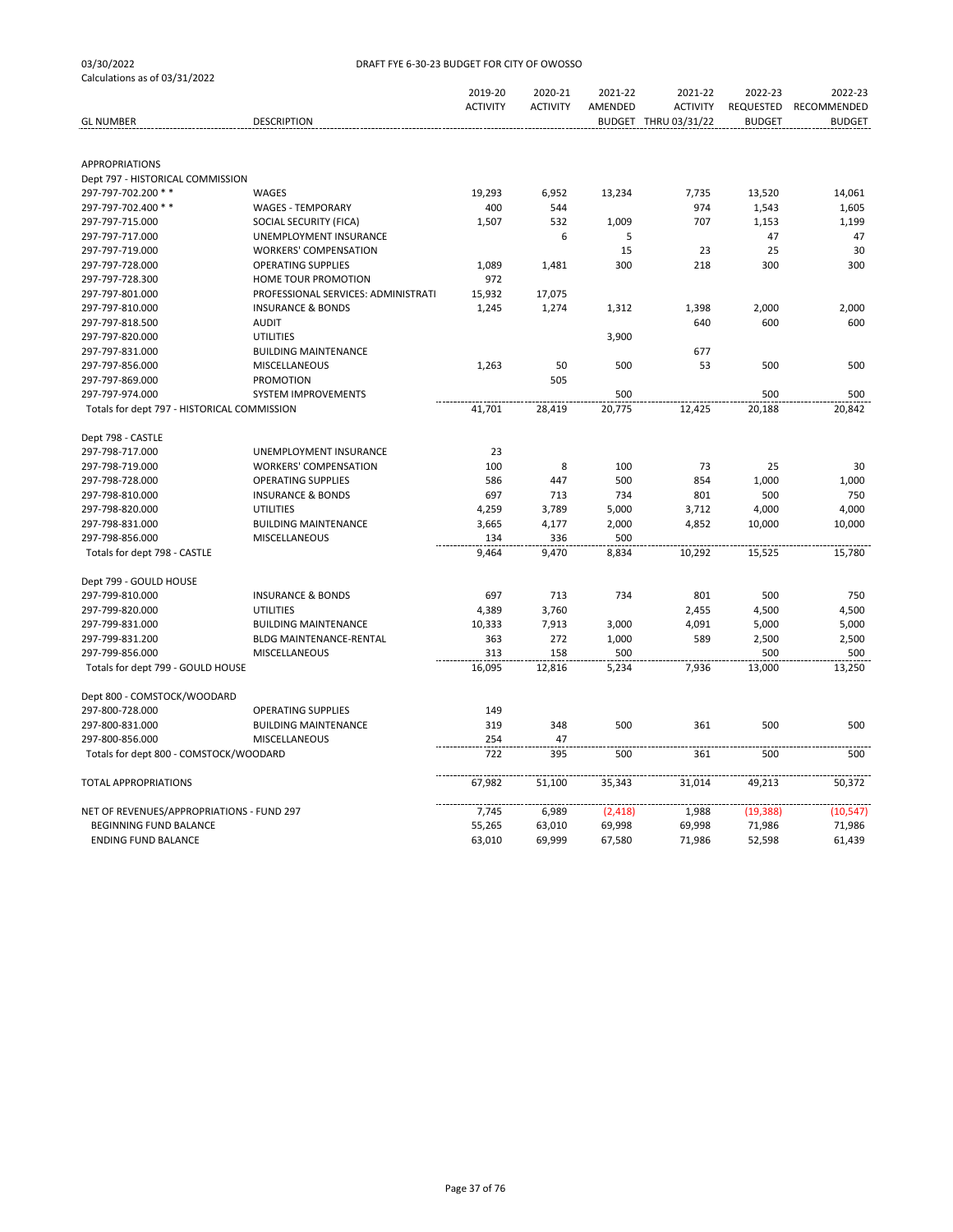| 03/30/2022                                | DRAFT FYE 6-30-23 BUDGET FOR CITY OF OWOSSO |                 |                 |         |                      |               |               |
|-------------------------------------------|---------------------------------------------|-----------------|-----------------|---------|----------------------|---------------|---------------|
| Calculations as of 03/31/2022             |                                             |                 |                 |         |                      |               |               |
|                                           |                                             | 2019-20         | 2020-21         | 2021-22 | 2021-22              | 2022-23       | 2022-23       |
|                                           |                                             | <b>ACTIVITY</b> | <b>ACTIVITY</b> | AMENDED | <b>ACTIVITY</b>      | REQUESTED     | RECOMMENDED   |
| <b>GL NUMBER</b>                          | <b>DESCRIPTION</b>                          |                 |                 |         | BUDGET THRU 03/31/22 | <b>BUDGET</b> | <b>BUDGET</b> |
| Fund 298 - HISTORICAL SITES FUND          |                                             |                 |                 |         |                      |               |               |
| <b>ESTIMATED REVENUES</b>                 |                                             |                 |                 |         |                      |               |               |
| Dept 000 - REVENUE                        |                                             |                 |                 |         |                      |               |               |
| 298-000-401.403                           | <b>GENERAL PROPERTY TAX</b>                 | 124,666         | 128,842         |         |                      |               |               |
| 298-000-401.445                           | <b>INTEREST &amp; PENALTIES ON TAXES</b>    | 502             | 509             |         |                      |               |               |
| 298-000-539.573                           | LOCAL COMMUNITY STABILIZATION SHARE         |                 | 5,615           |         | 2,644                |               |               |
| 298-000-664.664                           | <b>INTEREST INCOME</b>                      | 729             | (22)            |         | 18                   |               |               |
| 298-000-695.699                           | APPROPRIATION OF FUND BALANCE               |                 |                 | 207,353 |                      |               |               |
| Totals for dept 000 - REVENUE             |                                             | 125,897         | 134,944         | 207,353 | 2,662                |               |               |
| TOTAL ESTIMATED REVENUES                  |                                             | 125,897         | 134,944         | 207,353 | 2,662                |               |               |
| <b>APPROPRIATIONS</b>                     |                                             |                 |                 |         |                      |               |               |
| Dept 798 - CASTLE                         |                                             |                 |                 |         |                      |               |               |
| 298-798-831.000                           | <b>BUILDING MAINTENANCE</b>                 |                 | 3,062           |         |                      |               |               |
| 298-798-974.000                           | <b>SYSTEM IMPROVEMENTS</b>                  | 200             |                 |         |                      |               |               |
| Totals for dept 798 - CASTLE              |                                             | 200             | 3,062           |         |                      |               |               |
| Dept 799 - GOULD HOUSE                    |                                             |                 |                 |         |                      |               |               |
| 298-799-818.000                           | <b>CONTRACTUAL SERVICES</b>                 | 6,043           |                 |         |                      |               |               |
| 298-799-831.000                           | <b>BUILDING MAINTENANCE</b>                 | 2,642           | 39,080          | 200.000 | 210,015              |               |               |
| Totals for dept 799 - GOULD HOUSE         |                                             | 8,685           | 39,080          | 200,000 | 210,015              |               |               |
| Dept 800 - COMSTOCK/WOODARD               |                                             |                 |                 |         |                      |               |               |
| 298-800-831.000                           | <b>BUILDING MAINTENANCE</b>                 | 2,141           | 320             |         |                      |               |               |
| Totals for dept 800 - COMSTOCK/WOODARD    |                                             | 2,141           | 320             |         |                      |               |               |
| TOTAL APPROPRIATIONS                      |                                             | 11,026          | 42,462          | 200,000 | 210,015              |               |               |
| NET OF REVENUES/APPROPRIATIONS - FUND 298 |                                             | 114,871         | 92,482          | 7,353   | (207, 353)           |               |               |
| BEGINNING FUND BALANCE                    |                                             |                 | 114,870         | 207,354 | 207,354              | $\mathbf{1}$  | 1             |

ENDING FUND BALANCE 114,871 207,352 214,707 1 1 1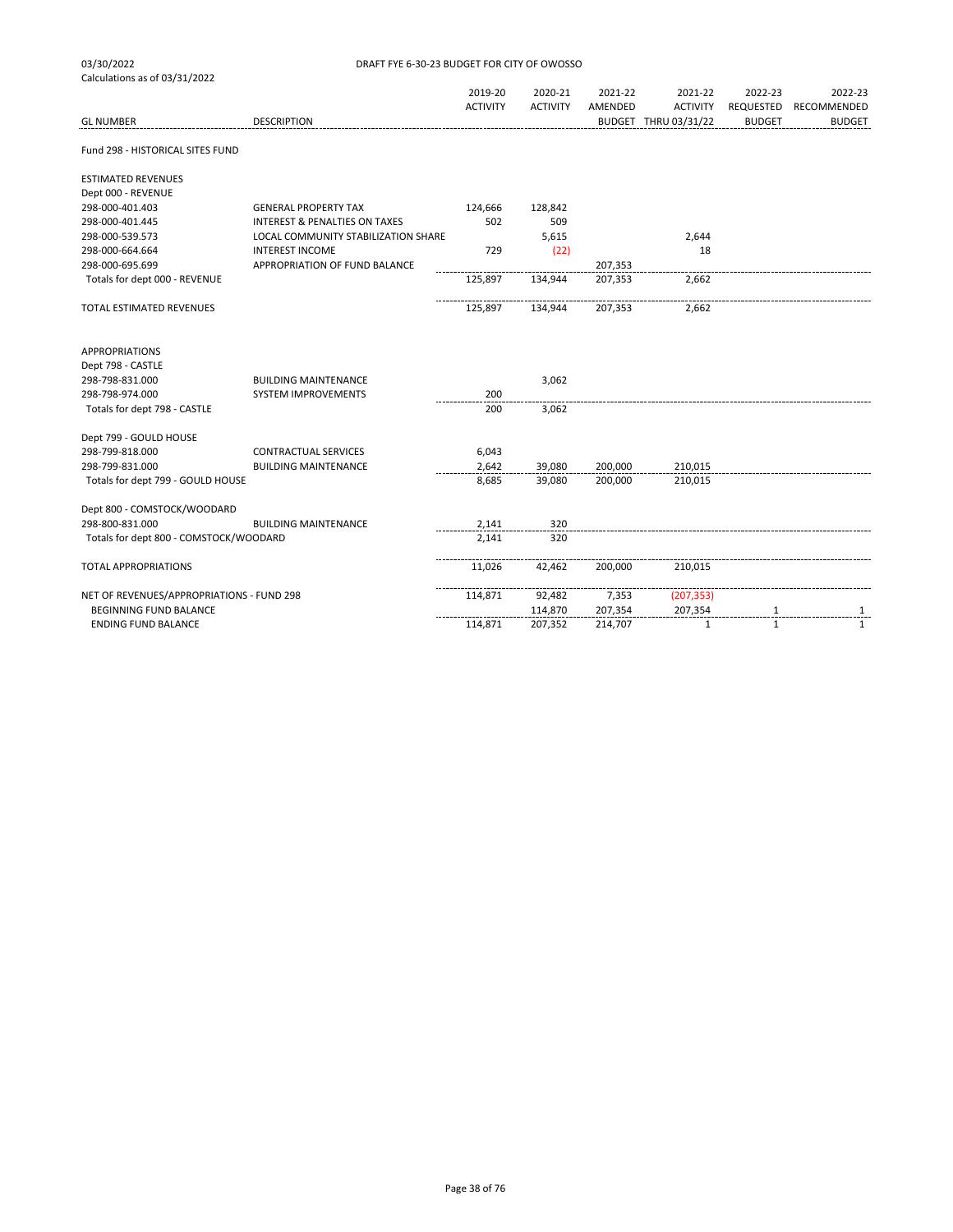| 03/30/2022                                | DRAFT FYE 6-30-23 BUDGET FOR CITY OF OWOSSO |                 |                 |         |                      |                  |               |
|-------------------------------------------|---------------------------------------------|-----------------|-----------------|---------|----------------------|------------------|---------------|
| Calculations as of 03/31/2022             |                                             |                 |                 |         |                      |                  |               |
|                                           |                                             | 2019-20         | 2020-21         | 2021-22 | 2021-22              | 2022-23          | 2022-23       |
|                                           |                                             | <b>ACTIVITY</b> | <b>ACTIVITY</b> | AMENDED | <b>ACTIVITY</b>      | <b>REQUESTED</b> | RECOMMENDED   |
| <b>GL NUMBER</b>                          | <b>DESCRIPTION</b>                          |                 |                 |         | BUDGET THRU 03/31/22 | <b>BUDGET</b>    | <b>BUDGET</b> |
| Fund 325 - DEBT SERVICE-2010 GO BONDS     |                                             |                 |                 |         |                      |                  |               |
| <b>ESTIMATED REVENUES</b>                 |                                             |                 |                 |         |                      |                  |               |
| Dept 000 - REVENUE                        |                                             |                 |                 |         |                      |                  |               |
| 325-000-401.403                           | <b>GENERAL PROPERTY TAX</b>                 | 91,439          | 89,233          | 86,908  |                      |                  |               |
| 325-000-695.691                           | <b>BOND PROCEEDS</b>                        |                 | 546,600         |         |                      |                  |               |
| 325-000-695.692                           | PREMIUM (BOND)                              |                 | 79,908          |         |                      |                  |               |
| Totals for dept 000 - REVENUE             |                                             | 91,439          | 715,741         | 86,908  |                      |                  |               |
| <b>TOTAL ESTIMATED REVENUES</b>           |                                             | 91,439          | 715,741         | 86,908  |                      |                  |               |
| <b>APPROPRIATIONS</b>                     |                                             |                 |                 |         |                      |                  |               |
| Dept 905 - DEBT SERVICE                   |                                             |                 |                 |         |                      |                  |               |
| 325-905-980.991                           | <b>PRINCIPAL</b>                            | 60,000          | 60,000          | 60,000  |                      |                  |               |
| 325-905-980.995                           | <b>INTEREST</b>                             | 31,453          | 29,233          | 26,908  |                      |                  |               |
| 325-905-984.000                           | TRANSFER TO PAYING AGENT (BOND)             |                 | 614,115         |         |                      |                  |               |
| 325-905-985.000                           | <b>COST OF ISSUANCE (BOND)</b>              |                 | 12.394          |         |                      |                  |               |
| Totals for dept 905 - DEBT SERVICE        |                                             | 91,453          | 715,742         | 86,908  |                      |                  |               |
| <b>TOTAL APPROPRIATIONS</b>               |                                             | 91,453          | 715,742         | 86,908  |                      |                  |               |
| NET OF REVENUES/APPROPRIATIONS - FUND 325 |                                             | (14)            | (1)             |         |                      |                  |               |
| <b>BEGINNING FUND BALANCE</b>             |                                             | 14              |                 |         |                      |                  |               |
| <b>ENDING FUND BALANCE</b>                |                                             |                 | (1)             |         |                      |                  |               |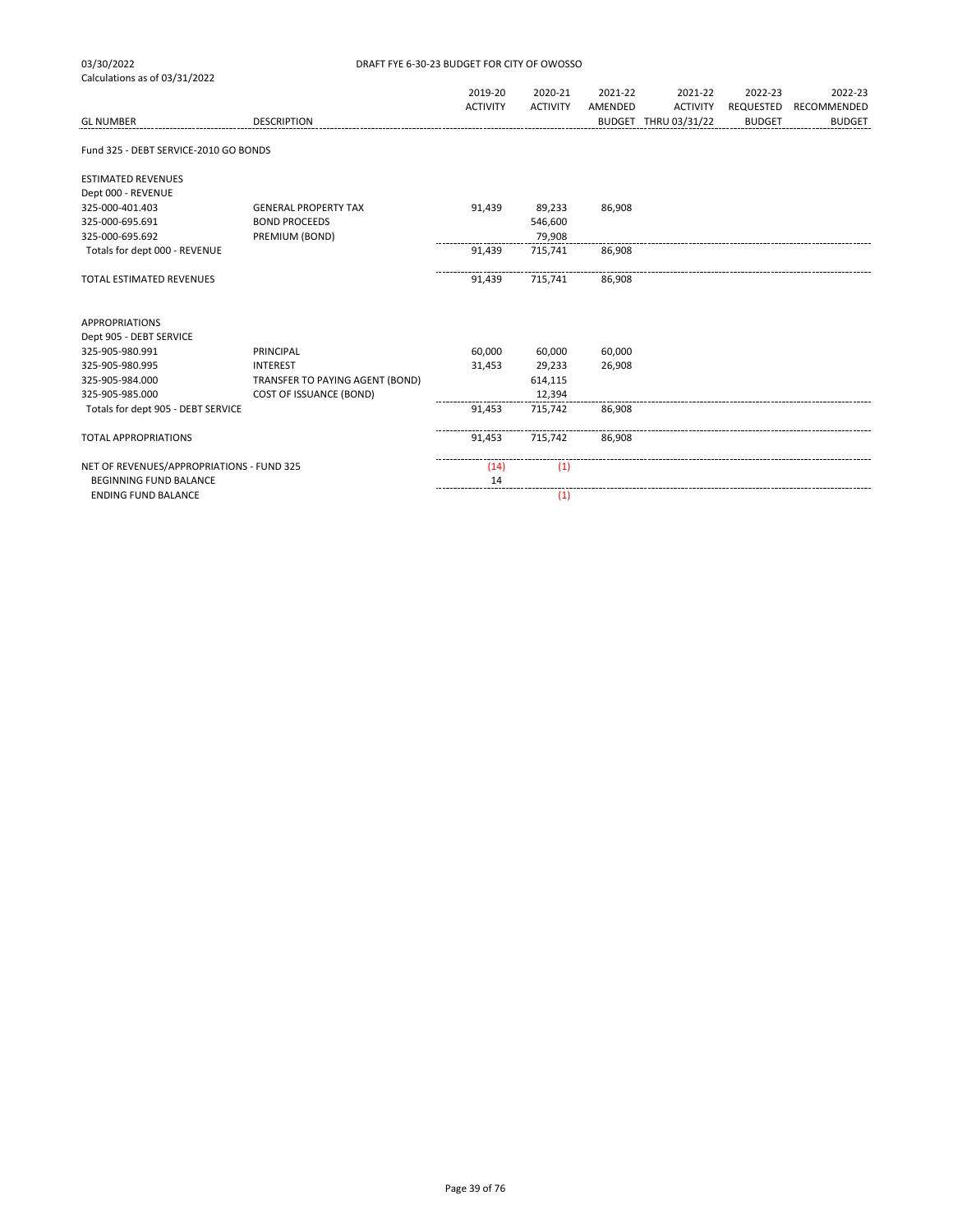| 03/30/2022                      | DRAFT FYE 6-30-23 BUDGET FOR CITY OF OWOSSO |                 |                 |               |                 |                  |               |  |
|---------------------------------|---------------------------------------------|-----------------|-----------------|---------------|-----------------|------------------|---------------|--|
| Calculations as of 03/31/2022   |                                             |                 |                 |               | 2021-22         |                  |               |  |
|                                 |                                             | 2019-20         | 2020-21         | 2021-22       |                 | 2022-23          | 2022-23       |  |
|                                 |                                             | <b>ACTIVITY</b> | <b>ACTIVITY</b> | AMENDED       | <b>ACTIVITY</b> | <b>REQUESTED</b> | RECOMMENDED   |  |
| <b>GL NUMBER</b>                | <b>DESCRIPTION</b>                          |                 |                 | <b>BUDGET</b> | THRU 03/31/22   | <b>BUDGET</b>    | <b>BUDGET</b> |  |
| Fund 327 - DEBT SERVICE         |                                             |                 |                 |               |                 |                  |               |  |
| <b>ESTIMATED REVENUES</b>       |                                             |                 |                 |               |                 |                  |               |  |
| Dept 000 - REVENUE              |                                             |                 |                 |               |                 |                  |               |  |
| 327-000-401.403 **              | <b>GENERAL PROPERTY TAX</b>                 | 823,010         | 790,926         | 804,777       | 719,325         | 791,950          | 791,967       |  |
| 327-000-539.573                 | <b>LOCAL COMMUNITY STABILIZATION SHAI</b>   | 17,936          | 43,688          |               | 19,431          |                  |               |  |
| 327-000-695.691                 | <b>BOND PROCEEDS</b>                        |                 | 8,563,400       |               |                 |                  |               |  |
| 327-000-695.692                 | PREMIUM (BOND)                              |                 | 1,251,898       |               |                 |                  |               |  |
| 327-000-695.698                 | OTHER FINANCING SOURCES                     |                 |                 | 7,371         | 7,371           |                  |               |  |
| Totals for dept 000 - REVENUE   |                                             | 840.946         | 10,649,912      | 812,148       | 746.127         | 791.950          | 791.967       |  |
| <b>TOTAL ESTIMATED REVENUES</b> |                                             | 840,946         | 10,649,912      | 812,148       | 746,127         | 791,950          | 791,967       |  |
|                                 |                                             |                 |                 |               |                 |                  |               |  |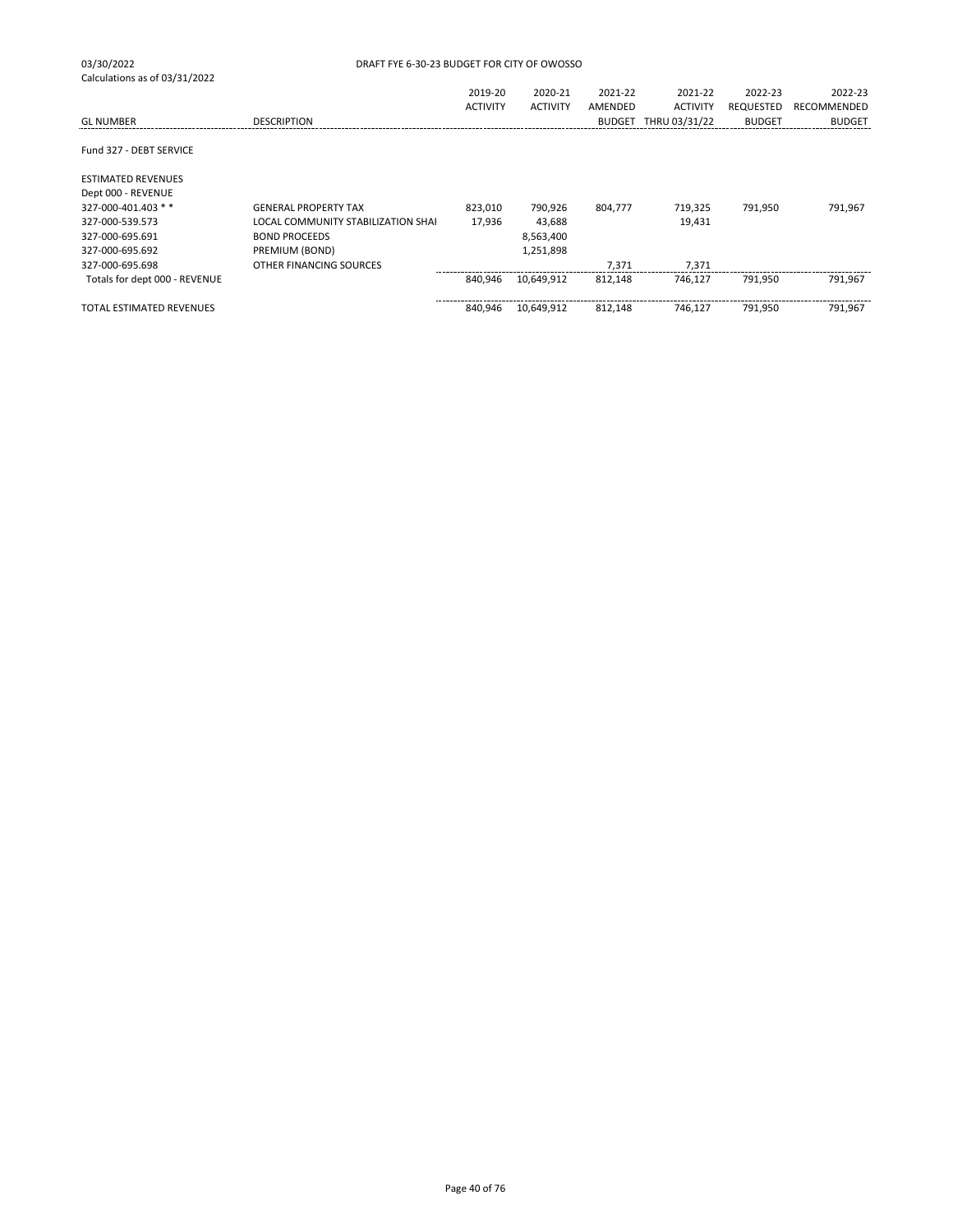|                                           |                                                                                                                                                                                                   | 2019-20<br><b>ACTIVITY</b> | 2020-21<br><b>ACTIVITY</b> | 2021-22<br>AMENDED | 2021-22<br><b>ACTIVITY</b> | 2022-23<br>REQUESTED | 2022-23<br>RECOMMENDED |
|-------------------------------------------|---------------------------------------------------------------------------------------------------------------------------------------------------------------------------------------------------|----------------------------|----------------------------|--------------------|----------------------------|----------------------|------------------------|
| <b>GL NUMBER</b>                          | <b>DESCRIPTION</b>                                                                                                                                                                                |                            |                            |                    | BUDGET THRU 03/31/22       | <b>BUDGET</b>        | <b>BUDGET</b>          |
| <b>APPROPRIATIONS</b>                     |                                                                                                                                                                                                   |                            |                            |                    |                            |                      |                        |
| Dept 905 - DEBT SERVICE                   |                                                                                                                                                                                                   |                            |                            |                    |                            |                      |                        |
| 327-905-980.991 **                        | PRINCIPAL                                                                                                                                                                                         | 405,000                    | 470,000                    | 480,000            |                            | 480,000              | 480,000                |
| 327-905-980.995 **                        | <b>INTEREST</b>                                                                                                                                                                                   | 404,856                    | 333,483                    | 323,527            | 117,991                    | 311,450              | 311,450                |
| 327-905-980.998                           | PAYING AGENT FEES                                                                                                                                                                                 | 1,250                      | 1,250                      | 1,250              | 500                        | 500                  | 500                    |
| 327-905-984.000                           | TRANSFER TO PAYING AGENT (BOND)                                                                                                                                                                   |                            | 9,621,132                  |                    |                            |                      |                        |
| 327-905-985.000                           | COST OF ISSUANCE (BOND)                                                                                                                                                                           |                            | 186,795                    |                    |                            |                      |                        |
| Totals for dept 905 - DEBT SERVICE        |                                                                                                                                                                                                   | 811,106                    | 10,612,660                 | 804,777            | 118,491                    | 791,950              | 791,950                |
| <b>TOTAL APPROPRIATIONS</b>               |                                                                                                                                                                                                   | 811,106                    | 10,612,660                 | 804,777            | 118,491                    | 791,950              | 791,950                |
| NET OF REVENUES/APPROPRIATIONS - FUND 327 |                                                                                                                                                                                                   | 29,840                     | 37,252                     | 7,371              | 627,636                    |                      | 17                     |
| BEGINNING FUND BALANCE                    |                                                                                                                                                                                                   | 784                        | 30,624                     | 67,877             | 67,877                     | 695,513              | 695,513                |
| <b>ENDING FUND BALANCE</b>                |                                                                                                                                                                                                   | 30,624                     | 67,876                     | 75,248             | 695,513                    | 695,513              | 695,530                |
| DEPARTMENT 000 REVENUE                    |                                                                                                                                                                                                   |                            |                            |                    |                            |                      |                        |
| 401.403                                   | <b>GENERAL PROPERTY TAX</b>                                                                                                                                                                       |                            |                            |                    |                            |                      |                        |
|                                           | TV AS OF 3-16 299933488<br>LESS PPT ELIGIBLE FOR EXEMPTION 386300<br>LESS IFT POST 1994 2665795<br>SUBTOTAL: 296881393<br>ADD IFT POST AT 50% 1332897<br>TOTAL = 298214290<br>DEBT MILLAGE 2.6557 |                            |                            |                    |                            |                      |                        |
| DEPARTMENT 905 DEBT SERVICE               |                                                                                                                                                                                                   |                            |                            |                    |                            |                      |                        |
| 980.991                                   | <b>PRINCIPAL</b>                                                                                                                                                                                  |                            |                            |                    |                            |                      |                        |
|                                           | <b>FOOTNOTE AMOUNTS:</b><br>STREET MILLAGE DEBT - PRINCIPLE                                                                                                                                       |                            |                            |                    |                            |                      | 480,000                |
| 980.995                                   | <b>INTEREST</b>                                                                                                                                                                                   |                            |                            |                    |                            |                      |                        |
|                                           | <b>FOOTNOTE AMOUNTS:</b><br><b>STREET MILLAGE DEBT - INTEREST</b><br>DEPT. '905' TOTAL                                                                                                            |                            |                            |                    |                            |                      | 311,450<br>791,450     |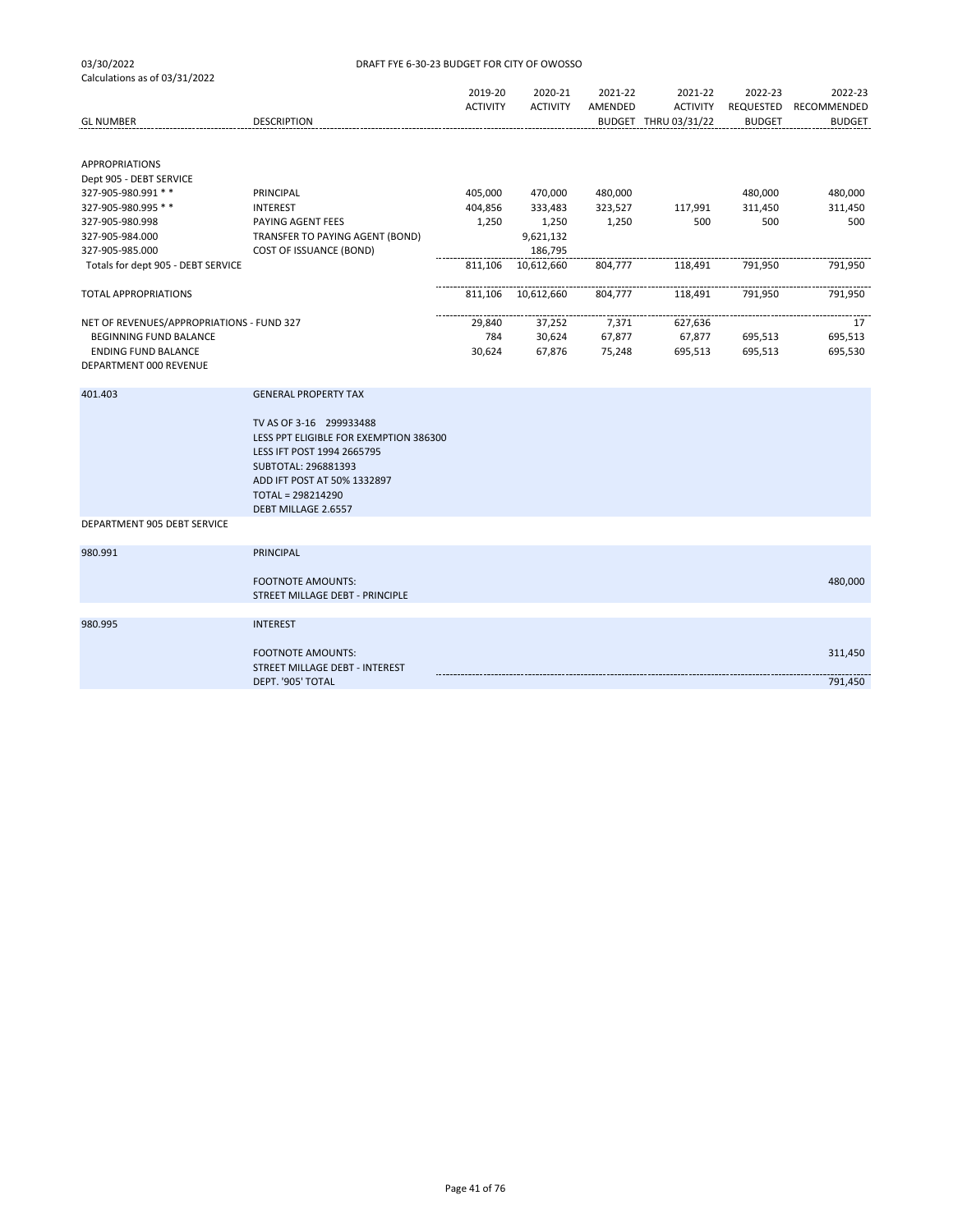03/30/2022 DRAFT FYE 6-30-23 BUDGET FOR CITY OF OWOSSO Calculations as of 03/31/2022 2019-20 2020-21 2021-22 2021-22 2022-23 2022-23 ACTIVITY ACTIVITY AMENDED ACTIVITY REQUESTED RECOMMENDED<br>BUDGET THRU 03/31/22 BUDGET BUDGET GL NUMBER DESCRIPTION BUDGET THRU 03/31/22 BUDGET BUDGET Fund 368 - 2009 SPECIAL ASSESSMENT ESTIMATED REVENUES Dept 000 - REVENUE 368-000-664.664 INTEREST INCOME 2,986 4,217 Totals for dept 000 - REVENUE TOTAL ESTIMATED REVENUES 2,986 4,217 NET OF REVENUES/APPROPRIATIONS - FUND 368 2,986 4,217 BEGINNING FUND BALANCE 4,217 4,217 4,217 4,217 4,217 4,217 4,217 4,217 4,217 4,217 4,217 4,217 4,217 4,217 4,217 ENDING FUND BALANCE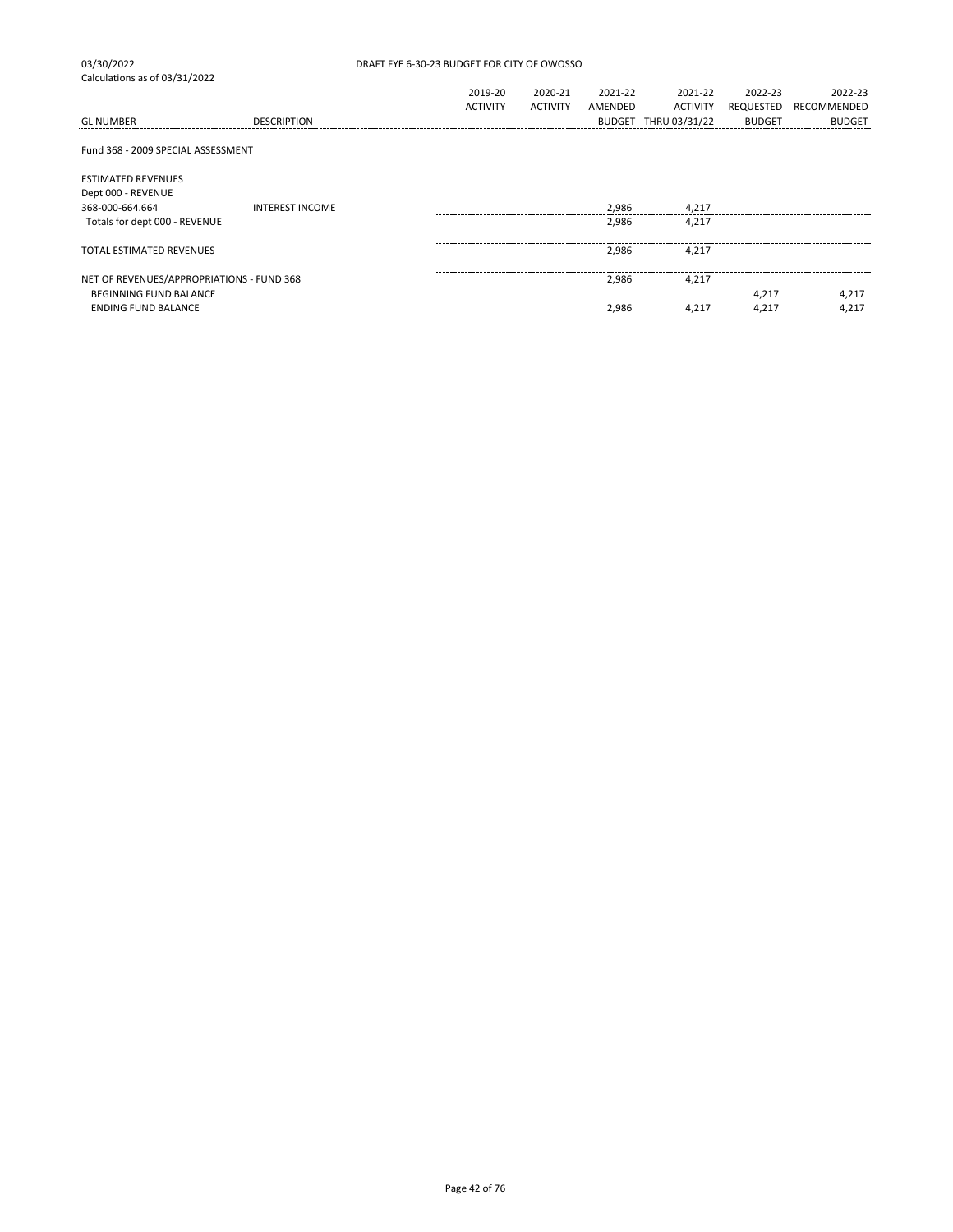| 03/30/2022                                | DRAFT FYE 6-30-23 BUDGET FOR CITY OF OWOSSO |                 |                 |         |                      |               |               |  |
|-------------------------------------------|---------------------------------------------|-----------------|-----------------|---------|----------------------|---------------|---------------|--|
| Calculations as of 03/31/2022             |                                             |                 |                 |         |                      |               |               |  |
|                                           |                                             | 2019-20         | 2020-21         | 2021-22 | 2021-22              | 2022-23       | 2022-23       |  |
|                                           |                                             | <b>ACTIVITY</b> | <b>ACTIVITY</b> | AMENDED | <b>ACTIVITY</b>      | REQUESTED     | RECOMMENDED   |  |
| <b>GL NUMBER</b>                          | <b>DESCRIPTION</b>                          |                 |                 |         | BUDGET THRU 03/31/22 | <b>BUDGET</b> | <b>BUDGET</b> |  |
| Fund 374 - 2012 SPECIAL ASSESSMENT        |                                             |                 |                 |         |                      |               |               |  |
| <b>ESTIMATED REVENUES</b>                 |                                             |                 |                 |         |                      |               |               |  |
| Dept 000 - REVENUE                        |                                             |                 |                 |         |                      |               |               |  |
| 374-000-401.404                           | SPECIAL ASSESSMENTS                         |                 |                 | 3,510   | 7,063                |               |               |  |
| 374-000-401.445                           | <b>INTEREST &amp; PENALTIES ON TAXES</b>    |                 |                 | 211     | 211                  |               |               |  |
| Totals for dept 000 - REVENUE             |                                             |                 |                 | 3,721   | 7,274                |               |               |  |
| TOTAL ESTIMATED REVENUES                  |                                             |                 |                 | 3,721   | 7,274                |               |               |  |
| NET OF REVENUES/APPROPRIATIONS - FUND 374 |                                             |                 |                 | 3.721   | 7.274                |               |               |  |
| <b>BEGINNING FUND BALANCE</b>             |                                             |                 |                 |         |                      | 7,274         | 7,274         |  |
| <b>ENDING FUND BALANCE</b>                |                                             |                 |                 | 3,721   | 7,274                | 7,274         | 7,274         |  |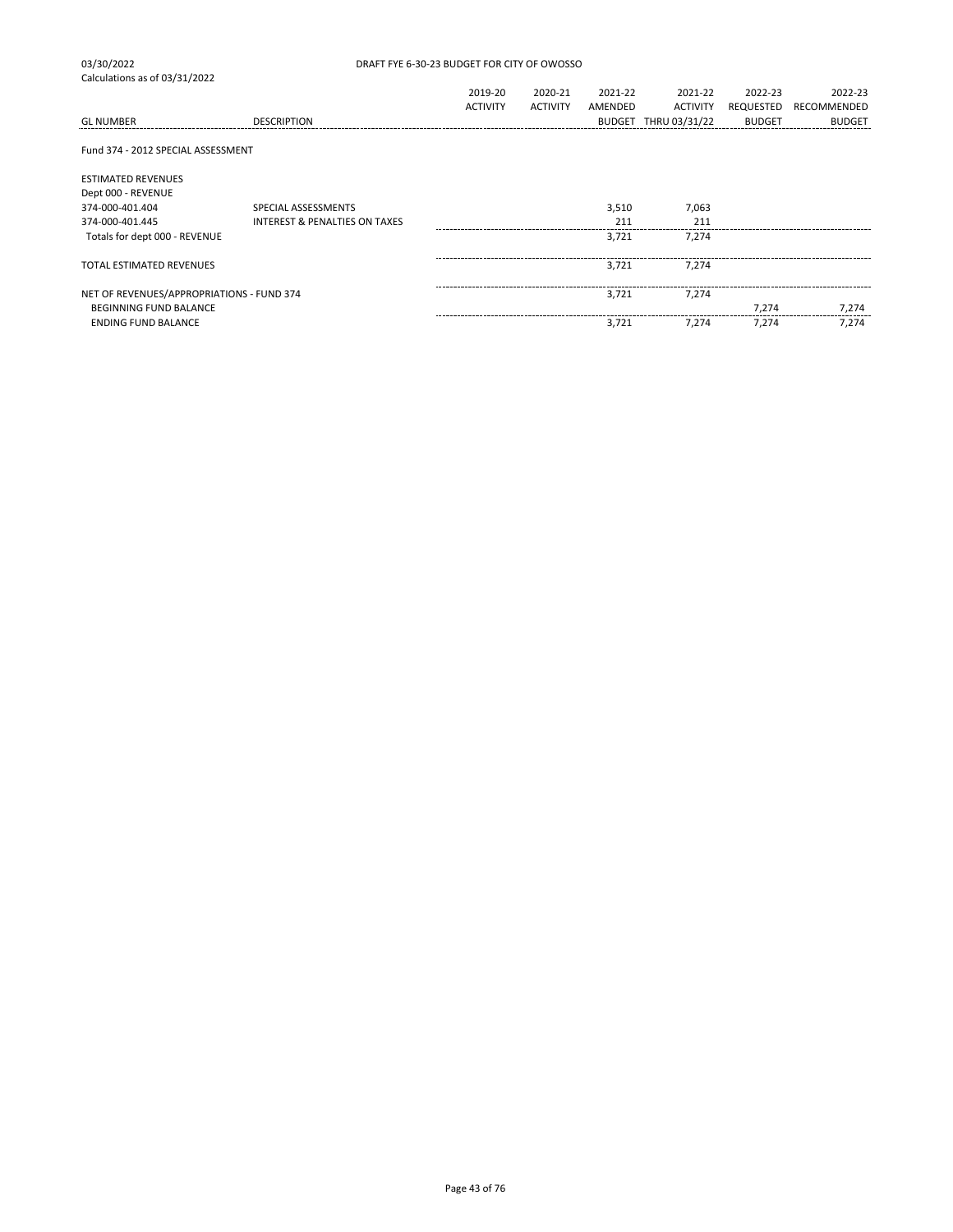| DRAFT FYE 6-30-23 BUDGET FOR CITY OF OWOSSO |                 |                 |         |                 |                      |               |  |
|---------------------------------------------|-----------------|-----------------|---------|-----------------|----------------------|---------------|--|
|                                             |                 |                 |         |                 |                      |               |  |
|                                             | 2019-20         | 2020-21         | 2021-22 | 2021-22         | 2022-23              | 2022-23       |  |
|                                             | <b>ACTIVITY</b> | <b>ACTIVITY</b> | AMENDED | <b>ACTIVITY</b> | REQUESTED            | RECOMMENDED   |  |
| <b>DESCRIPTION</b>                          |                 |                 |         |                 | <b>BUDGET</b>        | <b>BUDGET</b> |  |
| Fund 376 - 2013 SPECIAL ASSESSMENT          |                 |                 |         |                 |                      |               |  |
|                                             |                 |                 |         |                 |                      |               |  |
| SPECIAL ASSESSMENTS                         |                 |                 | 2,364   | 2,608           | 1,009                | 1,009         |  |
| <b>INTEREST &amp; PENALTIES ON TAXES</b>    |                 |                 | 296     | 296             | 181                  | 181           |  |
|                                             |                 |                 | 2,660   | 2,904           | 1,190                | 1,190         |  |
|                                             |                 |                 | 2,660   | 2,904           | 1,190                | 1,190         |  |
| NET OF REVENUES/APPROPRIATIONS - FUND 376   |                 |                 | 2,660   | 2.904           | 1,190                | 1,190         |  |
|                                             |                 |                 |         |                 |                      | 2,904         |  |
|                                             |                 |                 | 2,660   | 2,904           | 4,094                | 4,094         |  |
|                                             |                 |                 |         |                 | BUDGET THRU 03/31/22 | 2,904         |  |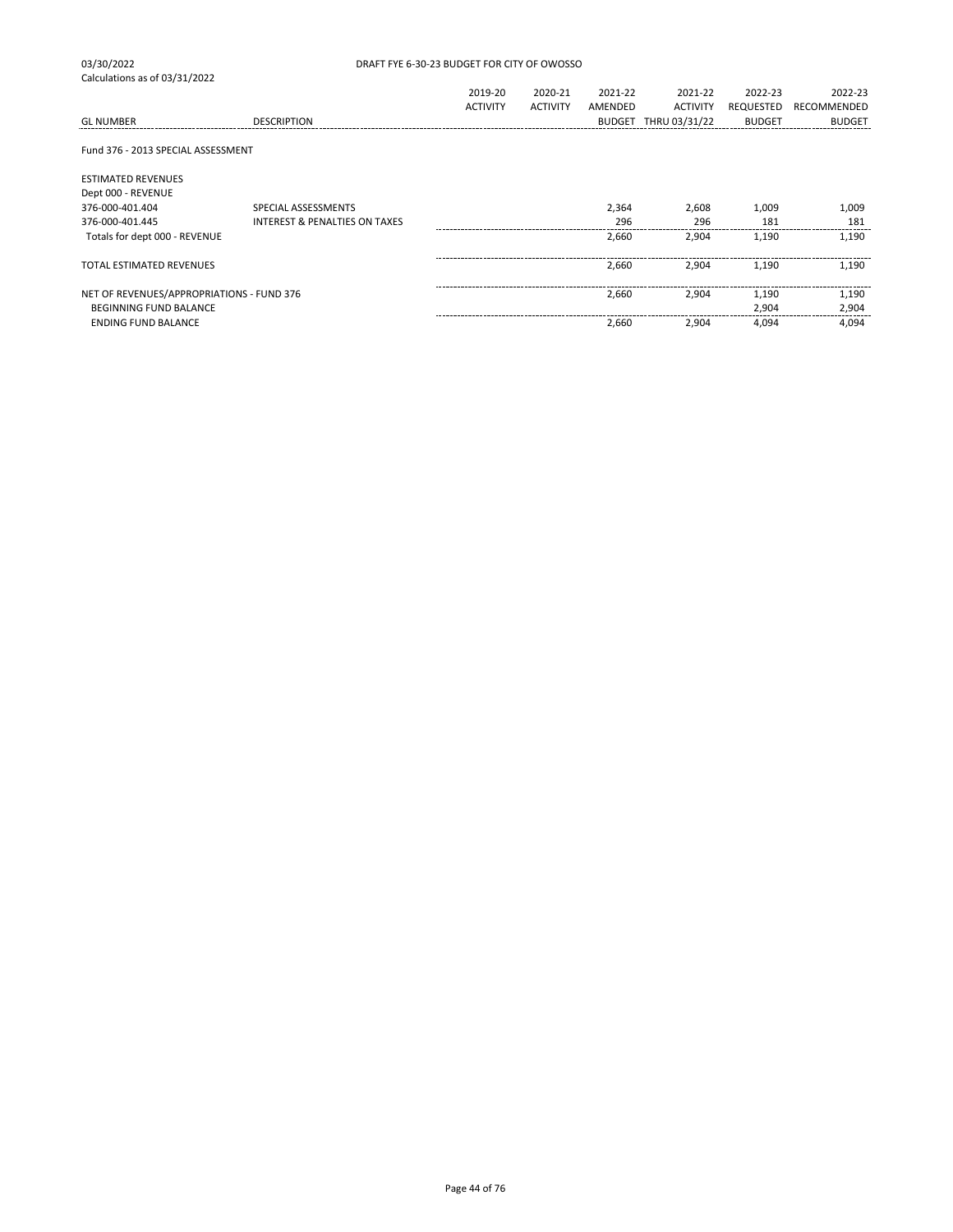| 03/30/2022                                | DRAFT FYE 6-30-23 BUDGET FOR CITY OF OWOSSO |                 |                 |         |                      |               |               |  |
|-------------------------------------------|---------------------------------------------|-----------------|-----------------|---------|----------------------|---------------|---------------|--|
| Calculations as of 03/31/2022             |                                             |                 |                 |         |                      |               |               |  |
|                                           |                                             | 2019-20         | 2020-21         | 2021-22 | 2021-22              | 2022-23       | 2022-23       |  |
|                                           |                                             | <b>ACTIVITY</b> | <b>ACTIVITY</b> | AMENDED | <b>ACTIVITY</b>      | REQUESTED     | RECOMMENDED   |  |
| <b>GL NUMBER</b>                          | <b>DESCRIPTION</b>                          |                 |                 |         | BUDGET THRU 03/31/22 | <b>BUDGET</b> | <b>BUDGET</b> |  |
|                                           |                                             |                 |                 |         |                      |               |               |  |
| Fund 382 - 2016 SPECIAL ASSESSMENT        |                                             |                 |                 |         |                      |               |               |  |
| <b>ESTIMATED REVENUES</b>                 |                                             |                 |                 |         |                      |               |               |  |
| Dept 000 - REVENUE                        |                                             |                 |                 |         |                      |               |               |  |
| 382-000-401.404                           | SPECIAL ASSESSMENTS                         |                 |                 | 1,397   | 3,688                | 2,828         | 2,828         |  |
| 382-000-401.445                           | <b>INTEREST &amp; PENALTIES ON TAXES</b>    |                 |                 | 838     | 838                  | 1,527         | 1,527         |  |
| Totals for dept 000 - REVENUE             |                                             |                 |                 | 2,235   | 4,526                | 4,355         | 4,355         |  |
|                                           |                                             |                 |                 |         |                      |               |               |  |
| <b>TOTAL ESTIMATED REVENUES</b>           |                                             |                 |                 | 2,235   | 4,526                | 4,355         | 4,355         |  |
|                                           |                                             |                 |                 |         |                      |               |               |  |
| NET OF REVENUES/APPROPRIATIONS - FUND 382 |                                             |                 |                 | 2,235   | 4,526                | 4,355         | 4,355         |  |
| <b>BEGINNING FUND BALANCE</b>             |                                             |                 |                 |         |                      | 4,526         | 4,526         |  |
| <b>ENDING FUND BALANCE</b>                |                                             |                 |                 | 2,235   | 4,526                | 8,881         | 8,881         |  |
|                                           |                                             |                 |                 |         |                      |               |               |  |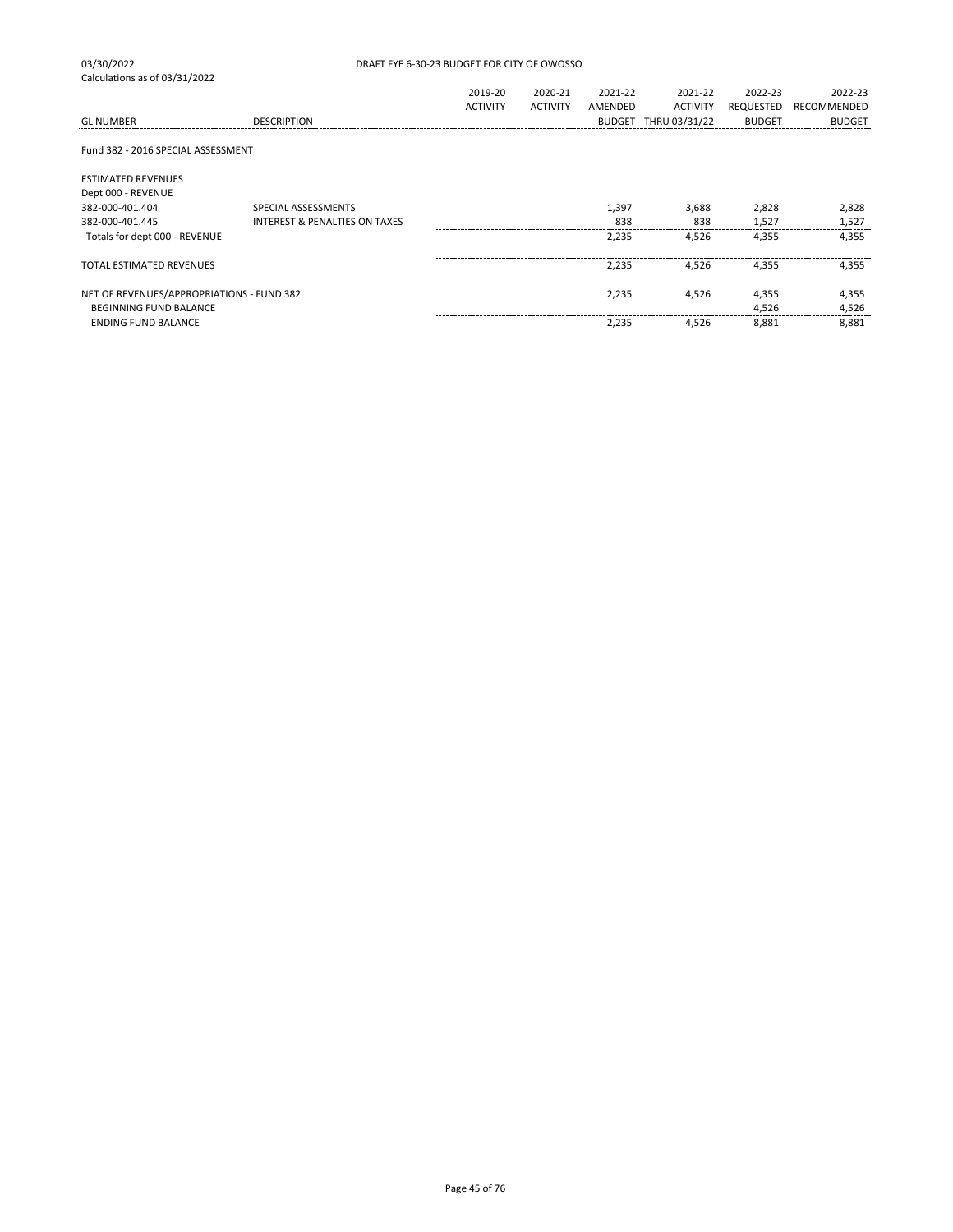| 03/30/2022                                | DRAFT FYE 6-30-23 BUDGET FOR CITY OF OWOSSO |                 |                 |               |                 |                            |               |
|-------------------------------------------|---------------------------------------------|-----------------|-----------------|---------------|-----------------|----------------------------|---------------|
| Calculations as of 03/31/2022             |                                             | 2019-20         | 2020-21         | 2021-22       | 2021-22         | 2022-23                    | 2022-23       |
|                                           |                                             | <b>ACTIVITY</b> | <b>ACTIVITY</b> | AMENDED       | <b>ACTIVITY</b> |                            | RECOMMENDED   |
| <b>GL NUMBER</b>                          | <b>DESCRIPTION</b>                          |                 |                 | <b>BUDGET</b> | THRU 03/31/22   | REQUESTED<br><b>BUDGET</b> | <b>BUDGET</b> |
|                                           |                                             |                 |                 |               |                 |                            |               |
| Fund 383 - 2017 SPECIAL ASSESSMENTS       |                                             |                 |                 |               |                 |                            |               |
| <b>ESTIMATED REVENUES</b>                 |                                             |                 |                 |               |                 |                            |               |
| Dept 000 - REVENUE                        |                                             |                 |                 |               |                 |                            |               |
| 383-000-401.404                           | SPECIAL ASSESSMENTS                         |                 |                 | 23,058        | 40,128          | 12,219                     | 12,219        |
| 383-000-401.445                           | <b>INTEREST &amp; PENALTIES ON TAXES</b>    |                 |                 | 4,673         | 4,823           | 7,227                      | 7,227         |
| Totals for dept 000 - REVENUE             |                                             |                 |                 | 27,731        | 44.951          | 19,446                     | 19,446        |
| <b>TOTAL ESTIMATED REVENUES</b>           |                                             |                 |                 | 27.731        | 44.951          | 19.446                     | 19,446        |
| NET OF REVENUES/APPROPRIATIONS - FUND 383 |                                             |                 |                 | 27.731        | 44.951          | 19,446                     | 19,446        |
| <b>BEGINNING FUND BALANCE</b>             |                                             |                 |                 |               |                 | 44,951                     | 44,951        |
| <b>ENDING FUND BALANCE</b>                |                                             |                 |                 | 27,731        | 44,951          | 64,397                     | 64,397        |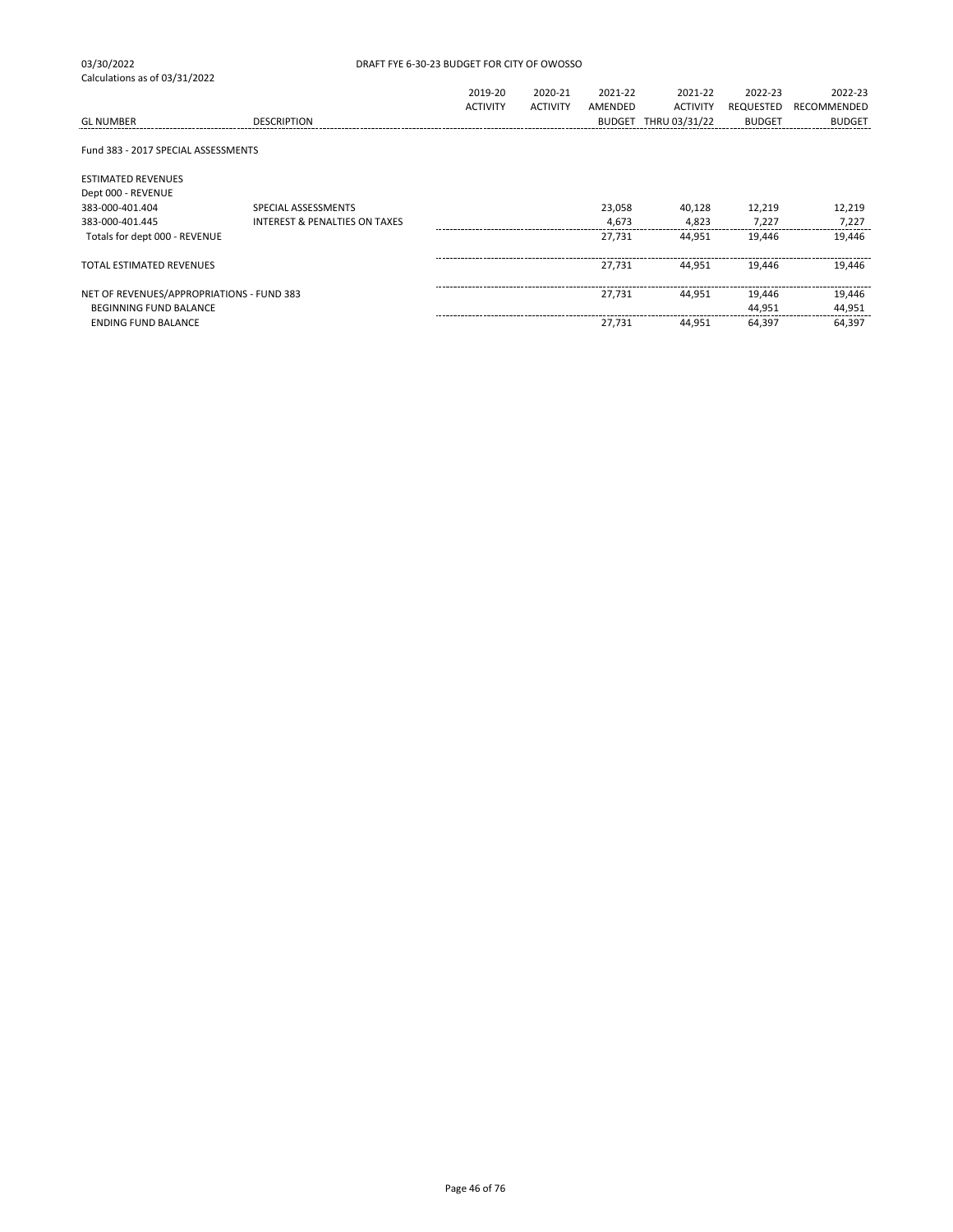| 03/30/2022                                |                                          | DRAFT FYE 6-30-23 BUDGET FOR CITY OF OWOSSO |                 |               |                 |               |               |
|-------------------------------------------|------------------------------------------|---------------------------------------------|-----------------|---------------|-----------------|---------------|---------------|
| Calculations as of 03/31/2022             |                                          |                                             |                 |               |                 |               |               |
|                                           |                                          | 2019-20                                     | 2020-21         | 2021-22       | 2021-22         | 2022-23       | 2022-23       |
|                                           |                                          | <b>ACTIVITY</b>                             | <b>ACTIVITY</b> | AMENDED       | <b>ACTIVITY</b> | REQUESTED     | RECOMMENDED   |
| <b>GL NUMBER</b>                          | <b>DESCRIPTION</b>                       |                                             |                 | <b>BUDGET</b> | THRU 03/31/22   | <b>BUDGET</b> | <b>BUDGET</b> |
| Fund 384 - 2018 SPECIAL ASSESSMENTS       |                                          |                                             |                 |               |                 |               |               |
| <b>ESTIMATED REVENUES</b>                 |                                          |                                             |                 |               |                 |               |               |
| Dept 000 - REVENUE                        |                                          |                                             |                 |               |                 |               |               |
| 384-000-401.404                           | SPECIAL ASSESSMENTS                      |                                             |                 | 69,229        | 89,902          | 42,190        | 42,190        |
| 384-000-401.445                           | <b>INTEREST &amp; PENALTIES ON TAXES</b> |                                             |                 | 16,527        | 16,712          | 15,188        | 15,188        |
| Totals for dept 000 - REVENUE             |                                          |                                             |                 | 85,756        | 106.614         | 57,378        | 57,378        |
| <b>TOTAL ESTIMATED REVENUES</b>           |                                          |                                             |                 | 85,756        | 106.614         | 57,378        | 57,378        |
| NET OF REVENUES/APPROPRIATIONS - FUND 384 |                                          |                                             |                 | 85,756        | 106.614         | 57,378        | 57,378        |
| <b>BEGINNING FUND BALANCE</b>             |                                          |                                             |                 |               |                 | 106,614       | 106,614       |
| <b>ENDING FUND BALANCE</b>                |                                          |                                             |                 | 85,756        | 106,614         | 163,992       | 163,992       |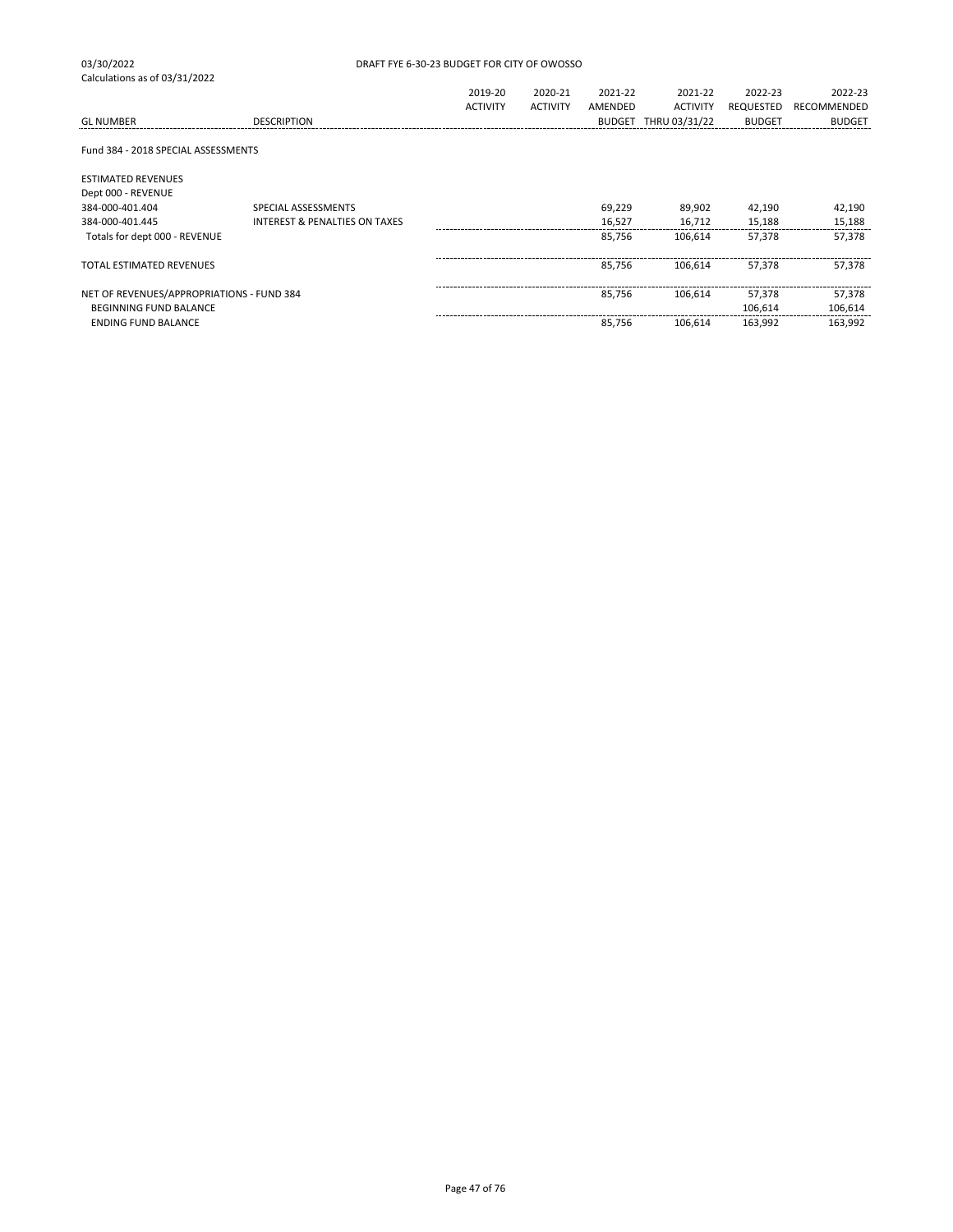| 03/30/2022                                | DRAFT FYE 6-30-23 BUDGET FOR CITY OF OWOSSO |                 |                 |               |                 |               |               |
|-------------------------------------------|---------------------------------------------|-----------------|-----------------|---------------|-----------------|---------------|---------------|
| Calculations as of 03/31/2022             |                                             |                 |                 |               |                 |               |               |
|                                           |                                             | 2019-20         | 2020-21         | 2021-22       | 2021-22         | 2022-23       | 2022-23       |
|                                           |                                             | <b>ACTIVITY</b> | <b>ACTIVITY</b> | AMENDED       | <b>ACTIVITY</b> | REQUESTED     | RECOMMENDED   |
| <b>GL NUMBER</b>                          | <b>DESCRIPTION</b>                          |                 |                 | <b>BUDGET</b> | THRU 03/31/22   | <b>BUDGET</b> | <b>BUDGET</b> |
|                                           |                                             |                 |                 |               |                 |               |               |
| Fund 385 - 2019 SPECIAL ASSESSMENTS       |                                             |                 |                 |               |                 |               |               |
|                                           |                                             |                 |                 |               |                 |               |               |
| <b>ESTIMATED REVENUES</b>                 |                                             |                 |                 |               |                 |               |               |
| Dept 000 - REVENUE                        |                                             |                 |                 |               |                 |               |               |
| 385-000-401.404                           | SPECIAL ASSESSMENTS                         |                 |                 | 68,046        | 79,781          | 16,439        | 16,439        |
| 385-000-401.445                           | <b>INTEREST &amp; PENALTIES ON TAXES</b>    |                 |                 | 7,286         | 7,286           | 6,904         | 6,904         |
| Totals for dept 000 - REVENUE             |                                             |                 |                 | 75,332        | 87,067          | 23,343        | 23,343        |
|                                           |                                             |                 |                 |               |                 |               |               |
| <b>TOTAL ESTIMATED REVENUES</b>           |                                             |                 |                 | 75,332        | 87,067          | 23,343        | 23,343        |
| NET OF REVENUES/APPROPRIATIONS - FUND 385 |                                             |                 |                 | 75,332        | 87,067          | 23,343        | 23,343        |
| <b>BEGINNING FUND BALANCE</b>             |                                             |                 |                 |               |                 | 87,067        | 87,067        |
| <b>ENDING FUND BALANCE</b>                |                                             |                 |                 | 75,332        | 87,067          | 110,410       | 110,410       |
|                                           |                                             |                 |                 |               |                 |               |               |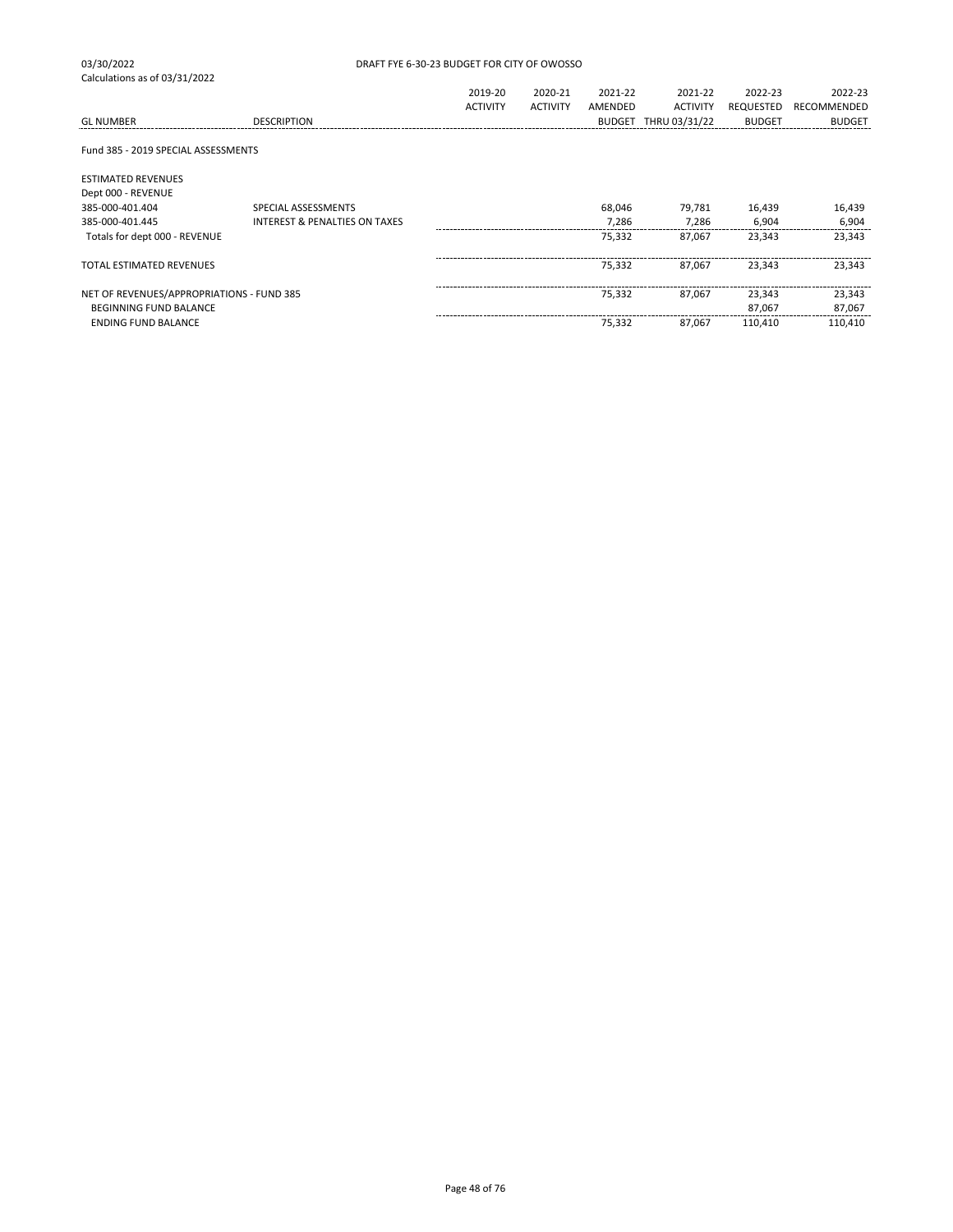| 03/30/2022                                      | DRAFT FYE 6-30-23 BUDGET FOR CITY OF OWOSSO |                 |                 |               |                 |               |               |
|-------------------------------------------------|---------------------------------------------|-----------------|-----------------|---------------|-----------------|---------------|---------------|
| Calculations as of 03/31/2022                   |                                             |                 |                 |               |                 |               |               |
|                                                 |                                             | 2019-20         | 2020-21         | 2021-22       | 2021-22         | 2022-23       | 2022-23       |
|                                                 |                                             | <b>ACTIVITY</b> | <b>ACTIVITY</b> | AMENDED       | <b>ACTIVITY</b> | REQUESTED     | RECOMMENDED   |
| <b>GL NUMBER</b>                                | <b>DESCRIPTION</b>                          |                 |                 | <b>BUDGET</b> | THRU 03/31/22   | <b>BUDGET</b> | <b>BUDGET</b> |
| Fund 386 - 2020 SPECIAL ASSESSMENTS             |                                             |                 |                 |               |                 |               |               |
| <b>ESTIMATED REVENUES</b><br>Dept 000 - REVENUE |                                             |                 |                 |               |                 |               |               |
| 386-000-401.404                                 | SPECIAL ASSESSMENTS                         |                 |                 | 24,649        | 40,651          | 16,240        | 16,240        |
| 386-000-401.445                                 | <b>INTEREST &amp; PENALTIES ON TAXES</b>    |                 |                 | 6,173         | 6,270           | 7,795         | 7,795         |
| Totals for dept 000 - REVENUE                   |                                             |                 |                 | 30,822        | 46,921          | 24,035        | 24,035        |
| <b>TOTAL ESTIMATED REVENUES</b>                 |                                             |                 |                 | 30.822        | 46.921          | 24.035        | 24,035        |
| NET OF REVENUES/APPROPRIATIONS - FUND 386       |                                             |                 |                 | 30,822        | 46,921          | 24,035        | 24,035        |
| <b>BEGINNING FUND BALANCE</b>                   |                                             |                 |                 |               |                 | 46,921        | 46,921        |
| <b>ENDING FUND BALANCE</b>                      |                                             |                 |                 | 30,822        | 46,921          | 70,956        | 70,956        |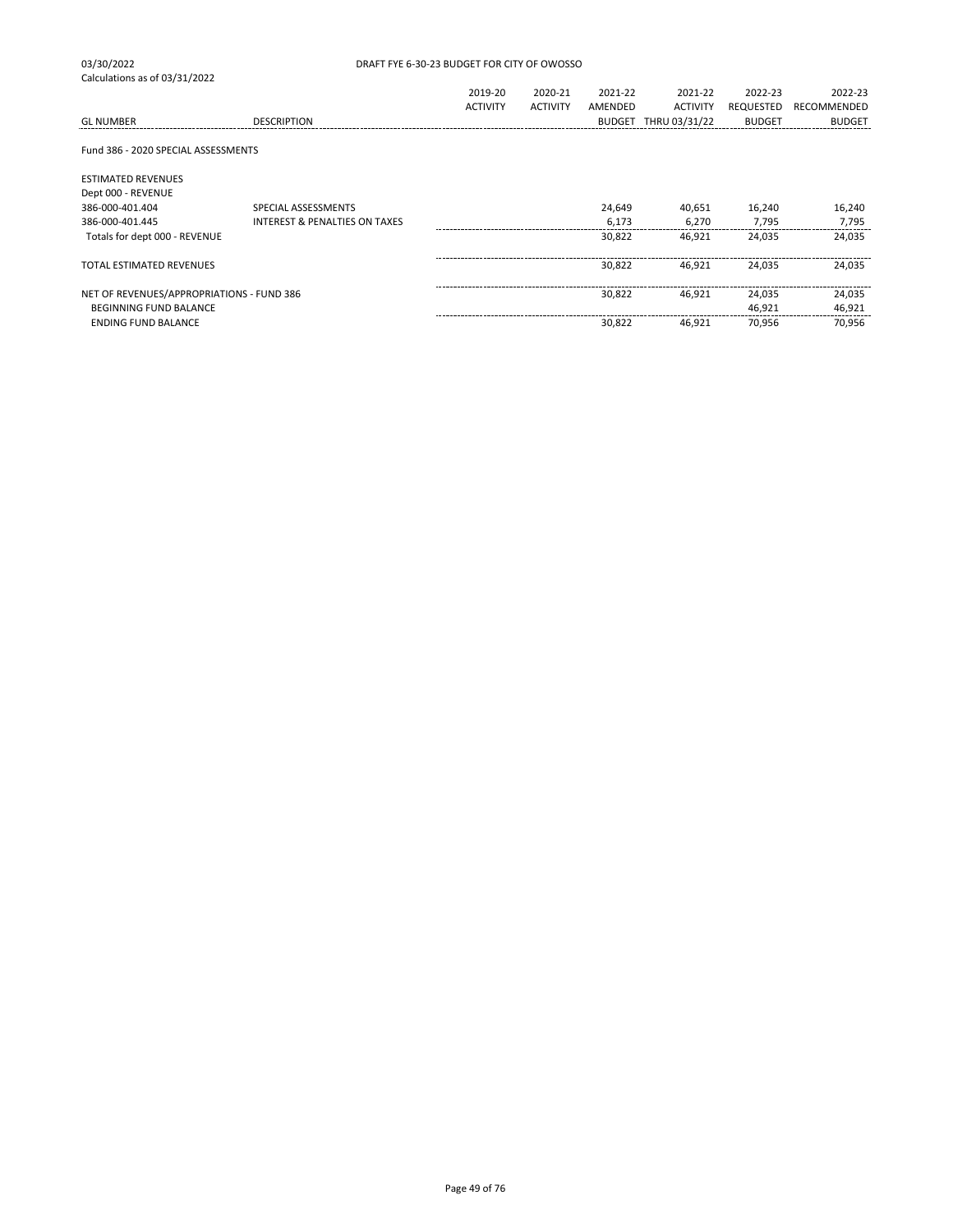| 03/30/2022                                      | DRAFT FYE 6-30-23 BUDGET FOR CITY OF OWOSSO |                 |                 |         |                      |               |               |
|-------------------------------------------------|---------------------------------------------|-----------------|-----------------|---------|----------------------|---------------|---------------|
| Calculations as of 03/31/2022                   |                                             | 2019-20         | 2020-21         | 2021-22 | 2021-22              | 2022-23       | 2022-23       |
|                                                 |                                             | <b>ACTIVITY</b> | <b>ACTIVITY</b> | AMENDED | <b>ACTIVITY</b>      | REQUESTED     | RECOMMENDED   |
| <b>GL NUMBER</b>                                | <b>DESCRIPTION</b>                          |                 |                 |         | BUDGET THRU 03/31/22 | <b>BUDGET</b> | <b>BUDGET</b> |
| Fund 387 - 2021 SPECIAL ASSESSMENTS             |                                             |                 |                 |         |                      |               |               |
| <b>ESTIMATED REVENUES</b><br>Dept 000 - REVENUE |                                             |                 |                 |         |                      |               |               |
| 387-000-401.404                                 | SPECIAL ASSESSMENTS                         |                 |                 | 171,269 | 184,443              | 13,169        | 13,169        |
| 387-000-401.445                                 | <b>INTEREST &amp; PENALTIES ON TAXES</b>    |                 |                 | 72      | 248                  | 7,111         | 7,111         |
| Totals for dept 000 - REVENUE                   |                                             |                 |                 | 171,341 | 184.691              | 20,280        | 20,280        |
| <b>TOTAL ESTIMATED REVENUES</b>                 |                                             |                 |                 | 171,341 | 184.691              | 20,280        | 20,280        |
| NET OF REVENUES/APPROPRIATIONS - FUND 387       |                                             |                 |                 | 171,341 | 184,691              | 20,280        | 20,280        |
| <b>BEGINNING FUND BALANCE</b>                   |                                             |                 |                 |         |                      | 184,691       | 184,691       |
| <b>ENDING FUND BALANCE</b>                      |                                             |                 |                 | 171,341 | 184.691              | 204,971       | 204,971       |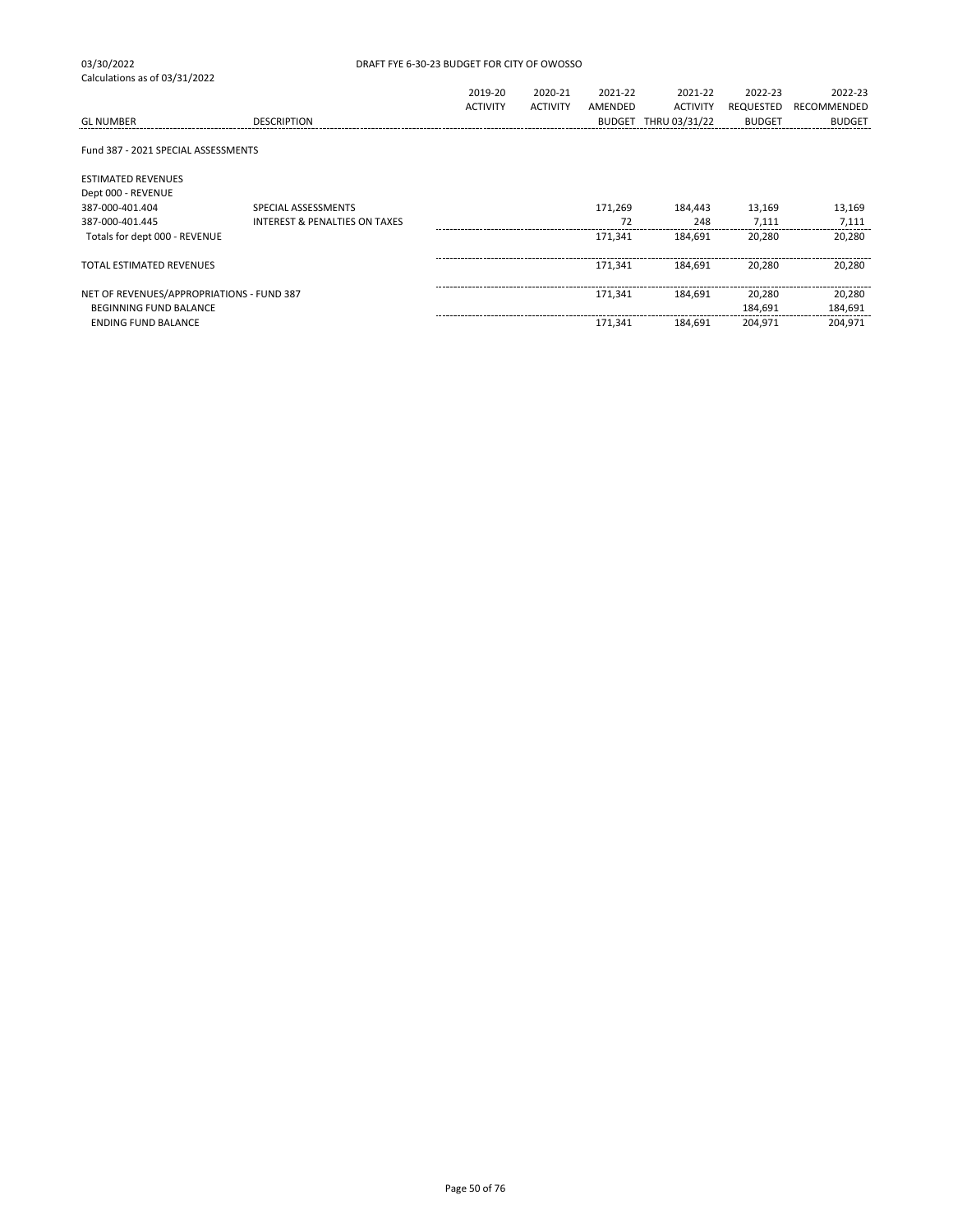| 03/30/2022<br>Calculations as of 03/31/2022 | DRAFT FYE 6-30-23 BUDGET FOR CITY OF OWOSSO |                 |                 |               |                 |                  |               |
|---------------------------------------------|---------------------------------------------|-----------------|-----------------|---------------|-----------------|------------------|---------------|
|                                             |                                             | 2019-20         | 2020-21         | 2021-22       | 2021-22         | 2022-23          | 2022-23       |
|                                             |                                             | <b>ACTIVITY</b> | <b>ACTIVITY</b> | AMENDED       | <b>ACTIVITY</b> | <b>REQUESTED</b> | RECOMMENDED   |
| <b>GL NUMBER</b>                            | <b>DESCRIPTION</b>                          |                 |                 | <b>BUDGET</b> | THRU 03/31/22   | <b>BUDGET</b>    | <b>BUDGET</b> |
| Fund 397 - 2009 LTGO DEBT                   |                                             |                 |                 |               |                 |                  |               |
| <b>ESTIMATED REVENUES</b>                   |                                             |                 |                 |               |                 |                  |               |
| Dept 000 - REVENUE                          |                                             |                 |                 |               |                 |                  |               |
| 397-000-671.674                             | <b>DDA CONTRIBUTION</b>                     | 76.023          | 78.885          | 76.460        | 7.256           |                  |               |
| 397-000-695.691                             | <b>BOND PROCEEDS</b>                        |                 | 475,000         |               |                 |                  |               |
| 397-000-695.692                             | PREMIUM (BOND)                              |                 | 62,250          |               |                 |                  |               |
| Totals for dept 000 - REVENUE               |                                             | 76,023          | 616,135         | 76.460        | 7,256           |                  |               |
| <b>TOTAL ESTIMATED REVENUES</b>             |                                             | 76,023          | 616,135         | 76,460        | 7,256           |                  |               |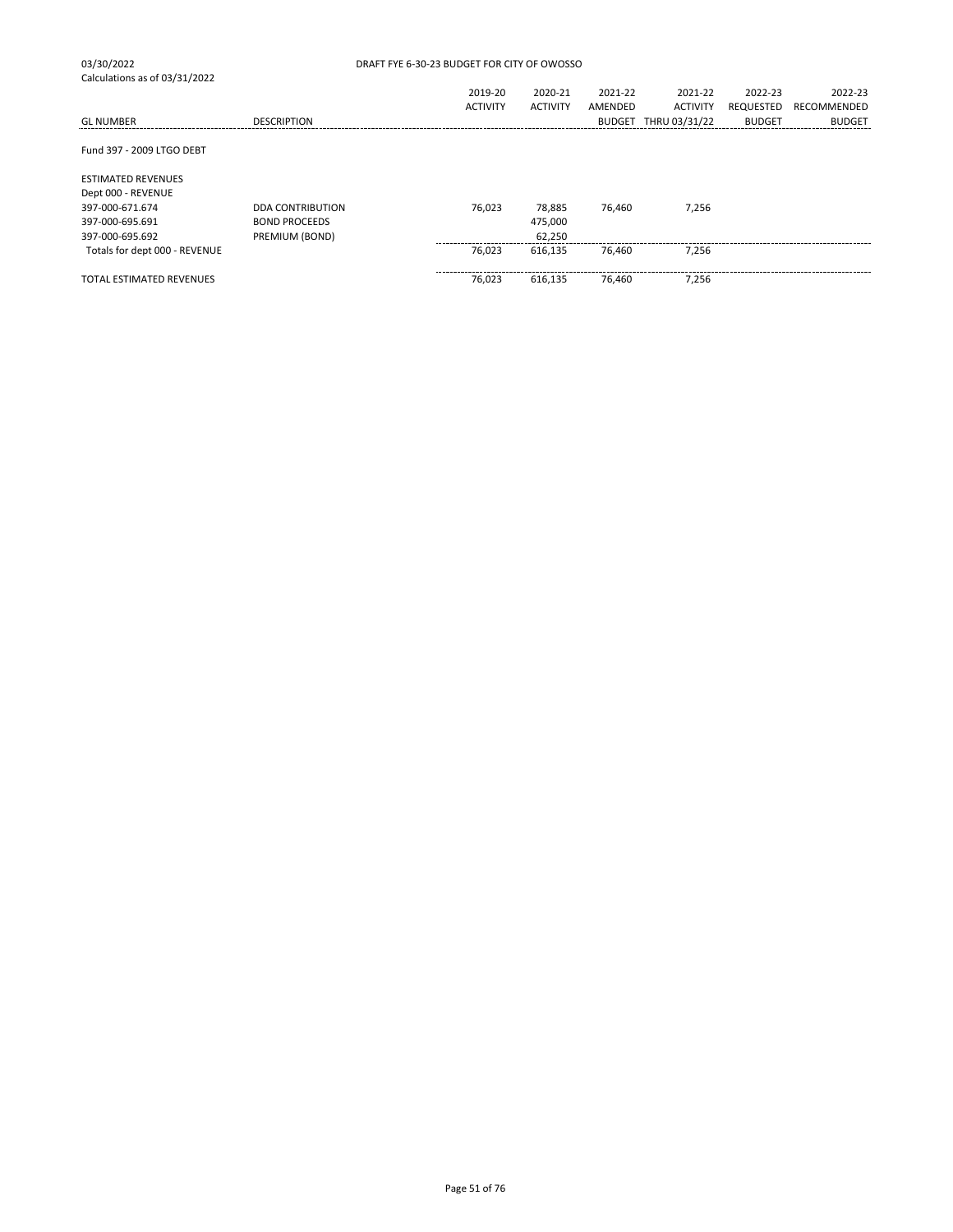| <b>GL NUMBER</b>                                                           | <b>DESCRIPTION</b>      | 2019-20<br><b>ACTIVITY</b> | 2020-21<br><b>ACTIVITY</b> | 2021-22<br>AMENDED | 2021-22<br><b>ACTIVITY</b><br>BUDGET THRU 03/31/22 | 2022-23<br>REQUESTED<br><b>BUDGET</b> | 2022-23<br>RECOMMENDED<br><b>BUDGET</b> |
|----------------------------------------------------------------------------|-------------------------|----------------------------|----------------------------|--------------------|----------------------------------------------------|---------------------------------------|-----------------------------------------|
| <b>APPROPRIATIONS</b><br>Dept 905 - DEBT SERVICE                           |                         |                            |                            |                    |                                                    |                                       |                                         |
| 397-905-980.991                                                            | PRINCIPAL               | 45,000                     | 50,000                     | 50,000             |                                                    |                                       |                                         |
| 397-905-980.995                                                            | <b>INTEREST</b>         | 31,023                     | 28,135                     | 25,710             | 6,756                                              |                                       |                                         |
| 397-905-980.998                                                            | PAYING AGENT FEES       |                            | 750                        | 500                | 500                                                |                                       |                                         |
| 397-905-984.000                                                            |                         |                            | 510,856                    |                    |                                                    |                                       |                                         |
| 397-905-985.000                                                            | COST OF ISSUANCE (BOND) |                            | 26,394                     |                    |                                                    |                                       |                                         |
| Totals for dept 905 - DEBT SERVICE                                         |                         | 76,023                     | 616,135                    | 76,210             | 7,256                                              |                                       |                                         |
| <b>TOTAL APPROPRIATIONS</b>                                                |                         | 76,023                     | 616,135                    | 76,210             | 7,256                                              |                                       |                                         |
| NET OF REVENUES/APPROPRIATIONS - FUND 397<br><b>BEGINNING FUND BALANCE</b> |                         |                            |                            | 250                |                                                    |                                       |                                         |
| <b>ENDING FUND BALANCE</b>                                                 |                         |                            |                            | 250                |                                                    |                                       |                                         |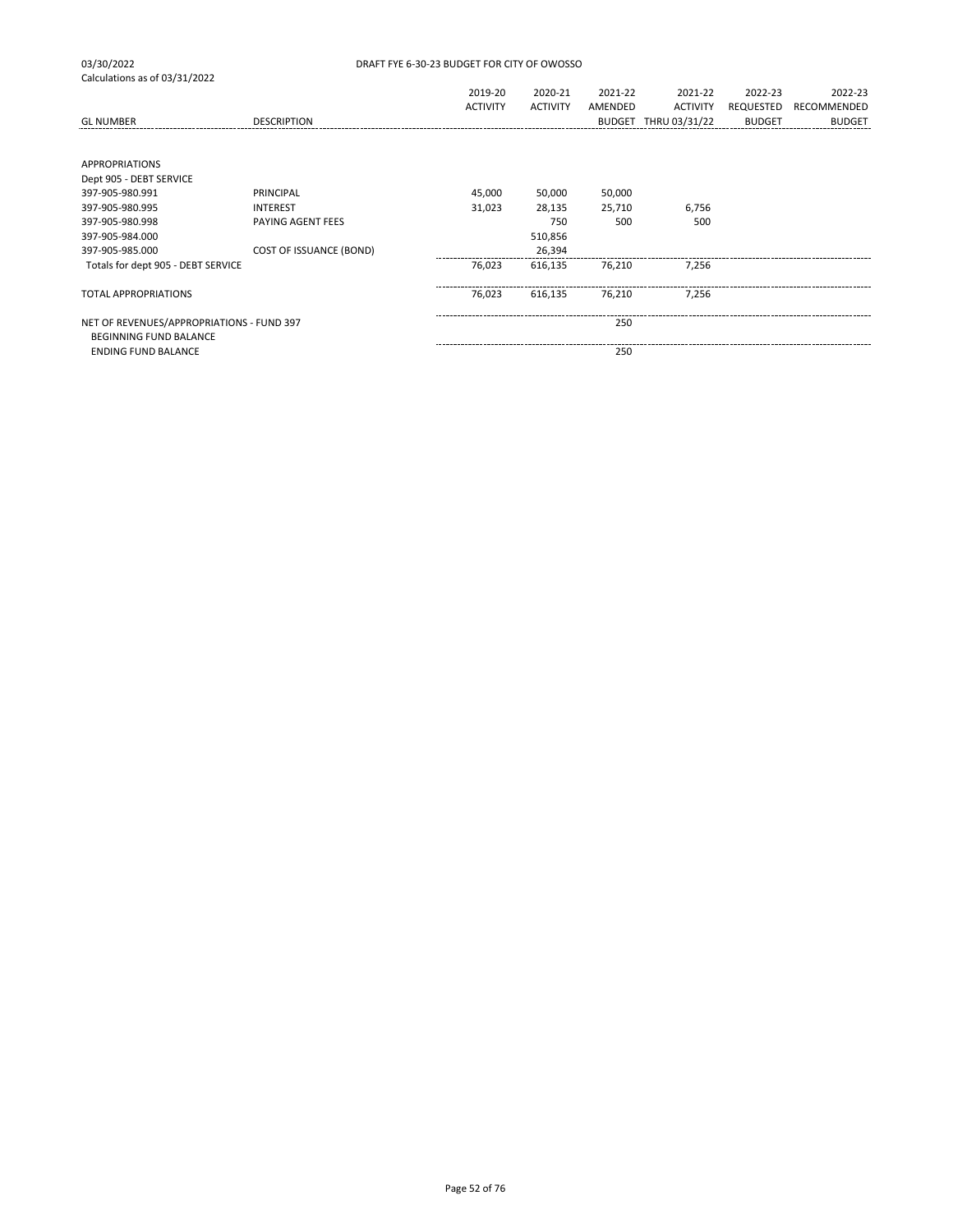| 03/30/2022                      | DRAFT FYE 6-30-23 BUDGET FOR CITY OF OWOSSO |                 |                 |         |                      |               |               |
|---------------------------------|---------------------------------------------|-----------------|-----------------|---------|----------------------|---------------|---------------|
| Calculations as of 03/31/2022   |                                             |                 |                 |         |                      |               |               |
|                                 |                                             | 2019-20         | 2020-21         | 2021-22 | 2021-22              | 2022-23       | 2022-23       |
|                                 |                                             | <b>ACTIVITY</b> | <b>ACTIVITY</b> | AMENDED | <b>ACTIVITY</b>      | REQUESTED     | RECOMMENDED   |
| <b>GL NUMBER</b>                | <b>DESCRIPTION</b>                          |                 |                 |         | BUDGET THRU 03/31/22 | <b>BUDGET</b> | <b>BUDGET</b> |
| Fund 401 - CAPITAL PROJECT FUND |                                             |                 |                 |         |                      |               |               |
| <b>ESTIMATED REVENUES</b>       |                                             |                 |                 |         |                      |               |               |
| Dept 000 - REVENUE              |                                             |                 |                 |         |                      |               |               |
| 401-000-671.687                 | <b>INSURANCE REFUNDS</b>                    | 84.056          |                 |         |                      |               |               |
| 401-000-695.699                 | APPROPRIATION OF FUND BALANCE               |                 |                 | 122,350 |                      |               |               |
| 401-000-699.101                 | TRANFERS IN - GENERAL FUND                  | 291,989         | 103,093         | 698,103 | 354,051              |               |               |
| Totals for dept 000 - REVENUE   |                                             | 376,045         | 103,093         | 820,453 | 354,051              |               |               |
| <b>TOTAL ESTIMATED REVENUES</b> |                                             | 376.045         | 103.093         | 820.453 | 354,051              |               |               |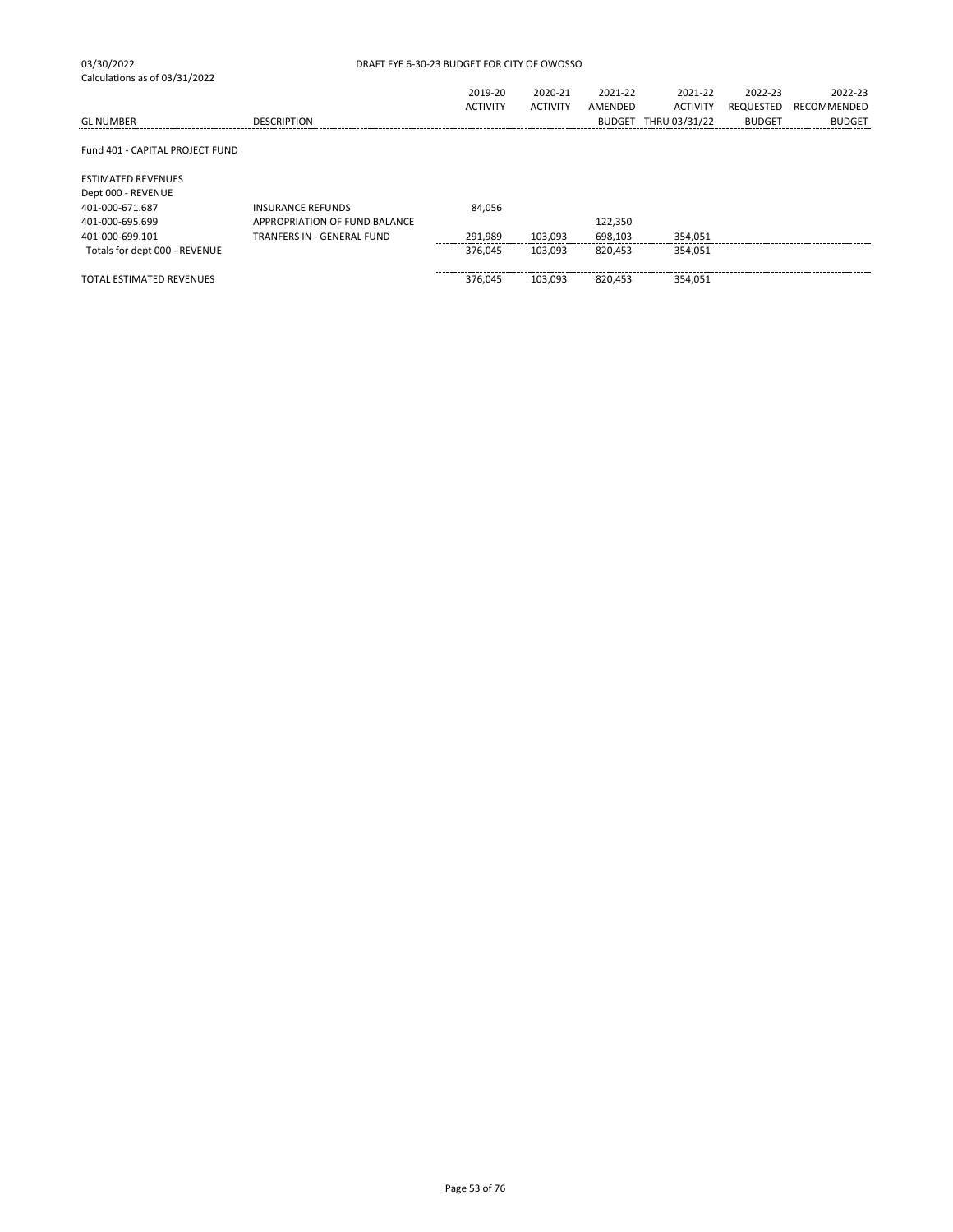|                                           |                              | 2019-20         | 2020-21         | 2021-22       | 2021-22         | 2022-23       | 2022-23       |
|-------------------------------------------|------------------------------|-----------------|-----------------|---------------|-----------------|---------------|---------------|
|                                           |                              | <b>ACTIVITY</b> | <b>ACTIVITY</b> | AMENDED       | <b>ACTIVITY</b> | REQUESTED     | RECOMMENDED   |
| <b>GL NUMBER</b>                          | <b>DESCRIPTION</b>           |                 |                 | <b>BUDGET</b> | THRU 03/31/22   | <b>BUDGET</b> | <b>BUDGET</b> |
|                                           |                              |                 |                 |               |                 |               |               |
|                                           |                              |                 |                 |               |                 |               |               |
| <b>APPROPRIATIONS</b>                     |                              |                 |                 |               |                 |               |               |
| Dept 000 - REVENUE                        |                              |                 |                 |               |                 |               |               |
| 401-000-974.100                           | <b>LAND IMPROVEMENTS</b>     |                 |                 | 84,301        |                 |               |               |
| 401-000-975.000                           | <b>BUILDING IMPROVEMENTS</b> | 21,513          | 10,427          | 350,000       | 7,623           |               |               |
| 401-000-975.000-WALL000000                | <b>BUILDING IMPROVEMENTS</b> |                 | 8,892           |               | 315,082         |               |               |
| 401-000-980.000                           | <b>EQUIPMENT</b>             | 16,222          | 47,983          | 89,319        |                 |               |               |
| 401-000-980.100                           | <b>COMPUTERS</b>             | 82,731          | 9,812           | 96,415        | 8,862           |               |               |
| 401-000-981.000                           | <b>VEHICLES</b>              | 141,266         | 54,112          | 207,438       | 80,724          |               |               |
| Totals for dept 000 - REVENUE             |                              | 261,732         | 131,226         | 827,473       | 412,291         |               |               |
| <b>TOTAL APPROPRIATIONS</b>               |                              |                 |                 | 827.473       | 412.291         |               |               |
|                                           |                              | 261,732         | 131,226         |               |                 |               |               |
| NET OF REVENUES/APPROPRIATIONS - FUND 401 |                              | 114,313         | (28, 133)       | (7,020)       | (58, 240)       |               |               |
| <b>BEGINNING FUND BALANCE</b>             |                              | 66,739          | 181,053         | 152,919       | 152,919         | 94,679        | 94,679        |
| <b>ENDING FUND BALANCE</b>                |                              | 181,052         | 152,920         | 145,899       | 94,679          | 94,679        | 94,679        |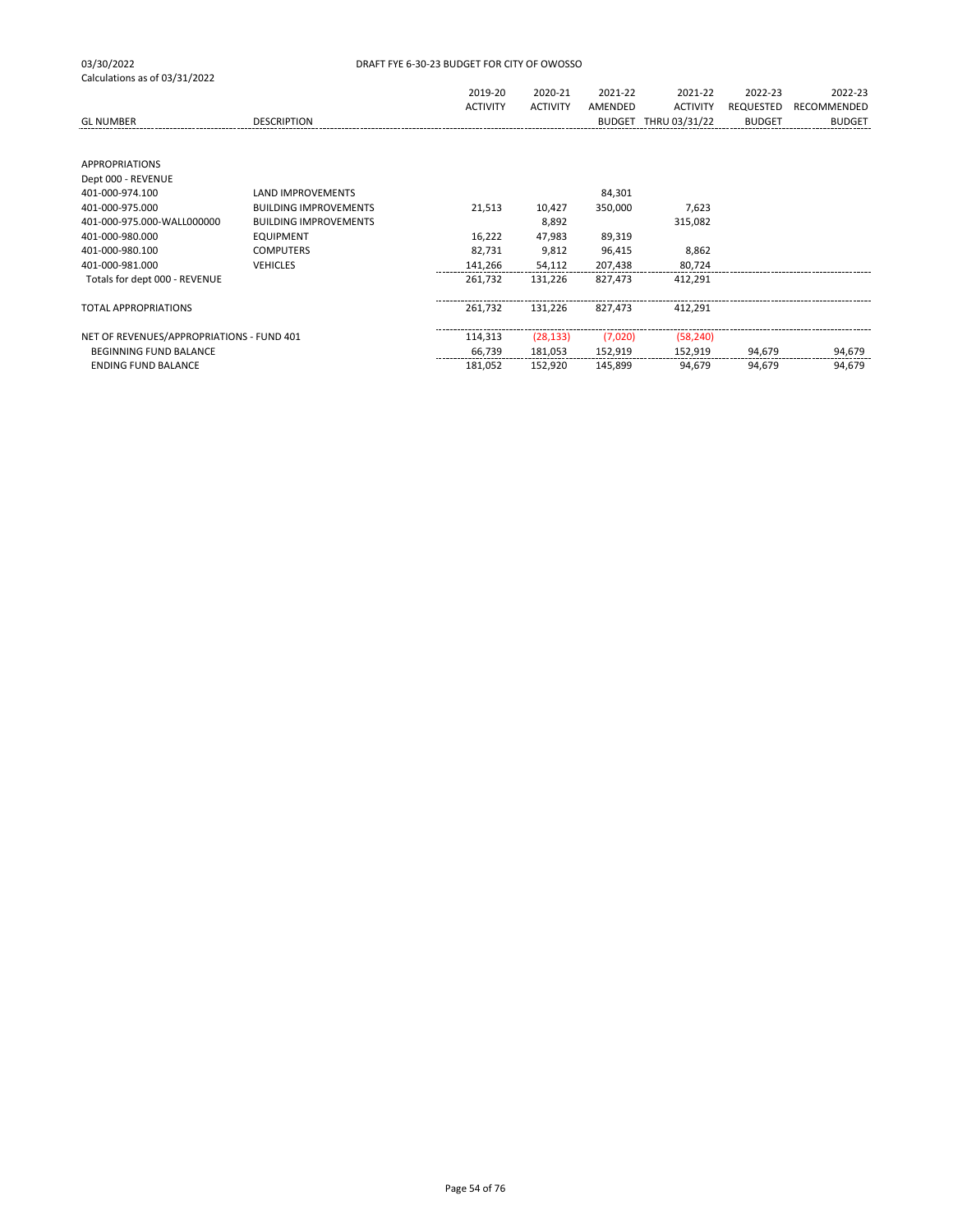| 03/30/2022                                 | DRAFT FYE 6-30-23 BUDGET FOR CITY OF OWOSSO |                 |                 |               |                 |               |               |
|--------------------------------------------|---------------------------------------------|-----------------|-----------------|---------------|-----------------|---------------|---------------|
| Calculations as of 03/31/2022              |                                             |                 |                 |               |                 |               |               |
|                                            |                                             | 2019-20         | 2020-21         | 2021-22       | 2021-22         | 2022-23       | 2022-23       |
|                                            |                                             | <b>ACTIVITY</b> | <b>ACTIVITY</b> | AMENDED       | <b>ACTIVITY</b> | REQUESTED     | RECOMMENDED   |
| <b>GL NUMBER</b>                           | <b>DESCRIPTION</b>                          |                 |                 | <b>BUDGET</b> | THRU 03/31/22   | <b>BUDGET</b> | <b>BUDGET</b> |
| Fund 411 - CAPITAL PROJECTS-STREET PROGRAM |                                             |                 |                 |               |                 |               |               |
| <b>ESTIMATED REVENUES</b>                  |                                             |                 |                 |               |                 |               |               |
| Dept 000 - REVENUE                         |                                             |                 |                 |               |                 |               |               |
| 411-000-664.664                            | <b>INTEREST INCOME</b>                      | 35.132          | 1.747           | 140           | 139             |               |               |
| 411-000-695.699                            | APPROPRIATION OF FUND BALANCE               |                 |                 | 1,173,843     |                 |               |               |
| Totals for dept 000 - REVENUE              |                                             | 35,132          | 1,747           | 1,173,983     | 139             |               |               |
| <b>TOTAL ESTIMATED REVENUES</b>            |                                             | 35,132          | 1,747           | 1,173,983     | 139             |               |               |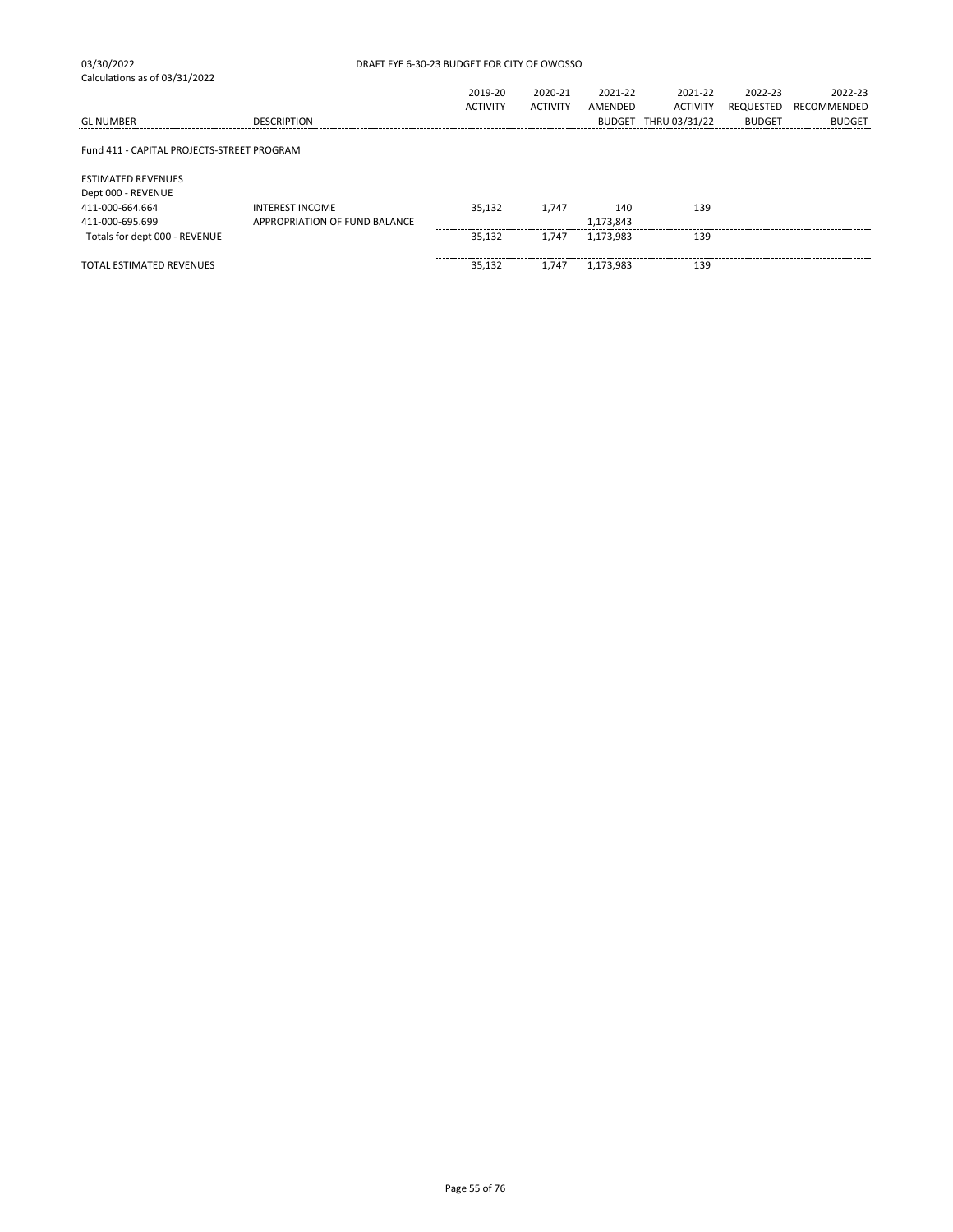| 03/30/2022                                | DRAFT FYE 6-30-23 BUDGET FOR CITY OF OWOSSO |                 |                 |           |                      |               |               |
|-------------------------------------------|---------------------------------------------|-----------------|-----------------|-----------|----------------------|---------------|---------------|
| Calculations as of 03/31/2022             |                                             |                 |                 |           |                      |               |               |
|                                           |                                             | 2019-20         | 2020-21         | 2021-22   | 2021-22              | 2022-23       | 2022-23       |
|                                           |                                             | <b>ACTIVITY</b> | <b>ACTIVITY</b> | AMENDED   | <b>ACTIVITY</b>      | REQUESTED     | RECOMMENDED   |
| <b>GL NUMBER</b>                          | <b>DESCRIPTION</b>                          |                 |                 |           | BUDGET THRU 03/31/22 | <b>BUDGET</b> | <b>BUDGET</b> |
| <b>APPROPRIATIONS</b>                     |                                             |                 |                 |           |                      |               |               |
| Dept 270 - ADMINISTRATIVE                 |                                             |                 |                 |           |                      |               |               |
| 411-270-801.000                           | PROFESSIONAL SERVICES: ADMINISTRATI         | 1,051           | 1,145           |           |                      |               |               |
| Totals for dept 270 - ADMINISTRATIVE      |                                             | 1,051           | 1,145           |           |                      |               |               |
| Dept 966 - TRANSFERS OUT                  |                                             |                 |                 |           |                      |               |               |
| 411-966-999.202                           | <b>TRANSFER TO MAJOR STREET</b>             | 1,147,710       | 500,000         | 668,993   | 668,993              |               |               |
| 411-966-999.203                           | TRANSFER TO LOCAL STREET                    | 1,800,000       | 500,000         | 504,990   | 504,990              |               |               |
| Totals for dept 966 - TRANSFERS OUT       |                                             | 2,947,710       | 1,000,000       | 1.173.983 | 1,173,983            |               |               |
| <b>TOTAL APPROPRIATIONS</b>               |                                             | 2,948,761       | 1,001,145       | 1,173,983 | 1,173,983            |               |               |
| NET OF REVENUES/APPROPRIATIONS - FUND 411 |                                             | (2,913,629)     | (999, 398)      |           | (1, 173, 844)        |               |               |
| <b>BEGINNING FUND BALANCE</b>             |                                             | 5,086,870       | 2,173,241       | 1,173,843 | 1,173,843            | (1)           | (1)           |
| <b>ENDING FUND BALANCE</b>                |                                             | 2,173,241       | 1,173,843       | 1,173,843 | (1)                  | (1)           | (1)           |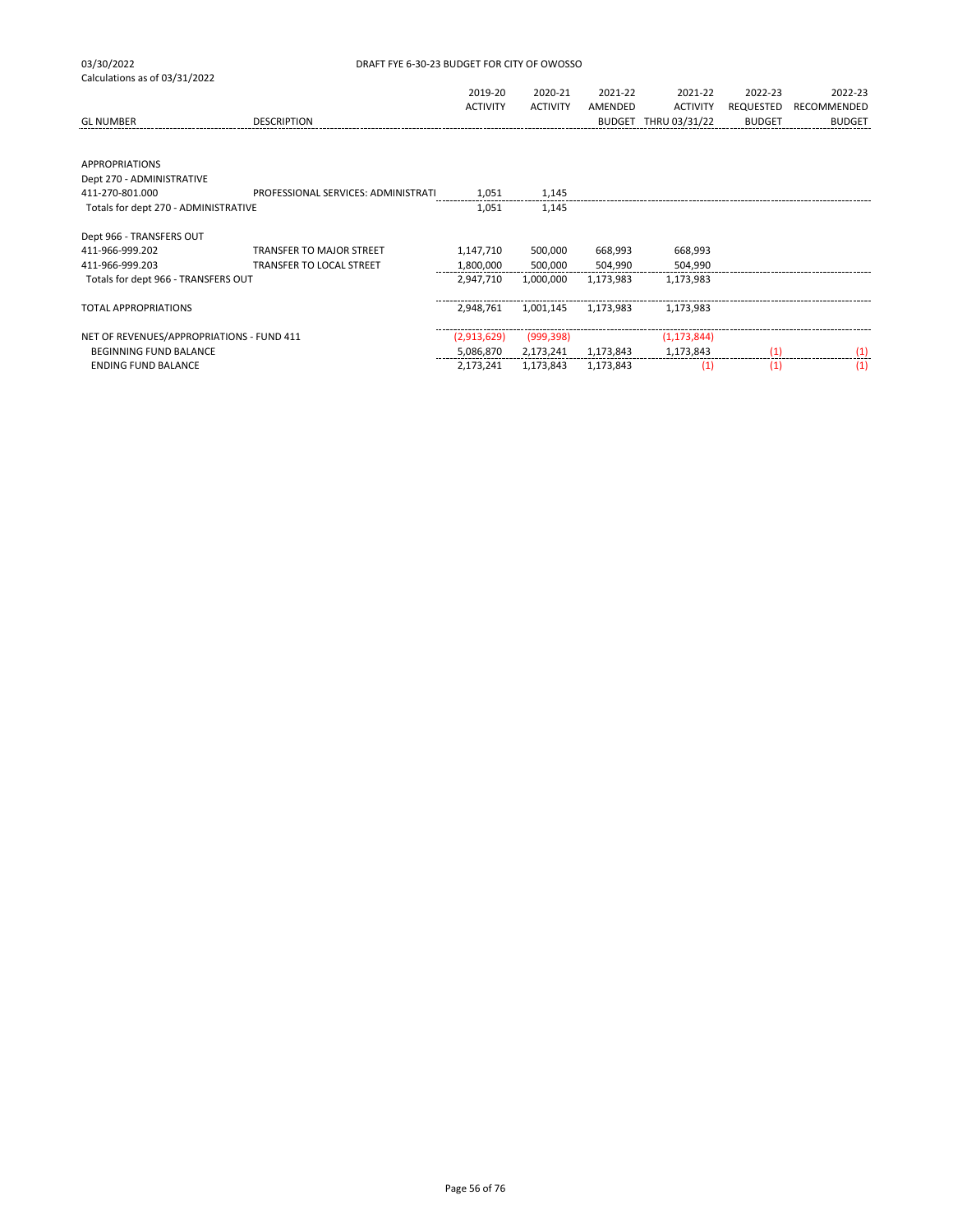| 03/30/2022                                |                               | DRAFT FYE 6-30-23 BUDGET FOR CITY OF OWOSSO |                 |         |                 |               |               |
|-------------------------------------------|-------------------------------|---------------------------------------------|-----------------|---------|-----------------|---------------|---------------|
| Calculations as of 03/31/2022             |                               |                                             |                 |         |                 |               |               |
|                                           |                               | 2019-20                                     | 2020-21         | 2021-22 | 2021-22         | 2022-23       | 2022-23       |
|                                           |                               | <b>ACTIVITY</b>                             | <b>ACTIVITY</b> | AMENDED | <b>ACTIVITY</b> | REQUESTED     | RECOMMENDED   |
| <b>GL NUMBER</b>                          | <b>DESCRIPTION</b>            |                                             |                 | BUDGET  | THRU 03/31/22   | <b>BUDGET</b> | <b>BUDGET</b> |
|                                           |                               |                                             |                 |         |                 |               |               |
| Fund 466 - CAPITAL PROJECTS-BUILDING AUTH |                               |                                             |                 |         |                 |               |               |
|                                           |                               |                                             |                 |         |                 |               |               |
| <b>ESTIMATED REVENUES</b>                 |                               |                                             |                 |         |                 |               |               |
| Dept 000 - REVENUE                        |                               |                                             |                 |         |                 |               |               |
| 466-000-664.664                           | <b>INTEREST INCOME</b>        | 307                                         | (6)             |         |                 |               |               |
| 466-000-695.699                           | APPROPRIATION OF FUND BALANCE |                                             |                 |         |                 |               | 18,500        |
| Totals for dept 000 - REVENUE             |                               | 307                                         | (6)             |         |                 |               | 18,500        |
| <b>TOTAL ESTIMATED REVENUES</b>           |                               | 307                                         | (6)             |         |                 |               | 18,500        |
|                                           |                               |                                             |                 |         |                 |               |               |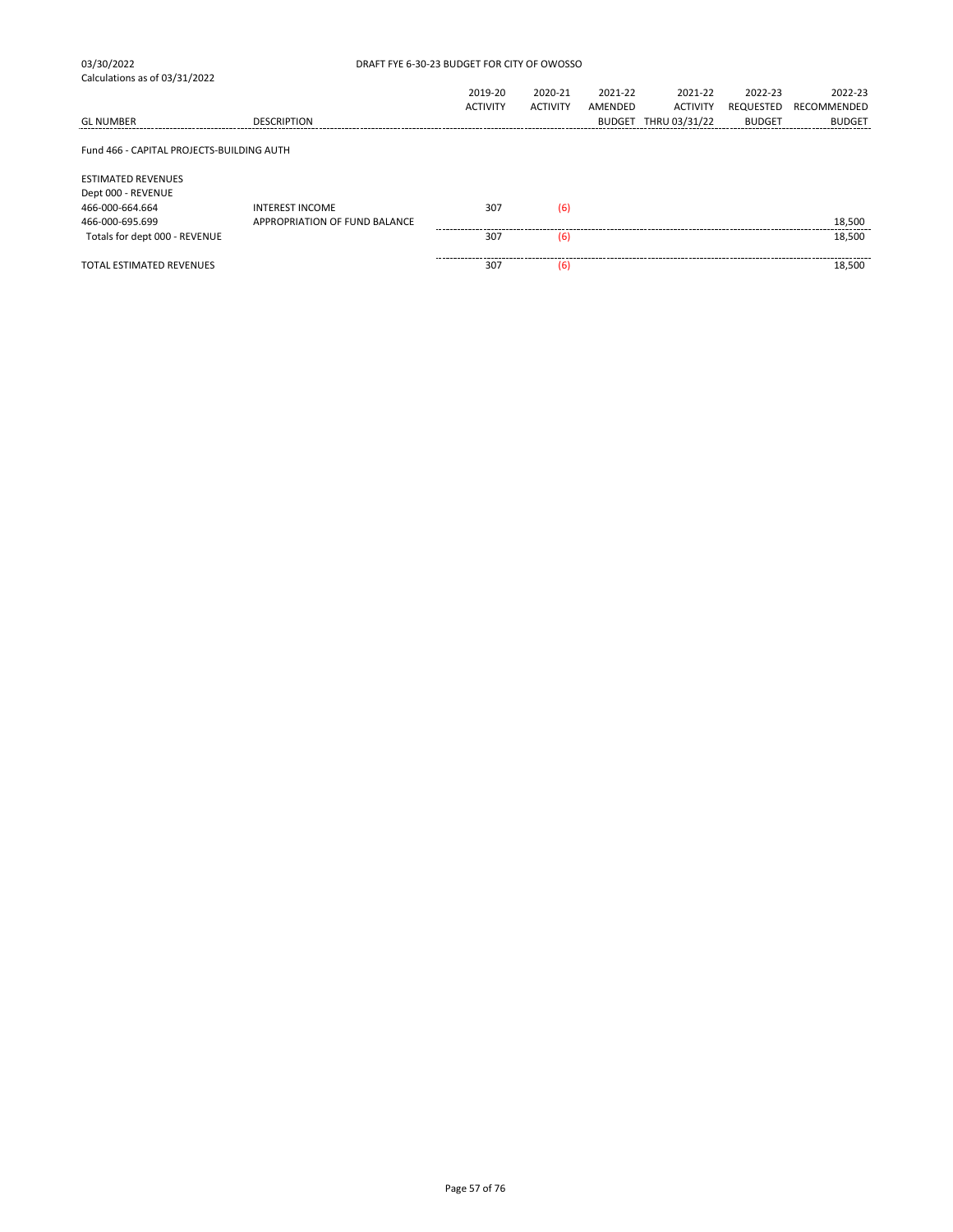| 03/30/2022                                         | DRAFT FYE 6-30-23 BUDGET FOR CITY OF OWOSSO                     |                 |                 |         |                      |                  |               |  |
|----------------------------------------------------|-----------------------------------------------------------------|-----------------|-----------------|---------|----------------------|------------------|---------------|--|
| Calculations as of 03/31/2022                      |                                                                 |                 |                 |         |                      |                  |               |  |
|                                                    |                                                                 | 2019-20         | 2020-21         | 2021-22 | 2021-22              | 2022-23          | 2022-23       |  |
|                                                    |                                                                 | <b>ACTIVITY</b> | <b>ACTIVITY</b> | AMENDED | <b>ACTIVITY</b>      | <b>REQUESTED</b> | RECOMMENDED   |  |
| <b>GL NUMBER</b>                                   | <b>DESCRIPTION</b>                                              |                 |                 |         | BUDGET THRU 03/31/22 | <b>BUDGET</b>    | <b>BUDGET</b> |  |
| <b>APPROPRIATIONS</b><br>Dept 901 - CAPITAL OUTLAY |                                                                 |                 |                 |         |                      |                  |               |  |
| 466-901-974.000 **                                 | <b>SYSTEM IMPROVEMENTS</b>                                      |                 |                 |         |                      |                  | 18,500        |  |
| Totals for dept 901 - CAPITAL OUTLAY               |                                                                 |                 |                 |         |                      |                  | 18,500        |  |
| <b>TOTAL APPROPRIATIONS</b>                        |                                                                 |                 |                 |         |                      |                  | 18,500        |  |
| NET OF REVENUES/APPROPRIATIONS - FUND 466          |                                                                 | 307             | (6)             |         |                      |                  |               |  |
| <b>BEGINNING FUND BALANCE</b>                      |                                                                 | 36,307          | 36,614          | 36,608  | 36,608               | 36,608           | 36,608        |  |
| <b>ENDING FUND BALANCE</b>                         |                                                                 | 36,614          | 36,608          | 36,608  | 36,608               | 36.608           | 36,608        |  |
| DEPARTMENT 901 CAPITAL OUTLAY                      |                                                                 |                 |                 |         |                      |                  |               |  |
| 974.000                                            | <b>SYSTEM IMPROVEMENTS</b>                                      |                 |                 |         |                      |                  |               |  |
|                                                    | <b>FOOTNOTE AMOUNTS:</b><br>FIRE SUPPRESSION SYSTEM FOR IT ROOM |                 |                 |         |                      |                  | 18,500        |  |
|                                                    | DEPT. '901' TOTAL                                               |                 |                 |         |                      |                  | 18,500        |  |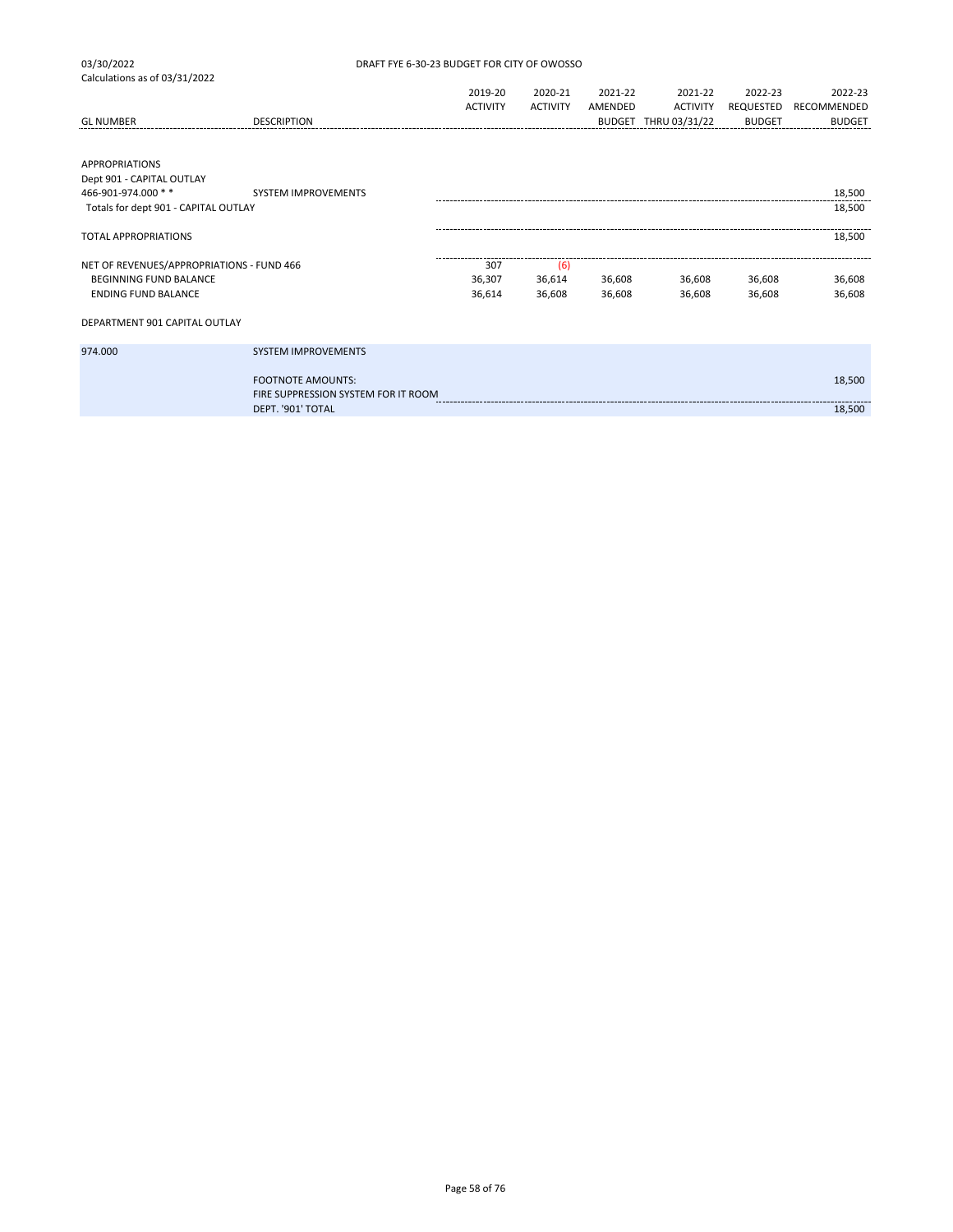| 03/30/2022                       | DRAFT FYE 6-30-23 BUDGET FOR CITY OF OWOSSO |                 |                 |               |                 |               |               |  |  |  |
|----------------------------------|---------------------------------------------|-----------------|-----------------|---------------|-----------------|---------------|---------------|--|--|--|
| Calculations as of 03/31/2022    |                                             |                 |                 |               |                 |               |               |  |  |  |
|                                  |                                             | 2019-20         | 2020-21         | 2021-22       | 2021-22         | 2022-23       | 2022-23       |  |  |  |
|                                  |                                             | <b>ACTIVITY</b> | <b>ACTIVITY</b> | AMENDED       | <b>ACTIVITY</b> | REQUESTED     | RECOMMENDED   |  |  |  |
| <b>GL NUMBER</b>                 | <b>DESCRIPTION</b>                          |                 |                 | <b>BUDGET</b> | THRU 03/31/22   | <b>BUDGET</b> | <b>BUDGET</b> |  |  |  |
| Fund 494 - CAPITAL PROJECTS FUND |                                             |                 |                 |               |                 |               |               |  |  |  |
| <b>ESTIMATED REVENUES</b>        |                                             |                 |                 |               |                 |               |               |  |  |  |
| Dept 000 - REVENUE               |                                             |                 |                 |               |                 |               |               |  |  |  |
| 494-000-529.530                  | <b>INFRASTRUCTURE</b>                       |                 |                 | 34,665        | 34,665          |               |               |  |  |  |
| 494-000-664.664                  | <b>INTEREST INCOME</b>                      | 304             | (6)             |               |                 |               |               |  |  |  |
| 494-000-695.699                  | APPROPRIATION OF FUND BALANCE               |                 |                 | 2.495         |                 |               |               |  |  |  |
| Totals for dept 000 - REVENUE    |                                             | 304             | (6)             | 37,160        | 34.665          |               |               |  |  |  |
| <b>TOTAL ESTIMATED REVENUES</b>  |                                             | 304             | (6)             | 37,160        | 34,665          |               |               |  |  |  |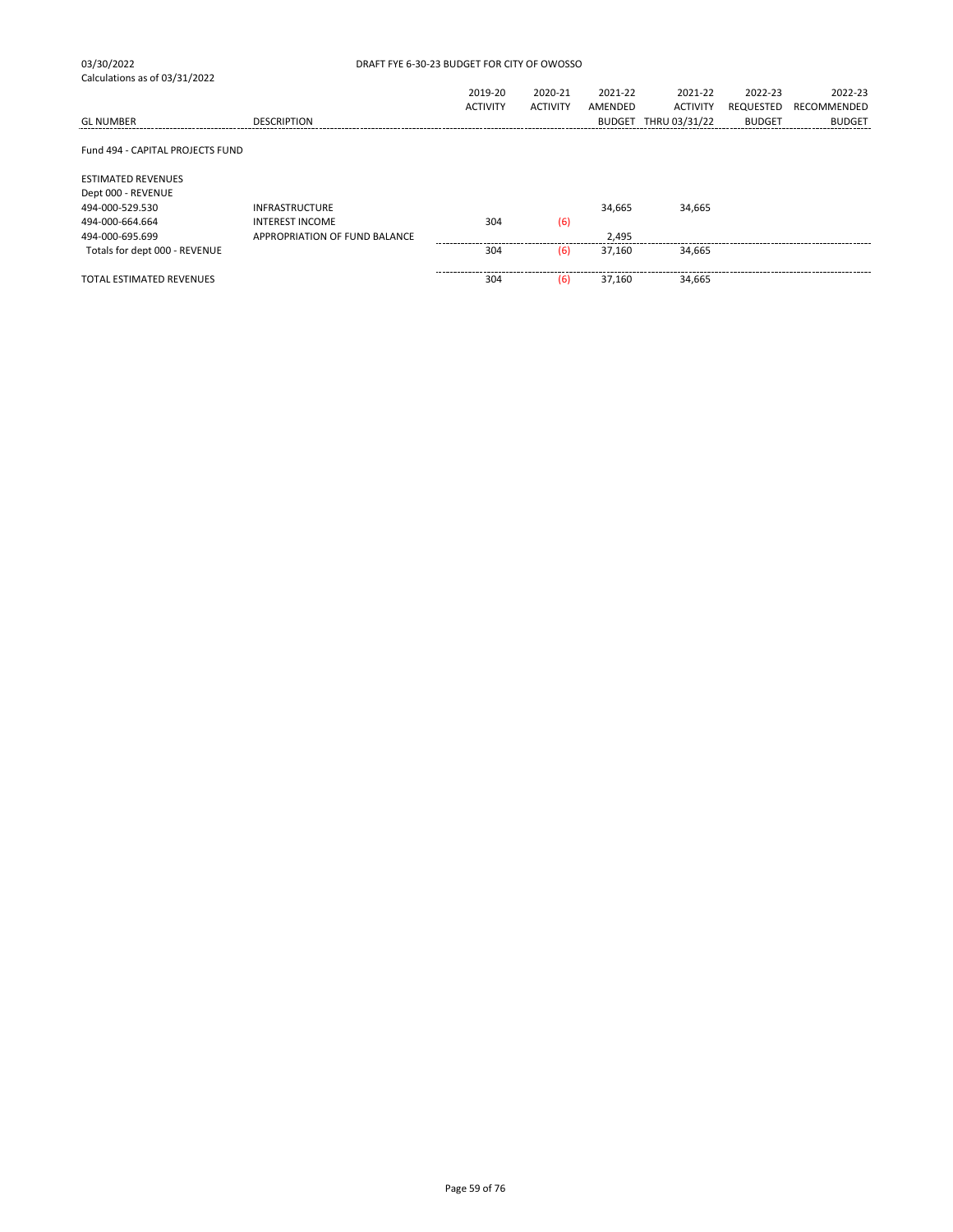| 03/30/2022                                         | DRAFT FYE 6-30-23 BUDGET FOR CITY OF OWOSSO |  |                 |                 |               |                 |               |               |  |
|----------------------------------------------------|---------------------------------------------|--|-----------------|-----------------|---------------|-----------------|---------------|---------------|--|
| Calculations as of 03/31/2022                      |                                             |  |                 |                 |               |                 |               |               |  |
|                                                    |                                             |  | 2019-20         | 2020-21         | 2021-22       | 2021-22         | 2022-23       | 2022-23       |  |
|                                                    |                                             |  | <b>ACTIVITY</b> | <b>ACTIVITY</b> | AMENDED       | <b>ACTIVITY</b> | REQUESTED     | RECOMMENDED   |  |
| <b>GL NUMBER</b>                                   | <b>DESCRIPTION</b>                          |  |                 |                 | <b>BUDGET</b> | THRU 03/31/22   | <b>BUDGET</b> | <b>BUDGET</b> |  |
|                                                    |                                             |  |                 |                 |               |                 |               |               |  |
| <b>APPROPRIATIONS</b><br>Dept 270 - ADMINISTRATIVE |                                             |  |                 |                 |               |                 |               |               |  |
| 494-270-834.000                                    | <b>MAINTENANCE</b>                          |  |                 |                 | 37,160        | 37,160          |               |               |  |
| Totals for dept 270 - ADMINISTRATIVE               |                                             |  |                 |                 | 37.160        | 37,160          |               |               |  |
| <b>TOTAL APPROPRIATIONS</b>                        |                                             |  |                 |                 | 37.160        | 37.160          |               |               |  |
| NET OF REVENUES/APPROPRIATIONS - FUND 494          |                                             |  | 304             | (6)             |               | (2, 495)        |               |               |  |
| <b>BEGINNING FUND BALANCE</b>                      |                                             |  | 35,992          | 36,297          | 36,291        | 36,291          | 33,796        | 33,796        |  |
| <b>ENDING FUND BALANCE</b>                         |                                             |  | 36,296          | 36.291          | 36,291        | 33.796          | 33,796        | 33,796        |  |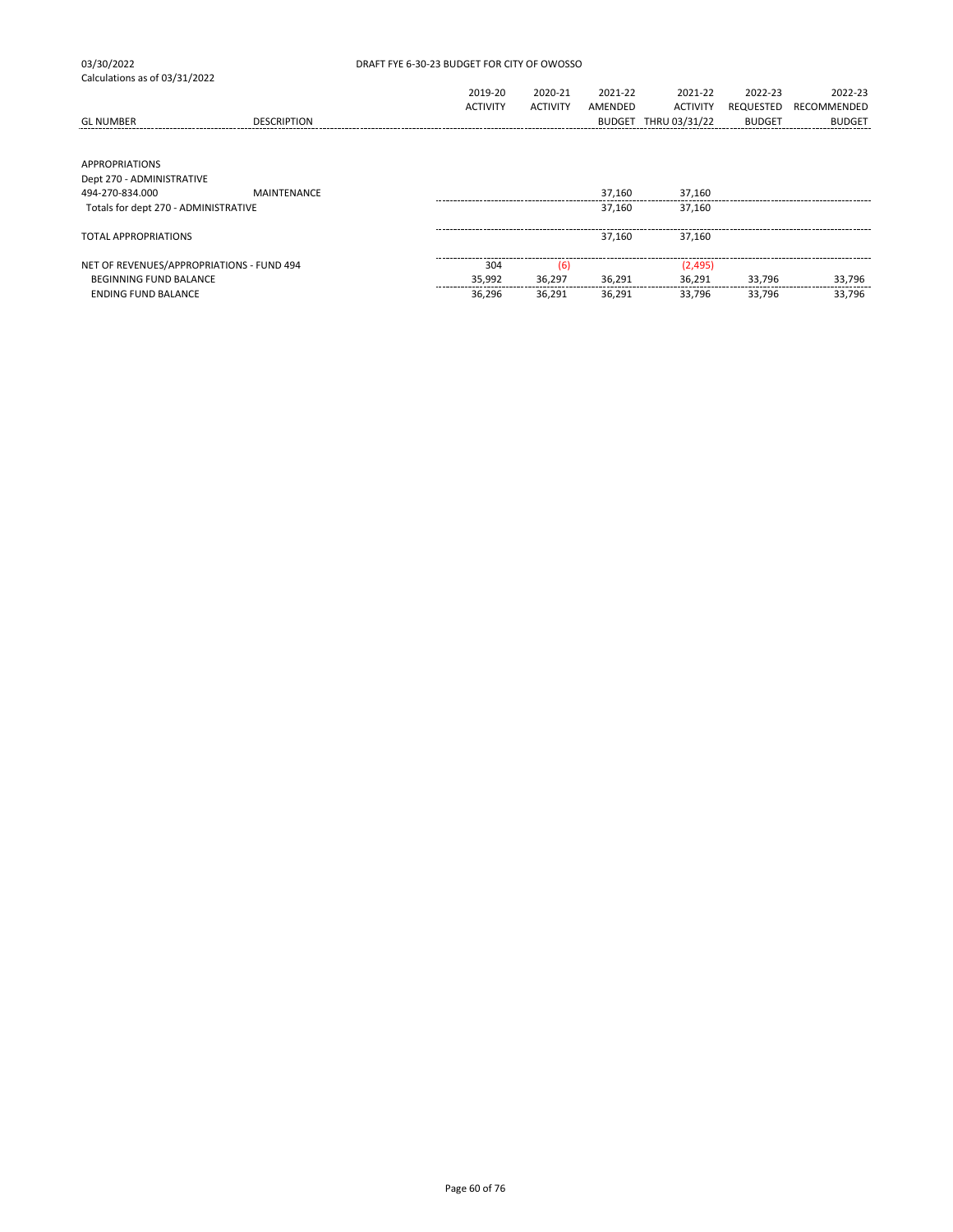|                                           | 2019-20         | 2020-21         | 2021-22       | 2021-22                                     | 2022-23          | 2022-23       |
|-------------------------------------------|-----------------|-----------------|---------------|---------------------------------------------|------------------|---------------|
|                                           | <b>ACTIVITY</b> | <b>ACTIVITY</b> | AMENDED       | <b>ACTIVITY</b>                             | <b>REQUESTED</b> | RECOMMENDED   |
| <b>DESCRIPTION</b>                        |                 |                 | <b>BUDGET</b> | THRU 03/31/22                               | <b>BUDGET</b>    | <b>BUDGET</b> |
|                                           |                 |                 |               |                                             |                  |               |
|                                           |                 |                 |               |                                             |                  |               |
|                                           |                 |                 |               |                                             |                  |               |
|                                           |                 |                 |               |                                             |                  |               |
| <b>GENERAL PROPERTY TAX</b>               | 83,117          | 85,936          | 37,527        | 39,804                                      | 41,528           | 41,528        |
| <b>LOCAL COMMUNITY STABILIZATION SHAI</b> | 2,606           | 3,743           |               | 1,762                                       |                  |               |
| <b>INTEREST INCOME</b>                    | 120             | (17)            |               |                                             |                  |               |
| APPROPRIATION OF FUND BALANCE             |                 |                 | 32,068        |                                             |                  | 35,627        |
|                                           | 85,843          | 89,662          | 69,595        | 41.566                                      | 41.528           | 77,155        |
|                                           | 85,843          | 89,662          | 69,595        | 41.566                                      | 41,528           | 77,155        |
|                                           |                 |                 |               | DRAFT FYE 6-30-23 BUDGET FOR CITY OF OWOSSO |                  |               |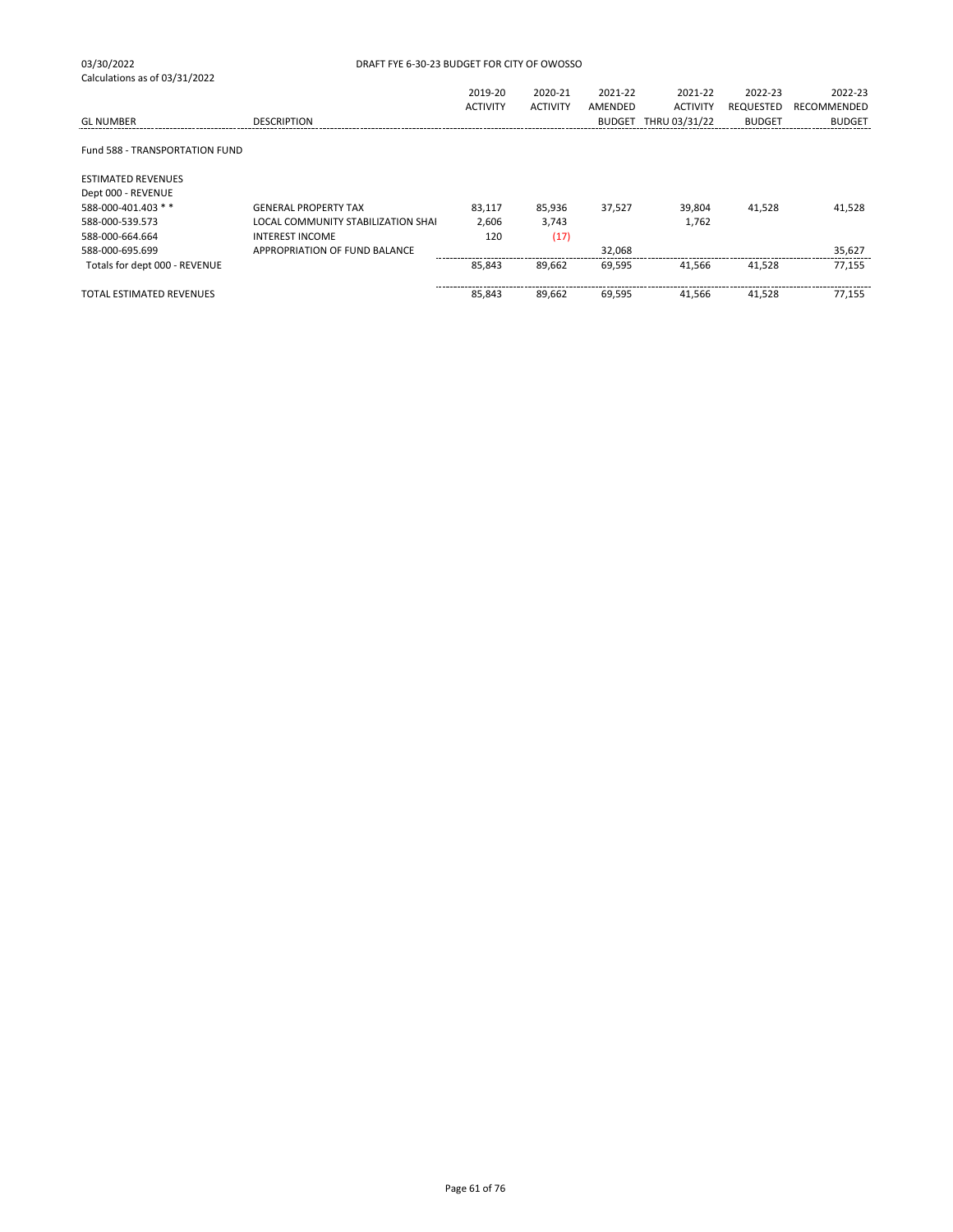| 03/30/2022                                | DRAFT FYE 6-30-23 BUDGET FOR CITY OF OWOSSO |                 |                 |               |                 |               |               |  |
|-------------------------------------------|---------------------------------------------|-----------------|-----------------|---------------|-----------------|---------------|---------------|--|
| Calculations as of 03/31/2022             |                                             |                 |                 |               |                 |               |               |  |
|                                           |                                             | 2019-20         | 2020-21         | 2021-22       | 2021-22         | 2022-23       | 2022-23       |  |
|                                           |                                             | <b>ACTIVITY</b> | <b>ACTIVITY</b> | AMENDED       | <b>ACTIVITY</b> | REQUESTED     | RECOMMENDED   |  |
| <b>GL NUMBER</b>                          | <b>DESCRIPTION</b>                          |                 |                 | <b>BUDGET</b> | THRU 03/31/22   | <b>BUDGET</b> | <b>BUDGET</b> |  |
|                                           |                                             |                 |                 |               |                 |               |               |  |
|                                           |                                             |                 |                 |               |                 |               |               |  |
| <b>APPROPRIATIONS</b>                     |                                             |                 |                 |               |                 |               |               |  |
| Dept 200 - GEN SERVICES                   |                                             |                 |                 |               |                 |               |               |  |
| 588-200-818.000 **                        | <b>CONTRACTUAL SERVICES</b>                 | 62,939          | 64,048          | 69,595        | 69,595          | 76,555        | 76,555        |  |
| 588-200-818.500                           | <b>AUDIT</b>                                |                 |                 |               | 640             | 600           | 600           |  |
| Totals for dept 200 - GEN SERVICES        |                                             | 62,939          | 64.048          | 69,595        | 70.235          | 77,155        | 77,155        |  |
|                                           |                                             |                 |                 |               |                 |               |               |  |
| <b>TOTAL APPROPRIATIONS</b>               |                                             | 62,939          | 64.048          | 69,595        | 70.235          | 77,155        | 77,155        |  |
|                                           |                                             |                 |                 |               |                 |               |               |  |
| NET OF REVENUES/APPROPRIATIONS - FUND 588 |                                             | 22,904          | 25,614          |               | (28, 669)       | (35, 627)     |               |  |
| <b>BEGINNING FUND BALANCE</b>             |                                             | 58,619          | 81,523          | 107,137       | 107,137         | 78,468        | 78,468        |  |
| <b>ENDING FUND BALANCE</b>                |                                             | 81,523          | 107,137         | 107,137       | 78.468          | 42,841        | 78,468        |  |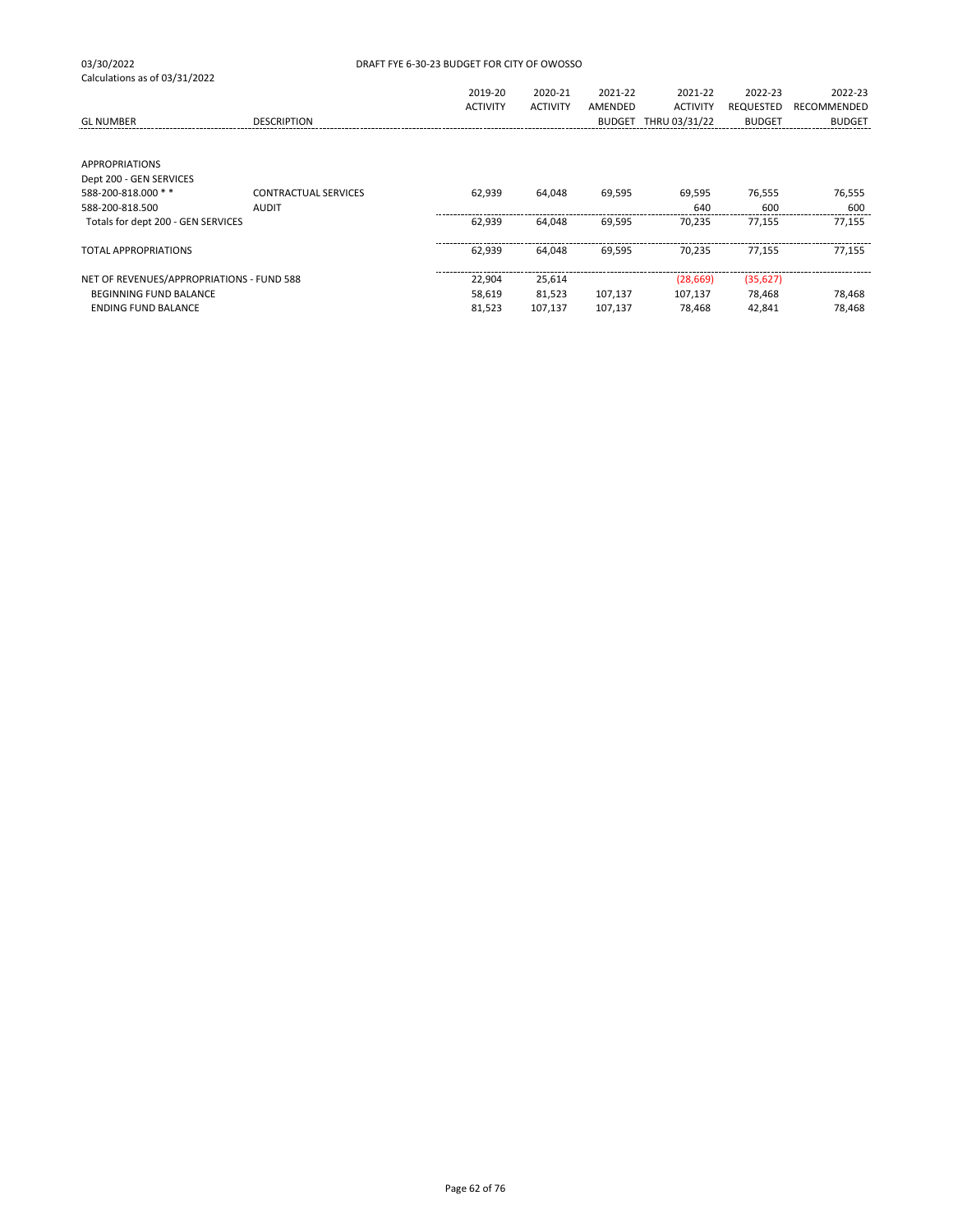| 03/30/2022<br>Calculations as of 03/31/2022 | DRAFT FYE 6-30-23 BUDGET FOR CITY OF OWOSSO |                 |                 |               |                 |               |               |  |  |
|---------------------------------------------|---------------------------------------------|-----------------|-----------------|---------------|-----------------|---------------|---------------|--|--|
|                                             |                                             | 2019-20         | 2020-21         | 2021-22       | 2021-22         | 2022-23       | 2022-23       |  |  |
|                                             |                                             | <b>ACTIVITY</b> | <b>ACTIVITY</b> | AMENDED       | <b>ACTIVITY</b> | REQUESTED     | RECOMMENDED   |  |  |
| <b>GL NUMBER</b>                            | <b>DESCRIPTION</b>                          |                 |                 | <b>BUDGET</b> | THRU 03/31/22   | <b>BUDGET</b> | <b>BUDGET</b> |  |  |
| Fund 590 - SEWER FUND                       |                                             |                 |                 |               |                 |               |               |  |  |
| <b>ESTIMATED REVENUES</b>                   |                                             |                 |                 |               |                 |               |               |  |  |
| Dept 000 - REVENUE                          |                                             |                 |                 |               |                 |               |               |  |  |
| 590-000-401.446 **                          | PENALTIES - LATE CHARGES                    | 26,048          | 24,026          | 28,000        | 29,821          | 27,430        | 27,430        |  |  |
| 590-000-450.477                             | SWR:PERMITS/INSPECTION FEE                  | 415             | 690             | 500           | 585             |               |               |  |  |
| 590-000-600.601 **                          | <b>METERED SALES</b>                        | 1,937,983       | 2,112,064       | 2,052,000     | 1,132,616       | 2,743,024     | 2,743,024     |  |  |
| 590-000-664.664                             | <b>INTEREST INCOME</b>                      | 31,739          | 818             | 1,000         | 490             | 1,000         | 1,000         |  |  |
| 590-000-671.673                             | SALE OF FIXED ASSETS                        | 4,941           |                 |               |                 |               |               |  |  |
| 590-000-671.694                             | <b>MISCELLANEOUS</b>                        | 20,002          | 4,030           | 1,900         | 4,923           |               |               |  |  |
| 590-000-695.101                             | <b>GENERAL FUND TRANSFER</b>                |                 | 2,233           |               |                 |               |               |  |  |
| Totals for dept 000 - REVENUE               |                                             | 2,021,128       | 2,143,861       | 2,083,400     | 1,168,435       | 2.771.454     | 2,771,454     |  |  |
| <b>TOTAL ESTIMATED REVENUES</b>             |                                             | 2,021,128       | 2,143,861       | 2,083,400     | 1,168,435       | 2,771,454     | 2,771,454     |  |  |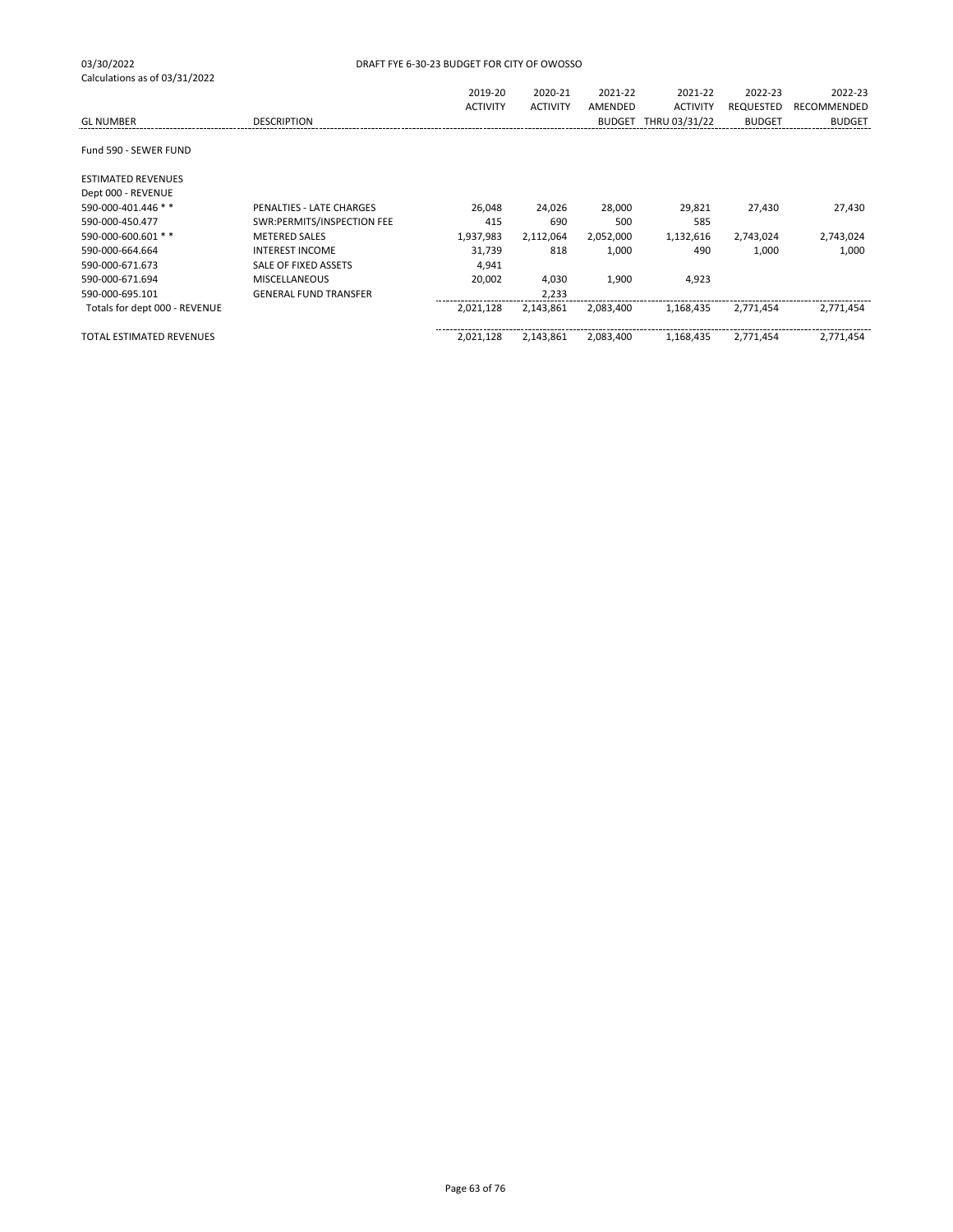| Calculations as 01 03/31/2022          |                                                     |                 |                 |           |                      |               |                 |
|----------------------------------------|-----------------------------------------------------|-----------------|-----------------|-----------|----------------------|---------------|-----------------|
|                                        |                                                     | 2019-20         | 2020-21         | 2021-22   | 2021-22              | 2022-23       | 2022-23         |
|                                        |                                                     | <b>ACTIVITY</b> | <b>ACTIVITY</b> | AMENDED   | <b>ACTIVITY</b>      | REQUESTED     | RECOMMENDED     |
| <b>GL NUMBER</b>                       | <b>DESCRIPTION</b>                                  |                 |                 |           | BUDGET THRU 03/31/22 | <b>BUDGET</b> | <b>BUDGET</b>   |
|                                        |                                                     |                 |                 |           |                      |               |                 |
|                                        |                                                     |                 |                 |           |                      |               |                 |
| <b>APPROPRIATIONS</b>                  |                                                     |                 |                 |           |                      |               |                 |
| Dept 200 - GEN SERVICES                |                                                     |                 |                 |           |                      |               |                 |
| 590-200-702.100 **                     | SALARIES                                            | 91,970          | 96,561          | 101,883   | 72,135               | 100,064       | 104,066         |
| 590-200-715.000 **                     | SOCIAL SECURITY (FICA)                              | 6,972           | 7,516           | 8,091     | 5,462                | 7,655         | 7,961           |
| 590-200-716.100 **                     | <b>HEALTH INSURANCE</b>                             | 24,082          | 28,764          | 34,101    | 17,100               | 26,069        | 26,069          |
| 590-200-716.200                        | <b>DENTAL INSURANCE</b>                             | 805             | 1,006           | 1,309     | 875                  | 1,222         | 1,222           |
| 590-200-716.300                        | <b>OPTICAL INSURANCE</b>                            | 120             | 137             | 155       | 123                  | 174           | 174             |
| 590-200-716.400                        | LIFE INSURANCE                                      | 455             | 432             | 460       | 376                  | 504           | 504             |
| 590-200-716.500                        | <b>DISABILITY INSURANCE</b>                         | 1,088           | 1,071           | 1,057     | 911                  | 1,253         | 1,253           |
| 590-200-718.200 **                     | <b>DEFINED CONTRIBUTION</b>                         | 3,635           | 3,541           | 9,075     | 6,360                | 9,006         | 9,366           |
| 590-200-719.000 **                     | <b>WORKERS' COMPENSATION</b>                        | 532             | 550             | 550       | 334                  | 541           | 563             |
| 590-200-728.000                        | <b>OPERATING SUPPLIES</b>                           | 457             | 782             | 1,000     | 185                  | 1,000         | 1,000           |
| 590-200-801.000                        | PROFESSIONAL SERVICES: ADMINISTRATI                 | 49,033          | 3,841           | 14,000    |                      |               |                 |
| 590-200-810.000                        | <b>INSURANCE &amp; BONDS</b>                        | 9,956           | 10,186          | 10,492    | 10,604               | 14,000        | 10,922          |
| 590-200-818.000                        | <b>CONTRACTUAL SERVICES</b>                         | 10,544          | 11,020          | 18,100    | 21,048               | 15,000        | 15,000          |
| 590-200-818.500                        | <b>AUDIT</b>                                        |                 |                 |           | 6,240                | 6,350         | 6,350           |
| 590-200-860.000                        | <b>EDUCATION &amp; TRAINING</b>                     | 279             | 38              | 1,000     | 349                  | 1,000         | 1,000           |
| 590-200-890.100                        | <b>DEBT SERVICE &amp; CAPITAL</b>                   |                 |                 |           |                      |               | 185,891         |
|                                        |                                                     |                 | 1,227,263       |           |                      | 185,891       |                 |
| 590-200-890.200 **                     | <b>OPERATION &amp; MAINTENANCE</b>                  | 1,149,044       |                 | 1,186,750 | 964,200              | 1,260,680     | 1,260,680       |
| 590-200-890.300 **                     | REPLACEMENT                                         | 238,884         | 348,666         | 411,110   | 304,808              | 131,884       | 131,884         |
| 590-200-899.101 **                     | <b>GF CONTRIBUTION</b>                              | 88,155          | 88,155          | 102,500   | 51,250               | 105,000       | 274,302         |
| 590-200-968.000                        | <b>DEPRECIATION EXPENSE</b>                         | 50,280          | 44,962          |           |                      |               |                 |
| Totals for dept 200 - GEN SERVICES     |                                                     | 1,726,291       | 1,874,491       | 1,901,633 | 1,462,360            | 1,867,293     | 2,038,207       |
|                                        |                                                     |                 |                 |           |                      |               |                 |
| Dept 549 - SEWER OPERATIONS            |                                                     |                 |                 |           |                      |               |                 |
| 590-549-702.200 **                     | WAGES                                               | 34,161          | 20,576          | 34,400    | 26,963               | 33,512        | 33,512          |
| 590-549-702.300                        | OVERTIME                                            | 3,134           | 4,996           | 5,000     | 1,674                | 5,000         | 5,000           |
| 590-549-702.600                        | <b>UNIFORMS</b>                                     |                 |                 |           | 700                  |               |                 |
| 590-549-703.000                        | OTHER COMPENSATION                                  | 15,150          | 12,094          | 12,000    | 8,948                |               |                 |
| 590-549-715.000                        | SOCIAL SECURITY (FICA)                              | 6,889           | 5,909           | 6,720     | 3,838                | 2,946         | 2,946           |
| 590-549-716.000                        | <b>FRINGES</b>                                      | (28, 631)       | (24, 940)       | (15,000)  | (6, 782)             |               |                 |
| 590-549-716.100                        | <b>HEALTH INSURANCE</b>                             | 17,228          | 14,278          | 18,253    | 17,181               | 35,160        | 35,160          |
| 590-549-716.200                        | <b>DENTAL INSURANCE</b>                             | 427             | 466             | 489       | 599                  | 1,274         | 1,274           |
| 590-549-716.300                        | OPTICAL INSURANCE                                   | 120             | 100             | 120       | 92                   | 179           | 179             |
| 590-549-716.400                        | LIFE INSURANCE                                      | 277             | 330             | 396       | 248                  | 396           | 396             |
| 590-549-716.500                        | <b>DISABILITY INSURANCE</b>                         | 433             | 289             | 438       |                      |               |                 |
| 590-549-717.000                        | UNEMPLOYMENT INSURANCE                              | 11              | 70              | 25        | 33                   | 94            | 94              |
| 590-549-718.000                        | RETIREMENT                                          | 101,885         |                 |           |                      |               |                 |
| 590-549-718.100                        | MUNICIPAL EMPLOYEES RETIREMENT PROGRAM              |                 | 50,582          | 27,510    | 16,934               | 19,440        | 19,440          |
| 590-549-718.200                        | <b>DEFINED CONTRIBUTION</b>                         | 1,721           | 1,099           | 3,681     | 645                  | 1,432         | 1,432           |
| 590-549-719.000                        | <b>WORKERS' COMPENSATION</b>                        | 1,012           | 1,025           | 1,225     | 567                  | 1,139         | 1,139           |
| 590-549-728.000                        | <b>OPERATING SUPPLIES</b>                           | 2,089           | 1,516           | 4,500     | 1,003                | 2,500         | 2,500           |
| 590-549-751.000                        | GAS & OIL                                           | 3,388           | 2,553           | 5,500     | 2,352                | 5,500         | 5,500           |
|                                        |                                                     |                 |                 |           |                      |               |                 |
| 590-549-818.000 **                     | CONTRACTUAL SERVICES<br><b>CONTRACTUAL SERVICES</b> | 60,298          | 20,024          | 97,920    | 10,062               | 410,000       | 12,000<br>1,000 |
| 590-549-818.000-NGOULDST21             |                                                     |                 | 17,026          |           | 232                  | 1,000         |                 |
| 590-549-818.000-WASHPARK21             | <b>CONTRACTUAL SERVICES</b>                         |                 | 3,550           |           | 500                  | 332,500       |                 |
| 590-549-833.000                        | <b>EQUIPMENT MAINTENANCE</b>                        |                 |                 | 1,500     | 104                  | 1,500         | 1,500           |
| 590-549-833.200                        | <b>SEWER REPAIR</b>                                 | 4,465           |                 | 5,000     |                      | 5,000         | 5,000           |
| 590-549-836.000                        | LIFT STATION MAINTENANCE                            | 10,966          | 24,824          | 12,000    | 3,651                | 12,500        | 12,500          |
| 590-549-836.100                        | LIFT STATION UTILITIES                              | 3,222           | 3,695           | 4,000     | 2,568                | 4,500         | 4,500           |
| 590-549-843.000                        | <b>EQUIPMENT RENTAL</b>                             | 22,706          | 16,833          | 25,000    | 13,018               | 25,000        | 25,000          |
| 590-549-860.000                        | <b>EDUCATION &amp; TRAINING</b>                     | 905             | 40              | 1,000     |                      | 1,000         | 1,000           |
| Totals for dept 549 - SEWER OPERATIONS |                                                     | 261,856         | 176,935         | 251,677   | 105,130              | 901,572       | 171,072         |
|                                        |                                                     |                 |                 |           |                      |               |                 |
| Dept 901 - CAPITAL OUTLAY              |                                                     |                 |                 |           |                      |               |                 |
| 590-901-973.000 **                     | CAPITAL OUTLAY - SEWERS                             | 20,609          | (904, 971)      |           | 40,473               | 95,000        | 80,000          |
| 590-901-973.000-SEWER LINE             | CAPITAL OUTLAY - SEWERS                             |                 | 563,460         |           | 59,908               |               |                 |
| 590-901-973.000-SEWERREHAB **          | CAPITAL OUTLAY - SEWERS                             |                 | 341,511         |           |                      |               | 400,000         |
| 590-901-977.000                        | <b>COL - EQUIPMENT</b>                              |                 |                 |           | 5,000                | 5,000         | 5,000           |
| Totals for dept 901 - CAPITAL OUTLAY   |                                                     | 20,609          |                 |           | 105,381              | 100,000       | 485,000         |
|                                        |                                                     |                 |                 |           |                      |               |                 |
| Dept 905 - DEBT SERVICE                |                                                     |                 |                 |           |                      |               |                 |
| 590-905-980.991 **                     | PRINCIPAL                                           |                 |                 | 100,000   | 100,000              | 105,000       | 105,000         |
| 590-905-980.995 **                     | <b>INTEREST</b>                                     | 10,545          | 12,732          | 22,195    | 24,151               | 26,228        | 26,228          |
| Totals for dept 905 - DEBT SERVICE     |                                                     | 10,545          | 12,732          | 122,195   | 124,151              | 131,228       | 131,228         |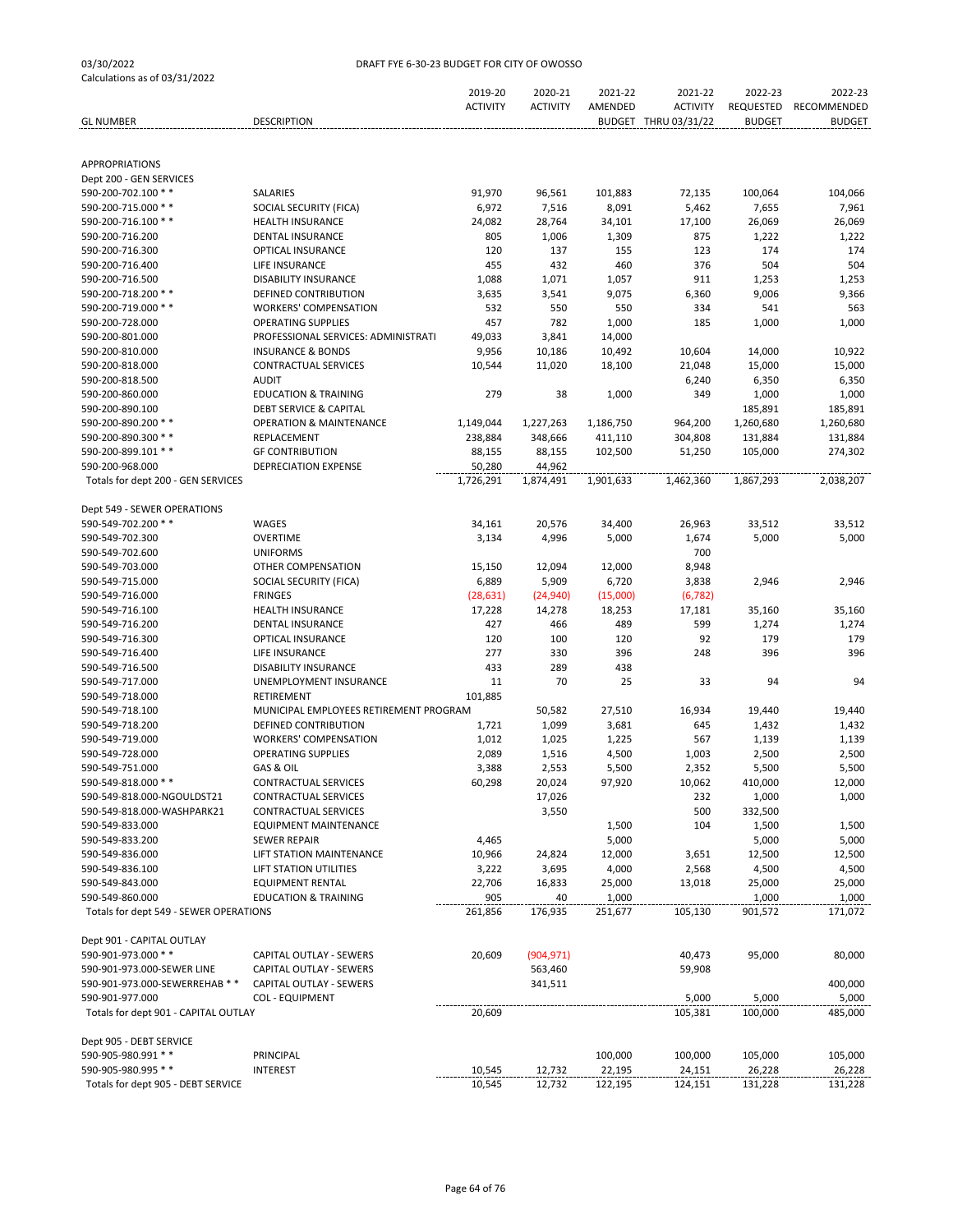| 03/30/2022<br>Calculations as of 03/31/2022                                                       | DRAFT FYE 6-30-23 BUDGET FOR CITY OF OWOSSO                          |                                 |                                  |                                      |                                      |                                      |                                    |
|---------------------------------------------------------------------------------------------------|----------------------------------------------------------------------|---------------------------------|----------------------------------|--------------------------------------|--------------------------------------|--------------------------------------|------------------------------------|
|                                                                                                   |                                                                      | 2019-20<br><b>ACTIVITY</b>      | 2020-21<br><b>ACTIVITY</b>       | 2021-22<br>AMENDED                   | 2021-22<br><b>ACTIVITY</b>           | 2022-23<br>REQUESTED                 | 2022-23<br>RECOMMENDED             |
| <b>GL NUMBER</b>                                                                                  | <b>DESCRIPTION</b>                                                   |                                 |                                  |                                      | BUDGET THRU 03/31/22                 | <b>BUDGET</b>                        | <b>BUDGET</b>                      |
| <b>TOTAL APPROPRIATIONS</b>                                                                       |                                                                      | 2,019,301                       | 2,064,158                        | 2,275,505                            | 1,797,022                            | 3,000,093                            | 2,825,507                          |
| NET OF REVENUES/APPROPRIATIONS - FUND 590<br>BEGINNING FUND BALANCE<br><b>ENDING FUND BALANCE</b> |                                                                      | 1,827<br>3,785,248<br>3,787,075 | 79,703<br>3,787,078<br>3,866,781 | (192, 105)<br>3,866,785<br>3,674,680 | (628, 587)<br>3,866,785<br>3,238,198 | (228, 639)<br>3,238,198<br>3,009,559 | (54,053)<br>3,238,198<br>3,184,145 |
| DEPARTMENT 901 CAPITAL OUTLAY                                                                     |                                                                      |                                 |                                  |                                      |                                      |                                      |                                    |
| 973.000                                                                                           | <b>CAPITAL OUTLAY - SEWERS</b>                                       |                                 |                                  |                                      |                                      |                                      |                                    |
|                                                                                                   | <b>FOOTNOTE AMOUNTS:</b><br><b>OSBURN STREET LIFT STATION</b>        |                                 |                                  |                                      |                                      |                                      | 10,000                             |
|                                                                                                   | <b>FOOTNOTE AMOUNTS:</b><br>STANDBY GENERATORS (WRIGHT ST/PALMER ST) |                                 |                                  |                                      |                                      |                                      | 70,000                             |
|                                                                                                   | <b>FOOTNOTE AMOUNTS:</b><br>SANITARY SEWER OPEN CUT REPAIRS          |                                 |                                  |                                      |                                      |                                      | 400,000                            |
|                                                                                                   | ACCOUNT '973.000' TOTAL<br>DEPT. '901' TOTAL                         |                                 |                                  |                                      |                                      |                                      | 480,000<br>480,000                 |
| DEPARTMENT 905 DEBT SERVICE                                                                       |                                                                      |                                 |                                  |                                      |                                      |                                      |                                    |
| 980.991                                                                                           | <b>PRINCIPAL</b>                                                     |                                 |                                  |                                      |                                      |                                      |                                    |
|                                                                                                   | <b>FOOTNOTE AMOUNTS:</b><br>5699-01 - DEBT PRINCIPAL                 |                                 |                                  |                                      |                                      |                                      | 55,000                             |
|                                                                                                   | <b>FOOTNOTE AMOUNTS:</b><br>5314-01 DEBT - PRINCIPAL                 |                                 |                                  |                                      |                                      |                                      | 50,000                             |
|                                                                                                   | ACCOUNT '980.991' TOTAL                                              |                                 |                                  |                                      |                                      |                                      | 105,000                            |
| 980.995                                                                                           | <b>INTEREST</b>                                                      |                                 |                                  |                                      |                                      |                                      |                                    |
|                                                                                                   | <b>FOOTNOTE AMOUNTS:</b><br>5699-01 DEBT - INTEREST                  |                                 |                                  |                                      |                                      |                                      | 18,558                             |
|                                                                                                   | <b>FOOTNOTE AMOUNTS:</b><br>5314-01 DEBT INTEREST                    |                                 |                                  |                                      |                                      |                                      | 7,670                              |
|                                                                                                   | ACCOUNT '980.995' TOTAL                                              |                                 |                                  |                                      |                                      |                                      | 26,227                             |
|                                                                                                   | DEPT. '905' TOTAL                                                    |                                 |                                  |                                      |                                      |                                      | 131,227                            |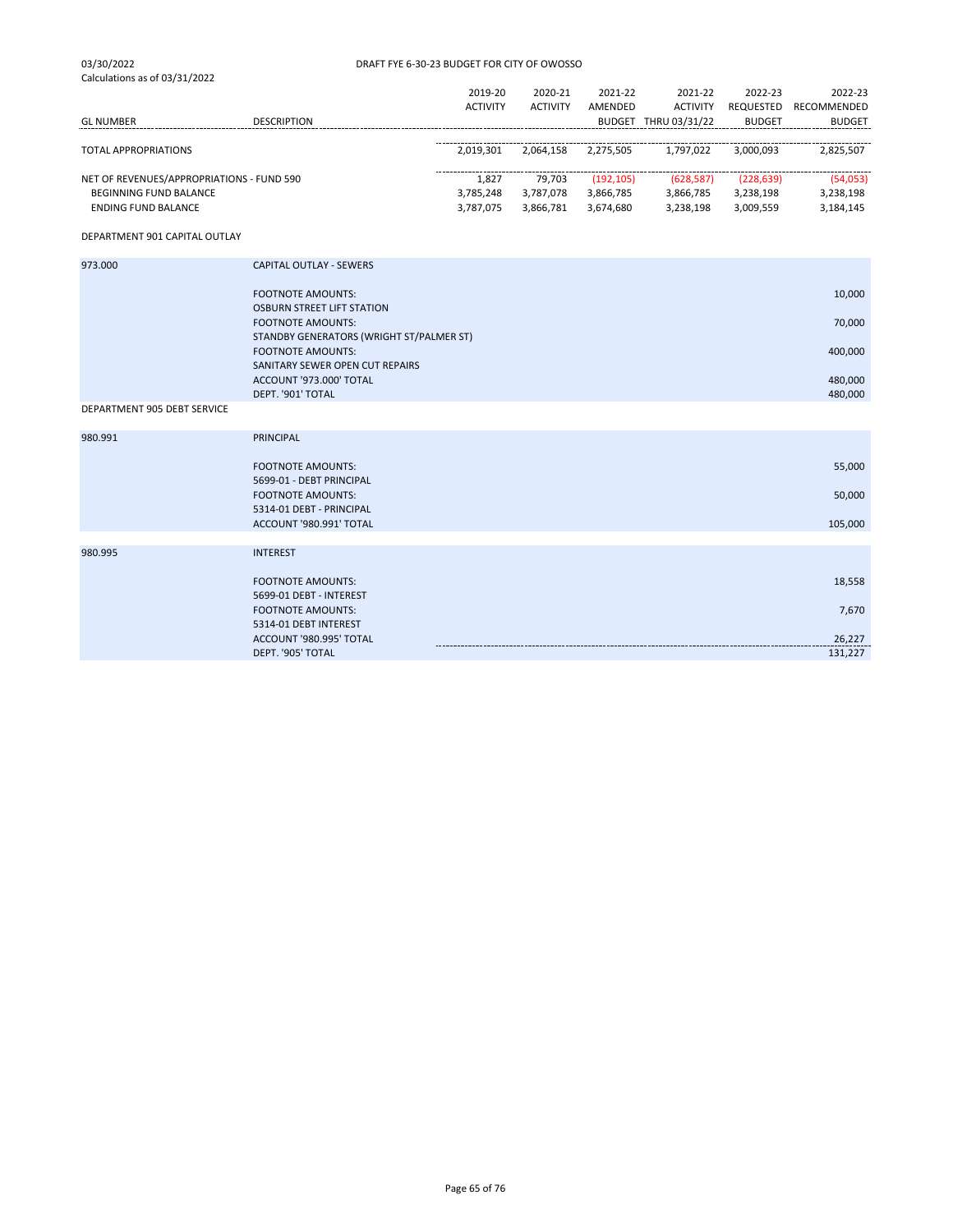| calculations as of 03, 31, 2022 |                                    | 2019-20<br><b>ACTIVITY</b> | 2020-21<br><b>ACTIVITY</b> | 2021-22<br>AMENDED | 2021-22<br><b>ACTIVITY</b> | 2022-23<br><b>REQUESTED</b> | 2022-23<br>RECOMMENDED |
|---------------------------------|------------------------------------|----------------------------|----------------------------|--------------------|----------------------------|-----------------------------|------------------------|
| <b>GL NUMBER</b>                | <b>DESCRIPTION</b>                 |                            |                            |                    | BUDGET THRU 03/31/22       | <b>BUDGET</b>               | <b>BUDGET</b>          |
| Fund 591 - WATER FUND           |                                    |                            |                            |                    |                            |                             |                        |
| <b>ESTIMATED REVENUES</b>       |                                    |                            |                            |                    |                            |                             |                        |
| Dept 000 - REVENUE              |                                    |                            |                            |                    |                            |                             |                        |
| 591-000-401.446 **              | PENALTIES - LATE CHARGES           | 42,888                     | 36,086                     | 42,000             | 43,001                     | 43,000                      | 43,000                 |
| 591-000-450.477                 | WTR:PERMITS/INSPECTION FEE         | 20,166                     | 15,849                     | 20,000             | 795                        |                             |                        |
| 591-000-450.478                 | PERMITS-CALEDONIA TOWNSHIP         |                            | 16,515                     | 9,200              | 9,199                      |                             |                        |
| 591-000-450.479                 | PERMITS-OWOSSO TOWNSHIP            |                            |                            | 17,968             | 24,368                     |                             |                        |
| 591-000-501.550                 | CAPITAL CONTRIBUTION-FEDERAL       |                            |                            |                    | 176,618                    |                             |                        |
| 591-000-501.550-DWRF745801      | CAPITAL CONTRIBUTION-FEDERAL       |                            |                            |                    |                            | 660,000                     | 660,000                |
| 591-000-501.550-DWRF755501      | CAPITAL CONTRIBUTION-FEDERAL       |                            |                            |                    |                            | 1,250,000                   | 1,250,000              |
| 591-000-539.000                 | <b>WELLHEAD PROTECTION PROGRAM</b> |                            | 27,850                     |                    |                            |                             |                        |
| 591-000-539.529-DWAMEGLE21 **   | <b>STATE SOURCES</b>               |                            |                            |                    | 4,306                      | 345,016                     | 345,016                |
| 591-000-550.000                 | CAPITAL CONTRIBUTION-STATE         | 42,533                     |                            |                    |                            |                             |                        |
| 591-000-600.601 **              | <b>METERED SALES</b>               | 2,706,146                  | 2,841,066                  | 2,900,000          | 1,539,619                  | 3,517,836                   | 3,517,836              |
| 591-000-600.602 **              | METERED SALES-WHOLESALE-USAGE      | 263,795                    | 243,912                    | 350,000            | 249,551                    | 314,831                     | 314,831                |
| 591-000-600.604 **              | WATER MAIN REPLACEMENT CHARGE      | 671,516                    | 689,474                    | 675,000            | 354,524                    | 749,304                     | 749,304                |
| 591-000-600.640                 | <b>MATERIAL &amp; SERVICE</b>      | 15,120                     | 16,760                     | 21,000             | 31,793                     |                             |                        |
| 591-000-664.664                 | <b>INTEREST INCOME</b>             | 37,568                     | 26,965                     | 1,200              | 349                        | 1,000                       | 1,000                  |
| 591-000-671.673                 | SALE OF FIXED ASSETS               | 19,913                     | 125                        |                    |                            |                             |                        |
| 591-000-671.688                 | <b>HYDRANT RENTAL</b>              | 24,865                     | 28,090                     | 24,000             | 9,263                      | 24,000                      | 24,000                 |
| 591-000-671.694                 | <b>MISCELLANEOUS</b>               | 1,015                      | 1,440                      | 15,000             | 2,616                      | 1,440                       | 1,440                  |
| 591-000-671.695                 | MISCELLANEOUS WATER CHARGES        | 1,587                      | 1,665                      | 2,500              | 1,415                      |                             |                        |
| 591-000-695.101                 | <b>GENERAL FUND TRANSFER</b>       |                            | 13.399                     |                    |                            |                             |                        |
| Totals for dept 000 - REVENUE   |                                    | 3,847,112                  | 3,959,196                  | 4,077,868          | 2,447,417                  | 6,906,427                   | 6,906,427              |
| <b>TOTAL ESTIMATED REVENUES</b> |                                    | 3,847,112                  | 3,959,196                  | 4,077,868          | 2,447,417                  | 6,906,427                   | 6,906,427              |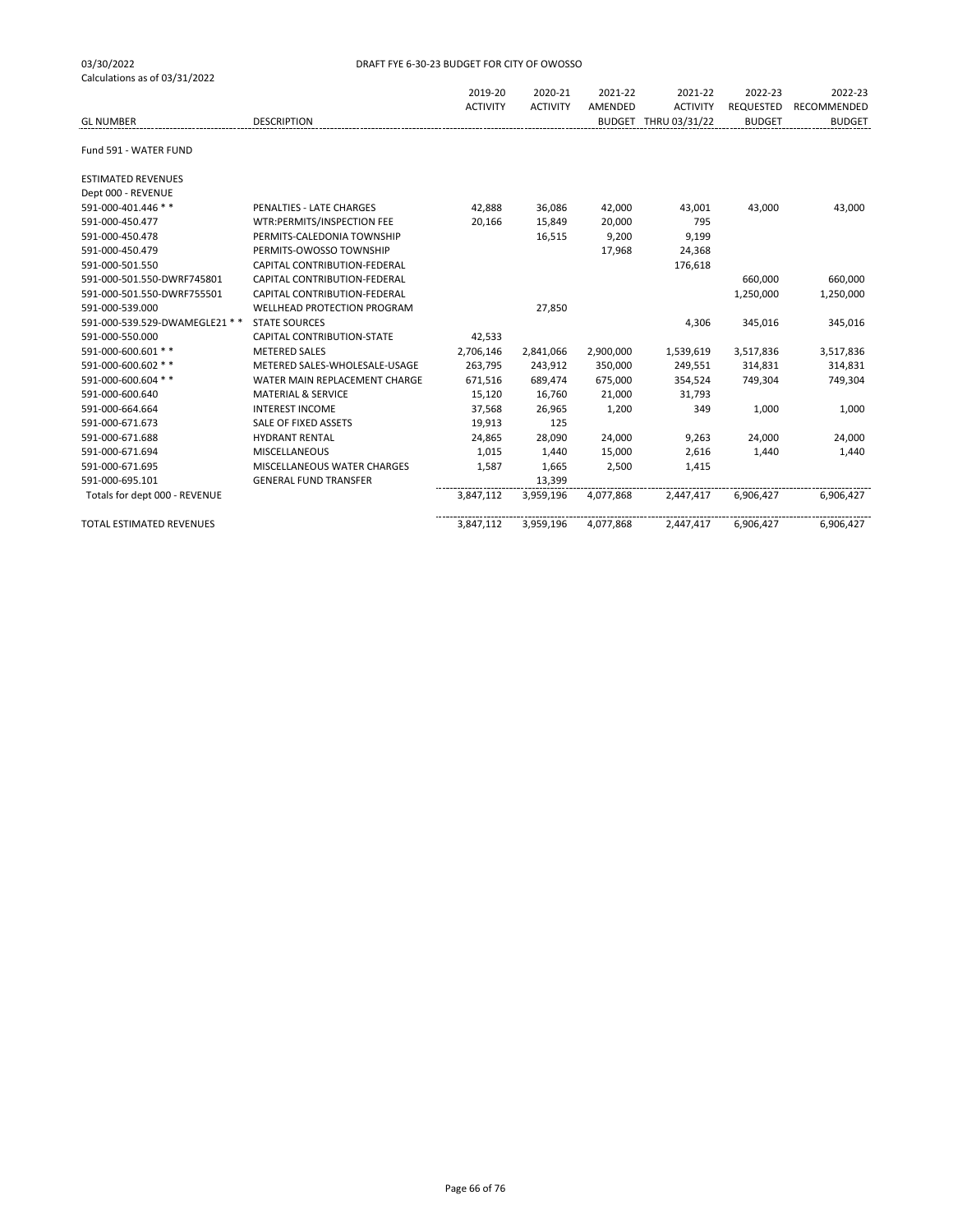| Calculations as 01 03/31/2022           |                                        | 2019-20         | 2020-21         | 2021-22   | 2021-22              | 2022-23       | 2022-23       |
|-----------------------------------------|----------------------------------------|-----------------|-----------------|-----------|----------------------|---------------|---------------|
|                                         |                                        | <b>ACTIVITY</b> | <b>ACTIVITY</b> | AMENDED   | <b>ACTIVITY</b>      | REQUESTED     | RECOMMENDED   |
| <b>GL NUMBER</b>                        | <b>DESCRIPTION</b>                     |                 |                 |           | BUDGET THRU 03/31/22 | <b>BUDGET</b> | <b>BUDGET</b> |
|                                         |                                        |                 |                 |           |                      |               |               |
|                                         |                                        |                 |                 |           |                      |               |               |
| <b>APPROPRIATIONS</b>                   |                                        |                 |                 |           |                      |               |               |
| Dept 200 - GEN SERVICES                 |                                        |                 |                 |           |                      |               |               |
| 591-200-702.100 **                      | SALARIES                               | 120,347         | 145,243         | 147,892   | 105,198              | 145,109       | 150,913       |
| 591-200-715.000 **                      | SOCIAL SECURITY (FICA)                 | 9,330           | 11,297          | 11,737    | 7,975                | 11,101        | 11,545        |
| 591-200-716.100 **                      | <b>HEALTH INSURANCE</b>                | 31,850          | 35,316          | 45,309    | 20,599               | 31,946        | 31,946        |
| 591-200-716.200                         | <b>DENTAL INSURANCE</b>                | 991             | 1,373           | 1,833     | 1,196                | 1,521         | 1,521         |
| 591-200-716.300                         | OPTICAL INSURANCE                      | 144             | 183             | 220       | 164                  | 213           | 213           |
| 591-200-716.400                         | LIFE INSURANCE                         | 597             | 612             | 668       | 538                  | 672           | 672           |
| 591-200-716.500                         | <b>DISABILITY INSURANCE</b>            | 1,393           | 1,533           | 1,538     | 1,317                | 1,658         | 1,658         |
| 591-200-717.000                         | UNEMPLOYMENT INSURANCE                 | 5               | 67              | 15        |                      | 121           | 121           |
| 591-200-718.200 **                      | DEFINED CONTRIBUTION                   | 4,872           | 5,242           | 13,100    | 9,274                | 13,060        | 13,582        |
| 591-200-719.000 **                      | <b>WORKERS' COMPENSATION</b>           | 652             |                 | 750       | 321                  | 803           | 835           |
| 591-200-728.000                         | <b>OPERATING SUPPLIES</b>              | 2,516           | 1,355           | 1,500     | 475                  | 1,500         | 1,500         |
| 591-200-801.000                         | PROFESSIONAL SERVICES: ADMINISTRATI    | 79,334          | 10,715          | 20,715    |                      | 25,000        |               |
| 591-200-801.000-DWRF745801              | PROFESSIONAL SERVICES: ADMINISTRATIVE  |                 |                 |           | 97                   |               |               |
| 591-200-810.000                         | <b>INSURANCE &amp; BONDS</b>           | 42,809          | 43,799          | 45,113    | 45,118               | 50,000        | 46,472        |
| 591-200-818.000                         | <b>CONTRACTUAL SERVICES</b>            | 15,379          | 17,078          | 27,500    | 31,792               | 30,000        | 26,000        |
| 591-200-818.500                         | <b>AUDIT</b>                           |                 |                 |           | 6,240                | 6,350         | 6,350         |
| 591-200-845.000                         | LEASE                                  | 1,593           | 1,655           | 1,720     | 1,719                | 2,000         | 2,000         |
| 591-200-850.000                         | <b>BAD DEBT EXPENSE</b>                |                 | 10,700          |           |                      |               |               |
|                                         |                                        |                 |                 |           |                      |               |               |
| 591-200-856.000                         | <b>MISCELLANEOUS</b>                   | 17,258          | 295,584         | 275       | 275                  | 1,000         | 1,000         |
| 591-200-860.000                         | <b>EDUCATION &amp; TRAINING</b>        | 2,737           | 2,278           | 3,000     | 2,819                | 4,000         | 3,000         |
| 591-200-899.101 **                      | <b>GF CONTRIBUTION</b>                 | 204,734         | 204,734         | 238,080   | 119,040              | 229,099       | 458,197       |
| 591-200-968.000                         | <b>DEPRECIATION EXPENSE</b>            | 11,486          | 473,050         |           |                      |               |               |
| Totals for dept 200 - GEN SERVICES      |                                        | 548,027         | 1,261,814       | 560,965   | 354,157              | 555,153       | 757,525       |
|                                         |                                        |                 |                 |           |                      |               |               |
| Dept 552 - WATER UNDERGROUND            |                                        |                 |                 |           |                      |               |               |
| 591-552-702.100                         | SALARIES                               | 27,316          | 26,819          | 28,705    | 19,617               | 27,300        | 28,119        |
| 591-552-702.200 **                      | WAGES                                  | 124,636         | 150,103         | 152,265   | 107,255              | 208,742       | 208,742       |
| 591-552-702.600                         | <b>UNIFORMS</b>                        |                 |                 | 3,500     |                      |               |               |
| 591-552-702.800                         | <b>ACCRUED SICK LEAVE</b>              | 794             | 405             |           |                      |               |               |
| 591-552-703.000                         | OTHER COMPENSATION                     | 59,312          | 46,264          | 45,000    | 36,896               |               |               |
| 591-552-715.000                         | SOCIAL SECURITY (FICA)                 | 18,493          | 21,233          | 18,988    | 15,236               | 15,969        | 18,120        |
| 591-552-716.000                         | <b>FRINGES</b>                         | (23, 920)       | (36,003)        | (25,000)  | (20, 589)            |               |               |
| 591-552-716.100 **                      | <b>HEALTH INSURANCE</b>                | 65,491          | 72,148          | 75,371    | 52,206               | 76,620        | 76,620        |
| 591-552-716.200                         | <b>DENTAL INSURANCE</b>                | 2,588           | 3,195           | 3,597     | 2,569                | 3,597         | 3,597         |
| 591-552-716.300                         | OPTICAL INSURANCE                      | 381             | 481             | 446       | 373                  | 522           | 522           |
| 591-552-716.400                         | LIFE INSURANCE                         | 794             | 1,188           | 1,198     | 904                  | 1,207         | 1,207         |
| 591-552-716.500                         | <b>DISABILITY INSURANCE</b>            | 1,547           | 1,730           | 2,086     | 1,870                | 2,359         | 2,359         |
| 591-552-717.000                         | UNEMPLOYMENT INSURANCE                 | 73              | 177             | 25        |                      | 233           | 233           |
| 591-552-718.000                         | RETIREMENT                             | 57,708          |                 |           |                      |               |               |
| 591-552-718.100                         | MUNICIPAL EMPLOYEES RETIREMENT PROGRAM |                 | 14,275          | 61,268    | 41,067               | 48,360        | 48,360        |
| 591-552-718.200                         | DEFINED CONTRIBUTION                   | 6,251           | 7,383           | 15,098    | 5,334                | 8,350         | 8,350         |
| 591-552-719.000                         | WORKERS' COMPENSATION                  | 7,852           | 4,748           | 8,100     | 6,281                | 7,040         | 7,045         |
| 591-552-728.000                         | <b>OPERATING SUPPLIES</b>              | 4,677           | 5,593           | 11,000    | 2,683                | 6,000         | 6,000         |
| 591-552-751.000                         | GAS & OIL                              | 12,197          | 18,564          | 16,000    | 19,738               | 25,000        | 20,500        |
| 591-552-818.000 **                      | CONTRACTUAL SERVICES                   | 14,600          | 79,152          | 41,130    | 16,779               | 85,500        | 10,000        |
| 591-552-818.000-DWAMEGLE21 **           | <b>CONTRACTUAL SERVICES</b>            |                 |                 |           | 3,042                | 554,479       | 345,016       |
| 591-552-818.000-DWRF745801              | CONTRACTUAL SERVICES                   |                 |                 |           | 2,520                | 97,500        | 97,500        |
| 591-552-818.000-DWRF755501              | <b>CONTRACTUAL SERVICES</b>            |                 |                 |           | 29                   | 1,250,000     | 1,250,000     |
| 591-552-818.000-LSL-ID0000              | <b>CONTRACTUAL SERVICES</b>            |                 | 97,139          | 350,000   | 73,297               | 350,000       | 350,000       |
| 591-552-818.000-LSLREPLACE              | CONTRACTUAL SERVICES                   | 1,435           | 116,324         | 677,600   | 247,116              |               |               |
| 591-552-818.000-WASHPARK21              | <b>CONTRACTUAL SERVICES</b>            |                 | 3,925           |           |                      | 275,000       |               |
| 591-552-820.100                         | <b>ELECTRICITY</b>                     | 2,353           | 2,828           | 3,000     | 3,067                | 3,000         | 3,000         |
| 591-552-820.200                         | GAS                                    | 3,249           | 3,494           | 4,000     | 3,698                | 4,000         | 4,000         |
| 591-552-820.300                         | <b>TELEPHONE</b>                       | 2,461           | 2,352           | 3,000     | 1,326                | 2,750         | 2,750         |
| 591-552-833.000                         | <b>EQUIPMENT MAINTENANCE</b>           | 1,700           | 1,225           | 1,500     | 1,238                | 2,000         | 2,000         |
| 591-552-833.200                         | EQUIPMENT MAINT-HYDRANTS & MAINS       | 22,125          | 32,636          | 40,000    | 17,046               | 40,000        | 35,000        |
| 591-552-833.300                         | EQUIP MAINT. METER & SERV              | 18,523          | 20,733          | 18,000    | 15,699               | 20,000        | 20,000        |
| 591-552-843.000                         | <b>EQUIPMENT RENTAL</b>                | 98,901          | 164,818         | 120,000   | 78,652               | 125,000       | 125,000       |
| 591-552-860.000                         | <b>EDUCATION &amp; TRAINING</b>        | 2,310           | 2,407           | 3,000     | 2,847                | 3,500         | 3,000         |
| 591-552-968.000                         | DEPRECIATION EXPENSE                   | 200,411         |                 |           |                      |               |               |
| Totals for dept 552 - WATER UNDERGROUND |                                        | 734,258         | 865,336         | 1,678,877 | 757,796              | 3,244,028     | 2,677,040     |
|                                         |                                        |                 |                 |           |                      |               |               |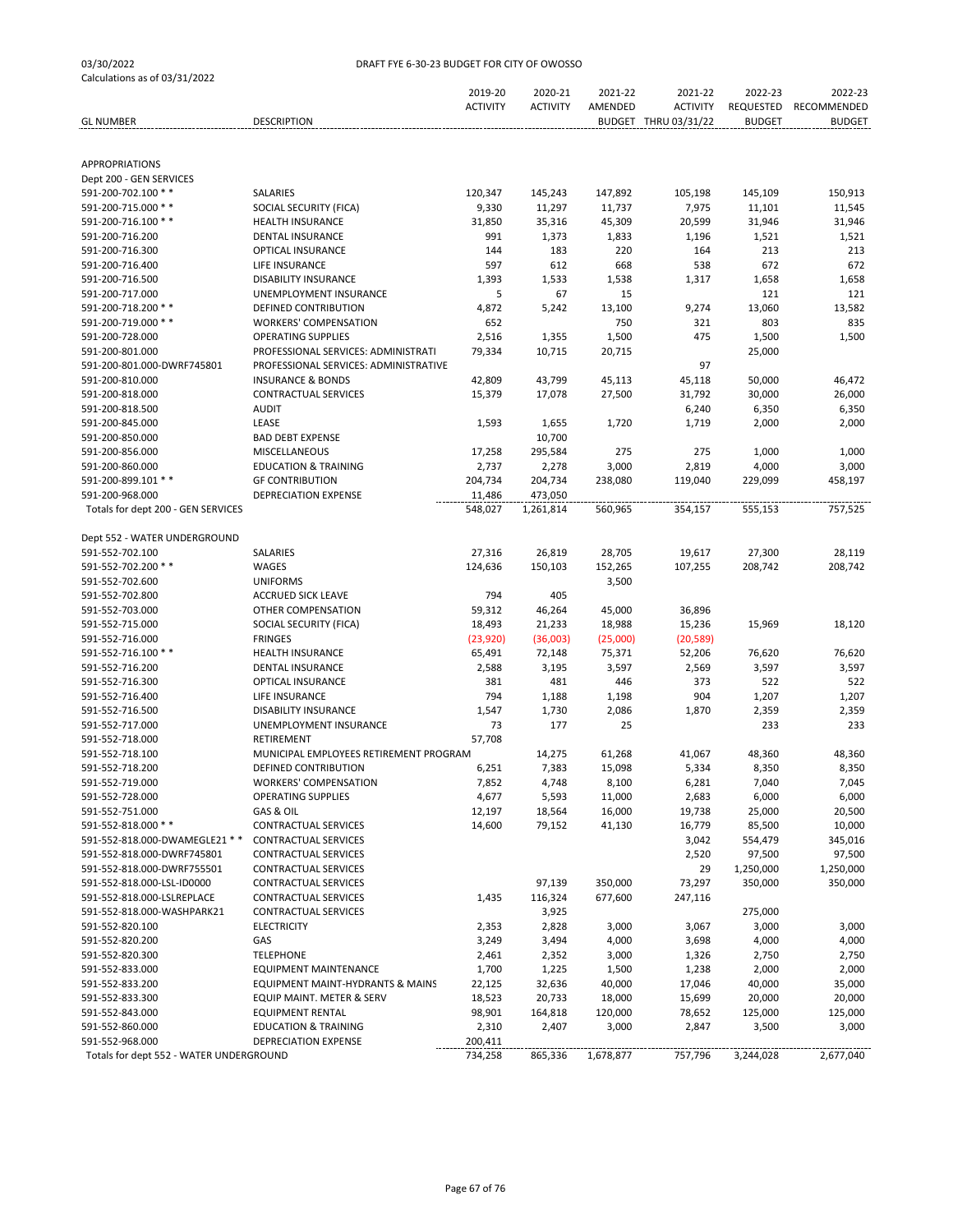|                                        |                                                      | 2019-20         | 2020-21         | 2021-22   | 2021-22              | 2022-23       | 2022-23       |
|----------------------------------------|------------------------------------------------------|-----------------|-----------------|-----------|----------------------|---------------|---------------|
|                                        |                                                      | <b>ACTIVITY</b> | <b>ACTIVITY</b> | AMENDED   | <b>ACTIVITY</b>      | REQUESTED     | RECOMMENDED   |
| <b>GL NUMBER</b>                       | DESCRIPTION                                          |                 |                 |           | BUDGET THRU 03/31/22 | <b>BUDGET</b> | <b>BUDGET</b> |
|                                        |                                                      |                 |                 |           |                      |               |               |
| Dept 553 - WATER FILTRATION            |                                                      |                 |                 |           |                      |               |               |
| 591-553-702.100 **                     | <b>SALARIES</b>                                      | 71,985          | 72,667          | 76,112    | 54,196               | 75,422        | 87,146        |
| 591-553-702.200                        | WAGES                                                | 234,114         | 271,756         | 318,703   | 212,946              | 315,515       | 315,515       |
| 591-553-702.300                        | OVERTIME                                             | 34,480          | 37,190          | 35,800    | 27,729               | 36,000        | 36,000        |
| 591-553-702.400                        | <b>WAGES - TEMPORARY</b>                             | 16,248          | 1,351           | 5,019     |                      |               |               |
| 591-553-702.600                        | <b>UNIFORMS</b>                                      | 2,800           | 3,500           | 4,900     | 4,200                | 4,000         | 4,000         |
| 591-553-703.000                        | OTHER COMPENSATION                                   |                 | 7,000           |           |                      |               |               |
| 591-553-715.000 **                     | SOCIAL SECURITY (FICA)                               | 27,552          | 29,536          | 30,259    | 22,594               | 32,661        | 33,558        |
| 591-553-716.000                        | <b>FRINGES</b>                                       | 1,768           | 2,753           | 3,000     | 421                  |               |               |
| 591-553-716.100 **                     | <b>HEALTH INSURANCE</b>                              | 69,821          | 77,474          | 97,500    | 68,297               | 111,450       | 111,450       |
| 591-553-716.200                        | DENTAL INSURANCE                                     | 3,045           | 3,556           | 4,214     | 3,105                | 4,885         | 4,885         |
| 591-553-716.300                        | OPTICAL INSURANCE                                    | 443             | 482             | 524       | 444                  | 686           | 686           |
| 591-553-716.400                        | LIFE INSURANCE                                       | 1,326           | 1,765           | 1,993     | 1,442                | 2,064         | 2,064         |
| 591-553-716.500                        | <b>DISABILITY INSURANCE</b>                          | 2,470           | 2,924           | 3,703     | 2,497                | 3,814         | 3,814         |
| 591-553-717.000                        | UNEMPLOYMENT INSURANCE                               | 107             | 273             | 25        | 34                   | 373           | 373           |
| 591-553-718.000                        | RETIREMENT                                           | 321,441         |                 |           |                      |               |               |
| 591-553-718.100                        | MUNICIPAL EMPLOYEES RETIREMENT PROGRAM               |                 |                 |           |                      |               | 21,060        |
|                                        |                                                      |                 | 23,534          | 28,398    | 16,140               | 21,060        |               |
| 591-553-718.200 **                     | DEFINED CONTRIBUTION<br><b>WORKERS' COMPENSATION</b> | 11,594          | 13,410          | 33,594    | 13,266               | 17,293        | 21,903        |
| 591-553-719.000 **                     |                                                      | 7,512           | 5,051           | 8,000     | 8,635                | 11,890        | 11,992        |
| 591-553-728.000                        | <b>OPERATING SUPPLIES</b>                            | 4,952           | 5,474           | 6,000     | 8,793                | 7,000         | 7,000         |
| 591-553-728.100                        | <b>LAB SUPPLIES</b>                                  | 21,732          | 20,093          | 34,640    | 16,683               | 35,000        | 35,000        |
| 591-553-743.000                        | <b>CHEMICALS</b>                                     | 149,493         | 174,883         | 157,000   | 120,074              | 200,000       | 175,000       |
| 591-553-751.000                        | GAS & OIL                                            | 1,817           | 1,456           | 2,000     | 1,698                | 3,500         | 3,500         |
| 591-553-818.000 **                     | <b>CONTRACTUAL SERVICES</b>                          | 22,966          | 68,188          | 55,500    | 90,576               | 375,000       | 209,600       |
| 591-553-818.000-DWRF745801             | <b>CONTRACTUAL SERVICES</b>                          |                 |                 |           | 36,069               |               |               |
| 591-553-820.100 **                     | <b>ELECTRICITY</b>                                   | 139,243         | 166,933         | 152,500   | 107,352              | 159,429       | 159,429       |
| 591-553-820.200                        | GAS                                                  | 5,497           | 4,679           | 6,000     | 3,305                | 6,000         | 5,500         |
| 591-553-820.300                        | <b>TELEPHONE</b>                                     | 4,327           | 5,205           | 8,160     | 2,752                | 5,000         | 3,800         |
| 591-553-820.500                        | <b>REFUSE</b>                                        | 397             | 535             | 700       | 341                  | 600           | 600           |
| 591-553-831.000 **                     | <b>BUILDING MAINTENANCE</b>                          | 8,095           | 12,023          | 10,000    | 8,503                | 60,000        | 23,000        |
| 591-553-833.000 **                     | <b>EQUIPMENT MAINTENANCE</b>                         | 20,784          | 22,736          | 40,000    | 17,351               | 60,000        | 34,000        |
| 591-553-833.100                        | <b>EQUIP MAINT - WELLS</b>                           | 24,914          | 43,398          | 20,000    | 5,092                | 25,000        | 25,000        |
| 591-553-834.000 **                     | MAINTENANCE                                          | 121,240         | 75,806          | 110,000   | 153,919              | 120,000       | 208,100       |
| 591-553-860.000                        | <b>EDUCATION &amp; TRAINING</b>                      | 1,952           | 1,838           | 4,000     | 298                  | 4,000         | 3,000         |
| 591-553-968.000                        | <b>DEPRECIATION EXPENSE</b>                          | 253,970         |                 |           |                      |               |               |
| Totals for dept 553 - WATER FILTRATION |                                                      | 1,588,085       | 1,157,469       | 1,258,244 | 1,008,752            | 1,697,642     | 1,546,975     |
|                                        |                                                      |                 |                 |           |                      |               |               |
| Dept 901 - CAPITAL OUTLAY              |                                                      |                 |                 |           |                      |               |               |
| 591-901-972.000 **                     | <b>MAINS &amp; HYDRANTS</b>                          | 58,123          | (1, 211, 871)   | 105,000   | 26,105               | 75,000        |               |
| 591-901-972.000-CENTERST21             | <b>MAINS &amp; HYDRANTS</b>                          |                 | 23,748          |           | 187                  |               |               |
| 591-901-972.000-CLARKAVE19             | <b>MAINS &amp; HYDRANTS</b>                          |                 | 114,371         |           |                      |               |               |
| 591-901-972.000-CLEVELANDS             | <b>MAINS &amp; HYDRANTS</b>                          |                 | 177,972         |           |                      |               |               |
| 591-901-972.000-CLYDESTR21 **          | <b>MAINS &amp; HYDRANTS</b>                          |                 |                 |           |                      | 100,375       | 100,375       |
| 591-901-972.000-DWRF745801             | <b>MAINS &amp; HYDRANTS</b>                          |                 |                 |           | 1                    | 562,500       | 562,500       |
| 591-901-972.000-ENORTHST19             | <b>MAINS &amp; HYDRANTS</b>                          |                 | 28,978          |           |                      |               |               |
| 591-901-972.000-HURONSTR21 **          | <b>MAINS &amp; HYDRANTS</b>                          |                 |                 |           |                      | 88,550        | 88,550        |
| 591-901-972.000-LAFAYETTEB             | <b>MAINS &amp; HYDRANTS</b>                          |                 | 117,638         |           |                      |               |               |
| 591-901-972.000-LEESTR2022 **          | <b>MAINS &amp; HYDRANTS</b>                          |                 |                 |           | 988                  | 165,000       | 165,000       |
| 591-901-972.000-LYNNST2021 **          | <b>MAINS &amp; HYDRANTS</b>                          |                 |                 |           |                      | 51,700        | 51,700        |
| 591-901-972.000-MAPLESTR21             | <b>MAINS &amp; HYDRANTS</b>                          |                 |                 |           | 52,030               |               |               |
|                                        |                                                      |                 |                 |           |                      |               |               |
| 591-901-972.000-MILWAUKEES **          | <b>MAINS &amp; HYDRANTS</b>                          |                 |                 |           |                      | 114,125       | 114,125       |
| 591-901-972.000-MORRISST20             | <b>MAINS &amp; HYDRANTS</b>                          |                 | 53,859          |           |                      |               |               |
| 591-901-972.000-NGOULDST21             | <b>MAINS &amp; HYDRANTS</b>                          |                 |                 |           | 846                  |               |               |
| 591-901-972.000-NORTHSTR23 **          | <b>MAINS &amp; HYDRANTS</b>                          |                 |                 |           |                      | 351,295       | 351,295       |
| 591-901-972.000-PILOT 2018             | <b>MAINS &amp; HYDRANTS</b>                          | 39,101          | 5,500           |           |                      |               |               |
| 591-901-972.000-ROBBINSSTR             | <b>MAINS &amp; HYDRANTS</b>                          |                 | 65,845          |           |                      |               |               |
| 591-901-972.000-SCEDARST19             | <b>MAINS &amp; HYDRANTS</b>                          | 52              | 263,478         |           |                      |               |               |
| 591-901-972.000-SUMMITST19             | <b>MAINS &amp; HYDRANTS</b>                          | 43              | 372,243         |           |                      |               |               |
| 591-901-972.100                        | <b>COL-SERVICE LINES</b>                             |                 | 717             |           |                      |               |               |
| 591-901-977.000 **                     | <b>COL - EQUIPMENT</b>                               | 3,590           | 9,803           | 510,650   | 171,313              | 50,000        | 35,000        |
| 591-901-983.000                        | <b>LEASED ASSETS</b>                                 |                 | 37,083          | 68,078    |                      |               |               |
| Totals for dept 901 - CAPITAL OUTLAY   |                                                      | 100,909         | 59,364          | 683,728   | 251,470              | 1,558,545     | 1,468,545     |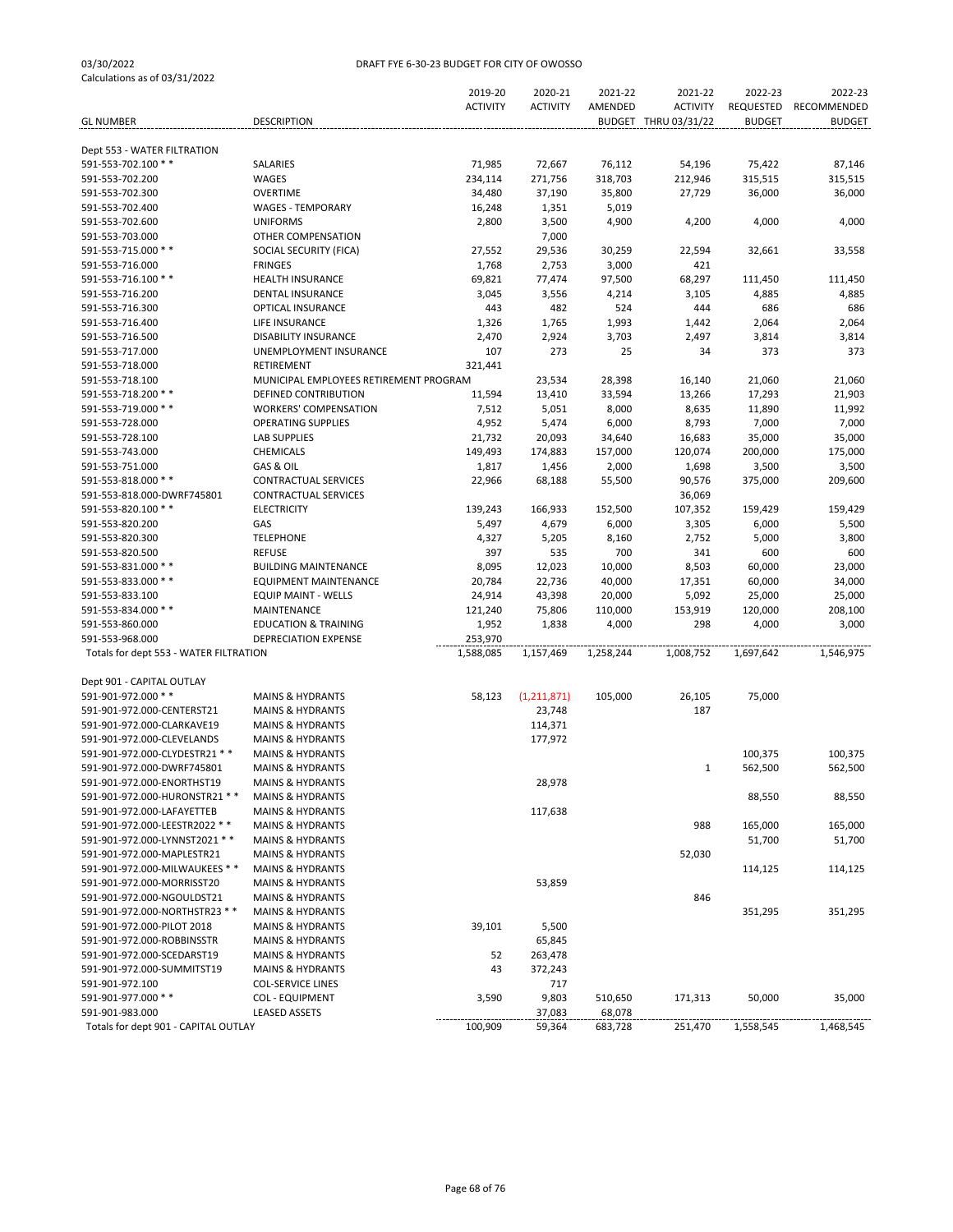| 03/30/2022<br>Calculations as of 03/31/2022 | DRAFT FYE 6-30-23 BUDGET FOR CITY OF OWOSSO                                    |                 |                                    |            |                      |               |               |
|---------------------------------------------|--------------------------------------------------------------------------------|-----------------|------------------------------------|------------|----------------------|---------------|---------------|
|                                             |                                                                                | 2019-20         | 2020-21                            | 2021-22    | 2021-22              | 2022-23       | 2022-23       |
|                                             |                                                                                | <b>ACTIVITY</b> | <b>ACTIVITY</b>                    | AMENDED    | <b>ACTIVITY</b>      | REQUESTED     | RECOMMENDED   |
| <b>GL NUMBER</b>                            | <b>DESCRIPTION</b>                                                             |                 |                                    |            | BUDGET THRU 03/31/22 | <b>BUDGET</b> | <b>BUDGET</b> |
| Dept 905 - DEBT SERVICE                     |                                                                                |                 |                                    |            |                      |               |               |
| 591-905-980.991 **                          | PRINCIPAL                                                                      |                 |                                    | 605,000    | 605,000              | 799,517       | 799,517       |
| 591-905-980.995 **                          | <b>INTEREST</b>                                                                | 88,129          | 61,282                             | 65,538     | 64,733               | 110,299       | 110,299       |
| Totals for dept 905 - DEBT SERVICE          |                                                                                | 88,129          | 61,282                             | 670,538    | 669,733              | 909,816       | 909,816       |
| <b>TOTAL APPROPRIATIONS</b>                 |                                                                                | 3,059,408       | 3,405,265                          | 4,852,352  | 3,041,908            | 7,965,184     | 7,359,901     |
| NET OF REVENUES/APPROPRIATIONS - FUND 591   |                                                                                | 787,704         | 553,931                            | (774, 484) | (594,491)            | (1,058,757)   | (453, 474)    |
| BEGINNING FUND BALANCE                      |                                                                                |                 | 12,032,124  12,819,829  13,373,762 |            | 13,373,762           | 12,779,271    | 12,779,271    |
| <b>ENDING FUND BALANCE</b>                  |                                                                                |                 | 12,819,828  13,373,760  12,599,278 |            | 12,779,271           | 11,720,514    | 12,325,797    |
| DEPARTMENT 552 WATER UNDERGROUND            |                                                                                |                 |                                    |            |                      |               |               |
| 818.000                                     | <b>CONTRACTUAL SERVICES</b>                                                    |                 |                                    |            |                      |               |               |
|                                             |                                                                                |                 |                                    |            |                      |               |               |
|                                             | <b>FOOTNOTE AMOUNTS:</b><br>CROSS CONNECTION INSPECTION SERVICE                |                 |                                    |            |                      |               | 10,000        |
|                                             | <b>FOOTNOTE AMOUNTS:</b>                                                       |                 |                                    |            |                      |               | 345,016       |
|                                             | GRANT AMOUNT 9/12 MONTHS 345016                                                |                 |                                    |            |                      |               |               |
|                                             | ACCOUNT '818,000' TOTAL                                                        |                 |                                    |            |                      |               | 355,016       |
|                                             | DEPT. '552' TOTAL                                                              |                 |                                    |            |                      |               | 355,016       |
| DEPARTMENT 553 WATER FILTRATION             |                                                                                |                 |                                    |            |                      |               |               |
| 818.000                                     | <b>CONTRACTUAL SERVICES</b>                                                    |                 |                                    |            |                      |               |               |
|                                             |                                                                                |                 |                                    |            |                      |               |               |
|                                             | <b>FOOTNOTE AMOUNTS:</b><br>ESTIMATED BALANCE OF PO 43192 - TETRA TECH - SCADA |                 |                                    |            |                      |               | 200,000       |
|                                             | <b>FOOTNOTE AMOUNTS:</b>                                                       |                 |                                    |            |                      |               | 9,600         |
|                                             | COMPUTERS (4600) AND IT SWITCHES (5000) PER IT                                 |                 |                                    |            |                      |               |               |
|                                             | ACCOUNT '818.000' TOTAL                                                        |                 |                                    |            |                      |               | 209,600       |
| 831.000                                     | <b>BUILDING MAINTENANCE</b>                                                    |                 |                                    |            |                      |               |               |
|                                             |                                                                                |                 |                                    |            |                      |               |               |
|                                             | <b>FOOTNOTE AMOUNTS:</b>                                                       |                 |                                    |            |                      |               | 1,000         |
|                                             | <b>CL2 ROOF REPLACEMENT</b>                                                    |                 |                                    |            |                      |               |               |
|                                             | <b>FOOTNOTE AMOUNTS:</b><br>HVAC REPLACE 4 AT 5500                             |                 |                                    |            |                      |               | 22,000        |
|                                             | ACCOUNT '831.000' TOTAL                                                        |                 |                                    |            |                      |               | 23,000        |
|                                             |                                                                                |                 |                                    |            |                      |               |               |
| 833.000                                     | <b>EQUIPMENT MAINTENANCE</b>                                                   |                 |                                    |            |                      |               |               |
|                                             | <b>FOOTNOTE AMOUNTS:</b>                                                       |                 |                                    |            |                      |               | 12,000        |
|                                             | VACCUM SYSTEM IMPROVEMENTS                                                     |                 |                                    |            |                      |               |               |
|                                             | <b>FOOTNOTE AMOUNTS:</b>                                                       |                 |                                    |            |                      |               | 2,000         |
|                                             | MAG METER CALIBRATION<br><b>FOOTNOTE AMOUNTS:</b>                              |                 |                                    |            |                      |               | 10,000        |
|                                             | AERATOR INSPECTION AND CLEANING                                                |                 |                                    |            |                      |               |               |
|                                             | <b>FOOTNOTE AMOUNTS:</b>                                                       |                 |                                    |            |                      |               | 10,000        |
|                                             | CO2 OEM SERVICE                                                                |                 |                                    |            |                      |               |               |
|                                             | ACCOUNT '833.000' TOTAL                                                        |                 |                                    |            |                      |               | 34,000        |
| 834.000                                     | <b>MAINTENANCE</b>                                                             |                 |                                    |            |                      |               |               |
|                                             |                                                                                |                 |                                    |            |                      |               |               |
|                                             | <b>FOOTNOTE AMOUNTS:</b><br>20.81 PER CUBIC YARD / 12500 CU YARD AT 80%        |                 |                                    |            |                      |               | 208,100       |
|                                             | DEPT. '553' TOTAL                                                              |                 |                                    |            |                      |               | 630,732       |
|                                             |                                                                                |                 |                                    |            |                      |               |               |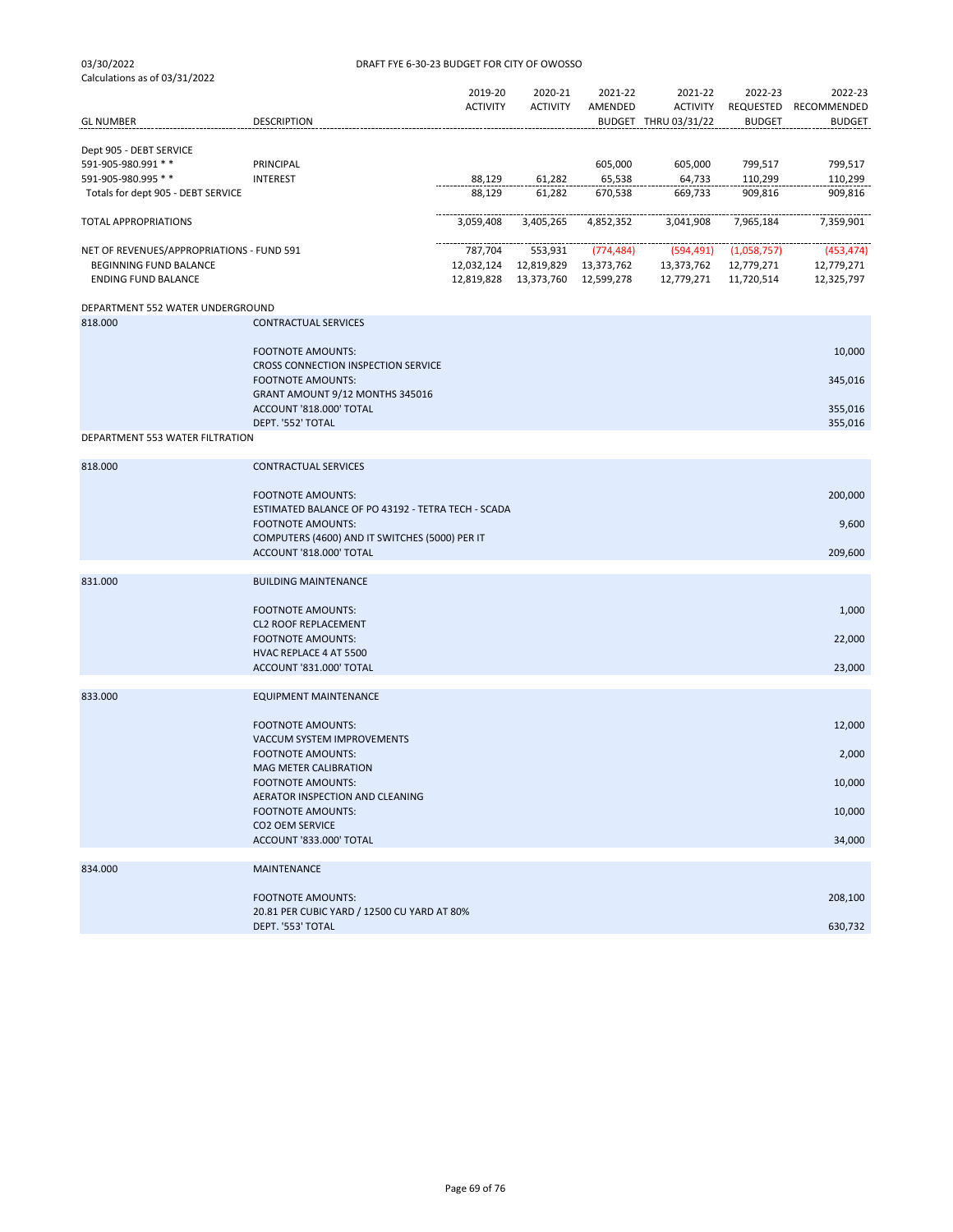|                               |                                                    | 2019-20         | 2020-21         | 2021-22 | 2021-22              | 2022-23       | 2022-23               |
|-------------------------------|----------------------------------------------------|-----------------|-----------------|---------|----------------------|---------------|-----------------------|
|                               |                                                    | <b>ACTIVITY</b> | <b>ACTIVITY</b> | AMENDED | <b>ACTIVITY</b>      |               | REQUESTED RECOMMENDED |
| <b>GL NUMBER</b>              | <b>DESCRIPTION</b>                                 |                 |                 |         | BUDGET THRU 03/31/22 | <b>BUDGET</b> | <b>BUDGET</b>         |
| DEPARTMENT 901 CAPITAL OUTLAY |                                                    |                 |                 |         |                      |               |                       |
| 972.000                       | <b>MAINS &amp; HYDRANTS</b>                        |                 |                 |         |                      |               |                       |
|                               |                                                    |                 |                 |         |                      |               |                       |
|                               | <b>FOOTNOTE AMOUNTS:</b>                           |                 |                 |         |                      | 75,000        |                       |
|                               | MISC OTHER DWRF WATER MAIN REPLACEMENTS            |                 |                 |         |                      |               |                       |
|                               | 50% OF COSTS CONSTRUCTION AND ENGINEERING          |                 |                 |         |                      |               |                       |
|                               | 50% OF COST - CONSTRUCTION AND ENGINEERING         |                 |                 |         |                      |               |                       |
|                               | 100% OF CONSTRUCTION AND ENGINEERING               |                 |                 |         |                      |               |                       |
|                               | 50% OF CONSTRUCTION AND ENGINEERING                |                 |                 |         |                      |               |                       |
|                               | 50% OF CONSTRUCTION AND ENGINEERING                |                 |                 |         |                      |               |                       |
|                               | 50% CONSTRUCTION AND ENGINEERING                   |                 |                 |         |                      |               |                       |
|                               |                                                    |                 |                 |         |                      |               |                       |
| 977.000                       | <b>COL - EQUIPMENT</b>                             |                 |                 |         |                      |               |                       |
|                               | <b>FOOTNOTE AMOUNTS:</b>                           |                 |                 |         |                      |               | 35,000                |
|                               | ELECTRIC POWER TRANSFER SWITCH                     |                 |                 |         |                      |               |                       |
|                               | DEPT. '901' TOTAL                                  |                 |                 |         |                      | 75,000        | 35,000                |
| DEPARTMENT 905 DEBT SERVICE   |                                                    |                 |                 |         |                      |               |                       |
|                               |                                                    |                 |                 |         |                      |               |                       |
| 980.991                       | <b>PRINCIPAL</b>                                   |                 |                 |         |                      |               |                       |
|                               | <b>FOOTNOTE AMOUNTS:</b>                           |                 |                 |         |                      |               | 505,000               |
|                               | 2002A DEBT - PRINCIPAL                             |                 |                 |         |                      |               |                       |
|                               | <b>FOOTNOTE AMOUNTS:</b>                           |                 |                 |         |                      |               | 119,516               |
|                               | METER INSTALLMENT PURCHASE - PRINCIPAL             |                 |                 |         |                      |               |                       |
|                               | <b>FOOTNOTE AMOUNTS:</b>                           |                 |                 |         |                      |               | 40,000                |
|                               | 7458-01 DEBT - PRINCIPAL                           |                 |                 |         |                      |               |                       |
|                               | <b>FOOTNOTE AMOUNTS:</b>                           |                 |                 |         |                      |               | 135,000               |
|                               | 7457-01 DEBT - PRINCIPAL                           |                 |                 |         |                      |               |                       |
|                               | ACCOUNT '980.991' TOTAL                            |                 |                 |         |                      |               | 799,516               |
| 980.995                       | <b>INTEREST</b>                                    |                 |                 |         |                      |               |                       |
|                               |                                                    |                 |                 |         |                      |               |                       |
|                               | <b>FOOTNOTE AMOUNTS:</b>                           |                 |                 |         |                      |               | 8,206                 |
|                               | 2002A DEBT - INTEREST                              |                 |                 |         |                      |               |                       |
|                               | <b>FOOTNOTE AMOUNTS:</b>                           |                 |                 |         |                      |               | 31,403                |
|                               | <b>WATER METERS - INTEREST</b>                     |                 |                 |         |                      |               |                       |
|                               | <b>FOOTNOTE AMOUNTS:</b>                           |                 |                 |         |                      |               | 16,210                |
|                               | 7458-01 DEBT - INTEREST                            |                 |                 |         |                      |               |                       |
|                               | <b>FOOTNOTE AMOUNTS:</b>                           |                 |                 |         |                      |               | 54,479                |
|                               | 7457-01 DEBT - INTEREST<br>ACCOUNT '980.995' TOTAL |                 |                 |         |                      |               |                       |
|                               | DEPT. '905' TOTAL                                  |                 |                 |         |                      |               | 110,298<br>909,815    |
|                               |                                                    |                 |                 |         |                      |               |                       |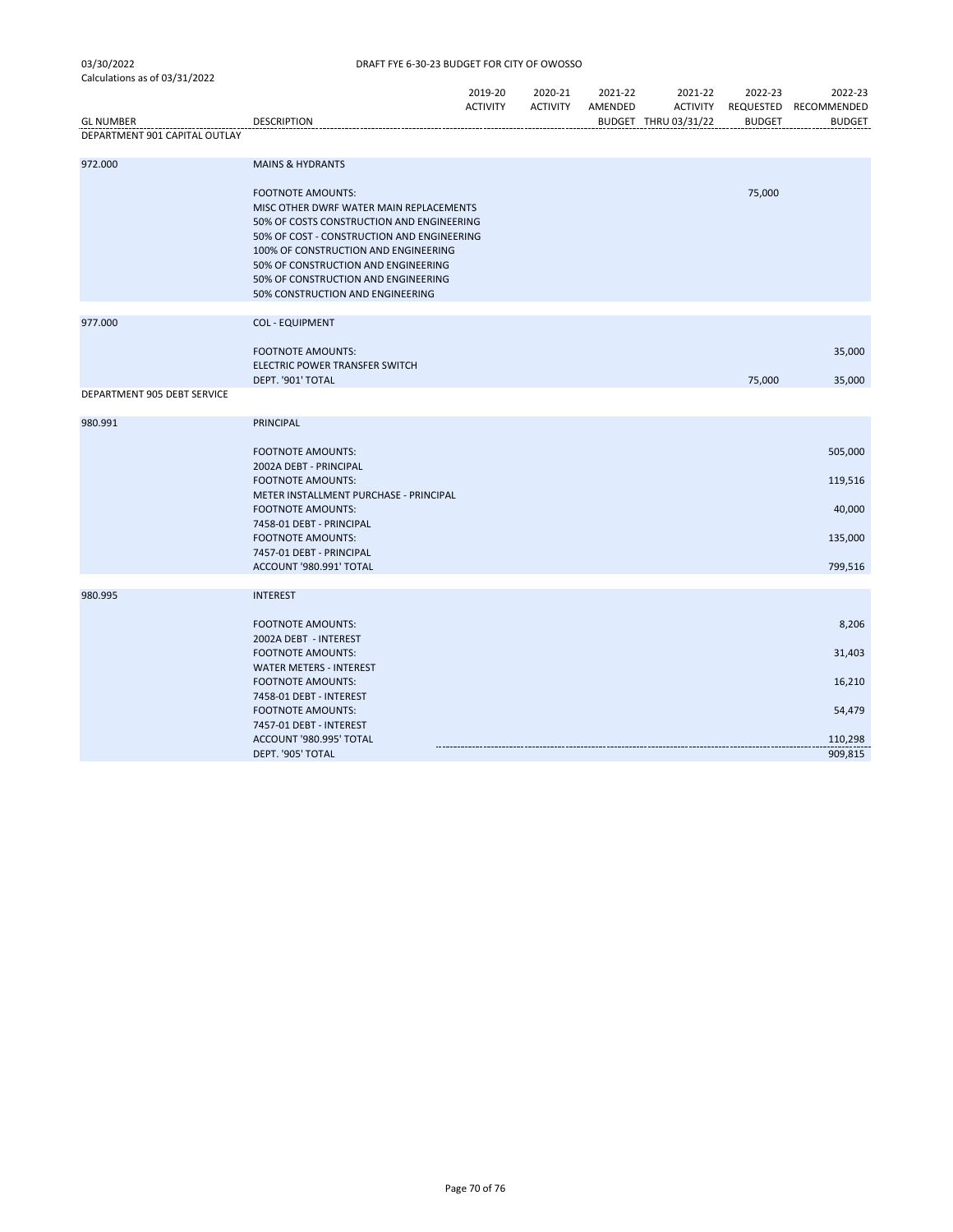|                            |                    | 2019-20         | 2020-21         | 2021-22 | 2021-22              | 2022-23       | 2022-23               |
|----------------------------|--------------------|-----------------|-----------------|---------|----------------------|---------------|-----------------------|
|                            |                    | <b>ACTIVITY</b> | <b>ACTIVITY</b> | AMENDED | <b>ACTIVITY</b>      |               | REQUESTED RECOMMENDED |
| <b>GL NUMBER</b>           | <b>DESCRIPTION</b> |                 |                 |         | BUDGET THRU 03/31/22 | <b>BUDGET</b> | <b>BUDGET</b>         |
|                            |                    |                 |                 |         |                      |               |                       |
| Fund 599 - WASTEWATER FUND |                    |                 |                 |         |                      |               |                       |

| ESTIMATED REVENUES              |                                    |           |           |           |           |           |           |
|---------------------------------|------------------------------------|-----------|-----------|-----------|-----------|-----------|-----------|
| Dept 000 - REVENUE              |                                    |           |           |           |           |           |           |
| 599-000-539.529                 | <b>STATE SOURCES</b>               |           |           | 3,037,900 |           |           |           |
| 599-000-539.529-CWSR571001      | <b>STATE SOURCES</b>               |           |           |           |           | 4,882,626 | 4,882,626 |
| 599-000-601.100 **              | DEBT SERVICE CHRG - OWOSSO         |           |           |           |           | 185,891   | 185,891   |
| 599-000-601.200 **              | DEBT SERVICE CHRG - OWOSSO TWP.    |           |           |           |           | 75,408    | 75,408    |
| 599-000-601.300 **              | DEBT SERVICE CHRG - CALEDONIA TWSP |           |           |           |           | 57,170    | 57,170    |
| 599-000-601.400 **              | <b>DEBT SERVICE CHRG - CORUNNA</b> |           |           |           |           | 32,268    | 32,268    |
| 599-000-602.100 **              | OP & MAINT CHRG - OWOSSO           | 1,149,044 | 1,227,263 | 1,186,710 | 964,200   | 1,260,680 | 1,260,680 |
| 599-000-602.200 **              | OP & MAINT CHRG - OWOSSO TWP       | 167,066   | 229,659   | 176,750   | 200,486   | 235,987   | 235,987   |
| 599-000-602.300 **              | OP & MAINT CHRG - CALEDONIA TWSP   | 101,010   | 110,227   | 151,500   | 97,329    | 113,303   | 113,303   |
| 599-000-602.400 **              | OP & MAINT CHRG - CORUNNA          | 203,755   | 223,155   | 227,250   | 192,247   | 229,365   | 229,365   |
| 599-000-603.100                 | REPLACEMENT CHRG - OWOSSO          | 238,884   | 349,133   | 416,527   | 304,808   | 131,884   | 131,884   |
| 599-000-603.200                 | REPLACEMENT CHRG - OWOSSO TWP      | 69,010    | 111,639   | 123,762   | 97,378    | 24,687    | 24,687    |
| 599-000-603.300                 | REPLACEMENT CHRG - CALEDONIA TWSP  | 50,261    | 77,576    | 87,255    | 66,543    | 11,853    | 11,853    |
| 599-000-603.400                 | <b>REPLACEMENT CHRG - CORUNNA</b>  | 41,844    | 61,652    | 72,456    | 56,270    | 23,995    | 23,995    |
| 599-000-664.664                 | <b>INTEREST INCOME</b>             | 23,470    | 1,940     | 2,000     | 411       | 1,000     | 1,000     |
| 599-000-671.673                 | SALE OF FIXED ASSETS               | 1,375     |           |           | 3,343     |           |           |
| 599-000-671.694                 | <b>MISCELLANEOUS</b>               | 4,082     | 3,643     | 5,000     | 13,191    |           |           |
| 599-000-695.101                 | <b>GENERAL FUND TRANSFER</b>       |           | 6,699     |           |           |           |           |
| Totals for dept 000 - REVENUE   |                                    | 2.049.801 | 2,402,586 | 5,487,110 | 1.996.206 | 7.266.117 | 7,266,117 |
| <b>TOTAL ESTIMATED REVENUES</b> |                                    | 2,049,801 | 2,402,586 | 5,487,110 | 1,996,206 | 7,266,117 | 7,266,117 |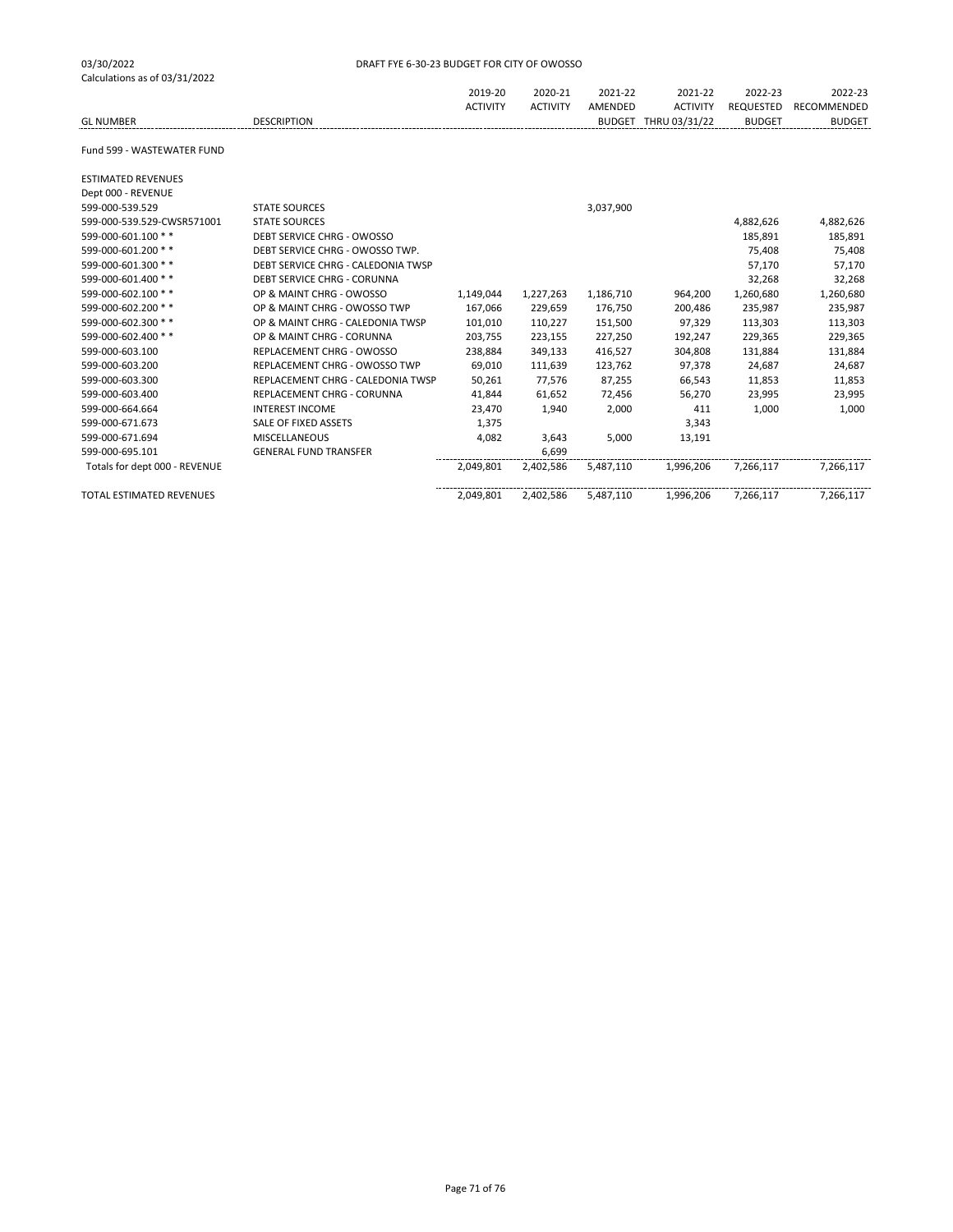| Calculations as of 03/31/2022               |                                       |                 |                 |           |                      |               |               |
|---------------------------------------------|---------------------------------------|-----------------|-----------------|-----------|----------------------|---------------|---------------|
|                                             |                                       | 2019-20         | 2020-21         | 2021-22   | 2021-22              | 2022-23       | 2022-23       |
|                                             |                                       | <b>ACTIVITY</b> | <b>ACTIVITY</b> | AMENDED   | <b>ACTIVITY</b>      | REQUESTED     | RECOMMENDED   |
| <b>GL NUMBER</b>                            | <b>DESCRIPTION</b>                    |                 |                 |           | BUDGET THRU 03/31/22 | <b>BUDGET</b> | <b>BUDGET</b> |
|                                             |                                       |                 |                 |           |                      |               |               |
|                                             |                                       |                 |                 |           |                      |               |               |
| <b>APPROPRIATIONS</b>                       |                                       |                 |                 |           |                      |               |               |
| Dept 200 - GEN SERVICES                     |                                       |                 |                 |           |                      |               |               |
| 599-200-818.500                             | <b>AUDIT</b>                          |                 |                 |           | 6,240                | 6,350         | 6,350         |
| Totals for dept 200 - GEN SERVICES          |                                       |                 |                 |           | 6,240                | 6,350         | 6,350         |
|                                             |                                       |                 |                 |           |                      |               |               |
| Dept 548 - WASTEWATER OPERATIONS            |                                       |                 |                 |           |                      |               |               |
| 599-548-702.100 **                          | SALARIES                              | 88,074          | 91,084          | 89,735    | 56,786               | 88,179        | 104,768       |
| 599-548-702.200                             | WAGES                                 | 347,113         | 367,024         | 390,673   | 207,594              | 362,376       | 349,441       |
| 599-548-702.300                             | <b>OVERTIME</b>                       | 37,648          | 30,791          | 32,500    | 27,206               | 34,220        | 34,220        |
| 599-548-702.400 **                          | <b>WAGES - TEMPORARY</b>              | 6,379           | 753             | 3,900     | 3,347                |               | 8,000         |
| 599-548-702.600                             | <b>UNIFORMS</b>                       | 4,900           | 4,900           | 5,600     | 4,900                | 4,900         | 4,900         |
| 599-548-702.800                             | <b>ACCRUED SICK LEAVE</b>             | 722             | 564             | 800       |                      |               |               |
| 599-548-703.000                             | OTHER COMPENSATION                    |                 | 10,037          |           | 37,433               |               |               |
| 599-548-715.000                             | SOCIAL SECURITY (FICA)                | 35,347          | 36,629          | 40,163    | 25,977               | 37,085        | 37,977        |
| 599-548-716.000                             | <b>FRINGES</b>                        | 15,092          | 13,202          | 15,000    | 4,187                |               |               |
| 599-548-716.100 **                          | <b>HEALTH INSURANCE</b>               | 108,863         | 118,259         | 150,332   | 84,187               | 107,516       | 107,516       |
| 599-548-716.200                             | DENTAL INSURANCE                      | 4,573           | 5,100           | 6,147     | 3,465                | 4,270         | 4,270         |
| 599-548-716.300                             | OPTICAL INSURANCE                     | 731             | 781             | 880       | 580                  | 689           | 689           |
| 599-548-716.400                             | LIFE INSURANCE                        | 1,654           | 2,062           | 2,296     | 1,555                | 1,921         | 1,921         |
| 599-548-716.500                             | <b>DISABILITY INSURANCE</b>           | 3,771           | 4,079           | 4,422     | 3,182                | 4,431         | 4,431         |
| 599-548-716.600                             | <b>PHYSICALS</b>                      | 228             | 470             | 250       | 93                   |               |               |
| 599-548-717.000                             | UNEMPLOYMENT INSURANCE                | 117             | 306             | 25        | 34                   | 419           | 419           |
| 599-548-718.000                             | RETIREMENT                            | 325,470         |                 |           |                      |               |               |
| 599-548-718.100                             | MUNICIPAL EMPLOYEES RETIREMENT PR     | 11,310          | 350,800         | 140,601   | 85,662               | 115,310       | 115,310       |
| 599-548-718.200 **                          | <b>DEFINED CONTRIBUTION</b>           | 12,293          | 12,882          | 31,706    | 9,638                | 12,090        | 12,355        |
| 599-548-719.000                             | <b>WORKERS' COMPENSATION</b>          | 5,661           | 4,432           | 5,900     | 5,301                | 6,000         | 6,006         |
| 599-548-728.000 **                          | <b>OPERATING SUPPLIES</b>             | 17,430          | 14,055          | 18,000    | 10,537               | 25,000        | 33,400        |
| 599-548-728.100                             | <b>SUPPLIES</b>                       | 12,419          | 11,418          | 14,500    | 11,589               | 25,000        | 25,000        |
| 599-548-743.100                             | <b>CHEMICALS - IRON</b>               | 51,515          | 45,955          | 48,000    | 25,522               | 55,000        | 55,000        |
| 599-548-743.200                             | <b>CHEMICALS - POLYMER</b>            | 15,708          | 23,285          | 22,000    | 11,639               | 30,000        | 30,000        |
| 599-548-743.300                             | <b>CHEMICALS - CHLORINE</b>           | 35,395          | 28,204          | 42,000    | 18,468               | 85,000        | 85,000        |
| 599-548-751.000                             | GAS & OIL                             | 6,556           | 5,535           | 6,500     | 3,959                | 3,500         | 6,000         |
| 599-548-801.000                             | PROFESSIONAL SERVICES: ADMINISTRATI   | 83,154          | 21,899          | 110,000   | 8,130                | 75,000        | 11,000        |
| 599-548-801.000-CWSR571001                  | PROFESSIONAL SERVICES: ADMINISTRATIVE |                 |                 |           | 58,770               |               |               |
| 599-548-810.000                             | <b>INSURANCE &amp; BONDS</b>          | 38,047          | 38,927          | 40,099    | 40,114               | 45,000        | 41,317        |
| 599-548-820.100                             | <b>ELECTRICITY</b>                    | 224,912         | 224,024         | 230,000   | 130,426              | 230,000       | 238,000       |
| 599-548-820.200                             | GAS                                   | 14,686          | 13,904          | 15,000    | 15,623               | 15,000        | 17,500        |
| 599-548-820.300                             | <b>TELEPHONE</b>                      | 2,817           | 2,701           | 3,500     | 2,754                | 3,500         | 3,750         |
| 599-548-820.400 **                          | WATER & SEWER                         | 4,418           | 5,035           | 5,000     | 2,393                | 6,223         | 6,223         |
| 599-548-820.500                             | <b>REFUSE</b>                         | 1,031           | 1,103           | 1,100     | 885                  | 1,200         | 1,200         |
| 599-548-831.000 **                          | <b>BUILDING MAINTENANCE</b>           | 10,628          | 13,665          | 18,000    | 8,396                | 140,000       | 125,000       |
| 599-548-832.000 **                          | <b>STATIONARY EQUIPMENT</b>           | 5,855           | 5,760           | 6,000     | 6,510                | 45,000        | 7,500         |
| 599-548-833.000 **                          | <b>EQUIPMENT MAINTENANCE</b>          | 59,766          | 74,593          | 70,000    | 33,362               | 135,000       | 20,000        |
| 599-548-834.000                             | MAINTENANCE                           | 172,243         | 164,973         | 160,000   | 124,980              | 180,000       | 180,000       |
| 599-548-834.100                             | <b>HHW PROGRAM</b>                    |                 |                 | 5,000     |                      |               |               |
| 599-548-858.000                             | <b>MEMBERSHIPS &amp; DUES</b>         | 438             | 371             | 600       | 378                  | 700           | 700           |
| 599-548-860.000                             | <b>EDUCATION &amp; TRAINING</b>       | 1,719           | 374             | 3,000     | 990                  | 3,000         | 3,000         |
| 599-548-860.100                             | SAFETY TRAINING                       | 126             |                 | 300       |                      | 500           | 500           |
| 599-548-899.101 **                          | <b>GF CONTRIBUTION</b>                | 222,048         | 218,875         | 212,000   | 84,132               | 203,175       | 203,175       |
| 599-548-968.000                             | DEPRECIATION EXPENSE                  | 249,924         | 318,024         |           |                      |               |               |
| Totals for dept 548 - WASTEWATER OPERATIONS |                                       | 2,240,781       | 2,286,835       | 1,951,529 | 1,160,684            | 2,086,204     | 1,885,488     |
|                                             |                                       |                 |                 |           |                      |               |               |
| Dept 901 - CAPITAL OUTLAY                   |                                       |                 |                 |           |                      |               |               |
| 599-901-977.000 **                          | <b>COL - EQUIPMENT</b>                | 20,764          | (2,734,092)     | 55,000    | 21,450               | 1,600,000     | 129,500       |
| 599-901-977.000-CWSR571001                  | <b>COL - EQUIPMENT</b>                |                 |                 |           | 4,917                | 4,882,626     | 4,882,626     |
| 599-901-977.000-CWSRF23-24                  | <b>COL - EQUIPMENT</b>                |                 |                 |           | 5,308                |               |               |
| 599-901-977.000-HEADWORKS                   | <b>COL - EQUIPMENT</b>                |                 | 2,726,527       |           | 45,101               |               |               |
| 599-901-977.000-IMPROVEMNT                  | COL - EQUIPMENT                       |                 |                 | 3,037,900 |                      |               |               |
| Totals for dept 901 - CAPITAL OUTLAY        |                                       | 20,764          | (7, 565)        | 3,092,900 | 76,776               | 6,482,626     | 5,012,126     |
|                                             |                                       |                 |                 |           |                      |               |               |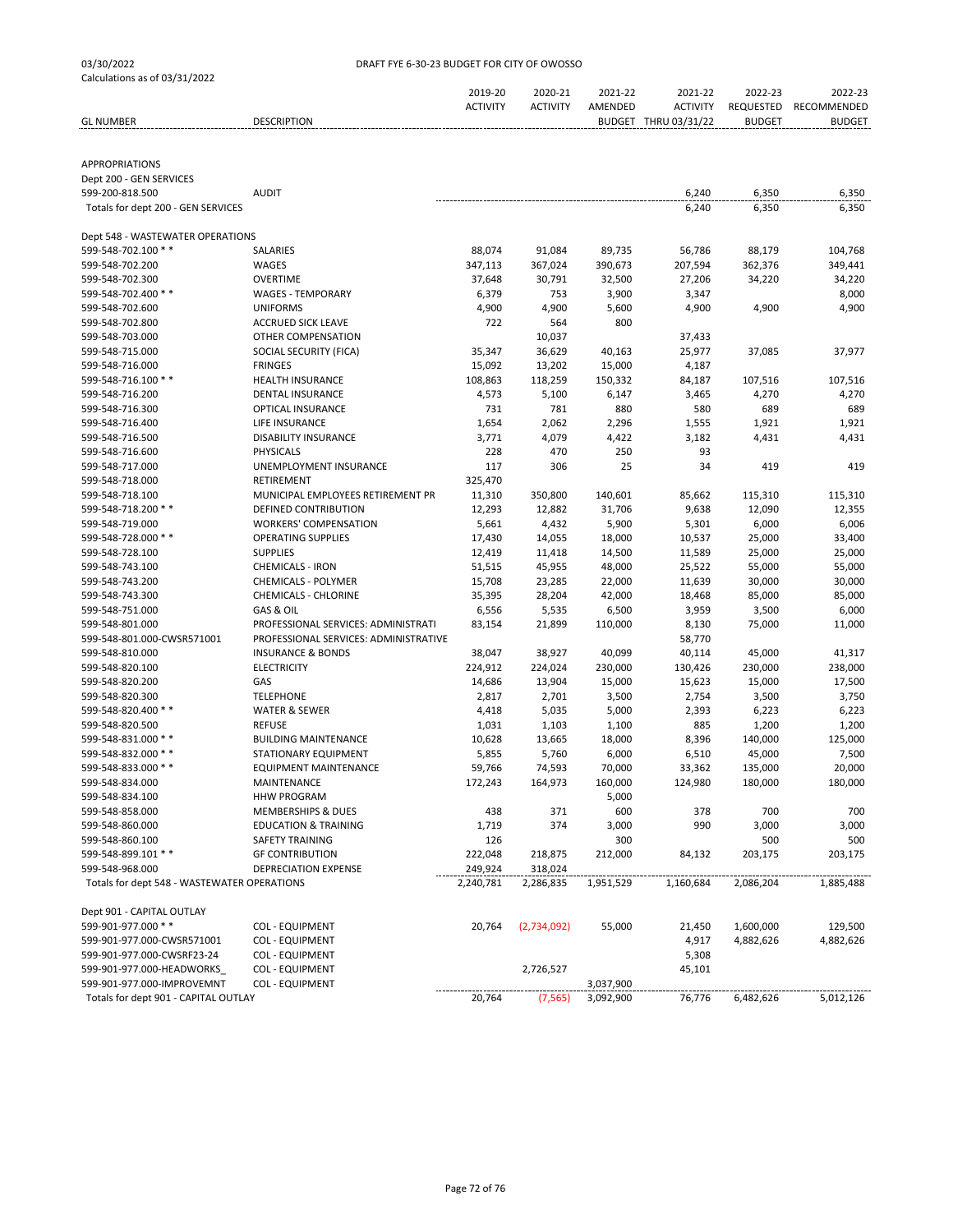| calculations as of $0.5$ , $0.4$ $0.2$                                                                                        |                                                                 | 2019-20<br><b>ACTIVITY</b>          | 2020-21<br><b>ACTIVITY</b>              | 2021-22<br>AMENDED                | 2021-22<br><b>ACTIVITY</b>        | 2022-23                               | 2022-23<br>REQUESTED RECOMMENDED |
|-------------------------------------------------------------------------------------------------------------------------------|-----------------------------------------------------------------|-------------------------------------|-----------------------------------------|-----------------------------------|-----------------------------------|---------------------------------------|----------------------------------|
| <b>GL NUMBER</b>                                                                                                              | <b>DESCRIPTION</b>                                              |                                     |                                         |                                   | BUDGET THRU 03/31/22              | <b>BUDGET</b>                         | <b>BUDGET</b>                    |
| Dept 905 - DEBT SERVICE<br>599-905-980.991 **<br>599-905-980.995 **<br>Totals for dept 905 - DEBT SERVICE                     | PRINCIPAL<br><b>INTEREST</b>                                    |                                     | 8,985<br>8,985                          | 90,000<br>42,000<br>132,000       | 90,000<br>38,548<br>128,548       | 205,000<br>145,737<br>350,737         | 205,000<br>145,737<br>350,737    |
| <b>TOTAL APPROPRIATIONS</b>                                                                                                   |                                                                 | 2,261,545                           | 2,288,255                               | 5,176,429                         | 1,372,248                         | 8,925,917                             | 7,254,701                        |
| NET OF REVENUES/APPROPRIATIONS - FUND 599<br>BEGINNING FUND BALANCE<br>FUND BALANCE ADJUSTMENTS<br><b>ENDING FUND BALANCE</b> |                                                                 | (211,744)<br>4,283,106<br>4,071,362 | 114,331<br>4,071,365<br>60<br>4,185,756 | 310,681<br>4,185,757<br>4,496,438 | 623,958<br>4,185,757<br>4,809,715 | (1,659,800)<br>4,809,715<br>3,149,915 | 11,416<br>4,809,715<br>4,821,131 |
| DEPARTMENT 000 REVENUE                                                                                                        |                                                                 |                                     |                                         |                                   |                                   |                                       |                                  |
| 601.100                                                                                                                       | <b>DEBT SERVICE CHRG - OWOSSO</b>                               |                                     |                                         |                                   |                                   |                                       |                                  |
|                                                                                                                               | PER 1977 AGREEMENT 53% OF DEBT                                  |                                     |                                         |                                   |                                   |                                       |                                  |
| 601.200                                                                                                                       | DEBT SERVICE CHRG - OWOSSO TWP.                                 |                                     |                                         |                                   |                                   |                                       |                                  |
|                                                                                                                               | PER 1977 AGREEMENT 21.5% OF DEBT                                |                                     |                                         |                                   |                                   |                                       |                                  |
| 601.300                                                                                                                       | DEBT SERVICE CHRG - CALEDONIA TWP                               |                                     |                                         |                                   |                                   |                                       |                                  |
|                                                                                                                               | PER 1977 AGREEMENT 16.3% OF DEBT                                |                                     |                                         |                                   |                                   |                                       |                                  |
| 601.400                                                                                                                       | <b>DEBT SERVICE CHRG - CORUNNA</b>                              |                                     |                                         |                                   |                                   |                                       |                                  |
|                                                                                                                               | PER 1977 AGREEMENT 9.2% OF DEBT                                 |                                     |                                         |                                   |                                   |                                       |                                  |
| 602.100                                                                                                                       | OP & MAINT CHRG - OWOSSO                                        |                                     |                                         |                                   |                                   |                                       |                                  |
|                                                                                                                               | OPERATION CHARGES - GF CONTRIBUTION BY FLOW %<br>1839335*68.54% |                                     |                                         |                                   |                                   |                                       |                                  |
| 602.200                                                                                                                       | OP & MAINT CHRG - OWOSSO TWP                                    |                                     |                                         |                                   |                                   |                                       |                                  |
|                                                                                                                               | 1839335*12.83%                                                  |                                     |                                         |                                   |                                   |                                       |                                  |
| 602.300                                                                                                                       | OP & MAINT CHRG - CALEDONIA TWSP                                |                                     |                                         |                                   |                                   |                                       |                                  |
|                                                                                                                               | 1839335*6.16%                                                   |                                     |                                         |                                   |                                   |                                       |                                  |
| 602.400                                                                                                                       | OP & MAINT CHRG - CORUNNA                                       |                                     |                                         |                                   |                                   |                                       |                                  |
|                                                                                                                               | 1839335*12.47%                                                  |                                     |                                         |                                   |                                   |                                       |                                  |
| DEPARTMENT 548 WASTEWATER OPERATIONS                                                                                          |                                                                 |                                     |                                         |                                   |                                   |                                       |                                  |
| 728.000                                                                                                                       | <b>OPERATING SUPPLIES</b>                                       |                                     |                                         |                                   |                                   |                                       |                                  |
|                                                                                                                               | <b>FOOTNOTE AMOUNTS:</b>                                        |                                     |                                         |                                   |                                   |                                       | 3,400                            |
|                                                                                                                               | <b>COMPUTER REPLACEMENTS</b><br><b>FOOTNOTE AMOUNTS:</b>        |                                     |                                         |                                   |                                   |                                       | 5,000                            |
|                                                                                                                               | <b>IT SWITCHES</b>                                              |                                     |                                         |                                   |                                   |                                       |                                  |
|                                                                                                                               | ACCOUNT '728.000' TOTAL                                         |                                     |                                         |                                   |                                   |                                       | 8,400                            |
| 831.000                                                                                                                       | <b>BUILDING MAINTENANCE</b>                                     |                                     |                                         |                                   |                                   |                                       |                                  |
|                                                                                                                               | <b>FOOTNOTE AMOUNTS:</b><br>ADMINISTRATIVE BUILDING REPOINTING  |                                     |                                         |                                   |                                   |                                       | 75,000                           |
|                                                                                                                               | <b>FOOTNOTE AMOUNTS:</b>                                        |                                     |                                         |                                   |                                   |                                       | 50,000                           |
|                                                                                                                               | ADMINISTRATIVE BUILDING ROOF REPLACE<br>ACCOUNT '831.000' TOTAL |                                     |                                         |                                   |                                   |                                       | 125,000                          |
| 833.000                                                                                                                       | <b>EQUIPMENT MAINTENANCE</b>                                    |                                     |                                         |                                   |                                   |                                       |                                  |
|                                                                                                                               | <b>FOOTNOTE AMOUNTS:</b><br>FILTER PIPE HANGER REPLACE          |                                     |                                         |                                   |                                   |                                       | 20,000                           |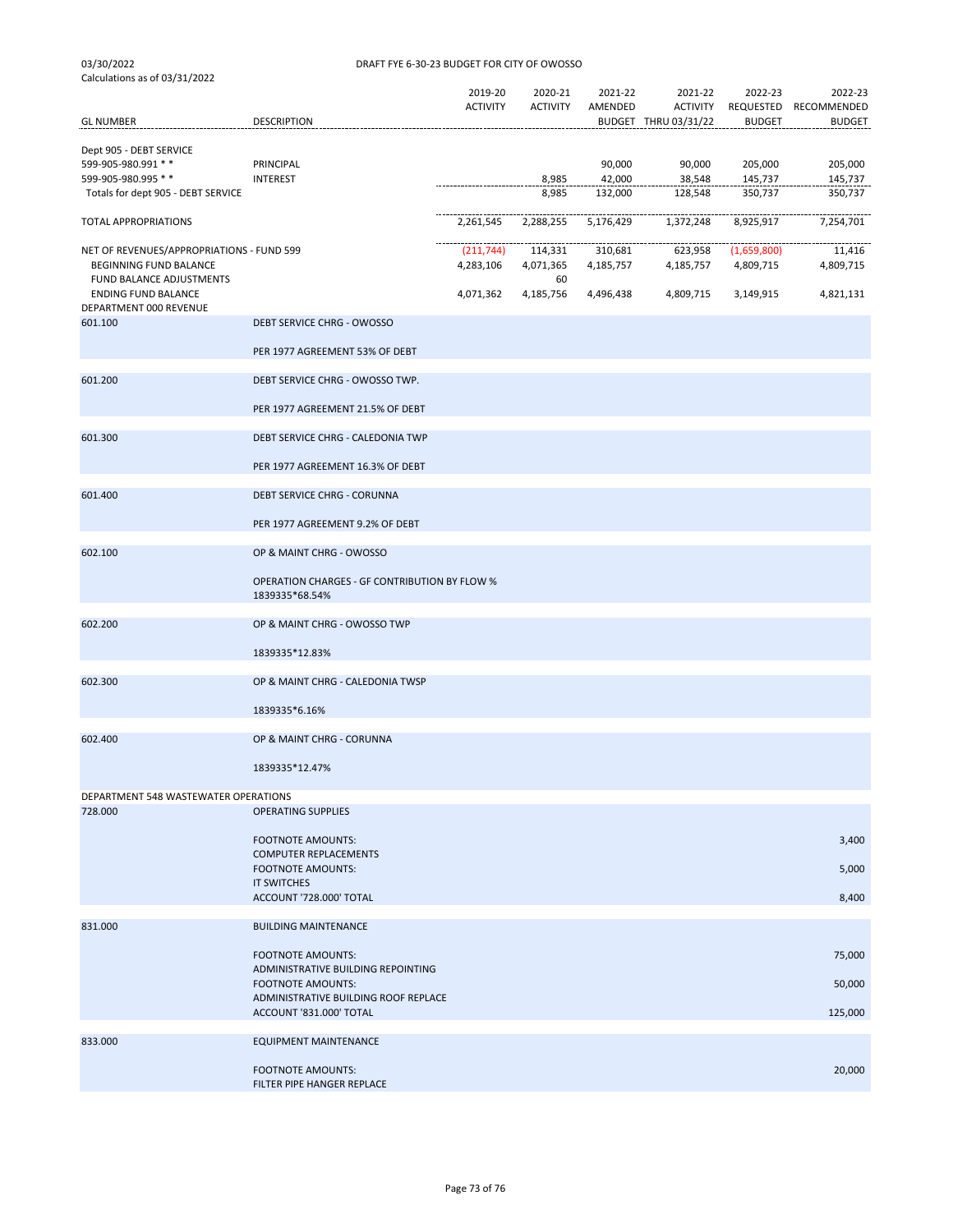|                               |                                                                    | 2019-20         | 2020-21         | 2021-22 | 2021-22              | 2022-23       | 2022-23            |
|-------------------------------|--------------------------------------------------------------------|-----------------|-----------------|---------|----------------------|---------------|--------------------|
|                               |                                                                    | <b>ACTIVITY</b> | <b>ACTIVITY</b> | AMENDED | <b>ACTIVITY</b>      | REQUESTED     | RECOMMENDED        |
| <b>GL NUMBER</b>              | <b>DESCRIPTION</b>                                                 |                 |                 |         | BUDGET THRU 03/31/22 | <b>BUDGET</b> | <b>BUDGET</b>      |
| DEPARTMENT 901 CAPITAL OUTLAY |                                                                    |                 |                 |         |                      |               |                    |
| 977.000                       | <b>COL - EQUIPMENT</b>                                             |                 |                 |         |                      |               |                    |
|                               | <b>FOOTNOTE AMOUNTS:</b>                                           |                 |                 |         |                      |               | 7,000              |
|                               | <b>INFLUENT SAMPLER CABINET</b><br><b>FOOTNOTE AMOUNTS:</b>        |                 |                 |         |                      |               | 12,000             |
|                               | <b>CONFINED SPACE ENTRY DAVIT</b><br><b>FOOTNOTE AMOUNTS:</b>      |                 |                 |         |                      |               | 5,000              |
|                               | <b>INFLUENT SAMPLER SCUM WELL PUMP</b><br><b>FOOTNOTE AMOUNTS:</b> |                 |                 |         |                      |               | 5,000              |
|                               | <b>CHEMICAL METERING PUMPS</b><br><b>FOOTNOTE AMOUNTS:</b>         |                 |                 |         |                      |               | 25,000             |
|                               | SCREWPUMP #4 DEFLECTOR PLATE                                       |                 |                 |         |                      |               |                    |
|                               | <b>FOOTNOTE AMOUNTS:</b><br>TERTIARY PUMP/MOTOR 1 REHAB            |                 |                 |         |                      |               | 23,000             |
|                               | <b>FOOTNOTE AMOUNTS:</b><br>INTERMEDIATE CLARIFIER PUMP REHAB      |                 |                 |         |                      |               | 7,500              |
|                               | <b>FOOTNOTE AMOUNTS:</b><br><b>MAIN BREAKER REPLACE</b>            |                 |                 |         |                      |               | 35,000             |
|                               | <b>FOOTNOTE AMOUNTS:</b><br><b>BACKWASH PUMP MOTOR REHAB</b>       |                 |                 |         |                      |               | 10,000             |
|                               | ACCOUNT '977.000' TOTAL                                            |                 |                 |         |                      |               | 129,500            |
| DEPARTMENT 905 DEBT SERVICE   | DEPT. '901' TOTAL                                                  |                 |                 |         |                      |               | 129,500            |
|                               |                                                                    |                 |                 |         |                      |               |                    |
| 980.991                       | <b>PRINCIPAL</b>                                                   |                 |                 |         |                      |               |                    |
|                               | <b>FOOTNOTE AMOUNTS:</b><br>5710-01 DEBT PRINCIPAL                 |                 |                 |         |                      |               | 115,000            |
|                               | <b>FOOTNOTE AMOUNTS:</b>                                           |                 |                 |         |                      |               | 90,000             |
|                               | 5691-01 DEBT PRINCIPAL<br>ACCOUNT '980.991' TOTAL                  |                 |                 |         |                      |               | 205,000            |
| 980.995                       | <b>INTEREST</b>                                                    |                 |                 |         |                      |               |                    |
|                               | <b>FOOTNOTE AMOUNTS:</b>                                           |                 |                 |         |                      |               | 105,536            |
|                               | 5710-01 DEBT INTEREST<br><b>FOOTNOTE AMOUNTS:</b>                  |                 |                 |         |                      |               | 40,200             |
|                               | 5691-01 DEBT INTEREST<br>ACCOUNT '980.995' TOTAL                   |                 |                 |         |                      |               |                    |
|                               | DEPT. '905' TOTAL                                                  |                 |                 |         |                      |               | 145,736<br>350,736 |
|                               |                                                                    |                 |                 |         |                      |               |                    |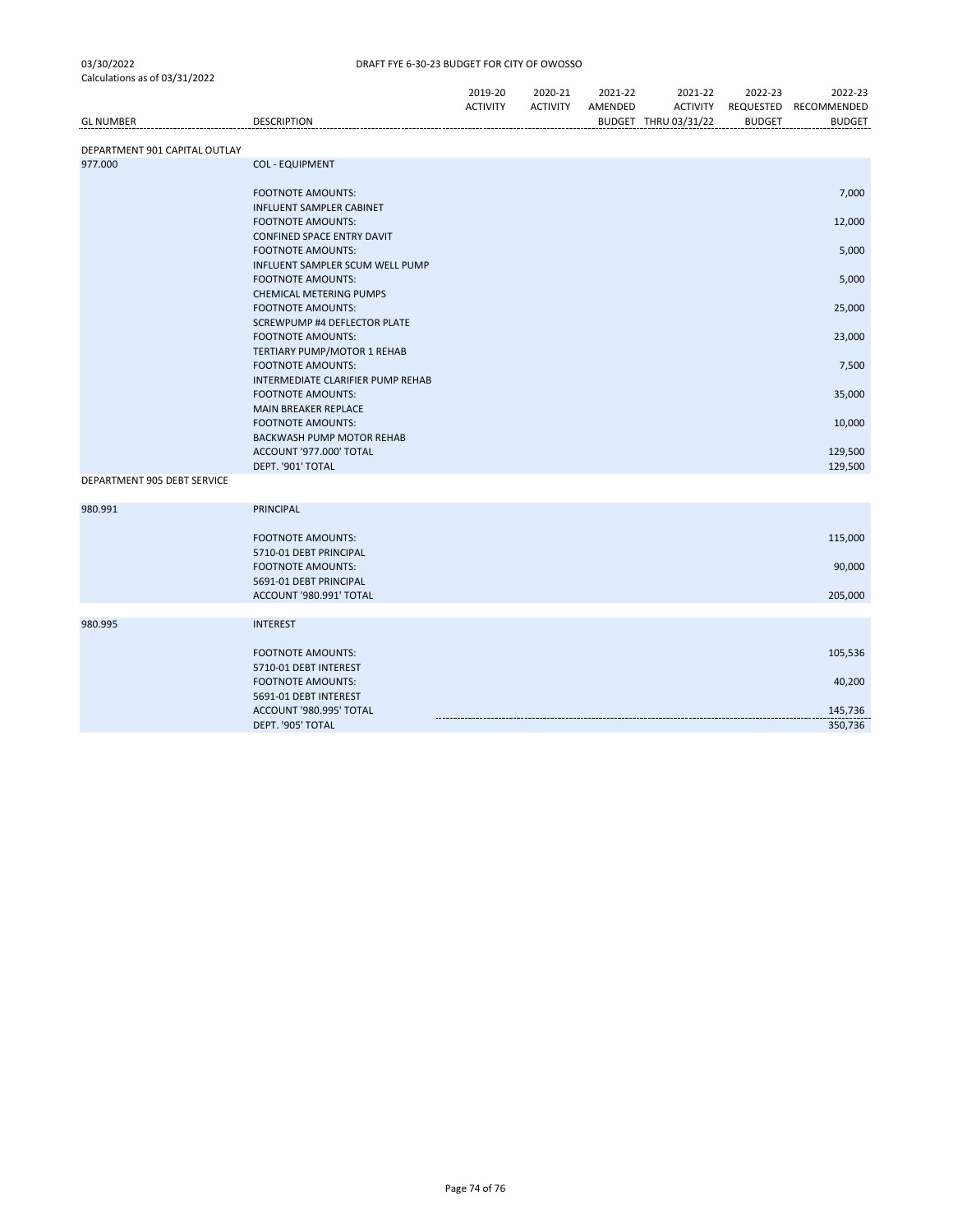| 03/30/2022                        |                              | DRAFT FYE 6-30-23 BUDGET FOR CITY OF OWOSSO |                 |               |                 |                  |               |
|-----------------------------------|------------------------------|---------------------------------------------|-----------------|---------------|-----------------|------------------|---------------|
| Calculations as of 03/31/2022     |                              |                                             |                 |               |                 |                  |               |
|                                   |                              | 2019-20                                     | 2020-21         | 2021-22       | 2021-22         | 2022-23          | 2022-23       |
|                                   |                              | <b>ACTIVITY</b>                             | <b>ACTIVITY</b> | AMENDED       | <b>ACTIVITY</b> | <b>REQUESTED</b> | RECOMMENDED   |
| <b>GL NUMBER</b>                  | <b>DESCRIPTION</b>           |                                             |                 | <b>BUDGET</b> | THRU 03/31/22   | <b>BUDGET</b>    | <b>BUDGET</b> |
| Fund 661 - FLEET MAINTENANCE FUND |                              |                                             |                 |               |                 |                  |               |
| <b>ESTIMATED REVENUES</b>         |                              |                                             |                 |               |                 |                  |               |
| Dept 000 - REVENUE                |                              |                                             |                 |               |                 |                  |               |
| 661-000-664.664                   | <b>INTEREST INCOME</b>       | 17,615                                      | (139)           | 1,000         | 466             | 100              | 100           |
| 661-000-664.669                   | <b>EQUIPMENT RENTAL</b>      | 626,573                                     | 792,330         | 704,000       | 513,422         | 646,427          | 646,427       |
| 661-000-671.673                   | SALE OF FIXED ASSETS         | 76                                          | (34, 417)       |               | 3,006           |                  |               |
| 661-000-695.101                   | <b>GENERAL FUND TRANSFER</b> |                                             | 2,233           |               |                 |                  |               |
| Totals for dept 000 - REVENUE     |                              | 644.264                                     | 760.007         | 705.000       | 516.894         | 646.527          | 646.527       |
| TOTAL ESTIMATED REVENUES          |                              | 644,264                                     | 760,007         | 705.000       | 516.894         | 646.527          | 646,527       |